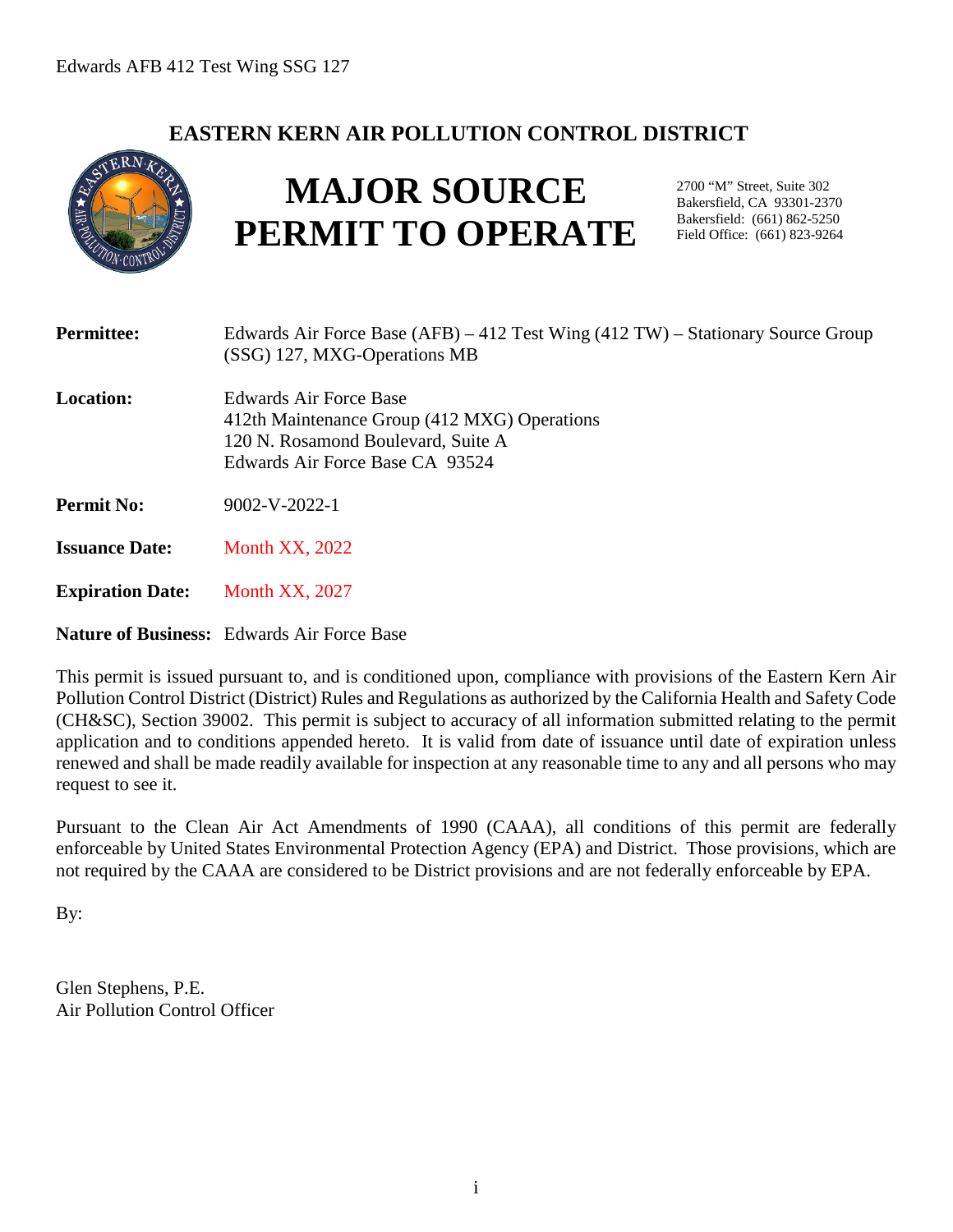## **TABLE OF CONTENTS**

General Permit Conditions

| <b>Emission Unit</b> | <b>Description of Source</b>                               |
|----------------------|------------------------------------------------------------|
| 0127016              | Jet Engine Test Cell                                       |
| 0127017              | Jet Engine Test Cell                                       |
| 0127018              | Jet Engine Test Cell                                       |
| 0127019              | Jet Engine Test Cell                                       |
| 0127027              | <b>Outside Aircraft Painting Operation</b>                 |
| 0127028              | Paint Spray Booth                                          |
| 0127033              | <b>Abrasive Blasting Operation</b>                         |
| 0127187              | Hangar Paint Spray Insert (Aircraft Stripping/Spray Booth) |
| 0127188              | Paint Spray Booth                                          |
| 0127189              | <b>Surface Coating Operation</b>                           |
| 0127299              | <b>Outside Aircraft Painting Operation</b>                 |

## **Federal Regulations**

| 40 CFR Part 60<br>Subpart A               | <b>General Provisions</b>                                                  |
|-------------------------------------------|----------------------------------------------------------------------------|
| 40 CFR Part 61<br>Subpart M               | Asbestos                                                                   |
| 40 CFR Part 63<br>Subpart A<br>Subpart GG | <b>General Provisions</b><br>Aerospace Manufacturing and Rework Facilities |
|                                           |                                                                            |

## **Appendices**

| Appendix A | SSG 127 Potential Emissions |
|------------|-----------------------------|
|------------|-----------------------------|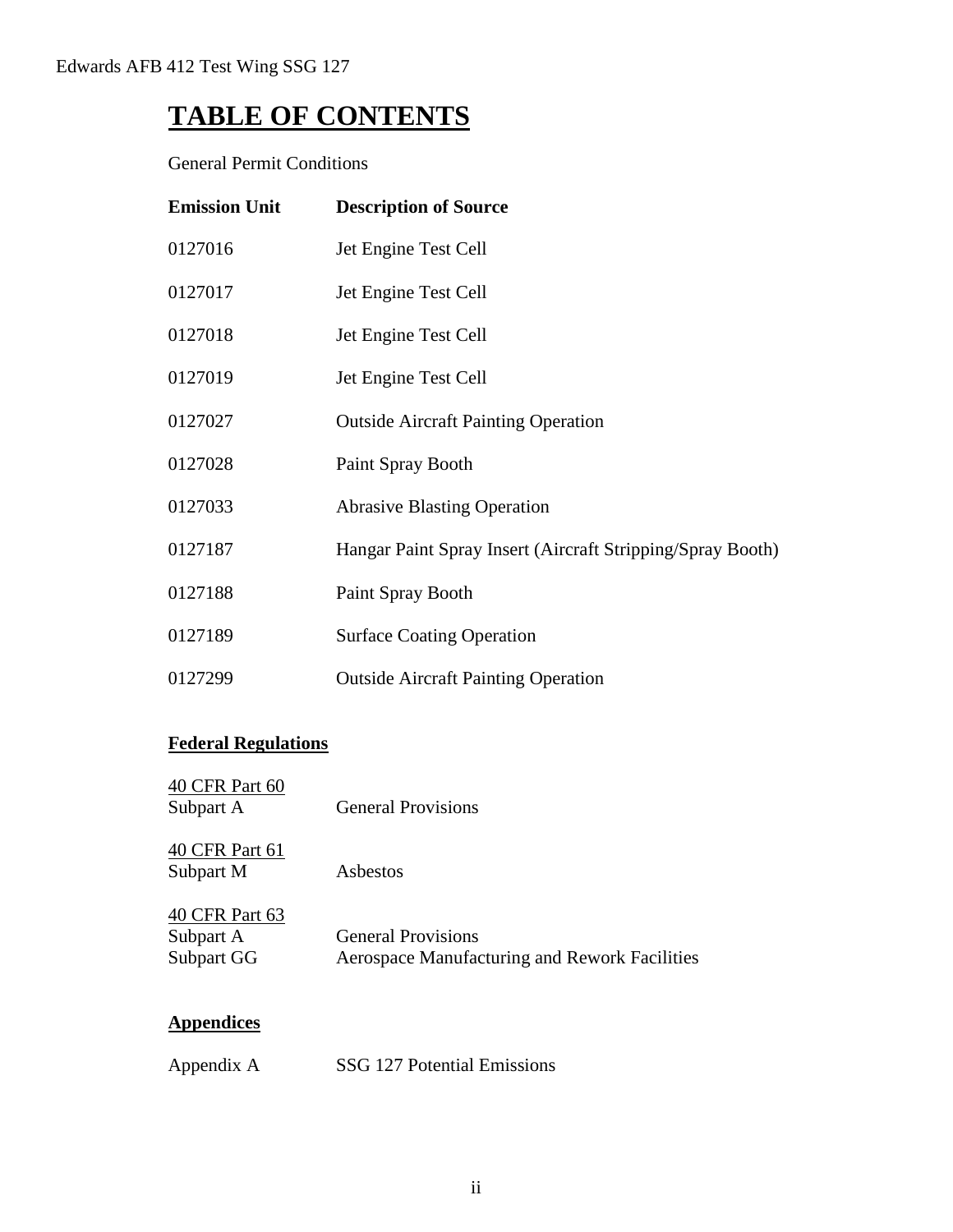## **General Permit Conditions**

In accordance with CH&SC, Sections 39002 and 42301.10 through 42301.12 and all applicable District Rules and Regulations, the conditions which are listed below are hereby contained in and made a part of this permit:

|    | <b>Federally Enforceable Conditions</b>                                                                                                                                                                                                                                                                                                                                                                                                                                                                                                                                                                                                                                                                                                                                                                                                                                                                                    | <b>Reg/Rule</b>       |
|----|----------------------------------------------------------------------------------------------------------------------------------------------------------------------------------------------------------------------------------------------------------------------------------------------------------------------------------------------------------------------------------------------------------------------------------------------------------------------------------------------------------------------------------------------------------------------------------------------------------------------------------------------------------------------------------------------------------------------------------------------------------------------------------------------------------------------------------------------------------------------------------------------------------------------------|-----------------------|
| 1. | <b>Inspections</b><br>Inspections shall be made by the enforcement agency for the purpose of obtaining<br>information necessary to determine whether air pollution sources are in compliance with<br>applicable rules and regulations, including authority to require record keeping and to<br>make inspections and conduct tests of air pollution sources.                                                                                                                                                                                                                                                                                                                                                                                                                                                                                                                                                                | Reg. I,<br>Rule 107   |
| 2. | <b>Source Sampling</b><br>Upon the request of the Control Officer and as directed by him the owner of any source<br>operation which emits or may emit air contaminants, for which emission limits have<br>been established, shall provide the necessary and proper facilities for source sampling.<br>The applicable test method, if not specified in the rule, shall be conducted in accordance<br>with Title 40 CFR, Subpart 60, Appendix A - Reference Methods, except particulate<br>matter $(PM_{10})$ for compliance with Rule 210.1 requirements shall be conducted in<br>accordance with Title 40 CFR, Subpart 51, Appendix M, Method 201 or 201A. Where<br>no test method exists in the preceding references for a source type source sampling shall<br>be conducted in accordance with California Air Resources Board (CARB) approved<br>methods.                                                                | Reg. I,<br>Rule 108.1 |
| 3. | <b>Severability</b><br>If any provision, clause, sentence, paragraph, section or part of these Regulations or<br>application thereof to any person or circumstance shall for any reason be adjudged by a<br>court of competent jurisdiction to be unconstitutional or invalid, such judgment shall not<br>affect or invalidate the remainder of this Regulation and the application of such provision<br>to other persons or circumstances, but shall be confined in its operation to the provision,<br>clause, sentence, paragraph, section or part thereof directly involved in the controversy<br>in which such judgment shall have been rendered and to the person or circumstance<br>involved, and it is hereby declared to be the intent of the Eastern Kern Air Pollution<br>Control Board that these Regulations would have been issued in any case had such<br>invalid provision or provisions not been included. | Reg. I,<br>Rule 114   |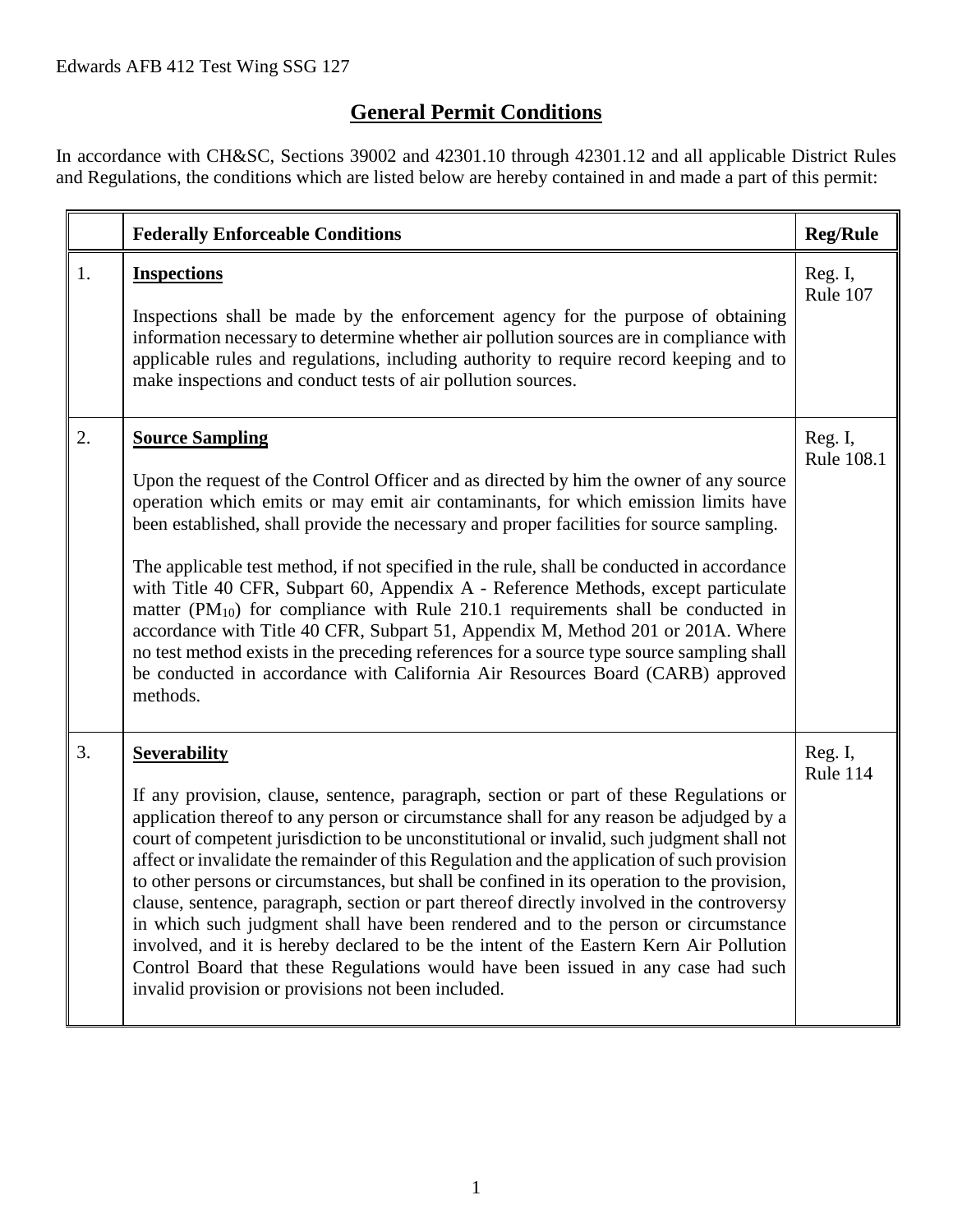|                  | <b>Federally Enforceable Conditions</b>                                                                                                                                                                                                                                                                                                                                                                                                                                                                                                                                                                                                                                                                                                                                                                                                                                                                                                      | <b>Reg/Rule</b>        |
|------------------|----------------------------------------------------------------------------------------------------------------------------------------------------------------------------------------------------------------------------------------------------------------------------------------------------------------------------------------------------------------------------------------------------------------------------------------------------------------------------------------------------------------------------------------------------------------------------------------------------------------------------------------------------------------------------------------------------------------------------------------------------------------------------------------------------------------------------------------------------------------------------------------------------------------------------------------------|------------------------|
| $\overline{4}$ . | <b>Applicability of Federally Enforceable Conditions</b><br>Federally Enforceable Conditions shall apply to Design Conditions, Operational<br>Conditions, Special Conditions, Compliance Testing Requirements, and Emission<br>Limits. Any District or State-only condition (not required by the EPA) does not apply.                                                                                                                                                                                                                                                                                                                                                                                                                                                                                                                                                                                                                        | Reg. II,<br>Rule 201.1 |
| 5.               | <b>Compliance with Permit Conditions</b><br>A. Edwards AFB shall comply with all permit conditions;<br>B. Permit does not convey any property rights or any exclusive privilege;<br>C. Non-compliance with any permit condition shall be grounds for permit<br>termination, revocation and reissuance, modification, enforcement action or denial<br>of permit renewal;<br>Edwards AFB shall not use "need to halt or reduce a permitted activity in order to<br>D.<br>maintain compliance" as a defense for non-compliance with any permit condition;<br>Pending permit action or notification of anticipated non-compliance does not stay<br>Ε.<br>any permit condition; and<br>Within a reasonable time period, Edwards AFB shall furnish any information<br>F.<br>requested by the APCO, in writing, for purpose of determining: 1) compliance with<br>the permit, or 2) whether or not cause exists for a permit or enforcement action. | Reg. II,<br>Rule 201.1 |
| 6.               | <b>Permit Life</b><br>The life of this permit shall be five years from the date of issuance.                                                                                                                                                                                                                                                                                                                                                                                                                                                                                                                                                                                                                                                                                                                                                                                                                                                 | Reg. II,<br>Rule 201.1 |
| 7.               | <b>Administrative Permit Amendment and Minor Permit Modification</b><br>Administrative Permit Amendment and Minor Permit Modification are those actions<br>taken by the District as defined in Rule 201.1.                                                                                                                                                                                                                                                                                                                                                                                                                                                                                                                                                                                                                                                                                                                                   | Reg. II,<br>Rule 201.1 |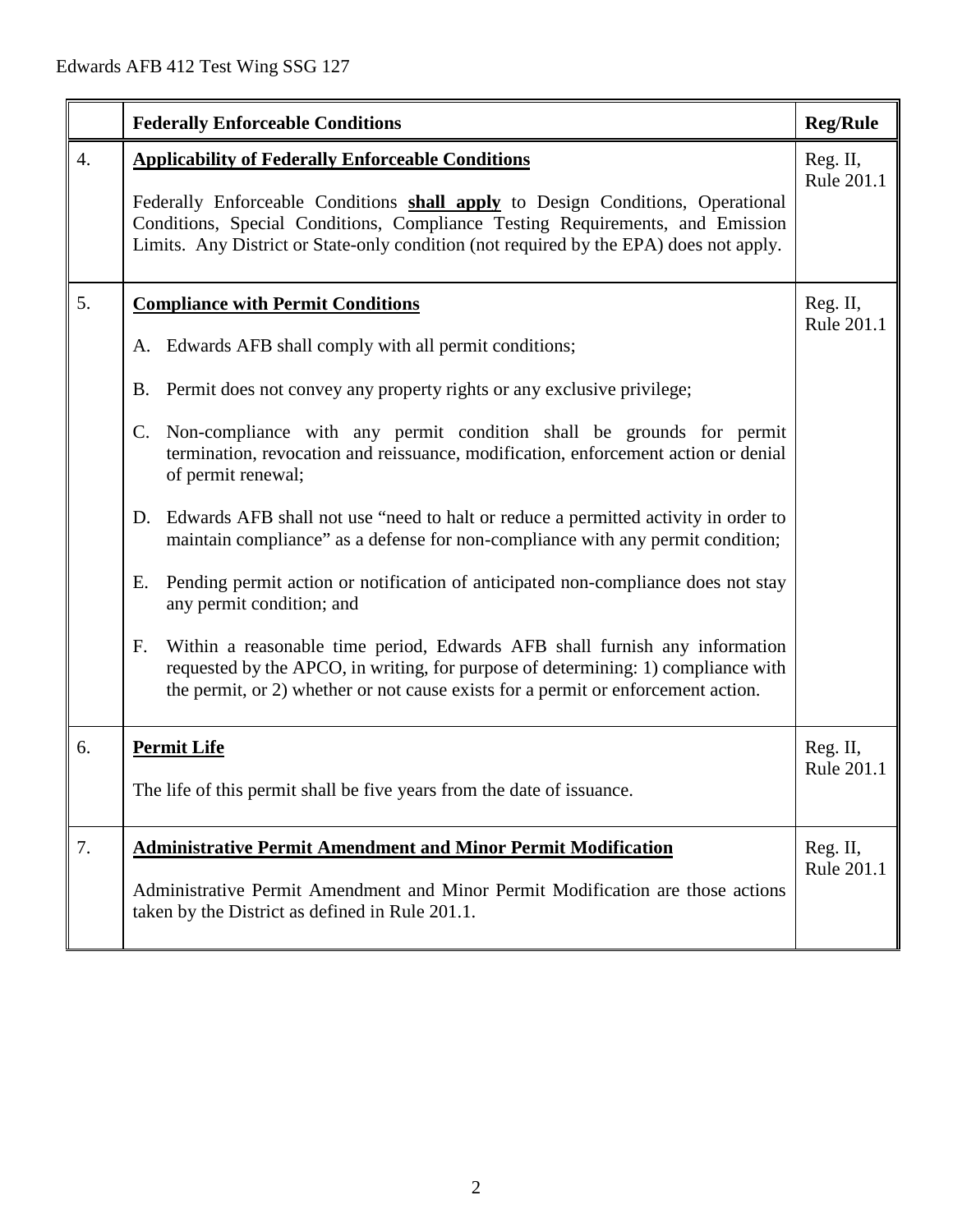|    | <b>Federally Enforceable Conditions</b>                                                                                                                                                                                                                                                                                                                                                                                                                                                                                                                                                                      | <b>Reg/Rule</b>        |
|----|--------------------------------------------------------------------------------------------------------------------------------------------------------------------------------------------------------------------------------------------------------------------------------------------------------------------------------------------------------------------------------------------------------------------------------------------------------------------------------------------------------------------------------------------------------------------------------------------------------------|------------------------|
| 8. | <b>Emergency Provisions</b>                                                                                                                                                                                                                                                                                                                                                                                                                                                                                                                                                                                  | Reg. II,<br>Rule 201.1 |
|    | Edwards AFB shall comply with the requirements and the emergency provisions<br>A.<br>contained in all permit streamlining requirements imposed in accordance with<br>Subsection VI.J. all District-only rules which apply in accordance with Subsection<br>VI.K.1. and all applicable federal requirements not subsumed by such permit<br>streamlining requirement(s) or District-only rules;                                                                                                                                                                                                                |                        |
|    | Within two weeks of an emergency event, an owner or operator of the source shall<br><b>B.</b><br>submit to the District a properly signed, contemporaneous log or other relevant<br>evidence which demonstrates that:<br>An emergency occurred;<br>1)                                                                                                                                                                                                                                                                                                                                                        |                        |
|    | The permittee can identify the cause(s) of the emergency;<br>2)<br>The facility was being properly operated at the time of the emergency;<br>3)<br>All steps were taken to minimize the emissions resulting from the emergency;<br>4)<br>and                                                                                                                                                                                                                                                                                                                                                                 |                        |
|    | Within two working days of the emergency event, the permittee provided the<br>5)<br>District with a description of the emergency and any mitigating or corrective<br>actions taken;                                                                                                                                                                                                                                                                                                                                                                                                                          |                        |
|    | In any enforcement proceeding, the permittee has the burden of proof for<br>C.<br>establishing that an emergency occurred.                                                                                                                                                                                                                                                                                                                                                                                                                                                                                   |                        |
| 9. | <b>Record Keeping</b>                                                                                                                                                                                                                                                                                                                                                                                                                                                                                                                                                                                        | Reg. II,<br>Rule 201.1 |
|    | Recording of maintenance of all monitoring and support information associated<br>A.<br>with all permit streamlining requirements imposed in accordance with Rule 201.1,<br>Subsection VI.J., all District-only rules which apply in accordance with Rule 201.1,<br>Subsection VI.K.1., and all applicable federal requirements not submitted by such<br>permit streamlining requirement(s) or District-only rules, including:<br>Date, place, and time of sampling;<br>1)<br>Operating conditions at time of sampling;<br>2)<br>Date, place, and method of analysis; and<br>3)<br>Results of analysis;<br>4) |                        |
|    | Retention of records of all required monitoring data and support information for a<br><b>B.</b><br>period of at least five years from the date of sample collection, measurement, report,<br>or application; and                                                                                                                                                                                                                                                                                                                                                                                             |                        |
|    | Any other record keeping deemed necessary by the APCO to ensure compliance<br>C.<br>with all permit streamlining requirements imposed in accordance with Rule 201.1,<br>Subsection VI.J., all District-only rules which apply in accordance with Rule 201.1,<br>Subsection VI.K.1., and all applicable federal requirements not subsumed by such<br>permit streamlining requirement(s) or District-only rules.                                                                                                                                                                                               |                        |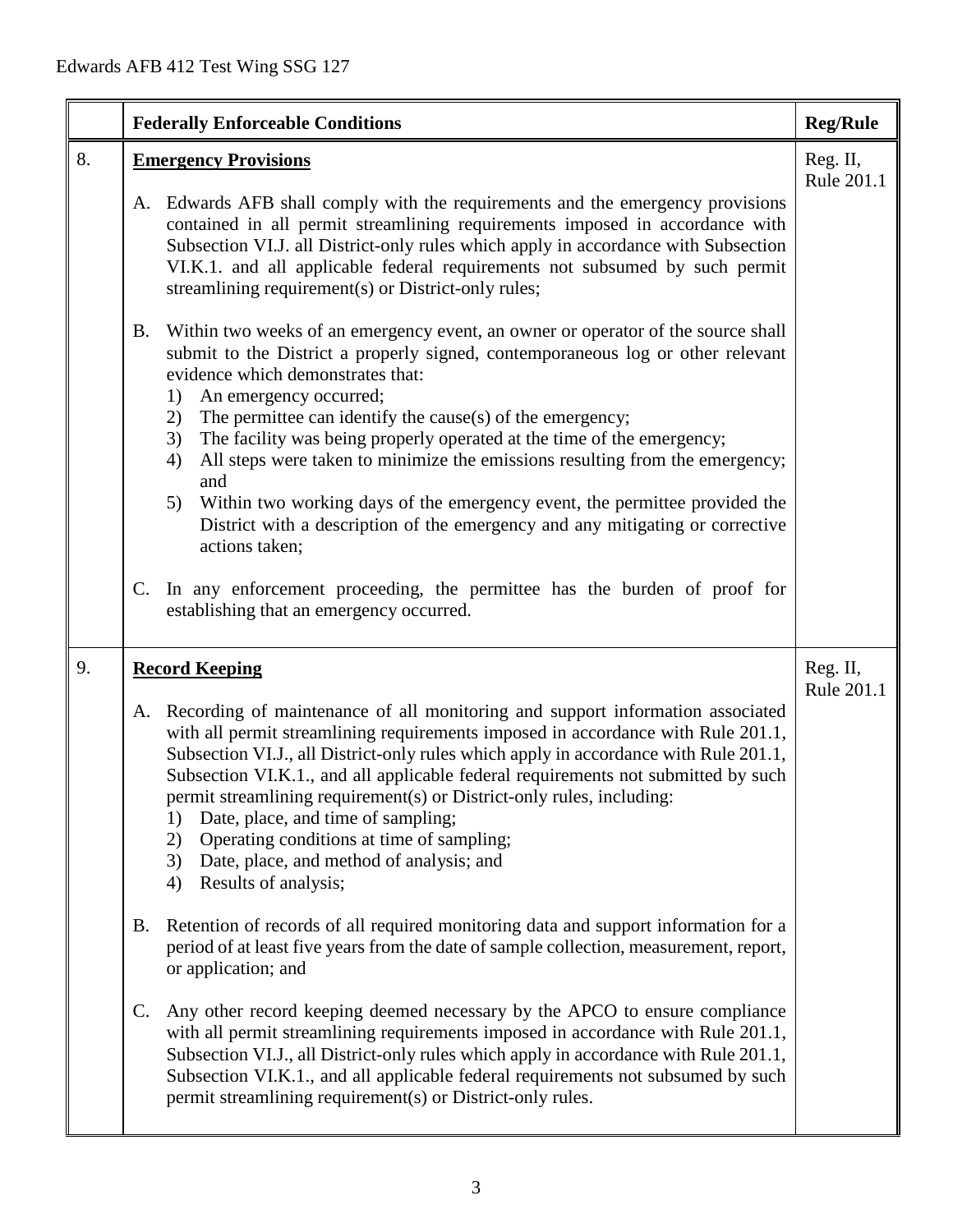|     | <b>Federally Enforceable Conditions</b>                                                                                                                                                                                                                                                                                                                                                                                                                                                                                                                                                                                                                                                                                                                                                                                                                                                                                                                                                                                                                                                                                                                                                                          | Reg/Rule               |
|-----|------------------------------------------------------------------------------------------------------------------------------------------------------------------------------------------------------------------------------------------------------------------------------------------------------------------------------------------------------------------------------------------------------------------------------------------------------------------------------------------------------------------------------------------------------------------------------------------------------------------------------------------------------------------------------------------------------------------------------------------------------------------------------------------------------------------------------------------------------------------------------------------------------------------------------------------------------------------------------------------------------------------------------------------------------------------------------------------------------------------------------------------------------------------------------------------------------------------|------------------------|
| 10. | <b>Referencing of District and Applicable Requirements</b><br>Pursuant to Rule 201.1.VI.C. District hereby references the following documents which<br>are clearly identified and available to the District and to the public: Each reference shall<br>include, at a minimum, title or document number, author and recipient if applicable,<br>date, citation of relevant sections of the Rule or document, and identification of specific<br>source activities or equipment for which the referencing applies.                                                                                                                                                                                                                                                                                                                                                                                                                                                                                                                                                                                                                                                                                                  | Reg. II,<br>Rule 201.1 |
| 11. | <b>Reporting</b><br>Any non-conformance with permit requirements, including any attributable to<br>A.<br>emergency conditions (as defined in Rule 201.1) shall be promptly reported to the<br>APCO and in accordance with notification requirement set forth in the applicable<br>federal regulation or District Rule;<br>Monitoring report shall be submitted at least every six months identifying any non-<br><b>B.</b><br>conformance with permit requirements, including any previously reported to the<br>APCO;<br>All reports of non-conformance with permit requirements shall include probable<br>$\mathsf{C}$ .<br>cause of non-conformance and any preventative or corrective action taken;<br>D. Progress report shall be made on a compliance schedule at least semi-annually and<br>including:<br>Date when compliance will be achieved,<br>1)<br>Explanation of why compliance was not, or will not be achieved by the<br>2)<br>scheduled date, and<br>Log of any preventative or corrective action taken; and<br>3)<br>Each monitoring report shall be accompanied by a written statement from the<br>Е.<br>responsible official certifying the truth, accuracy, and completeness of the report. | Reg. II,<br>Rule 201.1 |
| 12  | <b>Right of Entry</b><br>Edwards AFB shall allow entry of District, CARB, or U.S. EPA officials for purpose of<br>inspection and sampling, including:<br>Inspection of the stationary source, including equipment, work practices,<br>A.<br>operations, and emission-related activity;<br>Inspection and duplication of records required by the permit to operate; and<br>В.<br>Source sampling or other monitoring activities.<br>$\mathbf{C}$ .                                                                                                                                                                                                                                                                                                                                                                                                                                                                                                                                                                                                                                                                                                                                                                | Reg. II,<br>Rule 201.1 |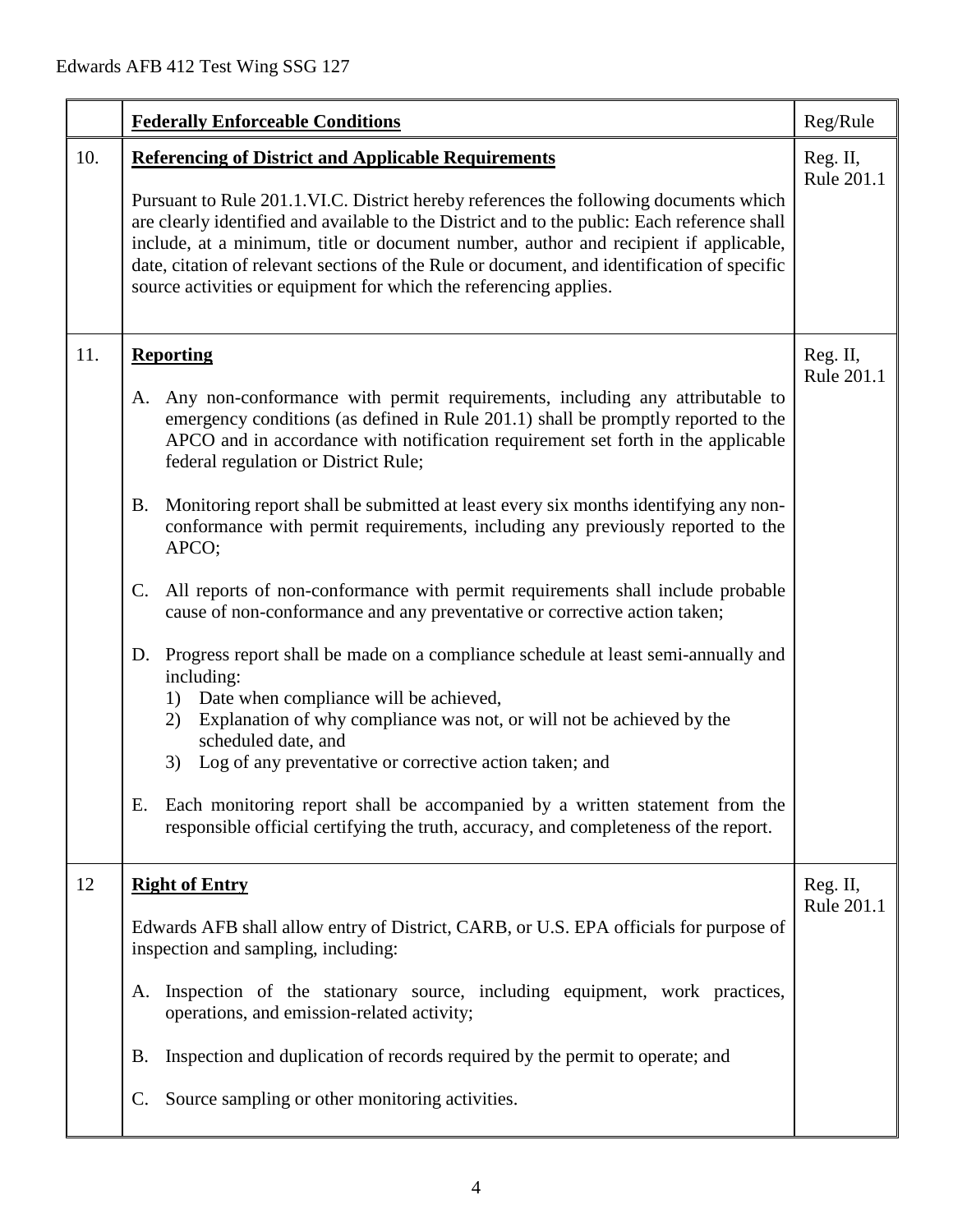|     | <b>Federally Enforceable Conditions</b>                                                                                                                                                                                                                                                                                                                                                                                                                                                                                                                                                                                                                                                                                                                                               | <b>Reg/Rule</b>        |
|-----|---------------------------------------------------------------------------------------------------------------------------------------------------------------------------------------------------------------------------------------------------------------------------------------------------------------------------------------------------------------------------------------------------------------------------------------------------------------------------------------------------------------------------------------------------------------------------------------------------------------------------------------------------------------------------------------------------------------------------------------------------------------------------------------|------------------------|
| 13. | <b>Periodic Monitoring</b>                                                                                                                                                                                                                                                                                                                                                                                                                                                                                                                                                                                                                                                                                                                                                            | Reg. II,<br>Rule 201.1 |
|     | <b>Non-Point</b>                                                                                                                                                                                                                                                                                                                                                                                                                                                                                                                                                                                                                                                                                                                                                                      |                        |
|     | Edwards AFB shall conduct testing semi-annually, in accordance with the methodology<br>contained in EPA Method 22 for all active non-point sources where conditions allow for<br>a valid Method 22. This testing will be the basis for determining compliance with the<br>visible emission standard in District Rule 401. If no emissions are observed utilizing<br>Method 22, the non-point source shall be deemed to be in compliance with the visible<br>emission standard. If emissions are observed from any non-point source operating under<br>normal operating conditions, Edwards AFB shall conduct testing on that non-point<br>source within 24 hours of the Method 22 testing in accordance with EPA Method 9 to<br>verify compliance with the visible emission standard. |                        |
|     | NOTE: This requirement does not apply to permitted emission sources such as the<br>application of paint that is not sprayed or atomized, or to fugitive emissions resulting<br>from activities not covered by a permit to operate, unless the source is subject to District<br>Rule 210.1 (NSR) requirements. Additionally, this requirement does not apply to<br>classified operations that do not have external venting to an unclassified area.                                                                                                                                                                                                                                                                                                                                    |                        |
|     | <b>Point</b>                                                                                                                                                                                                                                                                                                                                                                                                                                                                                                                                                                                                                                                                                                                                                                          |                        |
|     | Edwards AFB shall conduct testing semi-annually, in accordance with the methodology<br>contained in EPA Method 22 for all active/in use point sources. This condition is only<br>applicable to areas where a valid Method 22 or Method 9 can be performed. This testing<br>will be the basis for determining compliance with the visible emission standard in<br>District Rule 401. If no emissions are observed utilizing Method 22, the point source<br>shall be deemed to be in compliance with the visible emission standard. If emissions are<br>observed from any non-point source operating under normal operating conditions,<br>Edwards AFB shall conduct testing on that point source:                                                                                      |                        |
|     | A. Within 24 hours of the Method 22 testing in accordance with EPA Method 9 to<br>verify compliance with the visible emission standard. If compliance is not<br>documented:                                                                                                                                                                                                                                                                                                                                                                                                                                                                                                                                                                                                           |                        |
|     | Within 30 days of the Method 9 testing in accordance with EPA Method 5 or 5D to<br>B.<br>verify compliance with the requirements of District Rules 404.1, 405, 406 and/or<br>210.1.                                                                                                                                                                                                                                                                                                                                                                                                                                                                                                                                                                                                   |                        |
|     |                                                                                                                                                                                                                                                                                                                                                                                                                                                                                                                                                                                                                                                                                                                                                                                       |                        |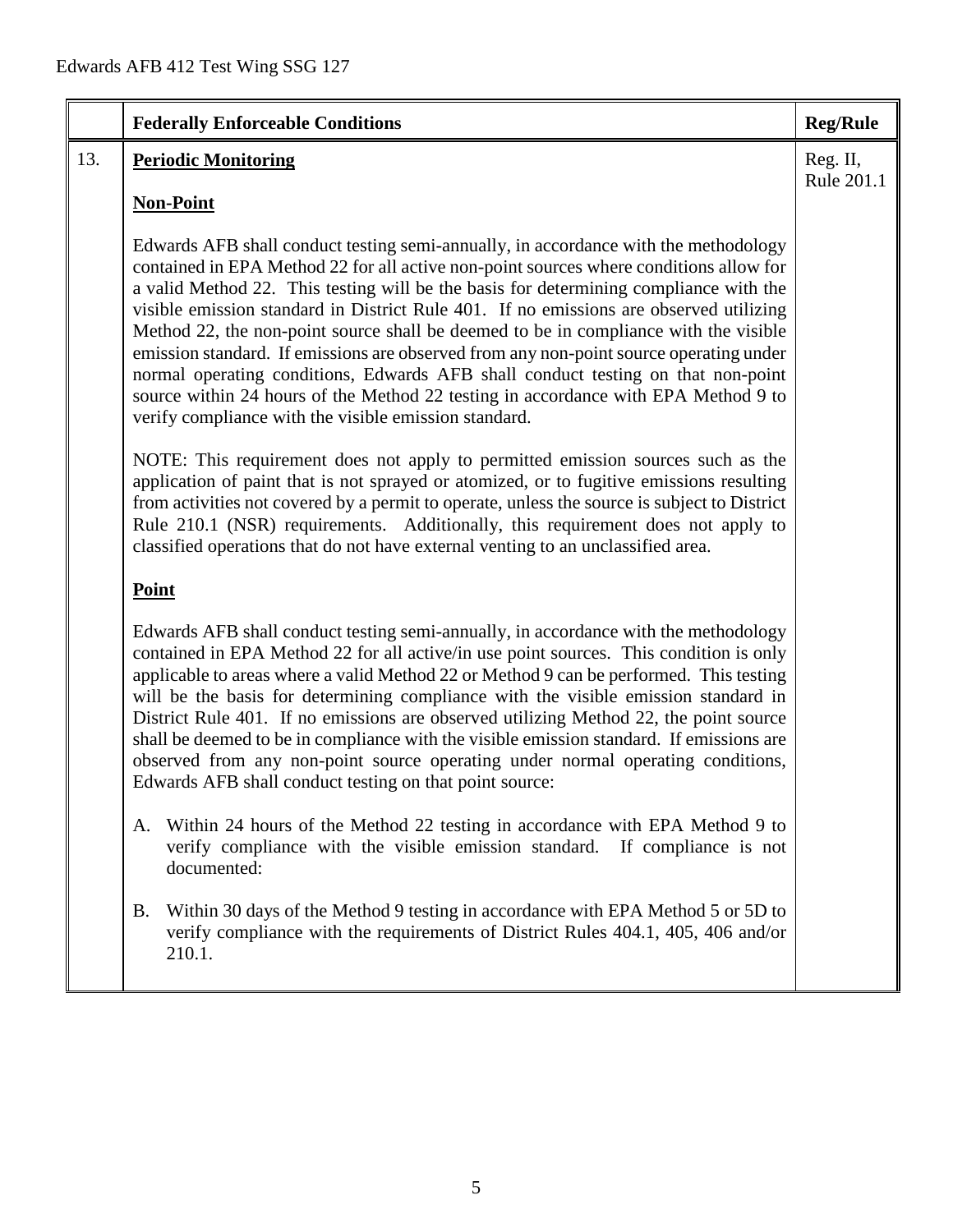|     | <b>Federally Enforceable Conditions</b>                                                                                                                                                                                                                                                                                                                                                                                                                                                | <b>Reg/Rule</b>        |
|-----|----------------------------------------------------------------------------------------------------------------------------------------------------------------------------------------------------------------------------------------------------------------------------------------------------------------------------------------------------------------------------------------------------------------------------------------------------------------------------------------|------------------------|
| 14. | <b>Additional Monitoring</b>                                                                                                                                                                                                                                                                                                                                                                                                                                                           | Reg. II,<br>Rule 201.1 |
|     | For paint booths or hangars, operator shall maintain daily records of key system<br>operating parameters and maintenance procedures while in operation. Key system<br>operating parameters are those necessary to ensure compliance with VOC and inorganic<br>HAP limits. The parameters may include, but are not limited to, temperatures, pressures,<br>flow rates and filter changes. Control efficiency of paint booth shall be tested in<br>accordance with Carbon Sampling Plan. |                        |
|     | Alternatively, compliance with the VOC emission limits may be demonstrated by using<br>coatings with a VOC content that meets the requirements of Section V of Rule 410.8 for<br>aerospace coatings or Section VI of Rule 410-4A for motor vehicles and mobile<br>equipment coating operations.                                                                                                                                                                                        |                        |
|     | All control equipment shall be inspected annually for proper operation. Edwards AFB<br>shall maintain all records of control equipment maintenance for a period of five years.                                                                                                                                                                                                                                                                                                         |                        |
|     | Monitoring shall be the responsibility of the source; however, a visible emissions<br>inspection or Method 9 conducted by a District inspector may be counted as meeting the<br>requirement for the source to conduct same if the information and records generated by<br>the inspector meets the requirements of the permit and a copy of the records are<br>maintained by the source for a period of five years.                                                                     |                        |
|     | Record keeping provisions associated with all monitoring requirements shall include the<br>following information:                                                                                                                                                                                                                                                                                                                                                                      |                        |
|     | Identification of stack or emission point being monitored;<br>А.                                                                                                                                                                                                                                                                                                                                                                                                                       |                        |
|     | Operational conditions at the time of monitoring;<br>Β.                                                                                                                                                                                                                                                                                                                                                                                                                                |                        |
|     | Records of any monitoring conducted, including records of emission or operational<br>C.<br>parameter values and the date, place and time of sampling or measurement; and                                                                                                                                                                                                                                                                                                               |                        |
|     | Where corrective action is triggered, description of the corrective action and the<br>D.<br>date, time and results of any corrective action.                                                                                                                                                                                                                                                                                                                                           |                        |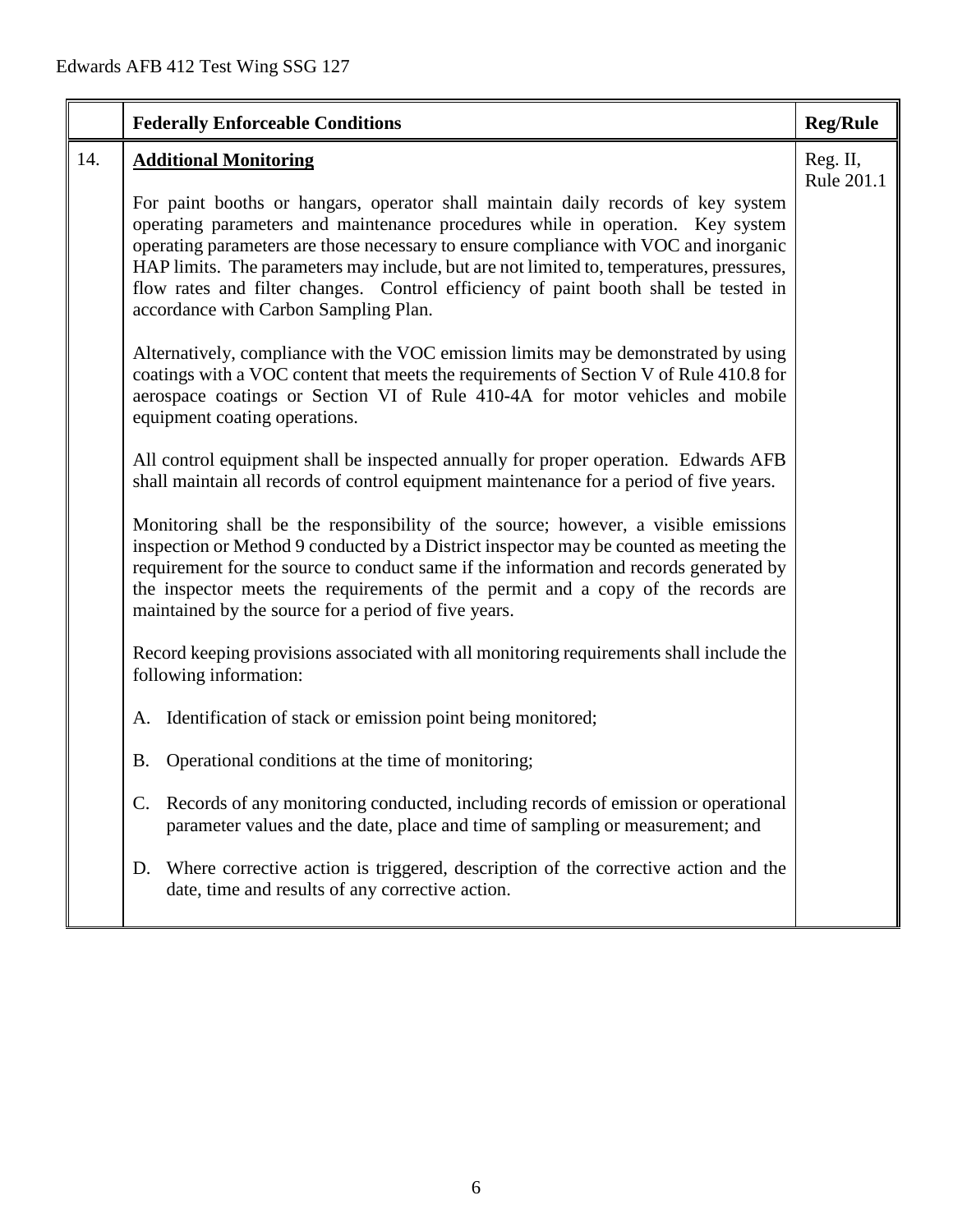|     | <b>Federally Enforceable Conditions</b>                                                                                                                                                                                                                                                                                                                                                                                                                                                                                                                                                                                                                                                                                                                                                                                                                                                                                                                                                                                                                                                                                                                                                                                                                                                                                                                                                                                                                                                                                                                                                                                                                                                                                              | <b>Reg/Rule</b>        |
|-----|--------------------------------------------------------------------------------------------------------------------------------------------------------------------------------------------------------------------------------------------------------------------------------------------------------------------------------------------------------------------------------------------------------------------------------------------------------------------------------------------------------------------------------------------------------------------------------------------------------------------------------------------------------------------------------------------------------------------------------------------------------------------------------------------------------------------------------------------------------------------------------------------------------------------------------------------------------------------------------------------------------------------------------------------------------------------------------------------------------------------------------------------------------------------------------------------------------------------------------------------------------------------------------------------------------------------------------------------------------------------------------------------------------------------------------------------------------------------------------------------------------------------------------------------------------------------------------------------------------------------------------------------------------------------------------------------------------------------------------------|------------------------|
| 15. | <b>Conditional Approval</b><br>The Control Officer shall issue an Authority to Construct or a Permit to Operate,<br>subject to conditions to insure compliance of the operation of any article, machine,<br>equipment or other contrivance within the standards of Rule 208 and 208.1, in which<br>case the conditions shall be specified in writing. Commencing work under such<br>Authority to Construct or operation under such Permit to Operate shall be deemed<br>acceptance of all conditions so specified. The Control Officer shall issue an Authority<br>to Construct or Permit to Operate with revised conditions upon receipt of a new<br>application, if the applicant demonstrates the article, machine, equipment or other<br>contrivance can be operated within the standards of Rule 208 and 208.1 under the<br>revised conditions.                                                                                                                                                                                                                                                                                                                                                                                                                                                                                                                                                                                                                                                                                                                                                                                                                                                                                 | Reg. II,<br>Rule 209   |
| 16. | <b>Standards for Authority to Construct</b><br>Edwards AFB may make a change to this permitted facility that is not addressed or<br>A.<br>prohibited by the federally enforceable conditions of this Part 70 permit without<br>obtaining a Part 70 permit revision if:<br>The Permittee has obtained all permits and approvals required by District Rules<br>1)<br>201 and 210.1 (unless the change is exempt under District Rule 202);<br>The change is not subject to any requirements under Title IV of the Clean Air<br>2)<br>Act;<br>The change is not a Title I modification; and<br>3)<br>The change does not violate an applicable requirement of the Clean Air Act or<br>4)<br>a federally enforceable term or condition of this permit.<br>B. For a change that qualified under this section, the Permittee shall provide<br>contemporaneous written notice to the District and the U.S. EPA (except for a<br>change that is exempt under District Rule 202). This written notice shall describe<br>the change, including the date it was made, and shall contain other information as<br>required to determine new applicable requirements of the Clean Air Act that apply<br>as a result of the change;<br>Upon satisfying the requirements of paragraph B above, the Permittee may make<br>$\mathbf{C}$ .<br>the proposed change;<br>Changes that qualify under this section are not subject to the requirements for Part<br>D.<br>70 revisions;<br>The Permittee shall include each off-permit change made under this section in the<br>Е.<br>application for renewal of this Part 70 permit; and<br>The permit shield(s) provided in this permit do not apply to off-permit changes<br>F.<br>made under this section. | Reg. II,<br>Rule 201.1 |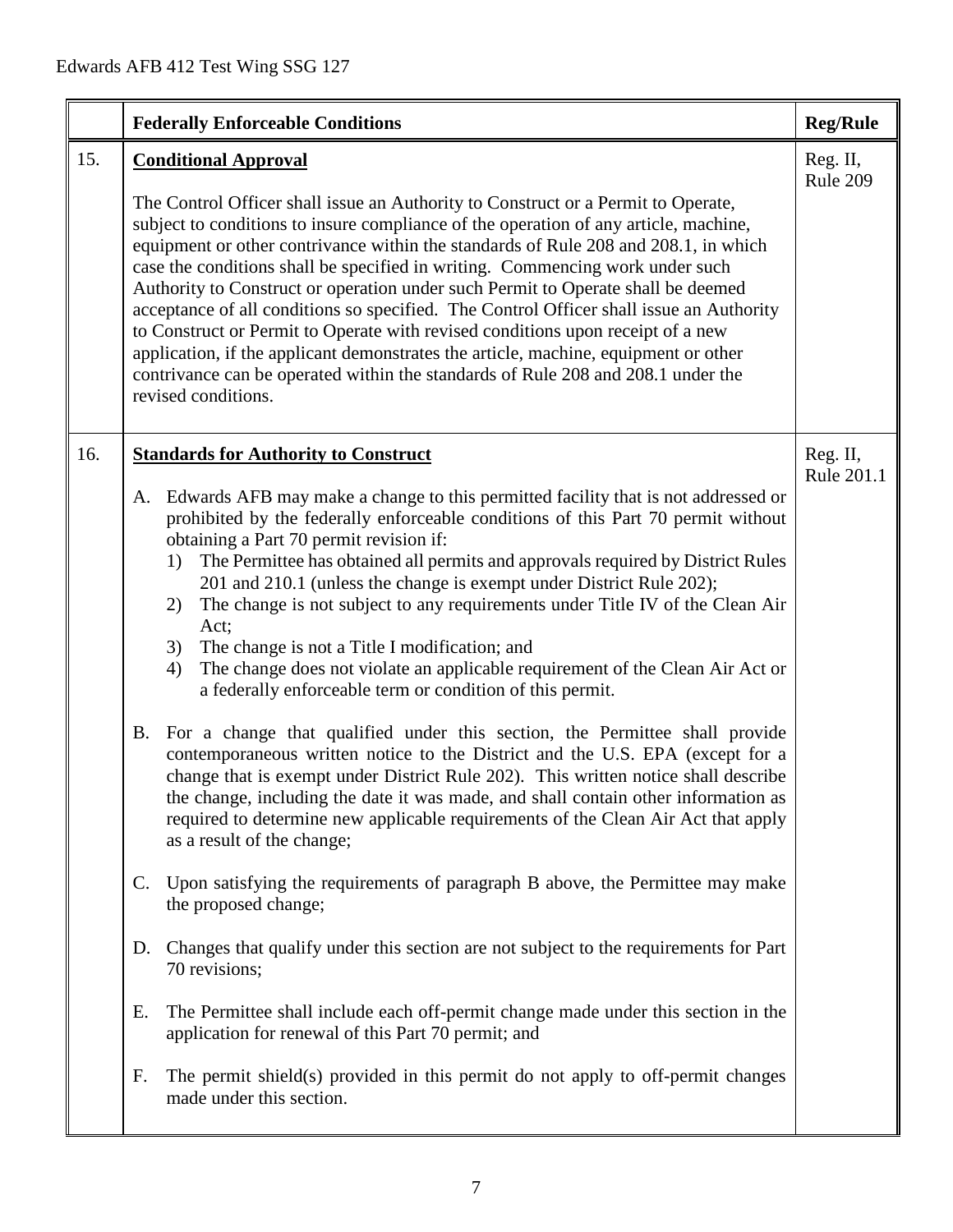|     | <b>Federally Enforceable Conditions</b>                                                                                                                                                                                                                                                                                                                                                                                                                                                                                                                                                                                                                                                                                                                   | Reg/Rule                        |
|-----|-----------------------------------------------------------------------------------------------------------------------------------------------------------------------------------------------------------------------------------------------------------------------------------------------------------------------------------------------------------------------------------------------------------------------------------------------------------------------------------------------------------------------------------------------------------------------------------------------------------------------------------------------------------------------------------------------------------------------------------------------------------|---------------------------------|
| 17. | <b>Prevention of Significant Deterioration (PSD)</b><br>Edwards AFB may be subject to District Rule 210.4, Prevention of Significant<br>Deterioration (PSD) if it undergoes major modification(s).                                                                                                                                                                                                                                                                                                                                                                                                                                                                                                                                                        | Reg. II,<br><b>Rule 210.4</b>   |
| 18. | <b>Permit Fees</b><br>Every applicant for an Authority to Construct or a Permit to Operate shall pay a filing<br>fee. For issuance of an Authority to Construct, or an initial Permit to Operate, the<br>applicant shall pay fees as prescribed in Rule 301. For issuance of an Authority to<br>Construct, application processing fees shall also be paid as prescribed in Rule 303. The<br>applicant shall receive credit for filing fees paid.<br>Annually on the anniversary of issuance of a Permit to Operate, the permittee shall pay<br>a renewal fee as prescribed in Rule 301. Fees collected pursuant to Rule 201.1, Section<br>VIII.B. shall supplement applicable Rules 301 and 301.3 fee requirements.<br><b>Payment of Supplemental Fee</b> | Reg. III,<br><b>Rule 301</b>    |
|     | An owner or operator, or his designee, shall pay an annual supplemental fee for a permit<br>to operate pursuant to Rule 201.1 as determined by the calculation method in Subsection<br>VII.B.3., to provide a District-wide fee rate of \$25 per ton of fee-based emissions (CPI-<br>adjusted) for all facilities subject to Rule 201.1, unless Rule 201.1 VII.B.2. applies.                                                                                                                                                                                                                                                                                                                                                                              | Rule 201.1<br>Section<br>VII.B. |
| 19. | <b>Greenhouse Gas Fee</b><br>Any stationary source that has actual GHG emissions, in the prior calendar year, greater<br>than or equal to 100,000 tons of CO2e, as calculated in accordance with 40 CFR Part 98,<br>shall pay a Consumer Price Index (CPI) adjusted GHG fee per ton of CO2e being<br>emitted. Sources subject to this Rule shall submit an annual report of GHG emissions<br>to the District no later than the thirty-first day of March.                                                                                                                                                                                                                                                                                                 | Reg. III,<br>Rule 301.4         |
| 20. | <b>Visible Emissions</b><br>Unless otherwise stated in equipment specific permits, the following limits apply:<br><b>Limits</b><br>A person shall not discharge into the atmosphere, from any single source of emission<br>whatsoever, any air contaminant for a period or periods aggregating more than three<br>minutes in any one hour which is:                                                                                                                                                                                                                                                                                                                                                                                                       | Reg. IV,<br>Rule 401            |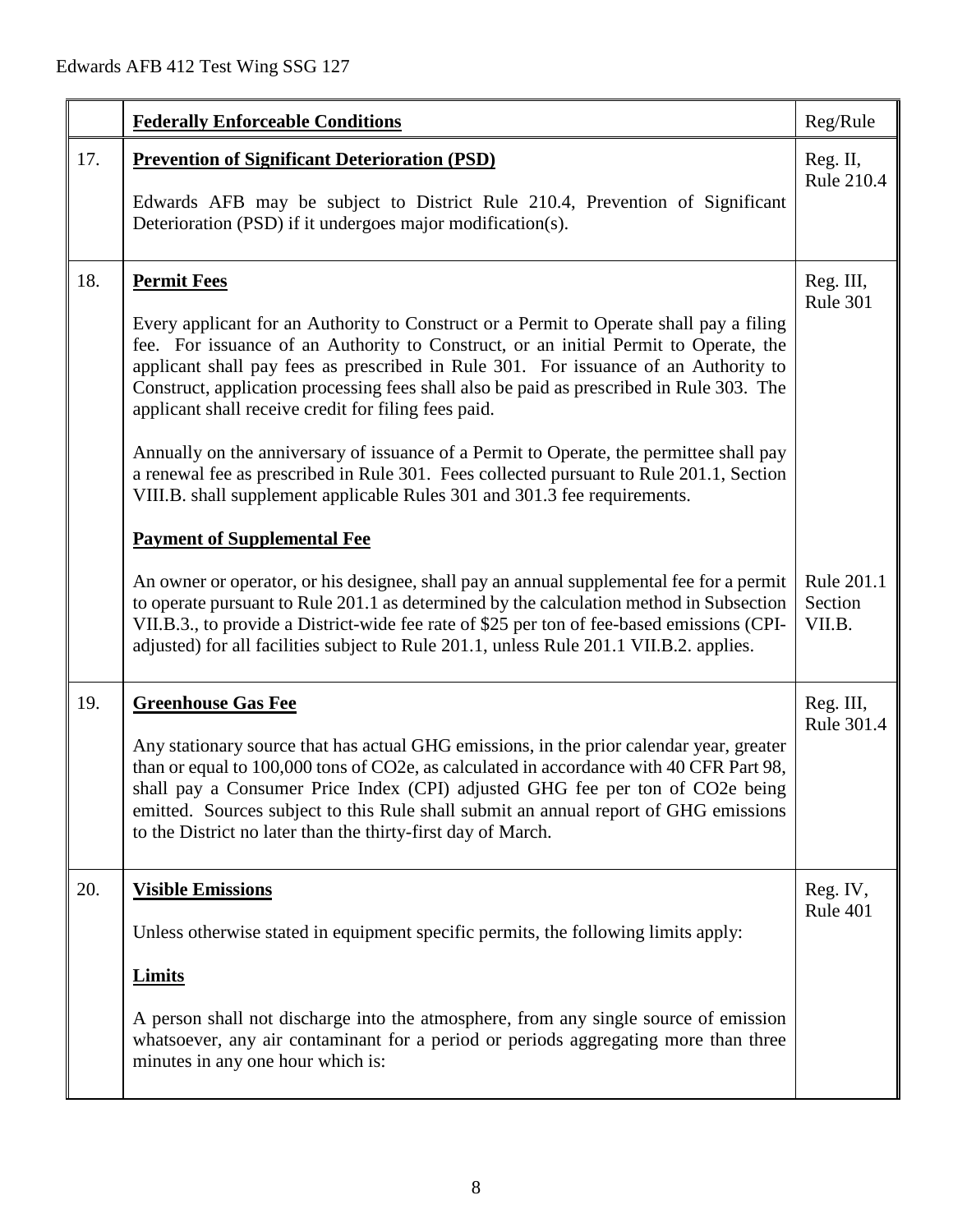|     | <b>Federally Enforceable Conditions</b>                                                                                                                                                                                                                                                                                                                                                                                                                                                                                                                                                                        | <b>Reg/Rule</b>        |
|-----|----------------------------------------------------------------------------------------------------------------------------------------------------------------------------------------------------------------------------------------------------------------------------------------------------------------------------------------------------------------------------------------------------------------------------------------------------------------------------------------------------------------------------------------------------------------------------------------------------------------|------------------------|
| 20. | As dark or darker in shade as that designated as No. 1 on the Ringelmann Chart, as<br>A.<br>published by the United States Bureau of Mines, or 20% opacity equivalent to No.<br>1 on the Ringlemann.<br>Of such opacity as to obscure an observer's view to a degree equal to or greater than<br>B.<br>does smoke described in Subsection A.                                                                                                                                                                                                                                                                   |                        |
| 21. | <b>Particulate Matter Concentration - Desert Basin</b><br>A person shall not discharge into the atmosphere from any single source operation, the<br>construction or modification of which commenced after the adoption of this Rule,<br>particulate matter in excess of 0.1 grains per cubic foot of gas at standard conditions.<br>This condition does not apply to rocket engine testing meeting the requirements of Rule<br>431, fires set in accordance with Rule 416, or boilers, steam generators, water or process<br>heaters that combust only CARB certified or PUC regulated liquid or gaseous fuel. | Reg. IV,<br>Rule 404.1 |
| 22. | <b>Particulate Matter - Emission Rate</b><br>A person shall not discharge into the atmosphere from any source operation, particulate<br>matter in excess of the limits set forth in the allowable particle emissions based on<br>process weight rate table included in Rule 405.                                                                                                                                                                                                                                                                                                                               | Reg. IV,<br>Rule 405   |
| 23. | <b>Sulfur Compounds</b><br>A person shall not discharge into the atmosphere sulfur compounds, which would exist<br>as a liquid or gas at standard conditions, exceeding in concentration at the point of<br>discharge: $0.2$ percent by volume calculated as sulfur dioxide $(SO2)$ .                                                                                                                                                                                                                                                                                                                          | Reg. IV,<br>Rule 407   |
| 24. | <b>Organic Solvents</b><br>A person shall not discharge into the atmosphere more organic materials in any one day<br>from any article, machine, equipment or other contrivance in which any organic solvent<br>or any material containing organic solvent is utilized unless the emissions are controlled<br>or reduced as outlined in the organic solvent (Rule 410).                                                                                                                                                                                                                                         | Reg. IV,<br>Rule 410   |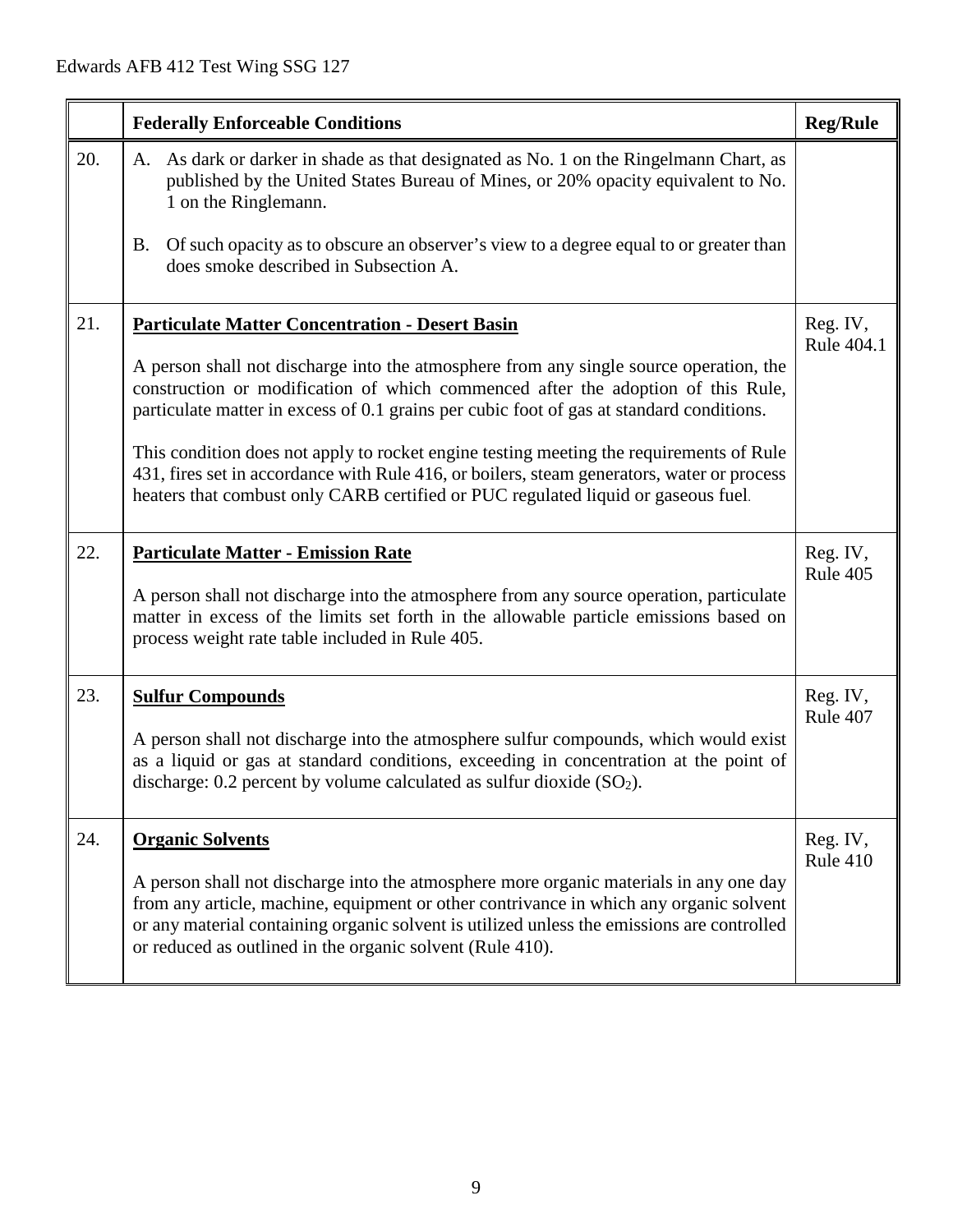|     | <b>Federally Enforceable Conditions</b>                                                                                                                                                                                                                                                                                                                                                                                                                                                                                                                                                                                                                                                                                                                                                                                                                                                                      | <b>Reg/Rule</b>             |
|-----|--------------------------------------------------------------------------------------------------------------------------------------------------------------------------------------------------------------------------------------------------------------------------------------------------------------------------------------------------------------------------------------------------------------------------------------------------------------------------------------------------------------------------------------------------------------------------------------------------------------------------------------------------------------------------------------------------------------------------------------------------------------------------------------------------------------------------------------------------------------------------------------------------------------|-----------------------------|
| 25. | <b>Disposal and Evaporation of Solvents</b><br>A person shall not during any one day disposed of a total of more than 1 <sup>1</sup> / <sub>2</sub> gallons of any<br>photochemically reactive solvent as defined in Rule 410.X, or of any material containing<br>more than 1½ gallons of any such photochemically reactive solvent into the atmosphere.                                                                                                                                                                                                                                                                                                                                                                                                                                                                                                                                                     | Reg. IV,<br>Rule 410.2      |
| 26. | <b>Organic Solvent Degreasing Operation</b><br>A person shall not operate any organic solvent degreasing operation unless the<br>equipment utilized complies with all applicable requirements of Rule 410.3. Organic<br>solvent degreasing operations as defined in Rule 410.3 shall maintain adequate records<br>demonstrating compliance or any exemption to the requirements of Rule 410.3.                                                                                                                                                                                                                                                                                                                                                                                                                                                                                                               | Reg. IV,<br>Rule 410.3      |
| 27. | <b>Metal, Plastic, and Pleasure Craft Parts and Products Coating Operations</b><br>EAFB may be subject to provisions of Rule 410.4 that apply to surface coating of metal<br>parts or products, large appliances parts or products, metal furniture, and plastic parts or<br>products including automotive, transportation, and business machine, and pleasure<br>crafts, and to the cleaning, storage, and disposal of all organic solvents and waste solvent<br>materials associated with such coating operations. This provision does not apply with<br>coating of vehicles or mobile equipment complying with District Rule 410.4A or aircraft<br>or aerospace parts complying with Distr Rule 410.8. Metal, Plastic, Pleasure Craft part<br>coating operations as defined in Rule 410.4 shall maintain adequate records<br>demonstrating compliance or any exemption to the requirements of Rule 410.4. | Reg. IV,<br>Rule 410.4      |
| 28. | <b>Motor Vehicle and Mobile Equipment Refinishing Operations</b><br>Edwards AFB may be subject to provisions of Rule 410.4A that apply to the use or<br>application of automotive coatings or associated solvents use on vehicles, mobile<br>equipment, or associated parts or components within the District. Vehicles, mobile<br>equipment, and associated components coating operations as defined in Rule 410.4A<br>shall maintain adequate records demonstrating compliance and / or any exemption to the<br>requirements of Rule 410.4A.                                                                                                                                                                                                                                                                                                                                                               | Reg. IV,<br>Rule<br>410.4A  |
| 29. | <b>Storage of Organic Liquids</b><br>A person shall not use equipment to store organic liquids and petroleum distillates with<br>a true vapor pressure greater than 1.5 psia unless provisions are made for controlling<br>organic vapors. A portable temporary tank with capacity of 21,000 gallons or less, left<br>on site for six months or less, may be exempt from vapor control requirements provided<br>pressure relief device is set within 10 percent of maximum allowable working pressure<br>of container.                                                                                                                                                                                                                                                                                                                                                                                       | Reg. IV,<br><b>Rule 411</b> |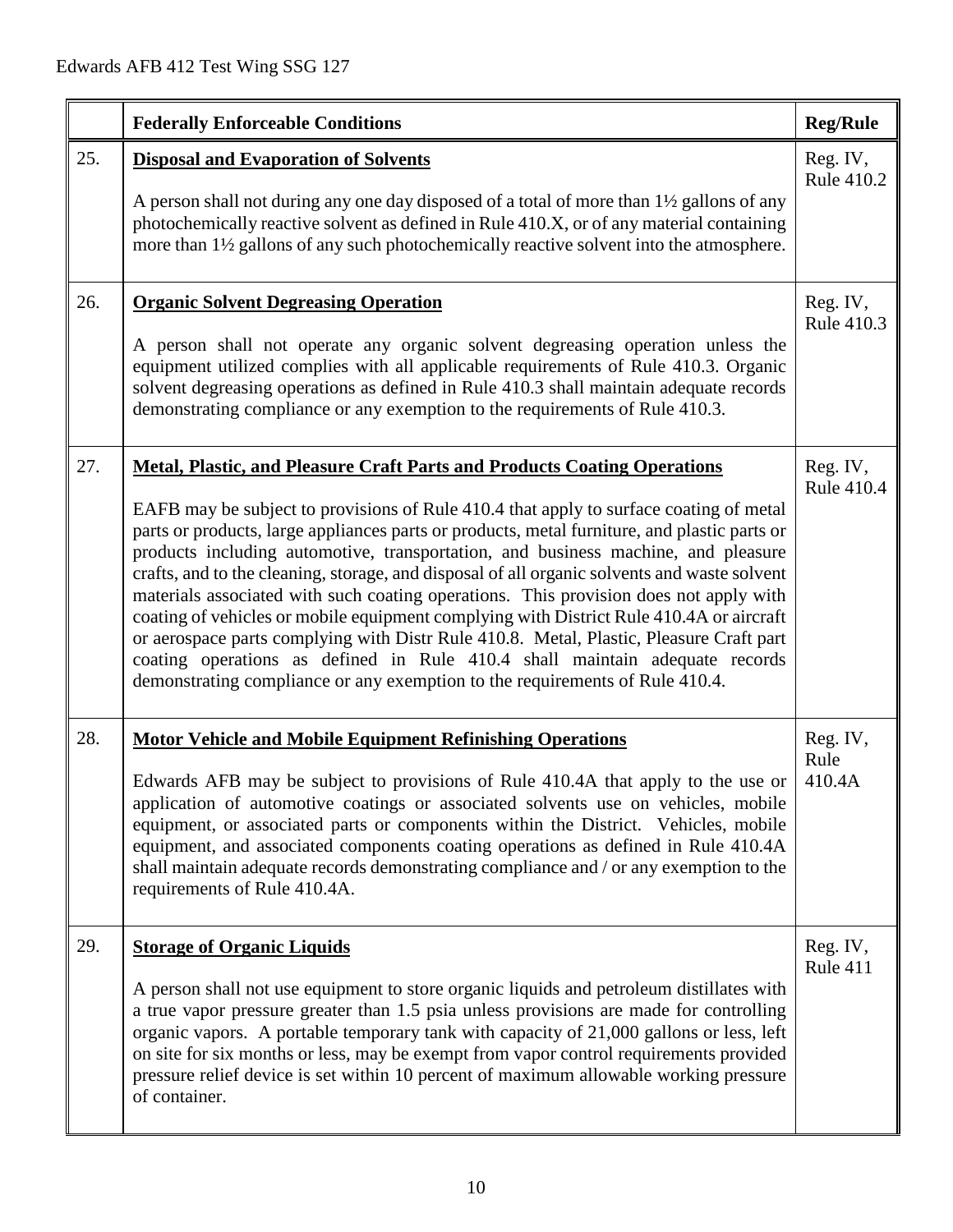|     | <b>Federally Enforceable Conditions</b>                                                                                                                                                                                                                                                                                                                                                                                                                                                                                                                                                                                                                                                                                                                                                                                                                                         | <b>Reg/Rule</b>               |
|-----|---------------------------------------------------------------------------------------------------------------------------------------------------------------------------------------------------------------------------------------------------------------------------------------------------------------------------------------------------------------------------------------------------------------------------------------------------------------------------------------------------------------------------------------------------------------------------------------------------------------------------------------------------------------------------------------------------------------------------------------------------------------------------------------------------------------------------------------------------------------------------------|-------------------------------|
| 30. | <b>Aerospace Assembly and Coating Operations</b><br>Edwards AFB shall comply with all applicable requirements of Rule 410.8 that apply to<br>the manufacturing, assembling, coating, masking, bonding, paint stripping, surface<br>cleaning, service, and maintenance of aerospace components and cleanup of associated<br>equipment, storage, and disposal of solvents and waste solvent materials. Aerospace and<br>associated components coating operations as defined in Rule 410.8 shall maintain<br>adequate records demonstrating compliance or any exemption to the requirements of<br>Rule 410.8.                                                                                                                                                                                                                                                                      | Reg. IV,<br><b>Rule 410.8</b> |
| 31. | <b>Nuisance</b><br>A person shall not discharge from any source whatsoever such quantities of air<br>contaminants or other material which cause injury, detriment, nuisance or annoyance to<br>any considerable number of persons or to the public or which endanger the comfort,<br>repose, health or safety of any such persons or the public or which cause or have a natural<br>tendency to cause injury or damage to business or property.                                                                                                                                                                                                                                                                                                                                                                                                                                 | Reg. IV,<br><b>Rule 419</b>   |
| 32. | <b>Federal New Source Performance Standards (NSPS)</b><br>Provisions of Part 60, Chapter 1, Title 40, Code of Federal Regulations, in effect<br>September 5, 1996, are hereby adopted by reference and made a part hereof. All new<br>and modified sources shall comply with applicable standards, criteria and requirements<br>set forth therein.<br>All applicable requirements of 40 CFR Part 60, Subpart A (General Requirements),<br>apply to this facility.                                                                                                                                                                                                                                                                                                                                                                                                               | Reg. IV,<br>Rule 422          |
| 33. | <b>National Emission Standards for Hazardous Air Pollutants and Source Categories</b><br>(NESHAPS)<br>Provisions of Title 40, Chapter 1, Parts 61 and 63, Code of Federal Regulations, in effect<br>November 7, 2002, are hereby adopted by reference and made a part hereof. All sources<br>of hazardous air pollution shall comply with applicable standards, criteria and<br>requirements set forth herein.<br>All applicable requirements of 40 CFR Part 61, Subpart M (Asbestos) for demolition<br>and renovation projects; and 40 CFR Part 63, Subparts A (General Provisions), GG<br>(Aerospace Manufacturing and Rework Facilities) apply to this facility.<br><b>Asbestos</b><br>EAFB shall comply with the applicable requirements of Sections 61.145 through 61.147<br>of the National Emission Standard for Asbestos for all demolition and renovation<br>projects. | Reg. IV,<br>Rule 423          |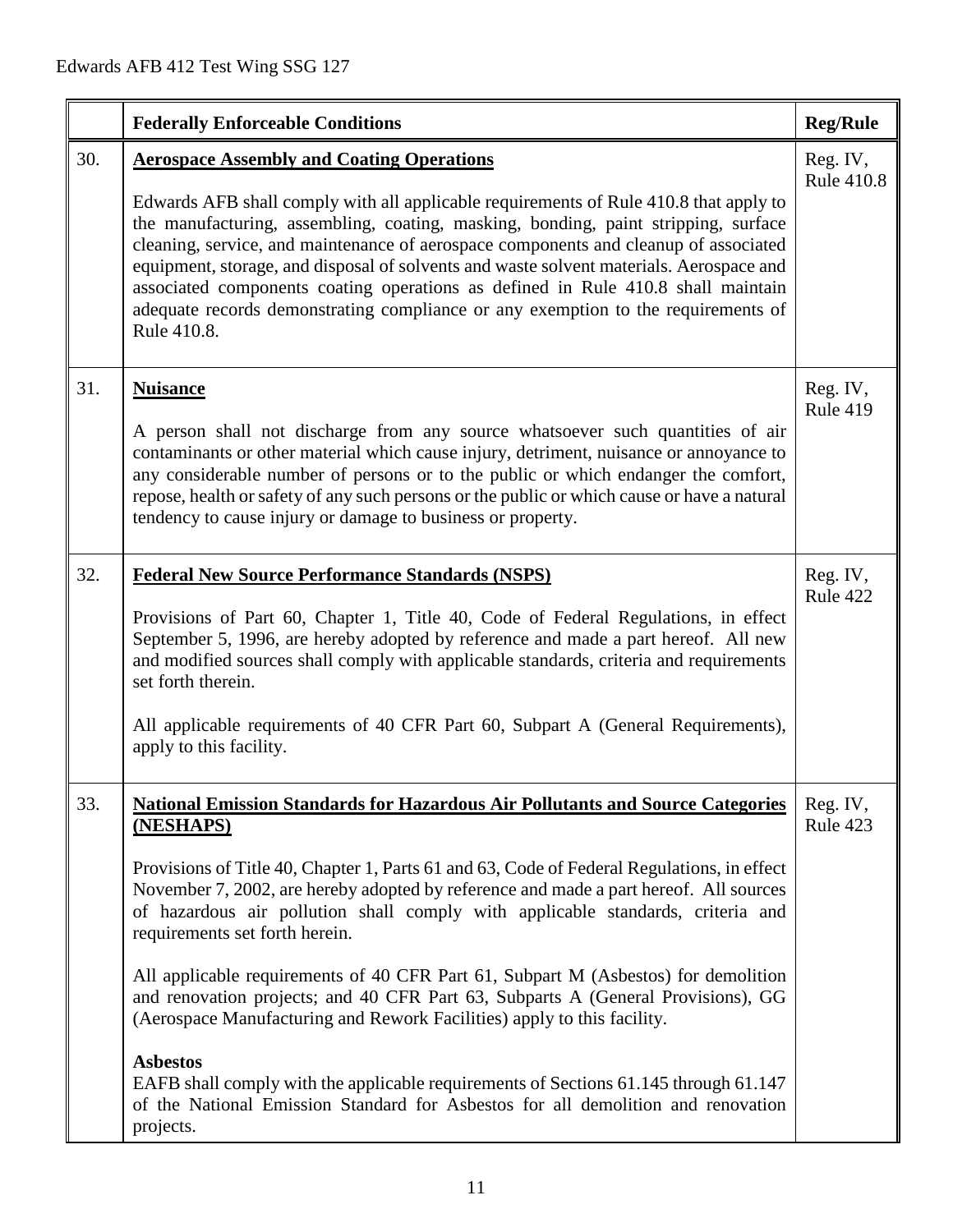|     | <b>Federally Enforceable Conditions</b>                                                                                                                                                                                                                                                                                                                                                                                                                                                                                                                                                                                                                                                                                                                                                                                                                                                                                                                                                                                                                                                                                                                                                                                                                                                                                          | <b>Reg/Rule</b>      |
|-----|----------------------------------------------------------------------------------------------------------------------------------------------------------------------------------------------------------------------------------------------------------------------------------------------------------------------------------------------------------------------------------------------------------------------------------------------------------------------------------------------------------------------------------------------------------------------------------------------------------------------------------------------------------------------------------------------------------------------------------------------------------------------------------------------------------------------------------------------------------------------------------------------------------------------------------------------------------------------------------------------------------------------------------------------------------------------------------------------------------------------------------------------------------------------------------------------------------------------------------------------------------------------------------------------------------------------------------|----------------------|
| 34. | <b>Polyester Resin Operations</b><br>Edwards AFB shall comply with all applicable requirements of Rule 432 that apply to<br>the commercial and industrial polyester resin operations and cleanup of associated<br>equipment, storage, and disposal of solvents and waste solvent materials. Polyester<br>resin and associated components coating operations as defined in Rule 432 shall<br>maintain adequate records demonstrating compliance and / or any exemption to the<br>requirements of Rule 432.                                                                                                                                                                                                                                                                                                                                                                                                                                                                                                                                                                                                                                                                                                                                                                                                                        | Reg. IV,<br>Rule 432 |
| 35. | <b>Risk Management Plan</b><br>Should this stationary source, as defined in 40 CFR section 68.3, become subject to the<br>accidental release prevention regulations in part 68, then the owner or operator shall<br>submit a risk management plan (RMP) by the date specified in section 68.10 and shall<br>certify compliance with the requirements of part 68 as part of the annual compliance<br>certification as required by 40 CFR part 70 or 71.                                                                                                                                                                                                                                                                                                                                                                                                                                                                                                                                                                                                                                                                                                                                                                                                                                                                           | 40 CFR 68            |
| 36. | <b>Compliance Certification</b><br>The owner/operator shall comply with the following procedures for compliance<br>certification:<br>A. Submittal of a compliance certification by the owner or operator to the U.S. EPA<br>and copy to the APCO within 90 days after end of compliance certification period;<br>Compliance certification period shall begin 1 March of each year and end the last<br><b>B.</b><br>day of February of the following year;<br>C. The Annual Compliance Certification also satisfies the second semi-annual<br>Monitoring Report requirement;<br>The Annual Compliance Certification also satisfies the second semi-annual<br>$\mathbf{C}$ .<br>Monitoring Report requirement;<br>Such compliance certification shall identify the basis for each permit term or<br>D.<br>condition, e.g., specify the emissions limitation, standard or work practice, and a<br>means of monitoring compliance with the term or condition;<br>Such compliance certification shall include compliance status and method(s) used<br>Е.<br>to determine compliance for the current time period and over entire reporting period;<br>and<br>F.<br>Such compliance certification shall include any additional inspection, monitoring<br>or entry requirement promulgated pursuant to Sections 114(a) and 504(b) of the | 40 CFR<br>70.5d      |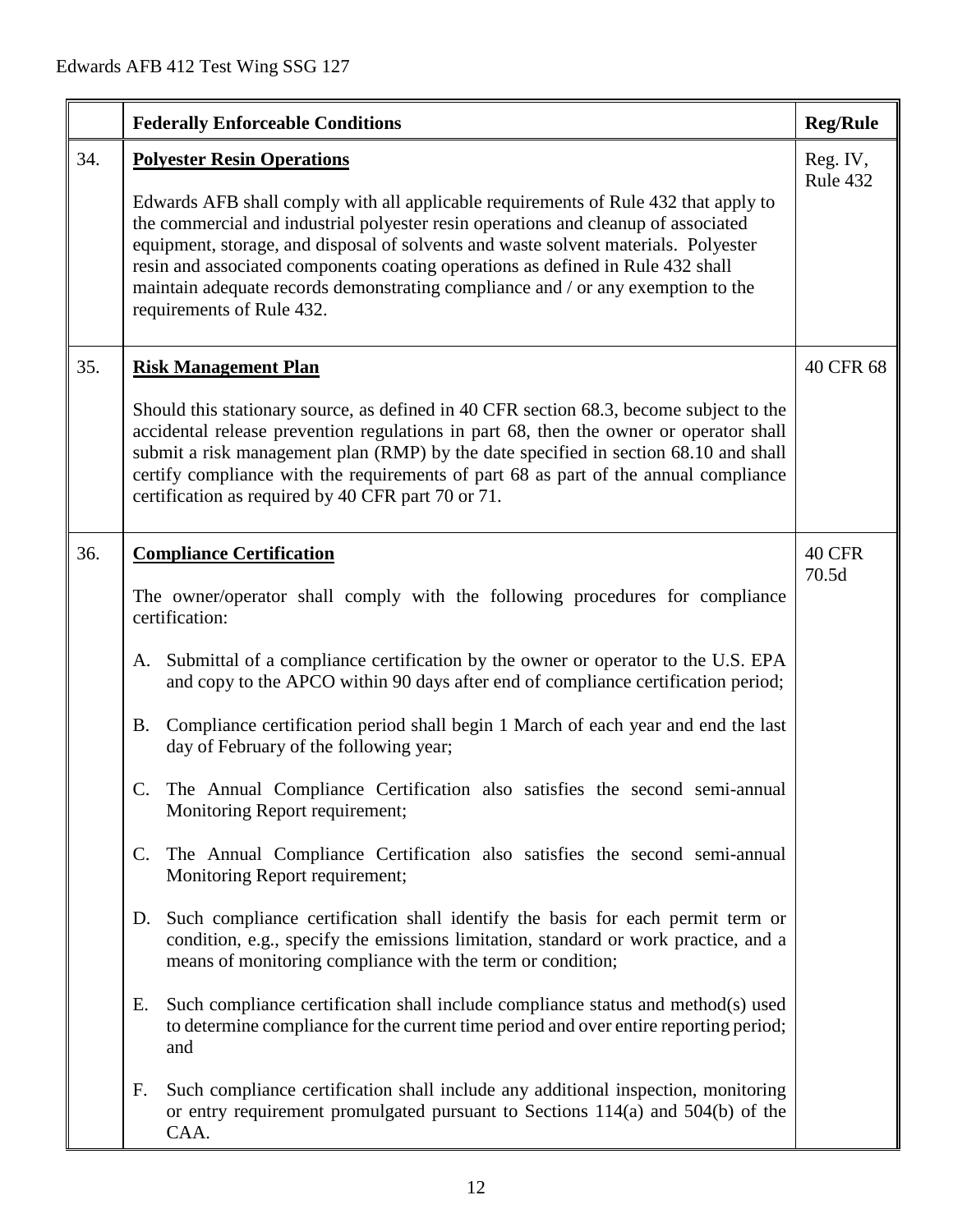|     | <b>Federally Enforceable Conditions</b>                                                                                                                                                                                                                                                                                                                                                                                                                                                                                                                                     | Reg/Rule  |
|-----|-----------------------------------------------------------------------------------------------------------------------------------------------------------------------------------------------------------------------------------------------------------------------------------------------------------------------------------------------------------------------------------------------------------------------------------------------------------------------------------------------------------------------------------------------------------------------------|-----------|
| 36. | Any application form, report, or compliance certification submitted pursuant to these<br>regulations shall contain certification by a responsible official of truth, accuracy, and<br>completeness. This certification and any other certification required under this part shall<br>state that, based on information and belief formed after reasonable inquiry, the<br>statements and information in the document are true, accurate, and complete.<br>U.S. EPA's Mailing Address:<br>Director, Air Division<br>75 Hawthorne Street<br>$AIR-3$<br>San Francisco, CA 94105 |           |
| 37. | <b>Protection of Stratospheric Ozone</b><br>Persons opening appliances for maintenance, service, repair, or disposal must comply<br>with the required practices pursuant to 40 CFR §82.156.<br>Equipment used during maintenance, service, repair, or disposal of appliances must meet<br>the standards for recycling and recovery equipment in accordance with 40 CFR §82.158.<br>Persons performing maintenance, service, repair or disposal of appliances must be<br>certified by a certified technician pursuant to 40 CFR §82.161.                                     | 40 CFR 82 |

*Remainder of Page Intentionally Left Blank*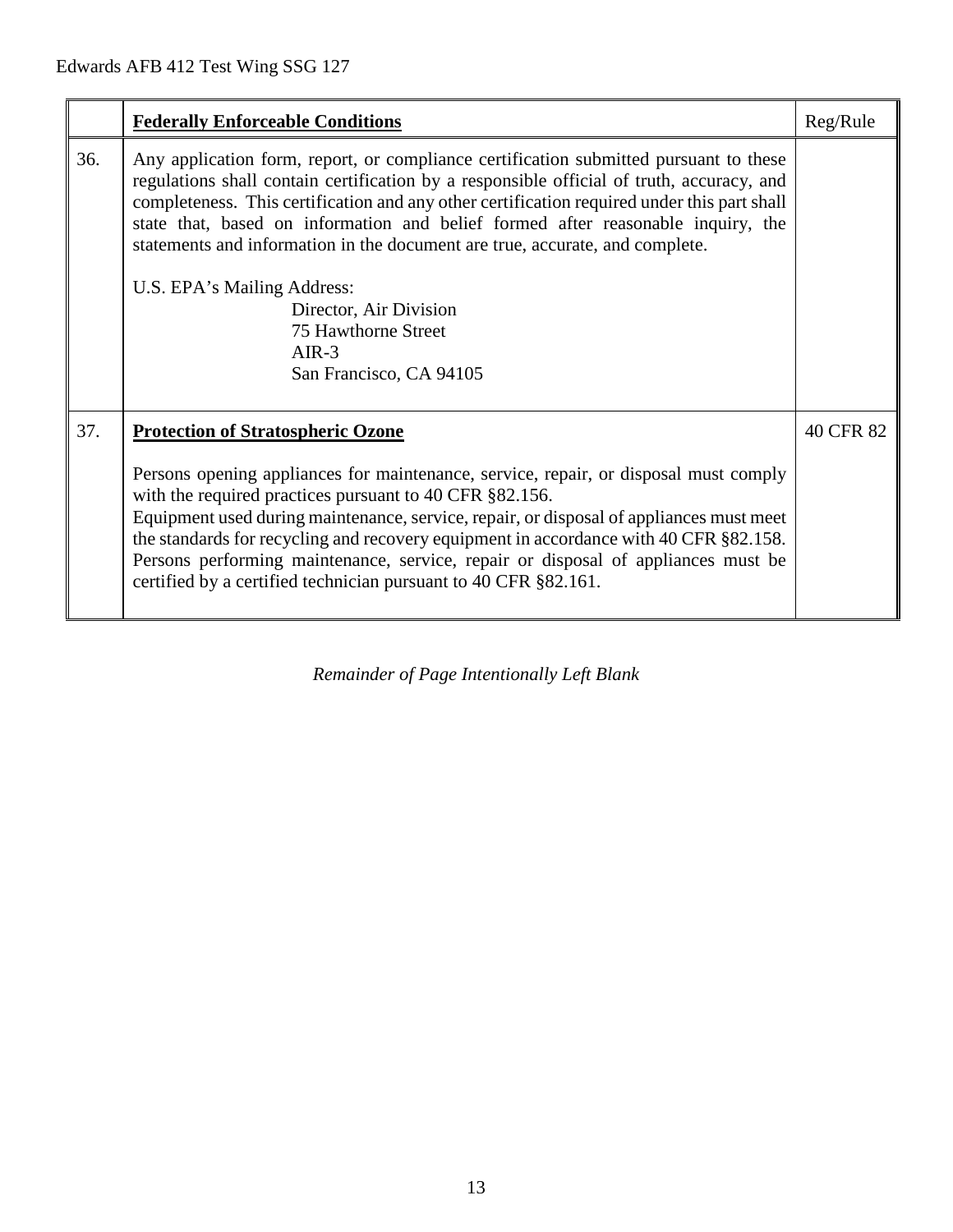## **List of Insignificant Air Pollutant Emitting Equipment**

Air Conditioning Equipment Used for Comfort Architectural Surface Coatings Boilers, Steam Generators & Heaters < 5 MM Btu/hr Brazing, Soldering, Welding Equipment Bunsen Burners Cooling Towers Small Degreasing Operations Electric Baking Oven Electric Fired Kiln Emissions Unit Emitting < 2 lbs in any 24 hr Period Emissions Unit Temporary Operations Fugitive Emission Sources Inductively Coupled Plasma Laboratory Hood Loading Racks and Equipment, (Heavy Oil) Motor Vehicles as Defined in the CH&SC Portable Engines, (California Registered) Printing and Reproduction Equipment Sources emitting less 10lbs/day or 180lbs/year of NOx and VOC; uncontrolled Small IC Engines < 50 bhp Small Turbine Engine Test Stand Space Heating Equipment Spectrophotometer Steam Cleaners, Natural Gas < 5 MM Btu/hr Storage Vessels Surface Coating and Cleaning Operations (Small) Unvented Pressure Vessels Excluding PV vent Wastewater Separator, (Nuisance Applies) Wet Scrubber, (Control Equipment is Not Exempt)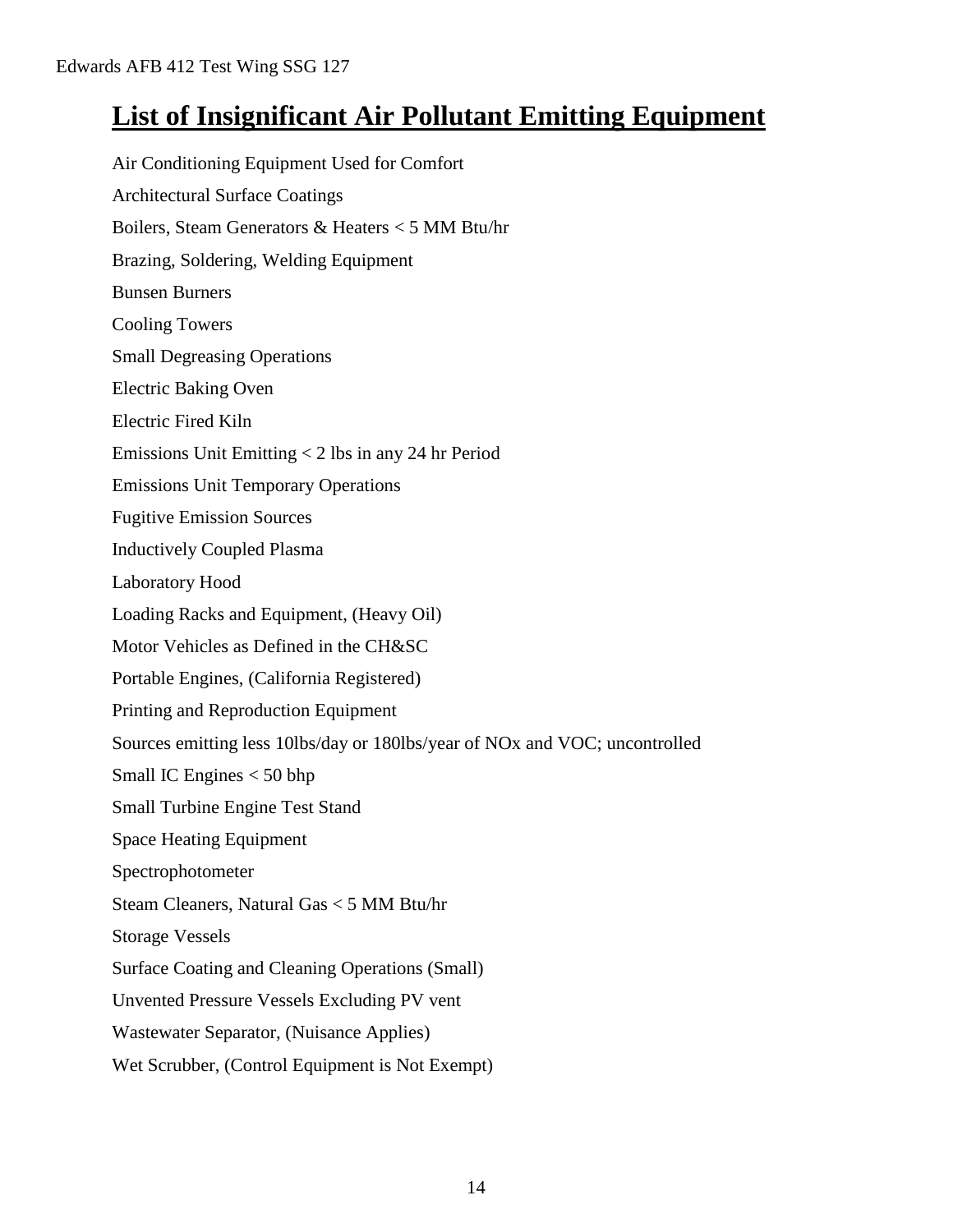Emission Unit 0127016 Permit Conditions

| <b>Facility</b><br><b>Number</b> | <b>Emissions</b><br>Unit | <b>Description of Source</b> |
|----------------------------------|--------------------------|------------------------------|
| 9002                             | 0127016                  | <b>Jet Engine Test Cell</b>  |

#### **Emission Unit Equipment Description/Permit Conditions**

#### **Federally Enforceable Conditions**

#### **EQUIPMENT DESCRIPTION:** Jet Engine Test Cell, including following equipment:

One jet engine test cell.

- 1. Visible emissions shall be less than 20% opacity or Ringelmann No. 1 except for not more than three minutes in any one hour. (Rule 401)
- 2. Exhaust gas particulate matter concentration shall be no more than 0.1-gr/scf. (Rule 404.1)
- 3. Sulfur compounds emissions shall be no more than 0.2% (2,000 ppmv) calculated as sulfur dioxide (SO2). (Rule 407)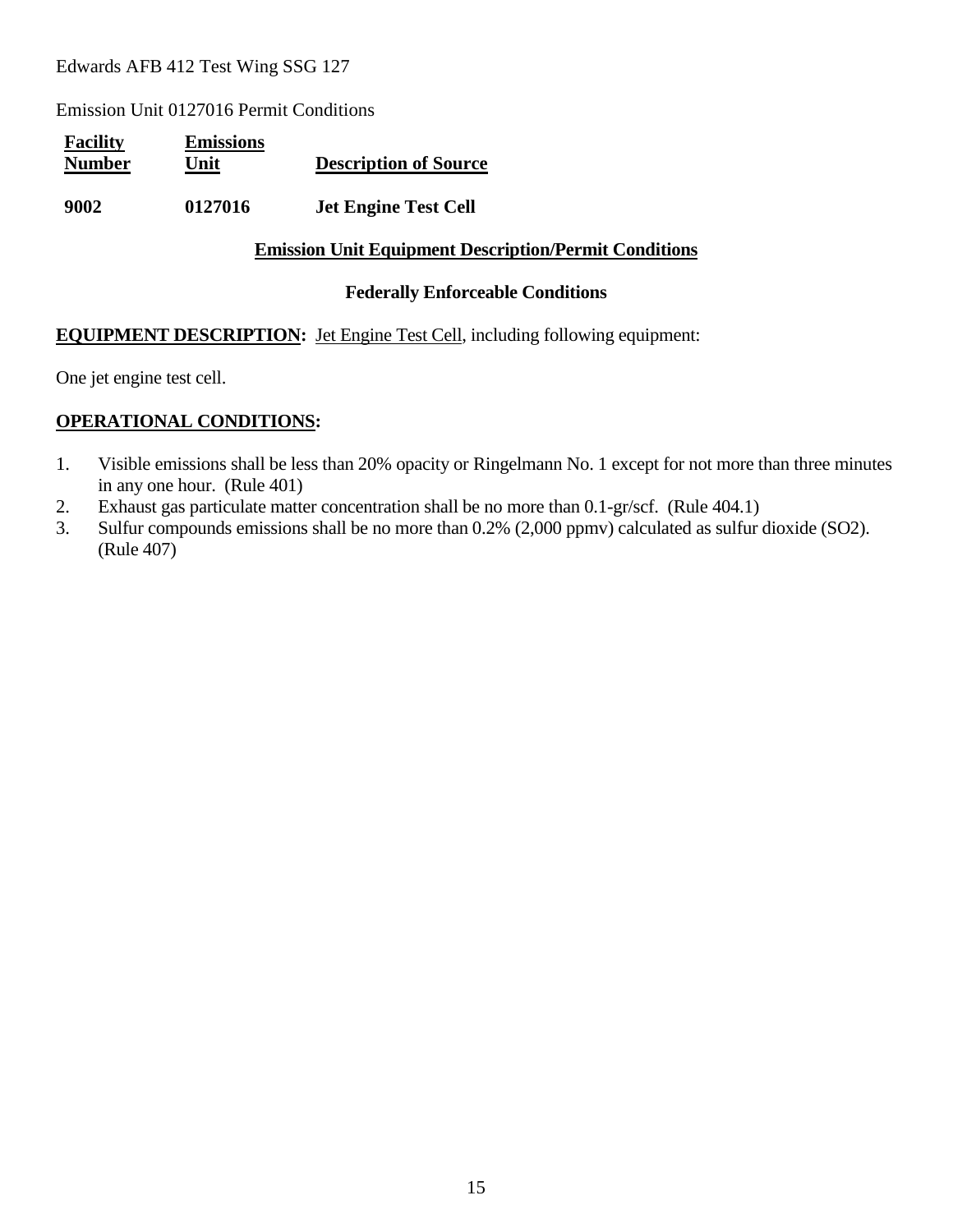Emission Unit 0127017 Permit Conditions

| <b>Facility</b><br><b>Number</b> | <b>Emissions</b><br>Unit | <b>Description of Source</b> |
|----------------------------------|--------------------------|------------------------------|
| 9002                             | 0127017                  | <b>Jet Engine Test Cell</b>  |

#### **Emission Unit Equipment Description/Permit Conditions**

#### **Federally Enforceable Conditions**

#### **EQUIPMENT DESCRIPTION:** Jet Engine Test Cell, including following equipment:

One jet engine test cell.

- 1. Visible emissions shall be less than 20% opacity or Ringelmann No. 1 except for not more than three minutes in any one hour. (Rule 401)
- 2. Exhaust gas particulate matter concentration shall be no more than 0.1 gr/scf (0.2 gr/scf if installed before 4/18/72). (Rule 404.1)
- 3. Sulfur compounds emissions shall be no more than 0.2% (2,000 ppmv) calculated as sulfur dioxide (SO2). (Rule 407)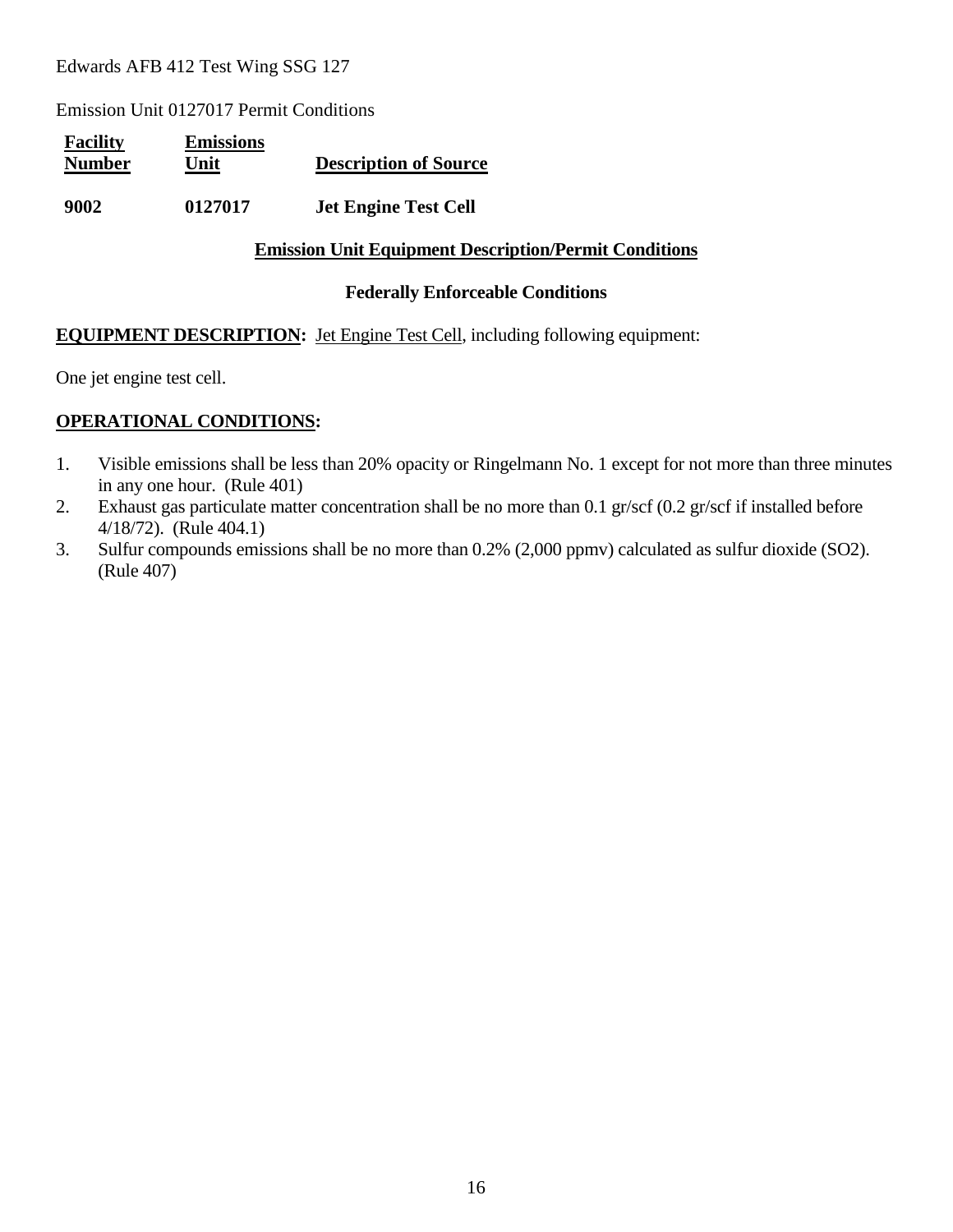Emission Unit 0127018 Permit Conditions

| <b>Facility</b><br><b>Number</b> | <b>Emissions</b><br>Unit | <b>Description of Source</b> |
|----------------------------------|--------------------------|------------------------------|
| 9002                             | 0127018                  | <b>Jet Engine Test Cell</b>  |

#### **Emission Unit Equipment Description/Permit Conditions**

#### **Federally Enforceable Conditions**

#### **EQUIPMENT DESCRIPTION:** Jet Engine Test Cell, including following equipment:

One jet engine test cell.

- 1. Visible emissions shall be less than 20% opacity or Ringelmann No. 1 except for not more than three minutes in any one hour. (Rule 401)
- 2. Exhaust gas particulate matter concentration shall be no more than 0.1 gr/scf (0.2 gr/scf if installed before 4/18/72). (Rule 404.1)
- 3. Sulfur compounds emissions shall be no more than 0.2% (2,000 ppmv) calculated as sulfur dioxide (SO2). (Rule 407)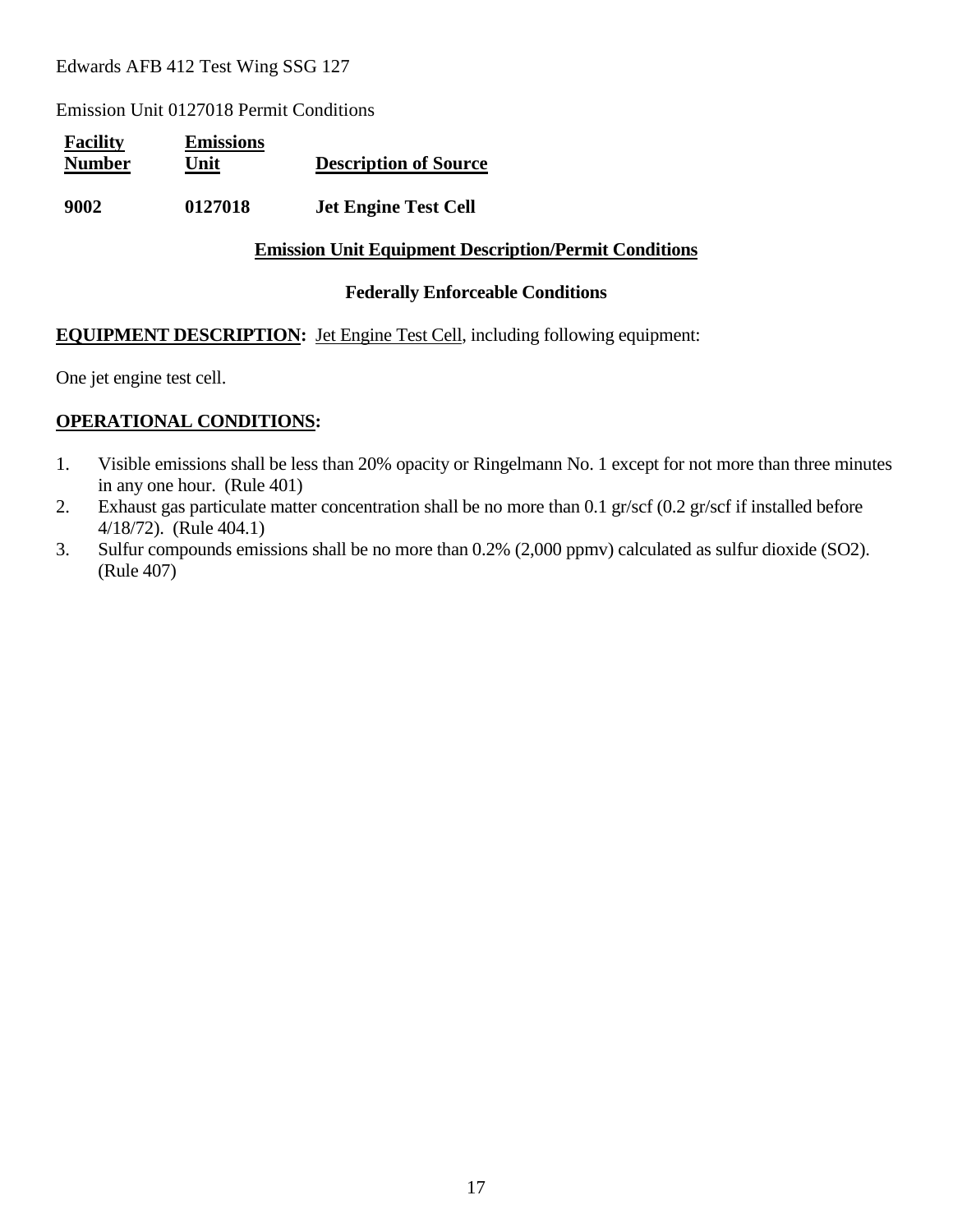Emission Unit 0127019 Permit Conditions

| <b>Facility</b><br><b>Number</b> | <b>Emissions</b><br>Unit | <b>Description of Source</b> |
|----------------------------------|--------------------------|------------------------------|
| 9002                             | 0127019                  | <b>Jet Engine Test Cell</b>  |

#### **Emission Unit Equipment Description/Permit Conditions**

#### **Federally Enforceable Conditions**

#### **EQUIPMENT DESCRIPTION:** Jet Engine Test Cell, including following equipment:

One jet engine test cell.

- 1. Visible emissions shall be less than 20% opacity or Ringelmann No. 1 except for not more than three minutes in any one hour. (Rule 401)
- 2. Exhaust gas particulate matter concentration shall be no more than 0.1 gr/scf (0.2 gr/scf if installed before 4/18/72). (Rule 404.1)
- 3. Sulfur compounds emissions shall be no more than 0.2% (2,000 ppmv) calculated as sulfur dioxide (SO2). (Rule 407)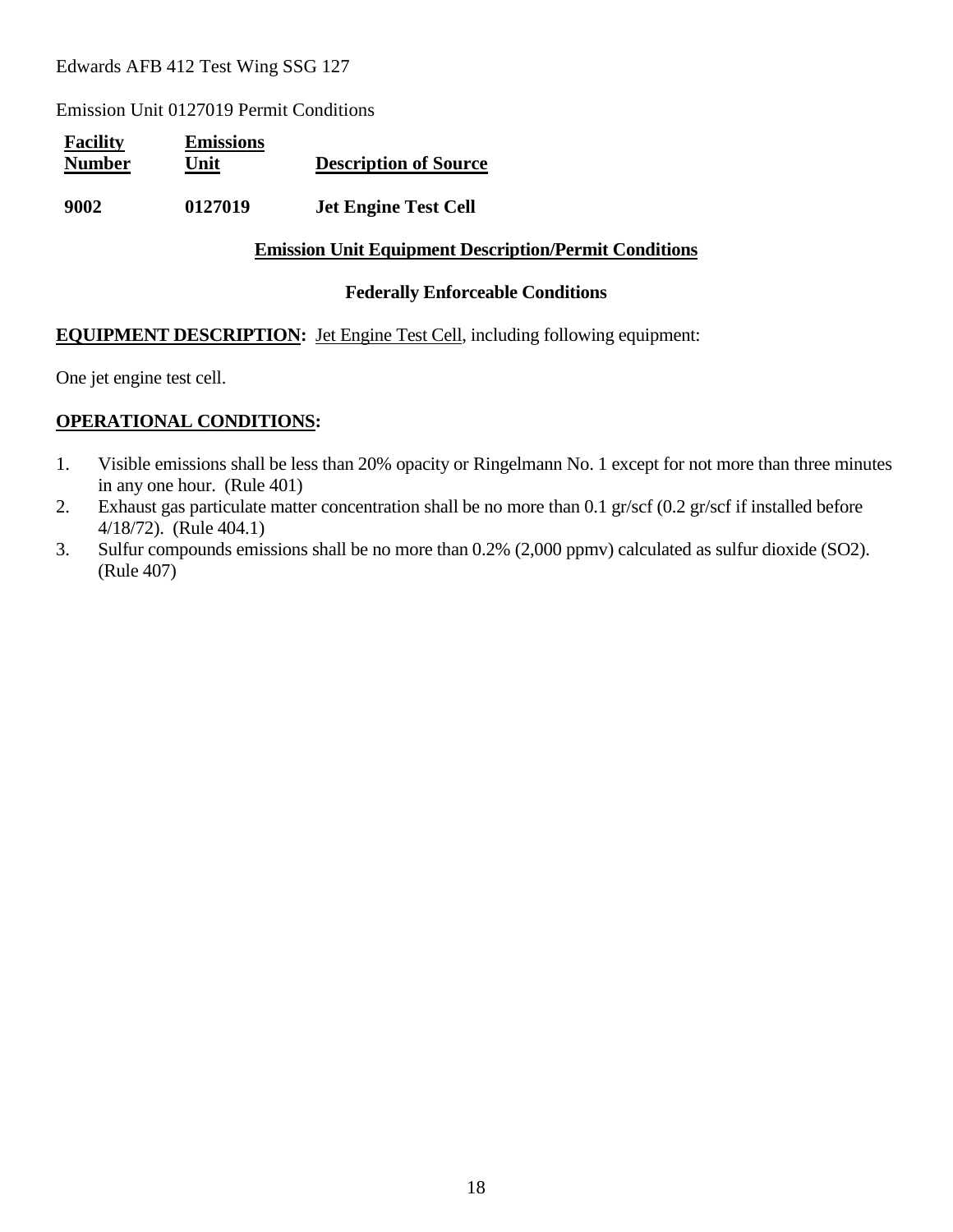Emission Unit 0127027 Permit Conditions

| <b>Facility</b><br><b>Number</b> | <b>Emissions</b><br>Unit | <b>Description of Source</b>               |
|----------------------------------|--------------------------|--------------------------------------------|
| 9002                             | 0127027                  | <b>Outside Aircraft Painting Operation</b> |

#### **Emission Unit Equipment Description/Permit Conditions**

#### **Federally Enforceable Conditions**

**EQUIPMENT DESCRIPTION:** Outside Aircraft Painting Operation, including following equipment:

One outside aircraft painting operation.

- 1. Provided the equipment described above is operated in compliance with all of the federally enforceable conditions listed below, a permit shield is granted from applicability and enforcement action for the following applicable requirements: 40 CFR Part 63 Subpart GG. (Rule 201.1)
- 2. Operation may be used for touch-up to repair minor imperfections after main coating process. (Rule 210.1)
- 3. Aircraft coating operations, excluding touch-up, shall be conducted within permitted spray booth providing control of volatiles and particulates unless aircraft is too large to be painted within these booths. (Rule 210.3 Emission Reduction Credit)
- 4. Metal parts and products, motor vehicles, and mobile equipment shall be painted within permitted spray booths. (Rule 209)
- 5. Except for specialty coatings which meet the definition(s) in Appendix A of 40 CFR Part 63 Subpart GG, or federally enforceable SIP-approved limits, whichever is more stringent, organic HAP (hazardous air pollutant) content and VOC (volatile organic compounds) content level of primers shall be limited to no more than 350 g/l (2.9 lb/gal) of primer as applied. (Rule 201.1)
- 6. Except for specialty coatings which meet the definition(s) in Appendix A of 40 CFR Part 63 Subpart GG, or federally enforceable SIP-approved limits, whichever is more stringent, organic HAP content and VOC content level of topcoats and self-priming topcoats shall be limited to no more than 420 g/l (3.5 lb/gal) of topcoats and self-priming topcoats as applied. (Rule 201.1)
- 7. VOC limits for specialty coatings (primers and topcoats), do not apply to the use of low-volume coatings in these categories for which the annual total of each separate formulation used at the facility does not exceed 50 gal, and the combined annual total of all such coatings used at the facility does not exceed 200 gal, as long as the daily and annual emissions limits specified in this permit are not exceeded. (Rule 201.1)
- 8. VOC containing material used for surface cleaning or cleanup, excluding stripping and equipment cleaning, shall contain 200 grams or less of VOC per liter of material, and meet the aqueous solvent composition requirements listed in Table 1 of 40 CFR Section 63.744 (b) (1) or meet a VOC composite partial pressure of 45 mm Hg or less at a temperature of 20 °C (68 °F). (Rule 201.1 and Rule 210.1 BACT Requirements).
- 9. All solvents and solvent containing materials, or solvent-laden applicators shall be kept in closed containers when not in use. The design of the container shall prevent the escape of vapor to the atmosphere and the container is to be kept closed except when depositing or removing material from the container. (Rules 209, 210.1, 201.1 and 410.2)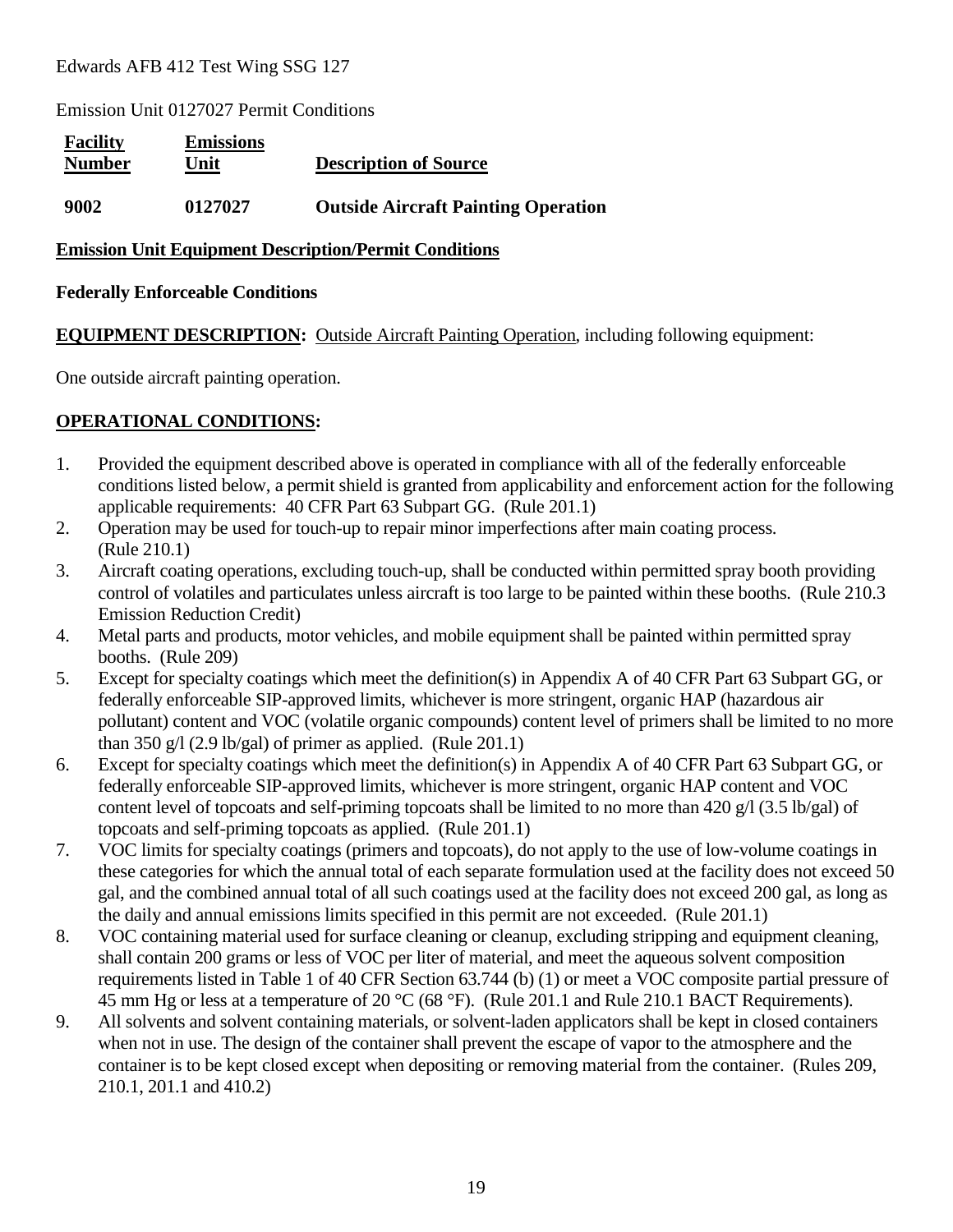- 10. Owner/operator shall conduct the handling and transfer of cleaning solvents, primers, topcoats and waste, except for hazardous waste that are determined to be hazardous under RCRA, which are exempt [40 CFR 63.741(e)], to or from enclosed systems, vats, waste containers, piping systems, and other equipment in such a manner that minimizes spills. (Rule 201.1)
- 11. The owner/operator shall not spray inorganic HAP-containing primers, topcoats, and self-priming topcoats in this operation, except as provided in 40 CFR  $63.745(g)(4)(i)$  through  $(g)(4)(x)$ . (Rule 201.1)
- 12. The owner/operator shall not de-paint more than 6 completed aerospace vehicles in a calendar year on a facility-wide basis. (Rule 201.1)
- 13. Each day coating operation is used owner/operator shall maintain record of types and volume of all coatings and solvents used, including solvents used for clean-up. (Rule 210.1)
- 14. For each coating and solvent used/stored at this location the following records shall be maintained:
	- 1) Name, vapor pressure, weight fraction, and specific gravity of each organic HAP and VOC constituent;
		- 2) VOC content and organic HAP content as applied of all coatings and solvents;
		- 3) Mass of organic HAP and VOC emitted per unit volume;
		- 4) VOC composite vapor pressure of each coating and solvent;
		- 5) Flash point of all aqueous solvents used (solvents that contain at least 80% water); and
		- 6) All data, calculations and/or test results that demonstrate the cleaning solvent and/or coating meet either composition or content requirements.

Records shall be maintained onsite for each day operation is used; additionally, monthly and annual records shall be maintained. All records shall be maintained in a manner that coating or solvent may be readily identified and VOC emissions determined upon District request. (Rules 210.1 and 201.1)

- 15. On a semiannual basis, the Owner/Operator shall report to the District and EPA the following information:
	- a. Any instance where the primer and topcoat application operation applied to aerospace parts exceeded the applicable limits specified here;
	- b. Any instance where a noncompliant cleaning solvent is used for hand-wipe cleaning related to aerospace operations, except those listed in 40 63.744 (e) - Exempt Cleaning Operations; and
	- c. A list of any new cleaning solvents used for hand-wipe cleaning in aerospace operations in the previous 6 months and information on the composite vapor pressure of the new solvent or notification they comply with the composition requirements specified in 63.744(b) (1). (40 CFR Part 63 Subpart GG)
- 16. The above-permit conditions do not apply to hand-held spray can (including aerosol coating products) application methods for touch up and repair operations. (Rule 210.1)

## **COMPLIANCE TESTING REQUIREMENTS:**

Should inspection reveal conditions indicative of non-compliance, compliance with any emission limitations shall be verified within 60 days of District request. Test results shall be submitted to the District within 30 days after test completion. (Rule 108.1)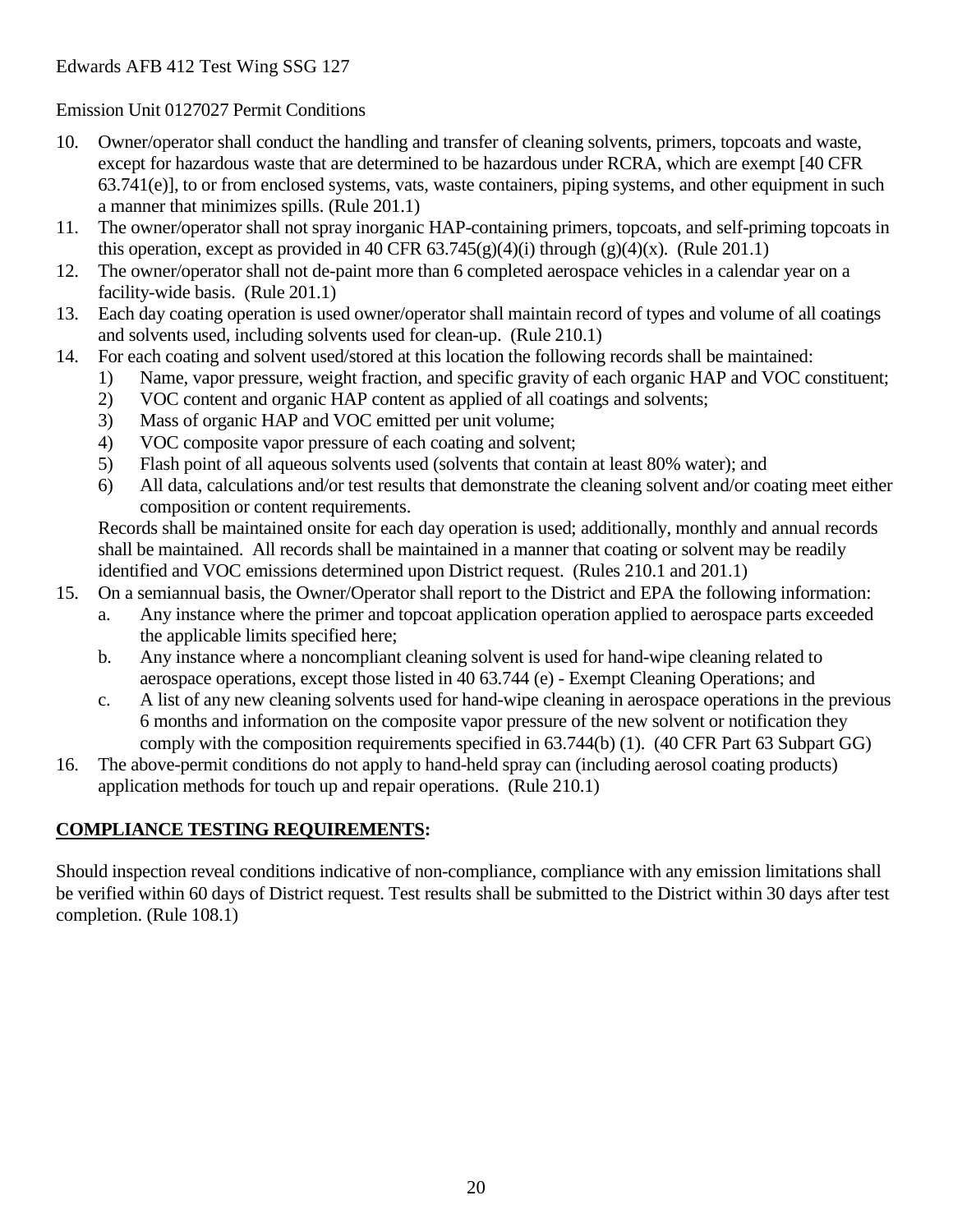Emission Unit 0127027 Permit Conditions

#### **EMISSION LIMITS:**

Emissions rate of each air contaminant from this unit shall not exceed the following emissions limitations:

**Volatile Organic Compounds (VOC): (as defined in Rule 210.1)** 17.16 lb/day

3.13 ton/yr

(Emissions limits established pursuant to Rule 210.1 unless otherwise noted)

Compliance with maximum daily emission limits shall be verified by source operator (with appropriate operational data and record keeping to document maximum daily emission rate) each day source is operated and such documentation of compliance shall be retained and made readily available to District for period of three years.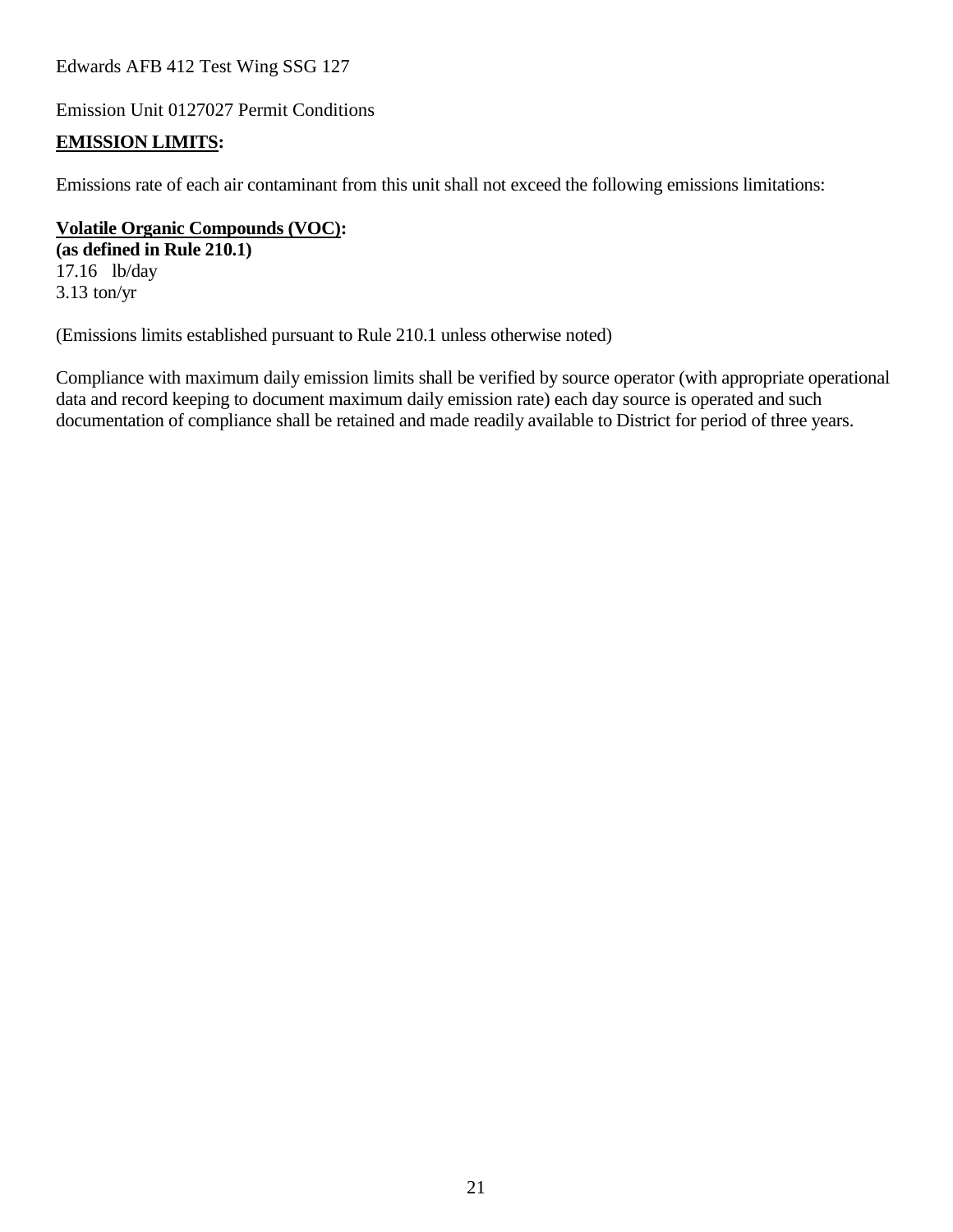Emission Unit 0127028 Permit Conditions

| <b>Facility</b><br><b>Number</b> | <b>Emissions</b><br>Unit | <b>Description of Source</b> |
|----------------------------------|--------------------------|------------------------------|
| 9002                             | 0127028                  | <b>Paint Spray Booth</b>     |

#### **Emission Unit Equipment Description/Permit Conditions**

#### **Federally Enforceable Conditions**

#### **EQUIPMENT DESCRIPTION:** Paint Spray Booth, including following equipment:

- A. Two 60,000 cfm 50 hp air make-up units;
- B. Two 60,000 cfm evaporative coolers;
- C. Application equipment necessary for H.V.L.P., H.E.L.P, electro deposition, electrostatic, flow, roll, dip, brush coating, or other method which is approved by Control Officer and is demonstrated to achieve 65% transfer efficiency;
- D. 322 20 in. x 20 in. x 1.5 in. sliding filter doors or equivalent system;
- E. Two-stage particulate filtration system meeting requirements of 40 CFR 63.745(g);
- F. Activated carbon filters;
- G. Three 40 hp 40,000 cfm vaneaxial exhaust fans; and
- H. Aircraft-sized spray booth.

- 1. Provided the equipment described above is operated in compliance with all of the federally enforceable conditions listed below, a permit shield is granted from applicability and enforcement action for the following applicable requirements: 40 CFR Part 63 Subpart GG. (Rule 201.1)
- 2. Except as provided in 40 CFR 63.745 (g) (4), fans shall be designed to deliver no less than 110,865 cfm. (Rule 210.1)
- 3. Except as provided in 40 CFR 63.745 (g) (4), hangar doors shall remain closed and ventilation shall continue for minimum of 15 minutes following application of coatings. (Rule 210.1)
- 4. Except as provided in 40 CFR 63.745 (g) (4), exhaust air shall pass through particulate filters and carbon bank prior to being exhausted to air. The particulate filters shall be certified in accordance with EPA Method 319 as required by 40 CFR 63.750 (o). (Rules 210.1 and 201.1)
- 5. The following activities may be conducted in this operation without the exhaust fan and control system operating:
	- a. Touch-up of scratched surfaces or damaged paint;
	- b. Hole daubing for fasteners;
	- c. Touch-up of trimmed edges;
	- d. Coating prior to joining dissimilar metal components;
	- e. Stencil operations performed by brush or air brush;
	- f. Section joining;
	- g. Touch-up of bushings and other similar parts;
	- h. Sealant detackifying; and
	- i. The use of hand-held spray can application methods. (Rule 210.1)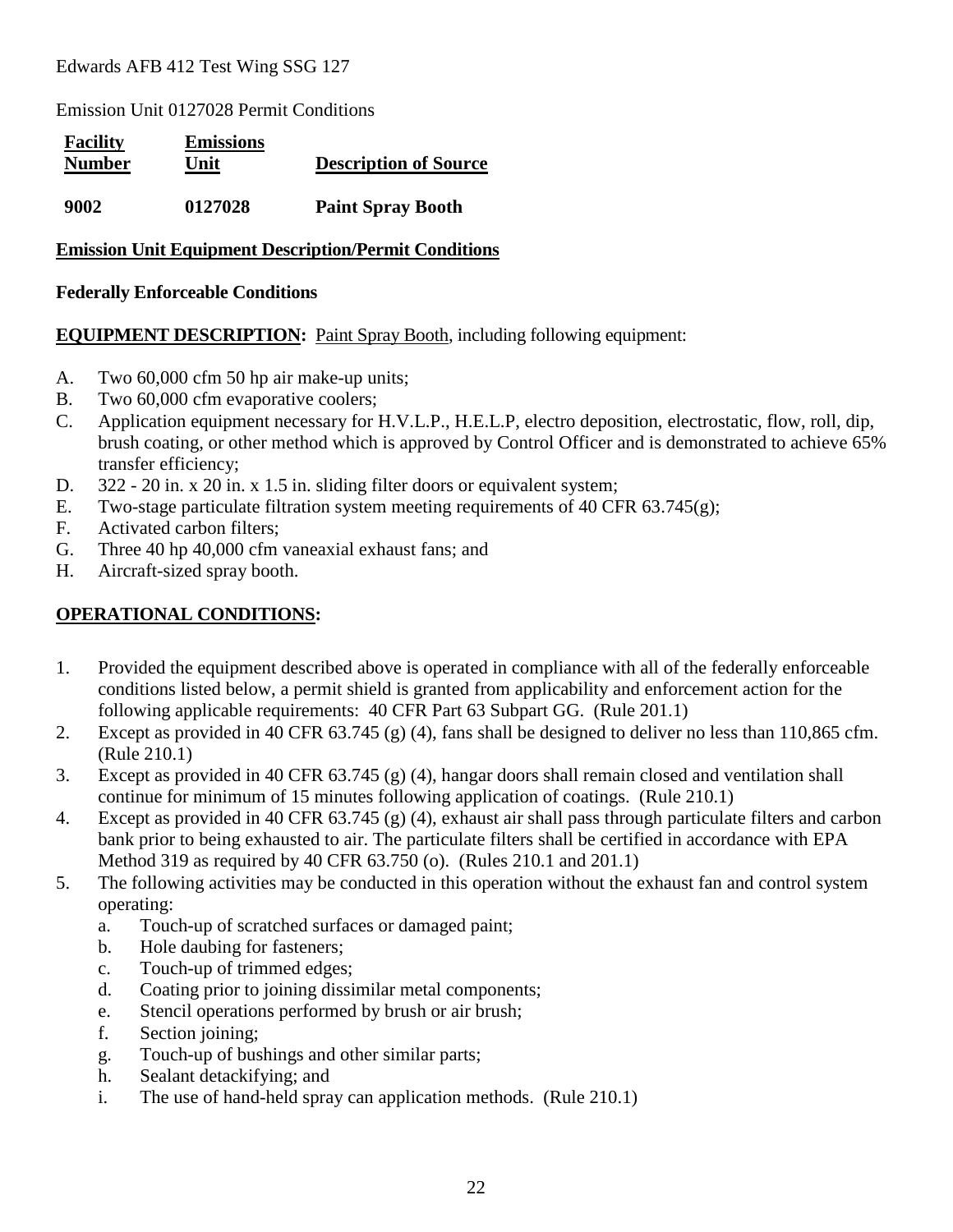- 6. Each dry filter system shall be equipped with differential pressure gauge which shall be monitored to determine need for filter change-out. The owner/operator shall read and record the pressure drop across the filter once per shift during coating operations. If the pressure drop across the dry particulate filter system falls outside the limit(s) specified by the filter manufacturer or in locally prepared operating procedures, shut down the operation immediately and take corrective action. (Rules 210.1 and 201.1)
- 7. Equipment, including particulate filters, shall be maintained in accordance with manufacturer's recommendations to maintain design control efficiencies below:
	- a. Exhaust system shall achieve 90% capture efficiency of VOCs to be achieved by maintaining air flow rate within spray insert of 100 fpm while coating operations are taking place.
	- b. Carbon filter bank shall achieve minimum 95% control of captured VOCs.
	- c. Particulate filtration system shall meet the efficiency requirements of 40 CFR  $63.745(g)$
- 8. Application methods shall be such that minimum transfer efficiency of 65%. (Rule 210.1 BACT)
- 9. VOC detection and carbon breakthrough shall be determined by a District-approved Carbon Sampling Plan. (Rule 210.1)
- 10. Owner/ operator shall replace activated carbon in accordance with a District-approved Carbon Sampling. (Rule 210.1)
- 11. Except for touch-up performed with brushes and rollers, no coating application operations shall be performed during sampling and testing, or replacement of associated activated carbon. (Rule 210.1)
- 12. Except for specialty coatings which meet the definition(s) in Appendix A of 40 CFR Part 63 Subpart GG, or federally enforceable SIP-approved limits, whichever is more stringent, organic HAP content level and VOC content level of primers, applied to aerospace components, shall be limited to no more than 350 g/l (2.9) lb/gal) of primer as applied. (Rule 201.1)
- 13. Except for specialty coatings which meet the definition(s) in Appendix A of 40 CFR Part 63 Subpart GG, or federally enforceable SIP-approved limits, whichever is more stringent, organic HAP content level and VOC content level of topcoats and self-priming topcoats, applied to aerospace components, shall be limited to no more than 420 g/l (3.5 lb/gal) of topcoats and self-priming topcoats as applied. (Rule 210.1)
- 14. Condition #s 12 and 13, above, do not apply to the use of low-volume coatings in these categories for which the annual total of each separate formulation used at the facility does not exceed 50 gal, and the combined annual total of all such coatings used at the facility does not exceed 200 gal, as long as the daily and annual emissions limits specified in this permit are not exceeded. (Rule 201.1)
- 15. Coatings applied to non-aerospace components shall meet the requirements of Rules 410-4 or 410-4A, as applicable. (Rule 201.1)
- 16. VOC containing materials used for surface cleaning or clean-up, excluding stripping and equipment cleaning shall satisfy the following:
	- a. If used in aerospace applications, solvents shall contain 200 grams or less of VOC per liter of material, and meet the aqueous solvent composition requirements listed in Table 1 of 40 CFR Section 63.744 (b)(1), OR meet a VOC composite partial pressure of 45 mm Hg or less at a temperature of 20  $^{\circ}$ C (68) °F). (Rule 201.1 and Rule 210.1 BACT Requirements).
	- b. If used in non-aerospace applications, solvents shall contain 200 grams of VOC per liter of material or less. (Rules 410.4A (mobile) and 410.4 (non-mobile)).
- 17. VOC containing material used for stripping shall satisfy the following:
	- a. If used in aerospace applications, stripping material shall contain 300 grams of VOC per liter of material or less OR VOC composite partial pressure of 9.5 mm Hg or less at a temperature of 20°C (68 °F). (Rule 210.1 BACT Requirements).
	- b. If used in non-aerospace applications, stripping material shall contain 200 grams of VOC per liter of material. [Rules 410.4A (mobile) and 410.4 (non-mobile)]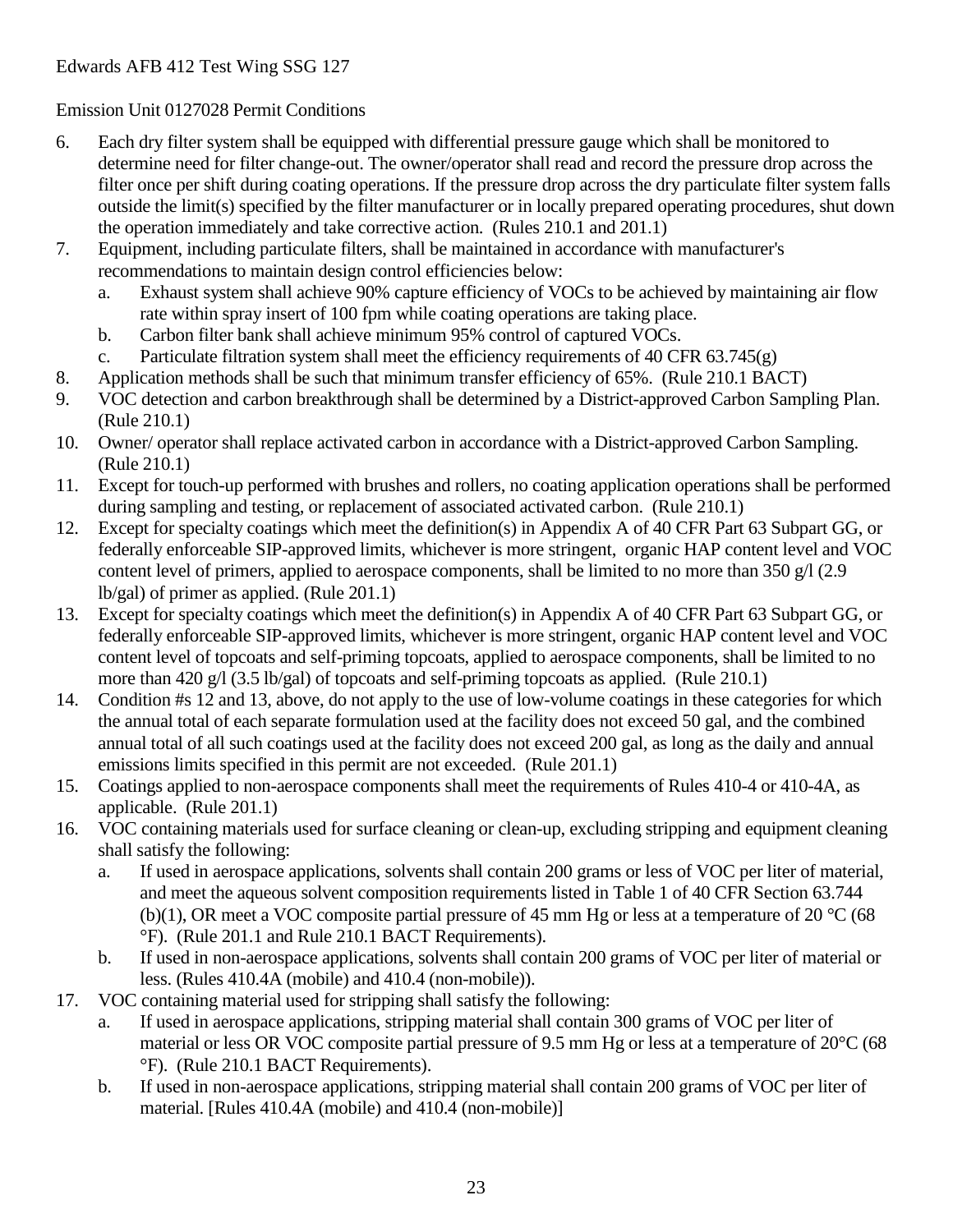VOC containing material for equipment cleaning shall satisfy the following:

- c. If used for cleaning of polyester resin application equipment, solvents shall satisfy:
	- 1. VOC content of 200 grams per liter of material or less OR;
	- 2. VOC content of 1100 grams per liter of material or less and a VOC composite partial pressure of 1.0 mm Hg or less at 20°C (68 °F). (Rules 410-4, 410-4A, and Rule 210.1 BACT Requirements)
- d. If used for cleaning of coating and adhesives application equipment, solvents shall contain 950 grams of VOC per liter of material or less and a VOC composite partial pressure of 35 mm Hg or less at 20°C (68 °F); OR a VOC composite partial pressure of 7 mm Hg or less at 20°C (68 °F). (Rules 410.4, 410.4A and Rule 210.1 BACT Requirements)
- 18. All solvents and solvent containing materials, or solvent-laden applicators shall be kept in closed containers when not in use. The design of the container shall prevent the escape of vapor to the atmosphere and the container is to be kept closed except when depositing or removing material from the container. (Rules 210.1, 201.1 and 410. 2)
- 19. Unless enclosed gun cleaning system utilizes solvent containing HAP and VOC below the de minimis levels specified in 40 CFR Section 63.741(f), on a monthly basis, the owner/operator shall inspect each enclosed system that uses HAP-containing solvents for leaks. If any leaks are found, repair within 15 days or remove solvent and shut down system until leak is repaired. (Rule 210.1 BACT Requirements, Rule 201.1 and Rule 410.4)
- 20. Cleaning or cleanup operations using VOC-containing material shall utilize at least one of the following:
	- a. Hand, rag (wipe cleaning) and brush cleaning using solvent container that is kept closed except during actual cleaning;
	- b. Spray bottles or containers with maximum capacity of 16 fluid ounces from which solvents are applied without propellant-induced force;
	- c. Cleaning equipment in a solvent container that is kept closed during cleaning operations, except when depositing and removing objects to be cleaned, and closed during non-operation except during maintenance and repair of cleaning equipment itself;
	- d. Remote reservoir cold cleaner operated in conformance with Rule 410.3;
	- e. Enclosed system totally enclosing spray guns, cups, nozzles, bowls, and other parts during washing, rinsing, and draining procedures;
	- f. Non-atomized solvent flow method collecting solvent in container or collection system closed except for solvent collection openings and, if necessary, openings to avoid excessive pressure build-up inside container; or
	- g. Solvent flushing methods discharging solvent into container or collection system closed except for solvent collection openings and, if necessary, openings to avoid excessive pressure build-up inside container. Discharged solvent from such equipment shall be collected into containers without atomizing into open air. Solvent may be flushed through system by air or hydraulic pressure, or by pumping. (Rule 210.1 BACT Requirements)
- 21. Owner/operator shall conduct the handling and transfer of cleaning solvents, primers, topcoats and waste, except for hazardous waste that are determined to be hazardous under RCRA, which are exempt [40 CFR 63.741(e)], to or from enclosed systems, vats, waste containers, piping systems, and other equipment in such a manner that minimizes spills. (Rule 201.1)
- 22. The owner/operator shall not de-paint more than 6 completed aerospace vehicles in a calendar year on a facility-wide basis. (Rule 201.1)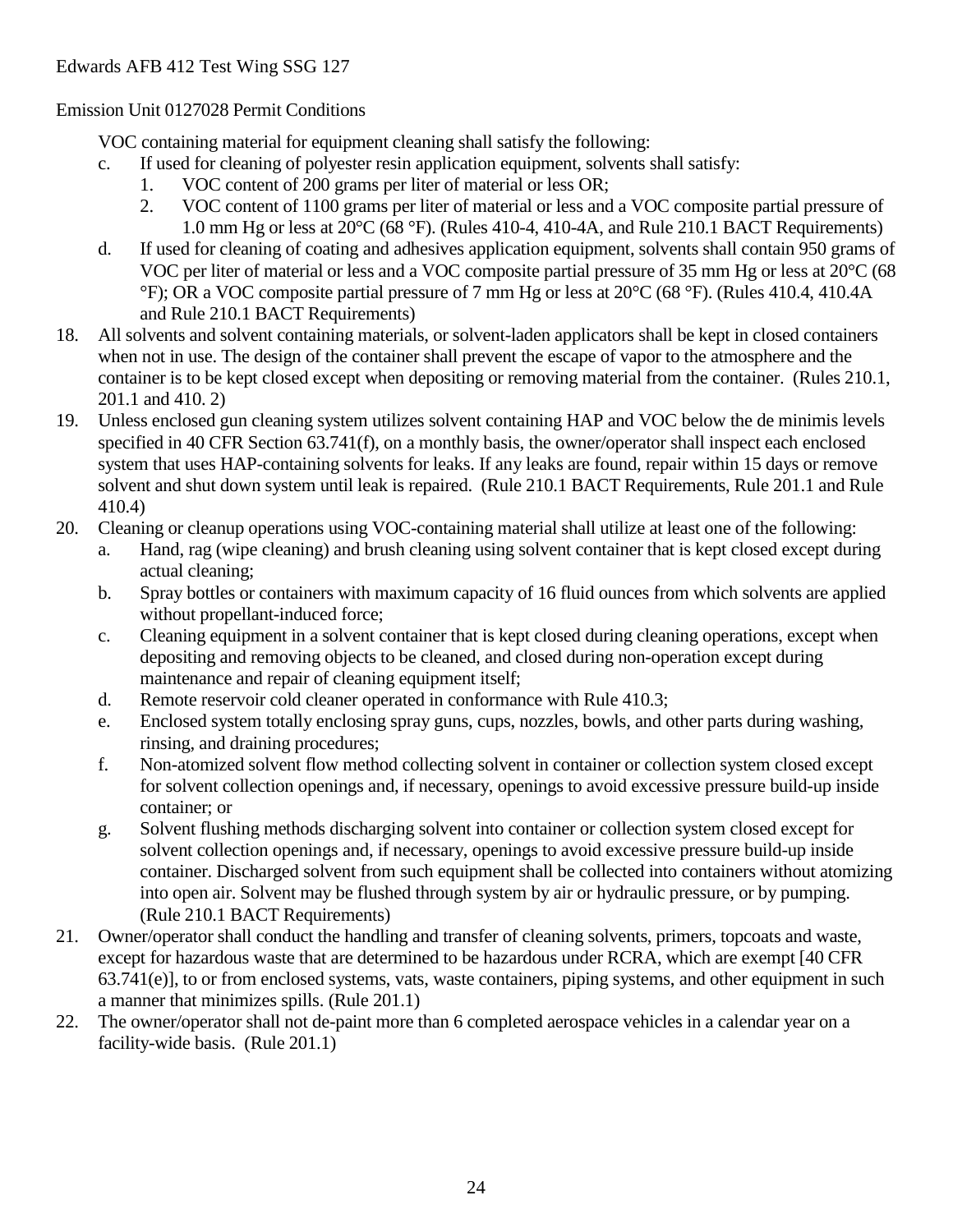- 23. On each and every day the coating operation is used, the owner/operator shall maintain record of types and volume of all coatings and solvents used including solvents used for clean-up. Additionally, for each coating and solvent used/stored at this location, records shall be maintained on site and include the following:
	- a. the name, vapor pressure, weight fraction, and specific gravity of each organic HAP and VOC constituent;
	- b. VOC content, and organic HAP content as applied of all coatings and solvents;
	- c. the mass of organic HAP and VOC emitted per unit volume;
	- d. VOC composite vapor pressure of each coating and solvent;
	- e. flash point of all aqueous solvents used (solvents that contain at least 80% water); and
	- f. all data, calculations and/or test results that demonstrate the cleaning solvent and/or coating meet either composition or content requirements.

Records shall be kept on each day operation is used as well as on a monthly and annual basis and maintained in such a manner that coating or solvent may be readily identified and VOC emissions determined upon District request. (Rules 210.1 and 201.1)

- 24. Operator shall maintain records necessary to verify compliance with operational conditions. (Rule 210.1)
- 25. Operator shall maintain record of all leaks from enclosed spray gun cleaning that uses with solvents exceeding HAP and VOC de minimis levels specified in 40 CFR Section 63.741(f), including source identification; date leak was discovered; and date leak was repaired operational conditions. (Rule 201.1)
- 26. On a semiannual basis, the Owner/Operator shall report to the District and EPA the following information:
	- a. Any instance where the primer and topcoat application operation applied to aerospace parts exceeded the applicable limits specified here;
	- b. Any instance where a noncompliant cleaning solvent is used for hand-wipe cleaning related to aerospace operations, except those listed in 40 CFR 63.744 (e)- Exempt Cleaning Operations;
	- c. A list of any new cleaning solvents used for hand-wipe cleaning in aerospace operations in the previous 6 months and information on the composite vapor pressure of the new solvent or notification they comply with the composition requirements specified in 63.744(b)(1); and
	- d. Instances when operation was not immediately shut down when the pressure drop across a dry particulate filter system was outside the limit(s) specified by the filter or booth manufacturer or in locally prepared operating procedures. (Rule 201.1)
- 27. If required by applicable law, regulations, or order, particulate filters shall be disposed of as hazardous waste. In any event, handling of filters shall be in manner, which prevents entrainment in atmosphere. (Rules 419 and 210.1)
- 28. The above-permit conditions do not apply to hand-held spray can (including aerosol coating products) application methods for touch up and repair operations.
- 30. Average Daily emissions are calculated based on the total emissions (VOC or PM10) emitted per calendar month divided by the number of days coating operations were conducted in that calendar month. (Rule 210.1)

## **COMPLIANCE TESTING REQUIREMENTS:**

Should inspection reveal conditions indicative of non-compliance, compliance with any emission limitations shall be verified, within 60 days of District request. Test results shall be submitted to EKAPCD within 30 days after test completion. (Rule 108.1 and 210.1)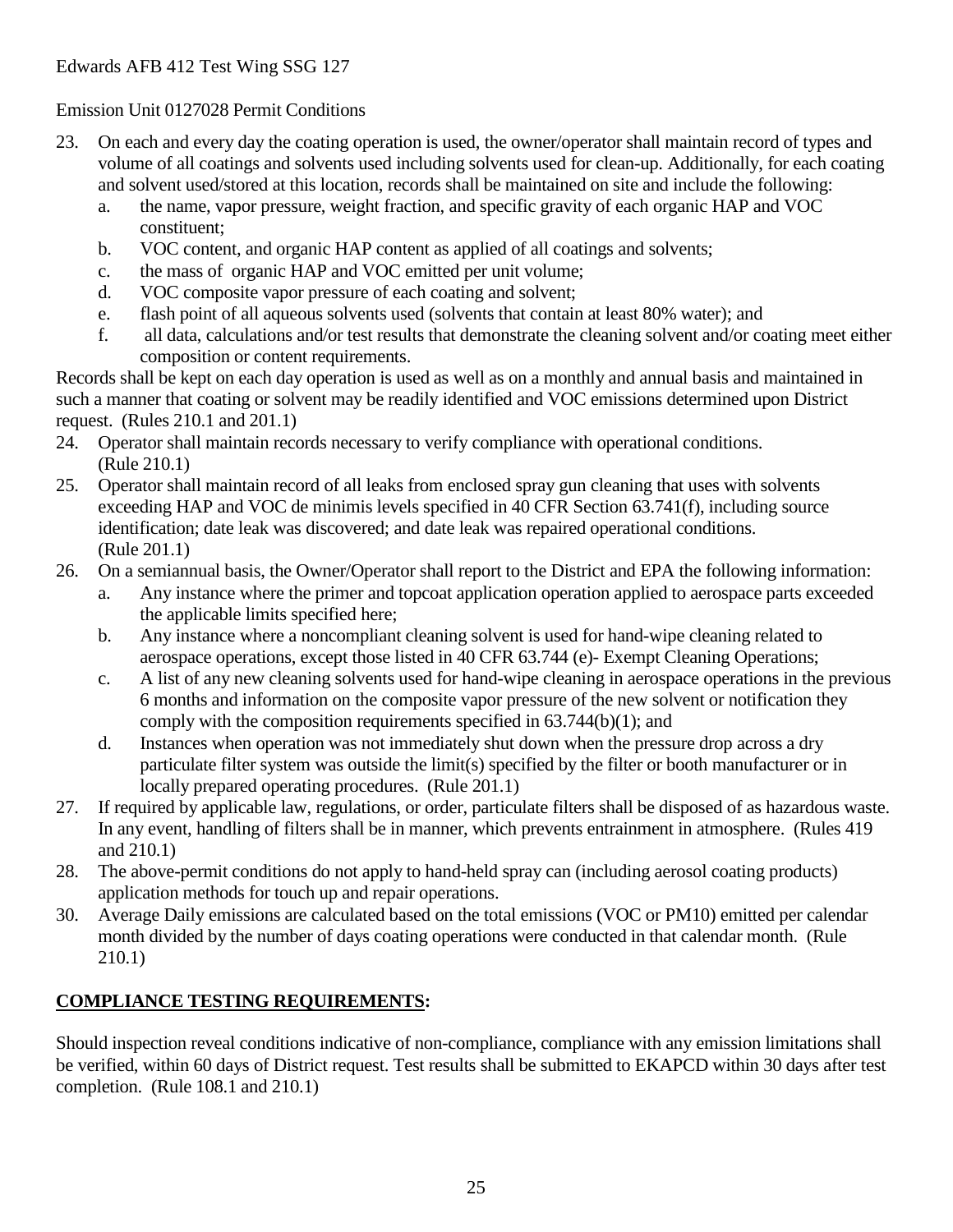Emission Unit 0127028 Permit Conditions

#### **EMISSION LIMITS WITHIN SPRAY BOOTH:**

Maximum emission rate of each air contaminant from this emission unit shall not exceed following limits:

#### **Particulate Matter (PM10):**

0.1 gr/scf (Rule 404.1) 0.28 lb/day –Average Daily  $0.05$  ton/yr

#### **Volatile Organic Compounds (VOC):**

17.31 lb/day –Average Daily  $2.25$  ton/yr

#### **EMISSIONS LIMITS FROM UNCONTROLLED TOUCH-UP WITHIN SPRAY BOOTH:**

#### **Particulate Matter (PM10):**

3.50 lb/day –Average Daily 0.013 ton/yr

#### **Volatile Organic Compounds (VOC):**

10.00 lb/day –Average Daily 0.36 ton/yr

(Emission limits established pursuant to Rule 210.1, unless otherwise noted.)

Compliance with daily emission rate limits shall be verified by source operator through daily records (with appropriate operational data and record keeping to document maximum daily emission rate) each day source is operated and such documentation of compliance shall be retained and made readily available to District for period of three years. (Rules 209 and 210.1)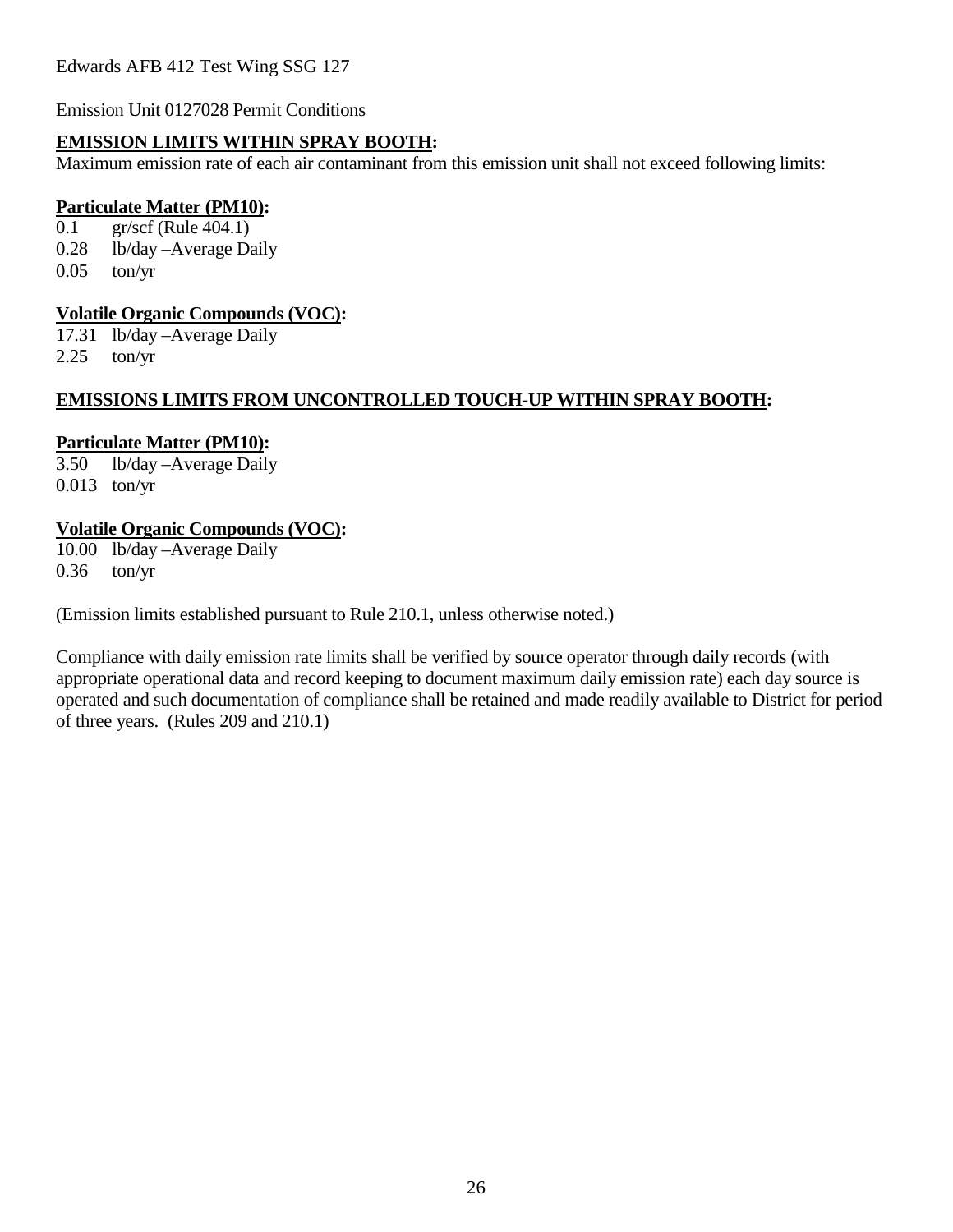Emission Unit 0127033 Permit Conditions

| <b>Facility</b><br><b>Number</b> | <b>Emissions</b><br>Unit | <b>Description of Source</b>       |
|----------------------------------|--------------------------|------------------------------------|
| 9002                             | 0127033                  | <b>Abrasive Blasting Operation</b> |

#### **Emission Unit Equipment Description/Permit Conditions**

#### **Federally Enforceable Conditions**

#### **EQUIPMENT DESCRIPTION:** Abrasive Blasting Operation, including following equipment:

- A. 15' wide by 20' long by 12' high blast room with a full floor recovery system and control panel;
- B. RAM 11 blast generator with:
	- 1. 24  $\text{ft}^3$  storage hopper;
	- 2. Cyclone separator;
	- 3. One 7.5 hp, 900 cfm booster blower; and
	- 4. Blast media hoses.
- C. Used blast media loading hopper; and
- D. 12,000 cfm dust collector with:
	- 1.  $5,400$  ft<sup>2</sup> of cartridge cellulose filters;
	- 2. Automatic reverse pulse cleaning mechanism;
	- 3. 20 hp ventilation blower; and
	- 4. Dust drum.

- 1. Filtration efficiency shall be at least 95% for particulate matter with an aerodynamic diameter of greater then 2.0 microns. (Rule 210.1)
- 2. All emissions from blasting operation shall vent only to dust collector. (Rule 210.1)
- 3. Dust collector shall be equipped with continuously monitored operational differential pressure indicator. (Rule 209)
- 4. Abrasive blast booth door shall remain closed and dust-tight during blasting operation. (Rule 209)
- 5. Fabric collector shall be operated whenever blasting equipment is operated. (Rule 210.1)
- 6. Owner/operator shall not de-paint any wings or stabilizers without prior approval of Control Officer. (Rule 422-40CFR63.746)
- 7. Only radomes, parts, subassemblies and assemblies normally removed from the primary aircraft structure or non-aircraft parts shall be de-painted by operation. (Rule 422 - 40CFR63.746)
- 8. Use of blasting material other than plastic is prohibited without prior approval of Control Officer. (Rule 210.1)
- 9. Fabric collector shall be operated and maintained in accordance with manufacturer's recommendations. (Rule 209)
- 10. Collection material shall be stored only in covered drums with dust-tight shipping covers. (Rule 209)
- 11. Exhaust gas particulate matter concentration shall not exceed 0.1 gr/dscf. (Rule 404.1)
- 12. No emission resulting from use of this equipment shall cause injury, detriment, nuisance, annoyance to or endanger comfort, repose, health, or safety of any considerable number of persons or public. (Rule 419)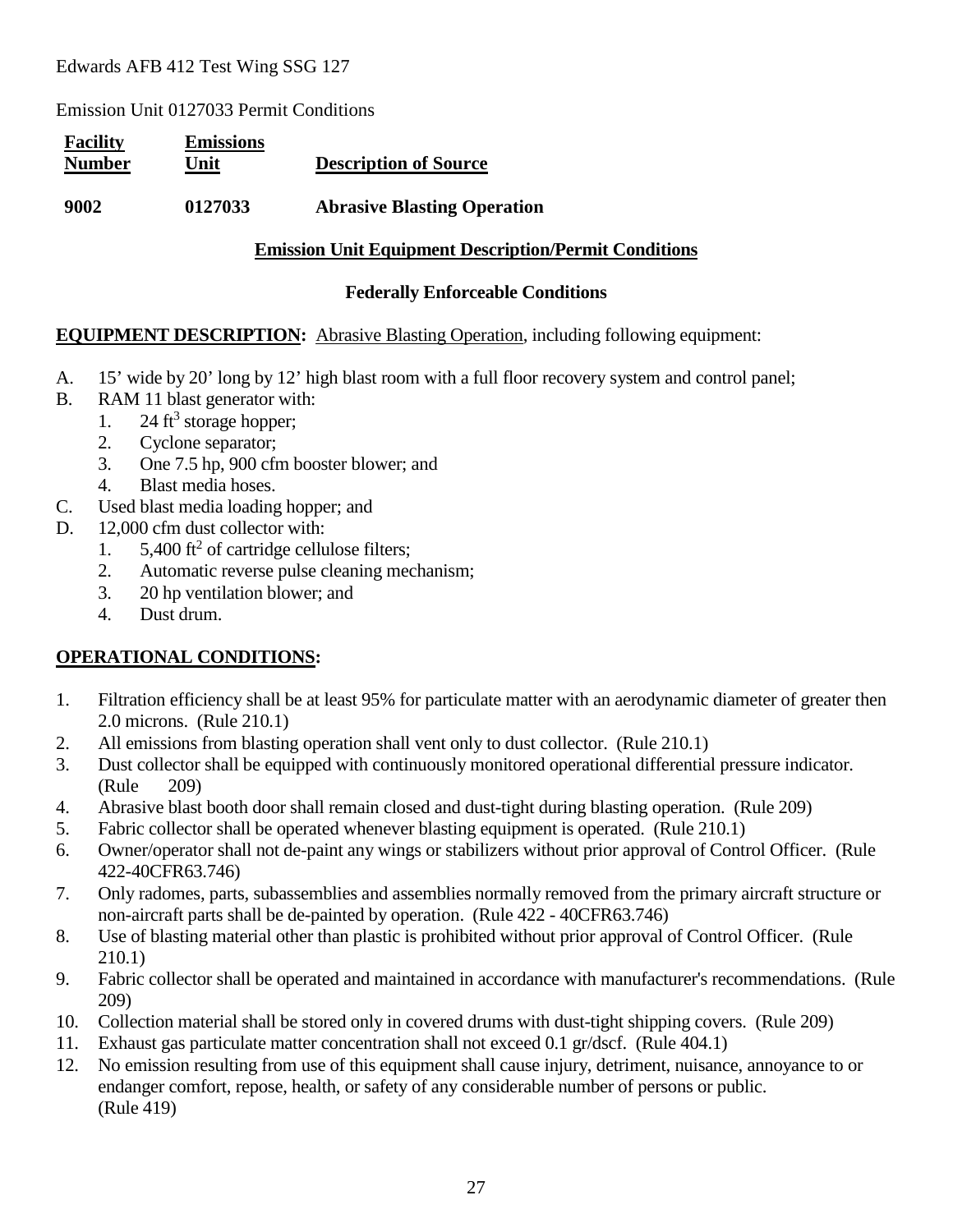Emission Unit 0127033 Permit Conditions

## **COMPLIANCE TESTING REQUIREMENTS:**

Should inspection reveal conditions indicative of non-compliance, compliance with hourly and concentration emission limits shall be verified pursuant to Rule 108.1 and EKAPCD Guidelines for Compliance Testing, within 30 days of District request. (Rule 108.1)

#### **EMISSION LIMITS:**

Maximum emission rate of each air contaminant from this emission unit shall not exceed following limits:

#### **Particulate Matter:**

1.03 lbm/hr (of  $PM_{10}$ )

24.70 lbm/day (of  $PM_{10}$ )

4.51 ton/yr (of  $PM_{10}$ )

(Emission limits established pursuant to Rule 210.1, unless otherwise noted.)

Compliance with maximum daily emission limits shall be verified by source operator (with appropriate operational data and record keeping to document maximum daily emission rate) each day source is operated and such documentation of compliance shall be retained and made readily available to District for period of three years. (Rules 209 and 210.1)

## **SPECIAL CONDITIONS:**

- aa. Edwards Air Force Base (412 MXS) shall dispose of material collected in fabric collector in manner preventing re-entrainment to atmosphere. (Rule 210.1)
- bb. Edwards Air Force Base (412 MXS) shall keep daily records of hours of operation, as well as types and amounts of abrasive material used in blasting booth. (Rule 107)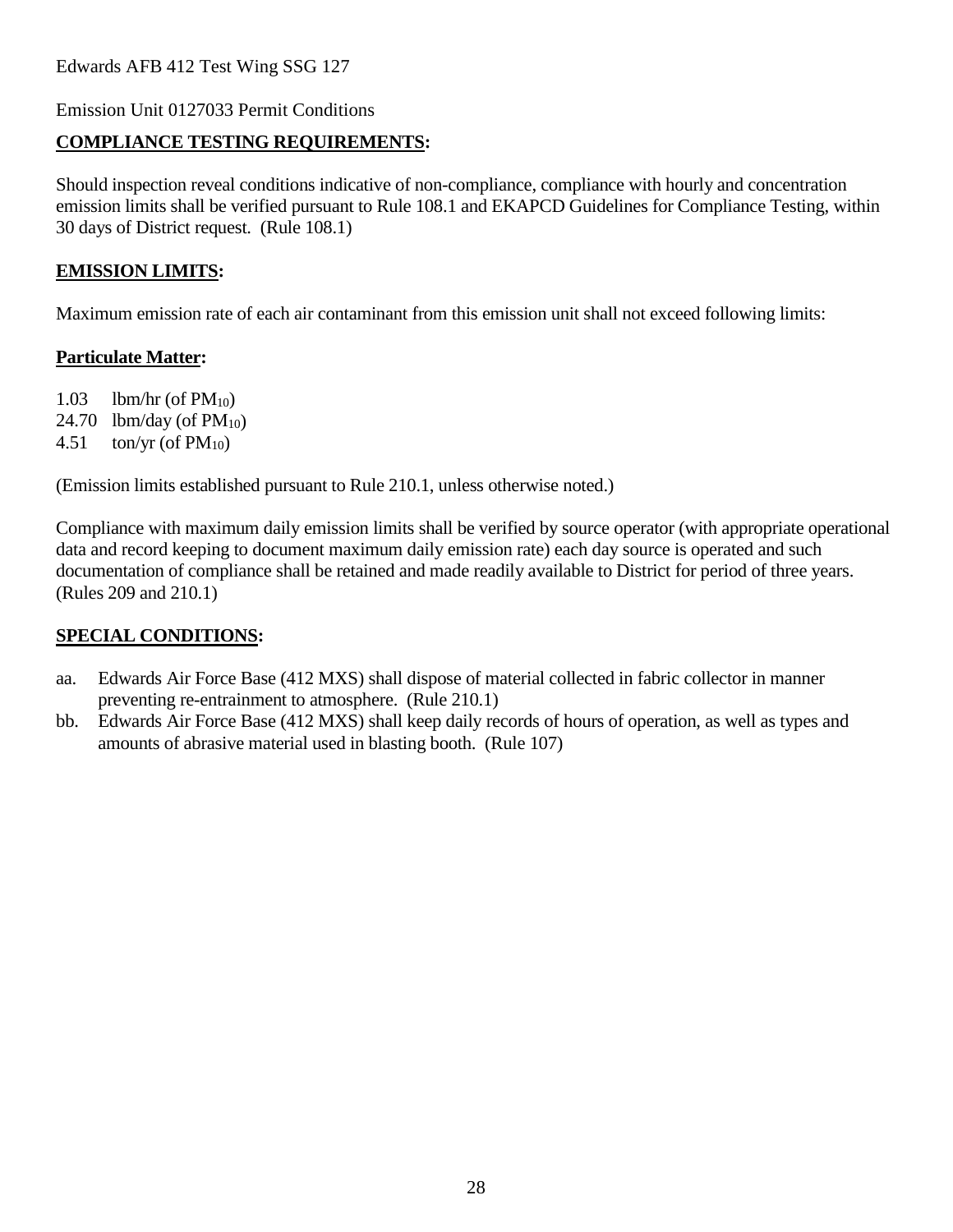Emission Unit 0127187 Permit Conditions

| <b>Facility</b><br><b>Number</b> | <b>Emissions</b><br>Unit | <b>Description of Source</b>                                                |
|----------------------------------|--------------------------|-----------------------------------------------------------------------------|
| 9002                             | 0127187                  | Hangar Paint Spray Insert (Aircraft Stripping/Paint Spray<br><b>Booth</b> ) |

#### **Emission Unit Equipment Description/Permit Conditions**

#### **Federally Enforceable Conditions**

#### **EQUIPMENT DESCRIPTION:** Hangar Paint Spray Insert (Aircraft Stripping/Paint Spray Booth), including following equipment:

- A. Air make-up units: Eight 61,600 CFM, 3.985-MMBtu/hr, gas fired heaters, Rupp/CFA-233 with 1 ¾ in. static pressure, 40 hp motors for main booth;
- B. Evaporative coolers: Eight EVC-600 units for main booth;
- C. Application equipment necessary for H.V.L.P., electrodeposition, electrostatic, flow, roll, dip, or brush coating; where dipping operation consists of four tanks;
- D. Emissions control equipment:
	- 1. 1,232 Frontline, or equivalent, 20 in. x 20 in. polyester tackified blue air intake filters;
	- 2. Three-stage particulate filtration system meeting requirements of 40 CFR  $63.745(g)$ ;
	- 3. Activated carbon filters: (shared with 0127188 and 0127189);
	- 4. Exhaust units: Eight Hartzell Vaneaxial, or equivalent, (60 in. dia., 61,600 CFM, 75 hp motor, 4 in. total static pressure);
	- 5. Dimensions corrosion control area: 185 ft. long x 176 ft. wide x 28 ft. high;
	- 6. Number of stacks: Eight at 61,600 CFM each;
	- 7. Stack height: 68 ft.; and
	- 8. Stack diameter: 60 inches.

## **CONFINED AND UNCONFINED:**

- 1. Provided the equipment described above is operated in compliance with all of the federally enforceable conditions listed below, a permit shield is granted from applicability and enforcement action for the following applicable requirements: 40 CFR Part 63 Subpart GG. (Rule 201.1)
- 2. Owner/operator shall conduct the handling and transfer of cleaning solvents, primers, topcoats and waste, except for hazardous waste that are determined to be hazardous under RCRA, which are exempt [40 CFR 63.741(e)], to or from enclosed systems, vats, waste containers, piping systems, and other equipment in such a manner that minimizes spills. (Rule 201.1)
- 3. Application methods shall be such that minimum transfer efficiency is 65%. (Rule 210.1 BACT Requirements)
- 4. VOC containing materials used for surface cleaning or clean-up, excluding stripping and equipment cleaning shall satisfy the following:
	- a. If used in aerospace applications, the solvents shall contain 200 grams or less of VOC per liter of material, and meet the aqueous solvent composition requirements listed in Table 1 of 40 CFR Section 63.744 (b)(1) OR meet a VOC composite partial pressure of 45 mm Hg or less at a temperature of 20 °C (68 °F). (Rule 201.1 and Rule 210.1 BACT Requirements)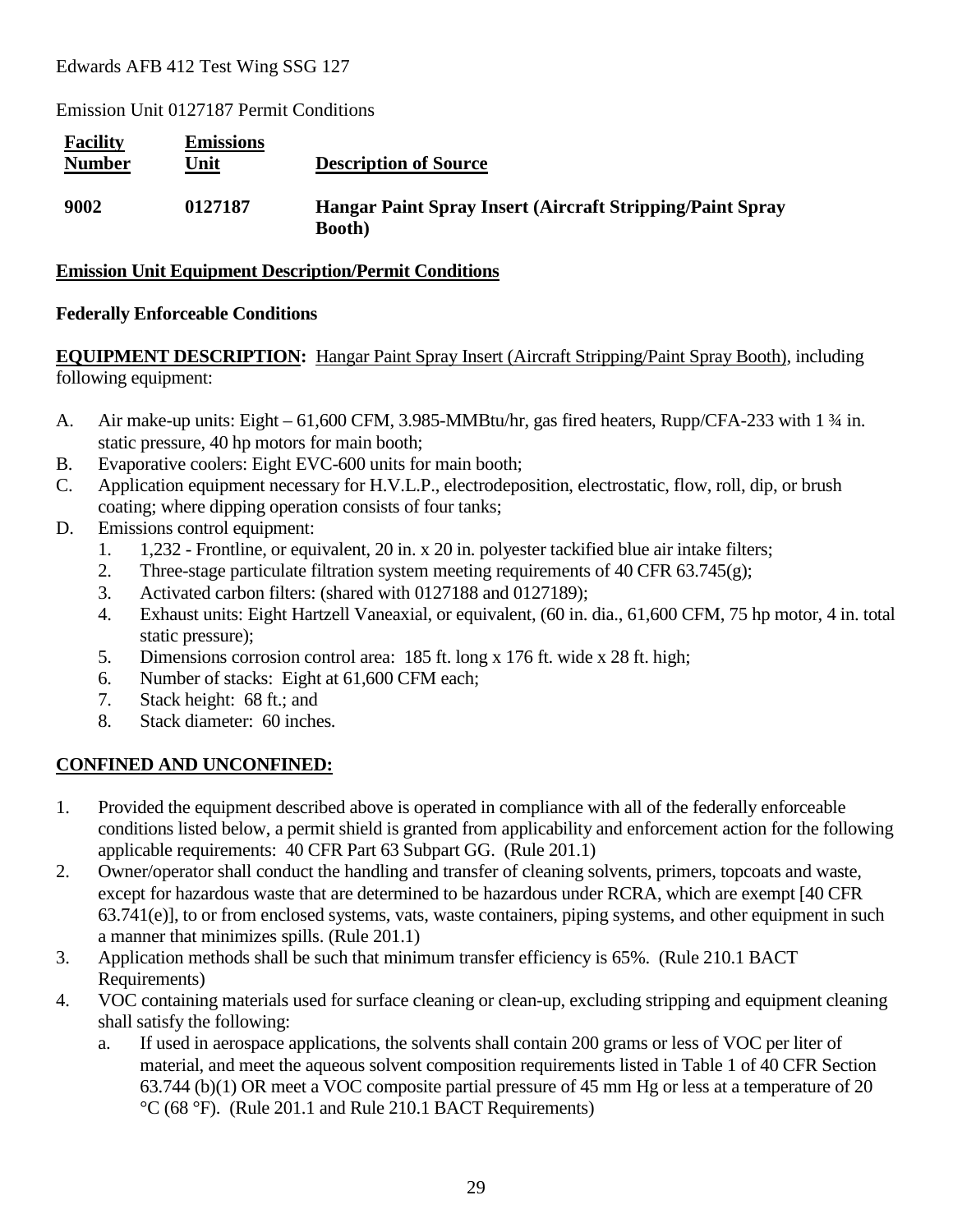- b. If used in non-aerospace operations, solvents shall contain 200 grams of VOC per liter of material or less. [Rules 410-4A (mobile) and 410-4 (non-mobile)]
- 5. VOC containing materials used for stripping shall satisfy the following:
	- a. If used in aerospace applications, stripping material shall contain 300 grams of VOC per liter of material or less OR VOC composite partial pressure of 9.5 mm Hg or less at a temperature of 20 °C (68 °F). (Rule 210.1 BACT Requirements)
	- b. If used in non-aerospace applications, stripping material shall contain 200 grams of VOC per liter of material. [Rules 41 0.4A (mobile) and 410.4 (non-mobile)]
- 6. Except for specialty coatings which meet the definition(s) in Appendix A of 40 CFR Part 63 Subpart GG, or federally enforceable SIP-approved limits, whichever is more stringent, organic HAP content level and VOC content level of primers, applied to aerospace components, shall be limited to no more than 350 g/l (2.9) lb/gal) of primer as applied. (Rule 201.1)
- 7. Except for specialty coatings which meet the definition(s) in Appendix A of 40 CFR Part 63 Subpart GG, or federally enforceable SIP-approved limits, whichever is more stringent, organic HAP content level and VOC content level of topcoats and self-priming topcoats, applied to aerospace components, shall be limited to no more than 420 g/l (3.5 lb/gal) of topcoats and self-priming topcoats as applied. (Rule 201.1)
- 8. Condition #s 6 and 7, above, do not apply to the use of low-volume coatings in these categories for which the annual total of each separate formulation used at the facility does not exceed 50 gallons, and the combined annual total of all such coatings used at the facility does not exceed 200 gal, as long as the daily and annual emissions limits specified in this permit are not exceeded. (Rule 201.1)
- 9. Coatings applied to non-aerospace components shall meet the requirements of Rules 410-4 or 410-4A, as applicable. (Rule 201.1)
- 10. VOC containing material for equipment cleaning shall satisfy the following:
	- a. If used for cleaning of polyester resin application equipment, solvents shall satisfy:
		- 1. VOC content of 200 grams per liter of material or less OR;
		- 2. VOC content of 1100 grams per liter of material or less and a VOC composite partial pressure of 1.0 mm Hg or less at 20  $^{\circ}$ C (68  $^{\circ}$ F). (Rules 410.4, 410.4A, and Rule 210.1 BACT Requirements)
	- b. If used for cleaning of coating and adhesives application equipment, solvents shall contain 950 grams of VOC per liter of material or less and a VOC composite partial pressure of 35 mm Hg or less at 20°C (68 °F); OR a VOC composite partial pressure of 7 mm Hg or less at 20°C (68 °F). (Rules 410-4, 410-4A and Rule 210.1 BACT Requirements)
- 11. All solvents, solvent-containing materials, or solvent-laden applicators shall be kept in closed containers when not in use. The design of the container shall prevent the escape of vapor to the atmosphere and the container is to be kept closed except when depositing or removing material from the container. (Rules 209, 210.1, 201.1 and 410.2)
- 12. Unless enclosed gun cleaning system utilizes solvent containing HAP and VOC below the de-minimis levels specified in 40 CFR Section 63.741(f), on a monthly basis, the owner/operator shall inspect each enclosed system that uses HAP-containing solvents for leaks. If any leaks are found, repair within 15 days or remove solvent and shut down system until leak is repaired. (Rule 210.1 BACT Requirements, Rule 201.1 and Rule 410.4)
- 13. Cleaning or cleanup operations using VOC-containing material shall utilize at least one of the following:
	- a. Hand, rag (wipe cleaning) and brush cleaning using solvent container that is kept closed except during actual cleaning;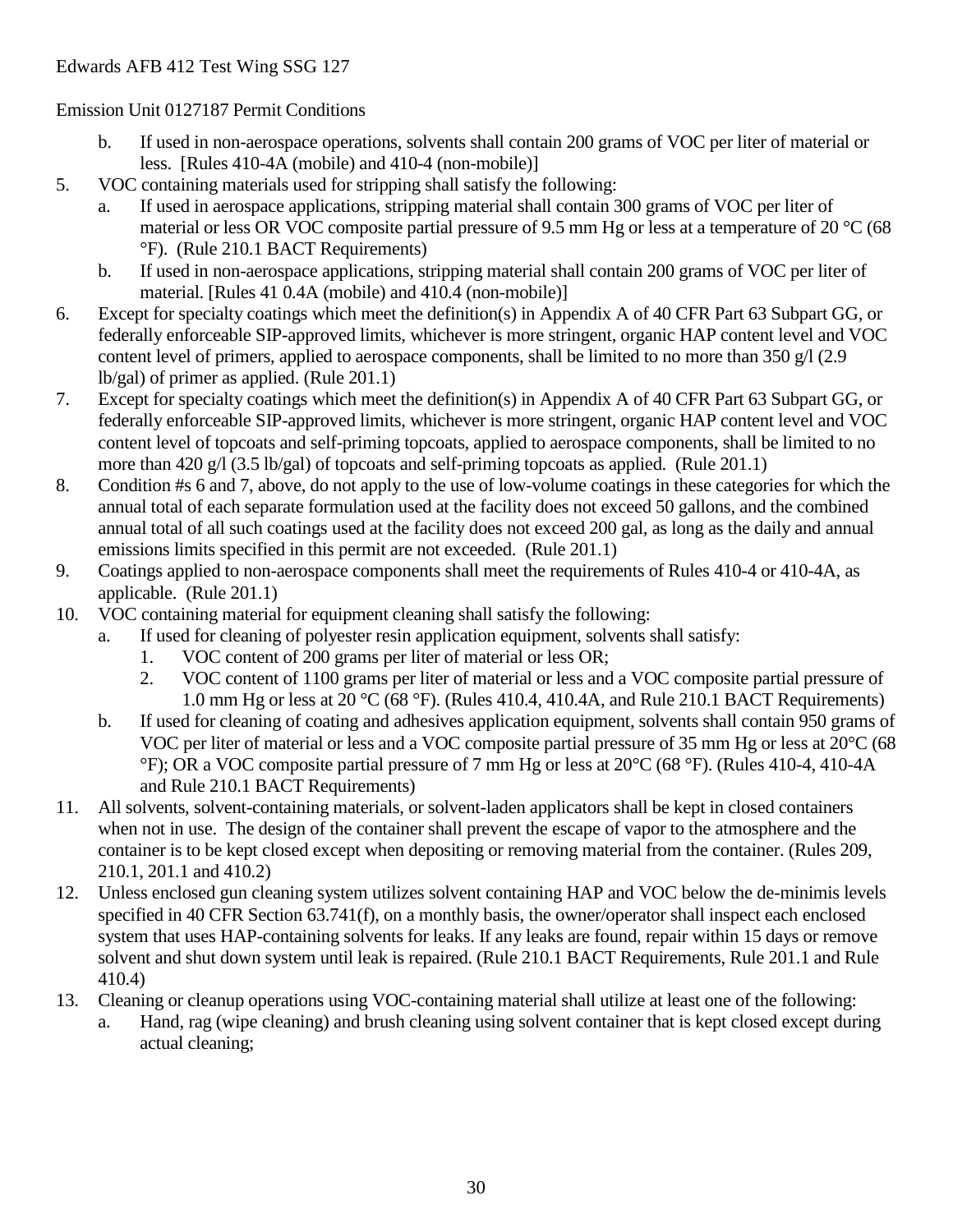- b. Spray bottles or containers with maximum capacity of 16 fluid ounces from which solvents are applied without propellant-induced force;
- c. Cleaning equipment in a solvent container that is kept closed during cleaning operations, except when depositing and removing objects to be cleaned, and closed during non-operation except during maintenance and repair of cleaning equipment itself;
- d. Remote reservoir cold cleaner operated in conformance with Rule 410.3;
- e. Enclosed system totally enclosing spray guns, cups, nozzles, bowls, and other parts during washing, rinsing, and draining procedures;
- f. Non-atomized solvent flow method collecting solvent in container or collection system closed except for solvent collection openings and, if necessary, openings to avoid excessive pressure build-up inside container; or
- g. Solvent flushing methods discharging solvent into container or collection system closed except for solvent collection openings and, if necessary, openings to avoid excessive pressure build-up inside container. Discharged solvent from such equipment shall be collected into containers without atomizing into open air. Solvent may be flushed through system by air or hydraulic pressure, or by pumping. (Rule 210.1 BACT Requirements)
- 14. The owner/operator shall not depaint more than 6 completed aerospace vehicles in a calendar year on a facility-wide basis. (Rule 201.1)
- 15. On each and every day the coating operation is used, the owner/operator shall maintain record of types and volume of all coatings and solvents used including solvents used for clean-up. Additionally, for each coating and solvent used/stored at this location, records shall be maintained on site and include the following:
	- a. The name, vapor pressure, weight fraction, and specific gravity of each organic HAP and VOC constituent;
	- b. VOC content, and organic HAP content as applied of all coatings and solvents;
	- c. The mass of organic HAP and VOC emitted per unit volume;
	- d. VOC composite vapor pressure of each coating and solvent;
	- e. Flash point of all aqueous solvents used (solvents that contain at least 80% water); and
	- f. All data, calculations and/or test results that demonstrate the cleaning solvent and/or coating meet either composition or content requirements.

Records shall be kept on each day operation is used as well as on a monthly and annual basis and maintained in such a manner that coating or solvent may be readily identified and VOC emissions determined upon District request. (Rules 210.1 and 201.1)

- 16. Owner/operator shall maintain records necessary to verify compliance with operational conditions. (Rule 210.1)
- 17. Operator shall maintain record of all leaks from enclosed spray gun cleaning that uses solvents exceeding HAP and VOC de minimis levels specified in 40 CFR Section 63.741(f), including source identification; date leak was discovered; and date leak was repaired. (Rule 201.1)
- 18. On a semiannual basis, the owner/operator shall report to the District and EPA the following information:
	- a. Any instance where the primer and topcoat application operation applied to aerospace parts exceeded the applicable limits specified here;
	- b. Any instance where a noncompliant cleaning solvent is used for hand-wipe cleaning related to aerospace operations, except those listed in 40 CFR 63.744 (e)- Exempt Cleaning Operations;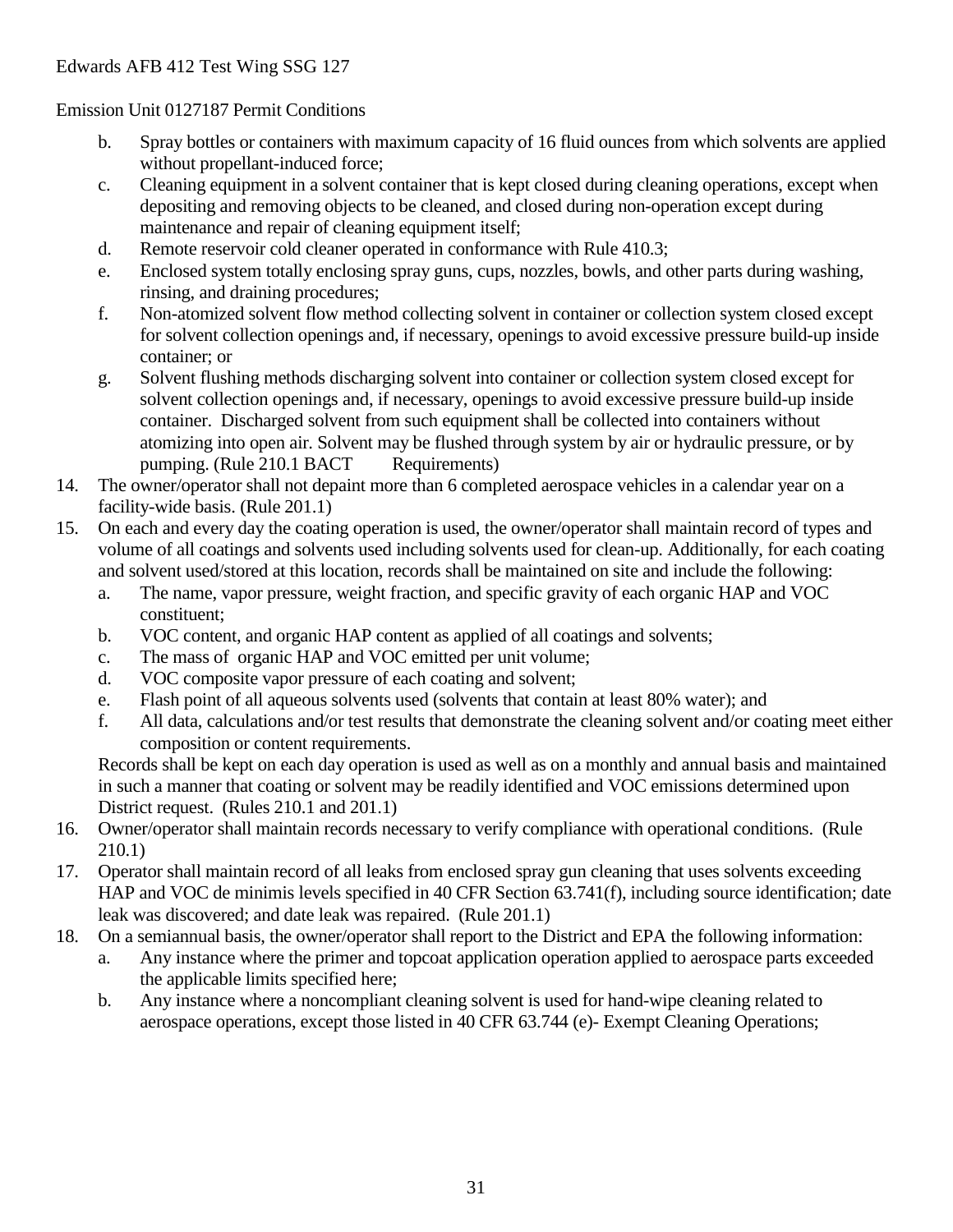- c. A list of any new cleaning solvents used for hand-wipe cleaning in aerospace operations in the previous 6 months and information on the composite vapor pressure of the new solvent or notification they comply with the composition requirements specified in 40 CFR 63.744(b)(1); and
- d. Instances when operation was not immediately shut down when the pressure drop across a dry particulate filter system was outside the limit(s) specified by the filter or booth manufacturer or in locally prepared operating procedures. (Rule 201.1)
- 19. If required by applicable law, regulations, or order, particulate filters shall be disposed of as hazardous waste. In any event, handling of filters shall be in manner, which prevents entrainment in atmosphere. (Rules 419 and 210.1)
- 20. The above-permit conditions do not apply to hand-held spray can (including aerosol coating products) application methods for touch up and repair operations.

## **CONFINED:**

- 22. Except as provided in 40 CFR  $63.745(g)(4)$ , exhaust air shall pass through particulate filters and carbon bank prior to being exhausted to air and the particulate filters shall be certified in accordance with EPA Method 319 as required by 40 CFR 63.750 (o). (Rule 201.1 and 210.1)
- 23. The following activities may be conducted in this operation without the exhaust fan and control system operating:
	- a. Touch-up of scratched surfaces or damaged paint;
	- b. Hole daubing for fasteners;
	- c. Touch-up of trimmed edges;
	- d. Coating prior to joining dissimilar metal components;
	- e. Stencil operations performed by brush or air brush;
	- f. Section joining;
	- g. Touch-up of bushings and other similar parts;
	- h .Sealant detackifying; and
	- i. The use of hand-held spray can application methods. (Rule 209)
- 24. Each dry filter system shall be equipped with differential pressure gauge which shall be monitored to determine need for filter change-out. The owner/operator shall read and record the pressure drop across the filter once per shift during coating operations. If the pressure drop across the dry particulate filter system falls outside the limit(s) specified by the filter manufacturer or in locally prepared operating procedures, shut down the operation immediately and take corrective action. (Rules 210.1 and 201.1)
- 25. Equipment including particulate filters shall be maintained in accordance with manufacturer's recommendations to maintain design control efficiencies below:
	- a. Average air flow within the paint booth shall be maintained above 100 fpm during coating operations to ensure90% capture efficiency.
	- b. Carbon filter bank shall achieve minimum 95% control of captured VOCs.
	- c. Particulate filtration system shall meet the efficiency requirements of 40 CFR 63.745(g)
- 26. VOC detection and carbon breakthrough shall be determined by a District-approved Carbon Sampling Plan. (Rule 210.1)
- 27. Owner/operator shall replace activated carbon in accordance with a District-approved Carbon Sampling Plan. (Rule 210.1)
- 28. Except for touch-up performed with brush and rollers, no coating application operations shall be performed during sampling and testing, or replacement of associated activated carbon. (Rule 210.1)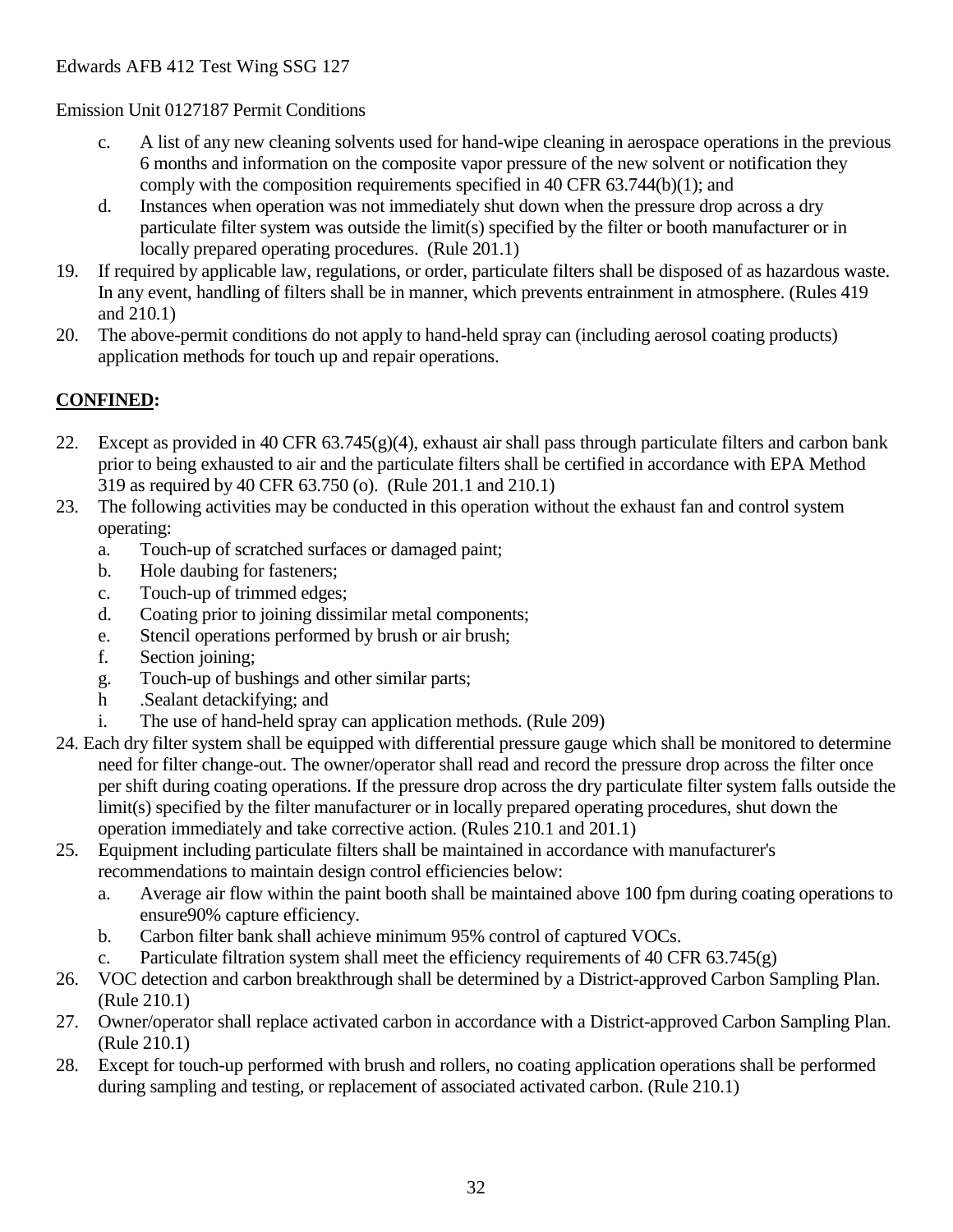29. Average Daily emissions are calculated based on the total emissions (VOC or PM10) emitted per calendar month divided by the number of days coating operations were conducted in that calendar month. (Rule 210.1)

#### **UNCONFINED**:

- 30. Operation may be used for repair and corrosion control after main coating process. (Rule 210.1)
- 31. The owner/operator shall not spray inorganic HAP-containing primers, topcoats, and self-priming topcoats in this operation, except as provided in 40 CFR  $63.745(g)(4)(i)$  through  $(g)(4)(x)$ . (Rule 201.1)

#### **COMPLIANCE TESTING REQUIREMENTS:**

Should inspection reveal conditions indicative of non-compliance, compliance with any emission limitations shall be verified, within 60 days of District request. Test results shall be submitted to District within 30 days after test completion. (Rule 108.1 and 210.1)

#### **EMISSION LIMITS:**

#### **MAKE-UP AIR HEATERS**

Total combustion emissions shall not exceed following limits:

#### **Particulate Matter (PM10):**

2.30 lb/day  $0.42$  ton/yr

#### **Sulfur Oxides (as SO2):**

0.31 lb/day 0.06 ton/yr

#### **Volatile Organic Compounds (VOC):**

2.96 lb/day 0.02 ton/yr

#### **Nitrogen Oxides (as NO2):**

51.04 lb/day  $0.42$  ton/yr

#### **Carbon Monoxide:**

10.71 lb/day 0.01 ton/yr

#### **HANGAR PAINT SPRAY INSERT (0127187C) combined with AGE PREP BOOTH (0127188D) and AGE PAINT BOOTH (0127189F) –Excluding Uncontrolled Touchup**

Total emission rate of each air contaminant (excluding combustion emissions) from this emission unit, AGE Prep Booth (0127188B), and AGE Paint Booth (0127189C) shall not exceed following limits: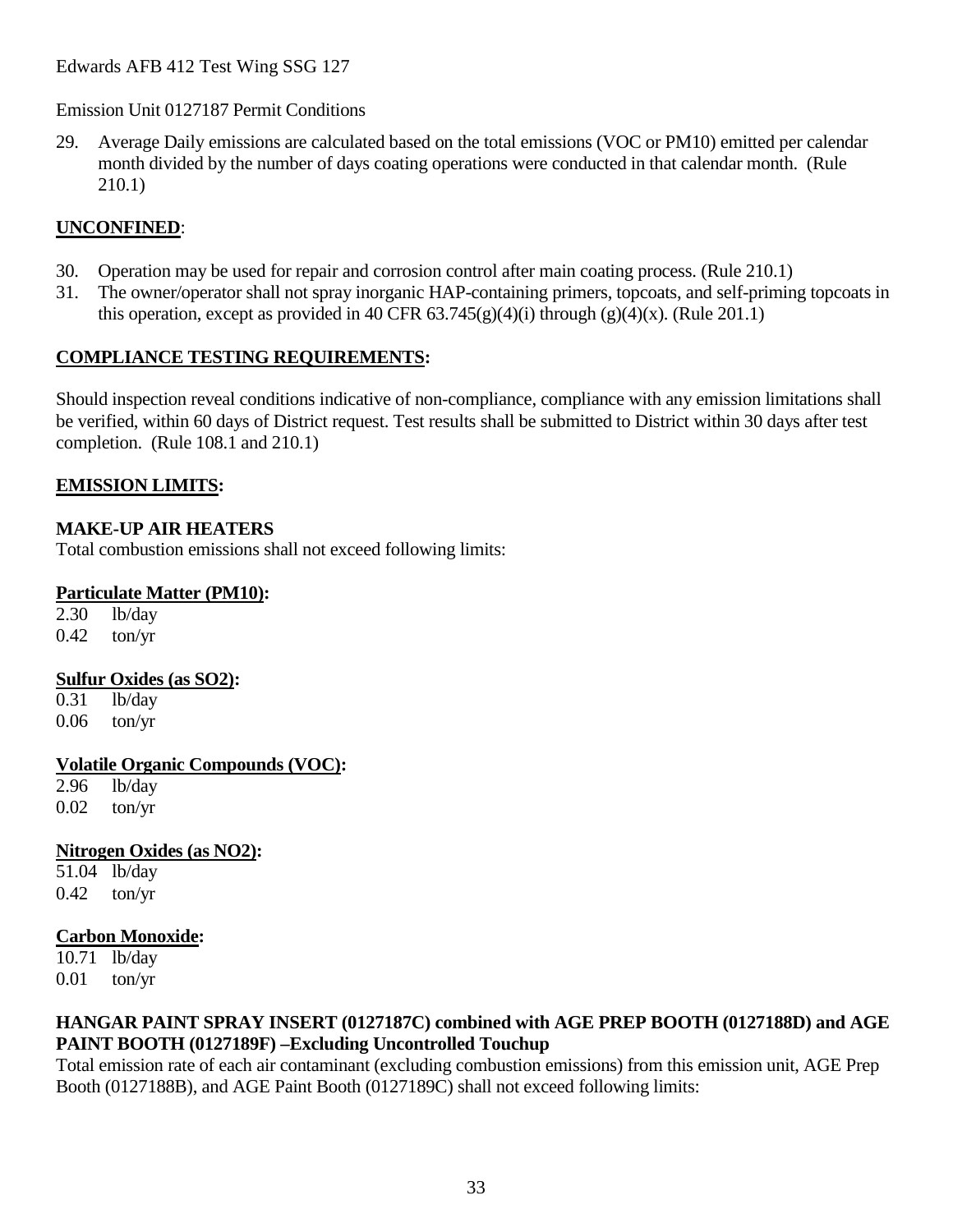Emission Unit 0127187 Permit Conditions

#### **Particulate Matter:**

| 0.1    | $gr/scf$ (of PM) (Rule 404.1)      |
|--------|------------------------------------|
| 0.0525 | $1b/day$ (of PM10) – Average Daily |

#### **Volatile Organic Compounds (VOC):**

26.32 lb/day –Average Daily 1.65 ton/yr

#### **Copper:**

| $3.30 E - 8$ | $lb/hr$ (Rule 419) |
|--------------|--------------------|
| 2.94 E -4    | $lb/yr$ (Rule 419) |

#### **Hexavalent Chromium:**

| $1.20 E - 5$ | $lb/hr$ (Rule 419) |
|--------------|--------------------|
| 0.11         | $lb/yr$ (Rule 419) |

#### **Manganese:**

| $6.17E-9$ | $lb/hr$ (Rule 419) |
|-----------|--------------------|
| 5.41 E -5 | $lb/yr$ (Rule 419) |

#### **Nickel:**

| 7.28 E -9 | lb/hr (Rule 419)   |
|-----------|--------------------|
| 6.38 E -5 | $lb/yr$ (Rule 419) |

#### **Toluene:**

| $5.29E - 2$ | $lb/hr$ (Rule 419) |
|-------------|--------------------|
| 463.00      | $lb/yr$ (Rule 419) |

#### **Zinc:**

| 9.02 E -6 | $lb/hr$ (Rule 419) |
|-----------|--------------------|
| 7.90 E -3 | $lb/yr$ (Rule 419) |

#### **Methylene Chloride:**

| 6.64 E -3 | $lb/hr$ (Rule 419) |
|-----------|--------------------|
| 58.20     | $lb/yr$ (Rule 419) |

#### **UNCONFINED SURFACE COATING: -Including Uncontrolled Touch-Up performed within hangar paint spray insert**

Total maximum unconfined surface coating emissions shall not exceed following limits:

#### **Particulate Matter:**

3.50 lb/day (of PM10) – Average Daily 0.64 ton/yr

#### **Volatile Organic Compounds (VOC):**

10.00 lb/day –Average Daily 1.83 ton/yr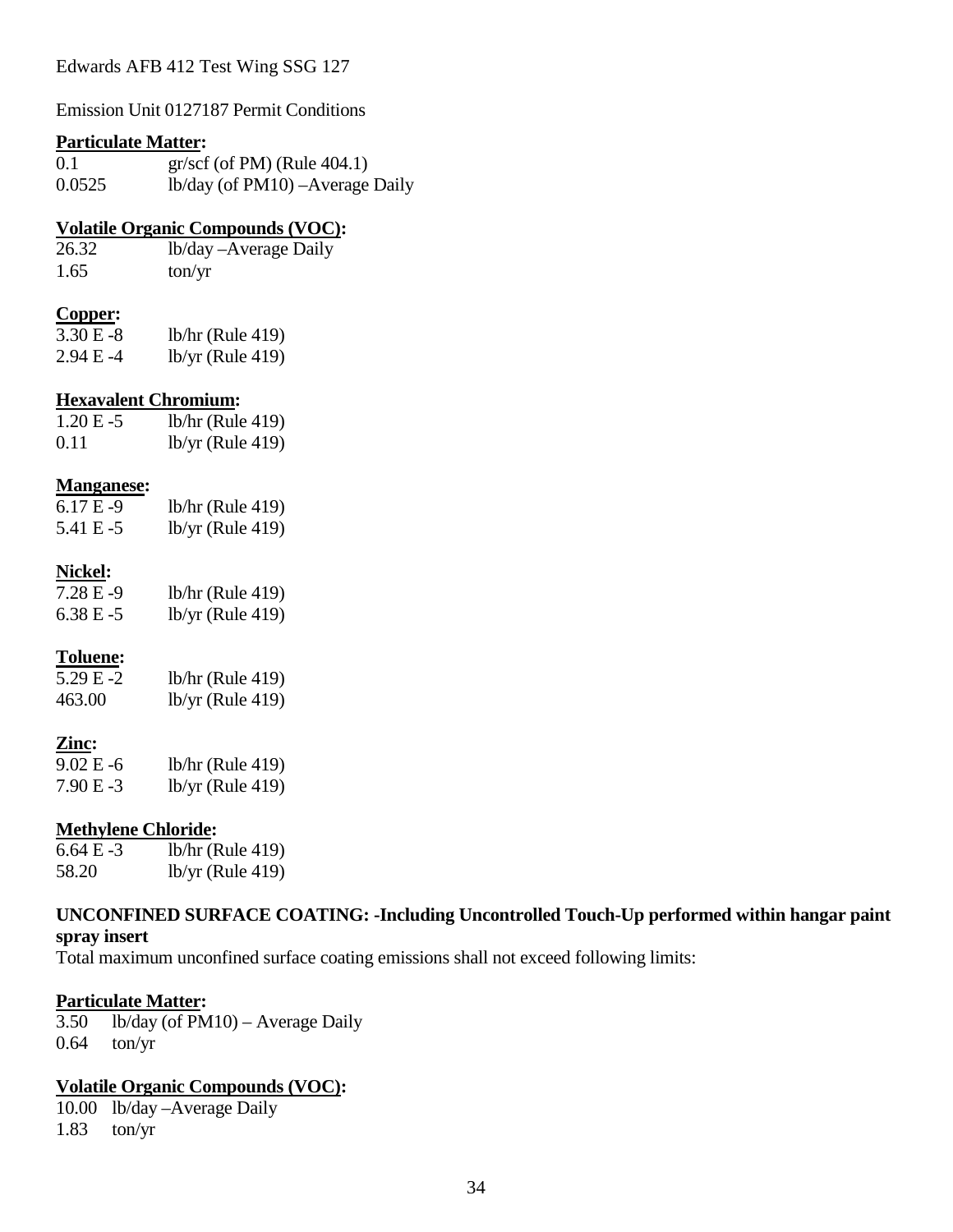Emission Unit 0127187 Permit Conditions

(Emission limits established pursuant to Rule 210.1, unless otherwise noted.)

# **SPECIAL CONDITION:**

Toxic air contaminants listed in Subsection (b) of Section 112 of most recent update of Federal Act (42 U.S. Code Section 7412 (b)) or referenced in most recent update of Section 93000, California Administrative Code shall not be emitted in quantities that may endanger health or welfare of nearby receptors. Should significant health risk be suspected, risk analysis based on actual emissions shall be required with results to be submitted within 90 days of request date. (Rule 201.1)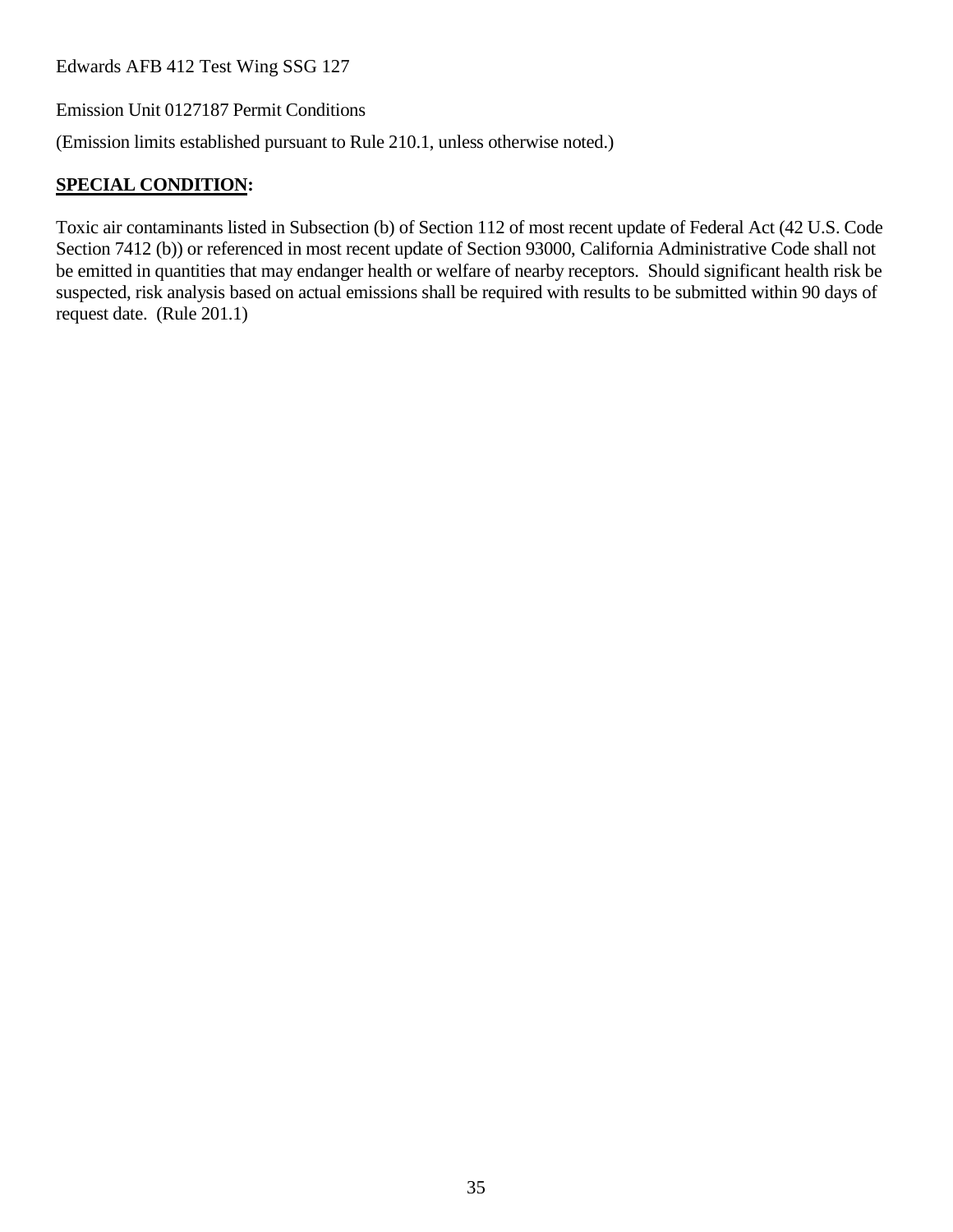Emission Unit 0127188 Permit Conditions

| <b>Facility</b><br><b>Number</b> | <b>Emissions</b><br>Unit | <b>Description of Source</b> |
|----------------------------------|--------------------------|------------------------------|
| 9002                             | 0127188                  | <b>Paint Spray Booths</b>    |

#### **Emission Unit Equipment Description/Permit Conditions**

#### **Federally Enforceable Conditions**

#### **EQUIPMENT DESCRIPTION:** Paint Spray Booth, including following equipment:

- A. Three-stage particulate filtration system meeting requirements of 40 CFR  $63.745(g)$ ;
- B. Activated carbon filters: (shared with 0127187 and 0127189);
- C. Exhaust ducting: 48 in. dia. entering main booth ahead of carbon filter bank;
- D. Two 15 hp Hartzell, or equivalent, 48 in. Vaneaxial exhaust blowers (27,900 cfm each, 4.1 in. static pressure): One blower drawing from roof of booth, second located after carbon filter bank in main spray booth;
- E. Dimensions: 35 ft. long x 22 ft. wide x 12 ft. high;
- F. 48 in. exhaust stack, 68 ft. high located in main spray booth;
- G. Air make-up unit: 13.5 hp with 1.15 MMBtu/hr gas-fired heater;
- H. Application equipment necessary for HVLP, electrodeposition, electrostatic, flow, roll, dip, or brush coating;
- I. Standard Tools and Equipment STPC 2000 powder coating booth with interior dimensions 10' wide x 9' high x 11'deep, 3 hp exhaust fan motor, and 3 stage filter system;
- J. GFS Batch Process Oven, Model GBO-060810-TM-SB-E48OV, 3-phase electric oven with exterior dimensions 8.75' W x 13.5' H x 11.75' L; and
- K. Sames CRN456 powder coating equipment or equivalent, including spray guns, control modules, 5 lb hopper, and all required hoses/fittings/equipment mounted on mobile cart unit.

### **OPERATIONAL CONDITIONS:**

- 1. Provided the equipment described above is operated in compliance with all of the federally enforceable conditions listed below, a permit shield is granted from applicability and enforcement action for the following applicable requirements: 40 CFR Part 63 Subpart GG. (Rule 201.1)
- 2. Except as provided in 40 CFR 63.745 (g)(4), 27,900 cfm exhaust fans located both in booth and in carbon chamber shall be in operation when coating operations are taking place and operation shall continue for minimum of 15 minutes following application of coatings. (Rules 210.1)
- 3. Except as provided in 40 CFR 63.745 (g)(4), exhaust air shall pass through particulate filters and carbon bank prior to being exhausted to air. (Rule 210.1)
- 4. The following activities may be conducted in this operation without the exhaust fan and control system operating:
	- a. Touch-up of scratched surfaces or damaged paint;
	- b. Hole daubing for fasteners;
	- c. Touch-up of trimmed edges;
	- d. Coating prior to joining dissimilar metal components;
	- e. Stencil operations performed by brush or air brush;
	- f. Section joining;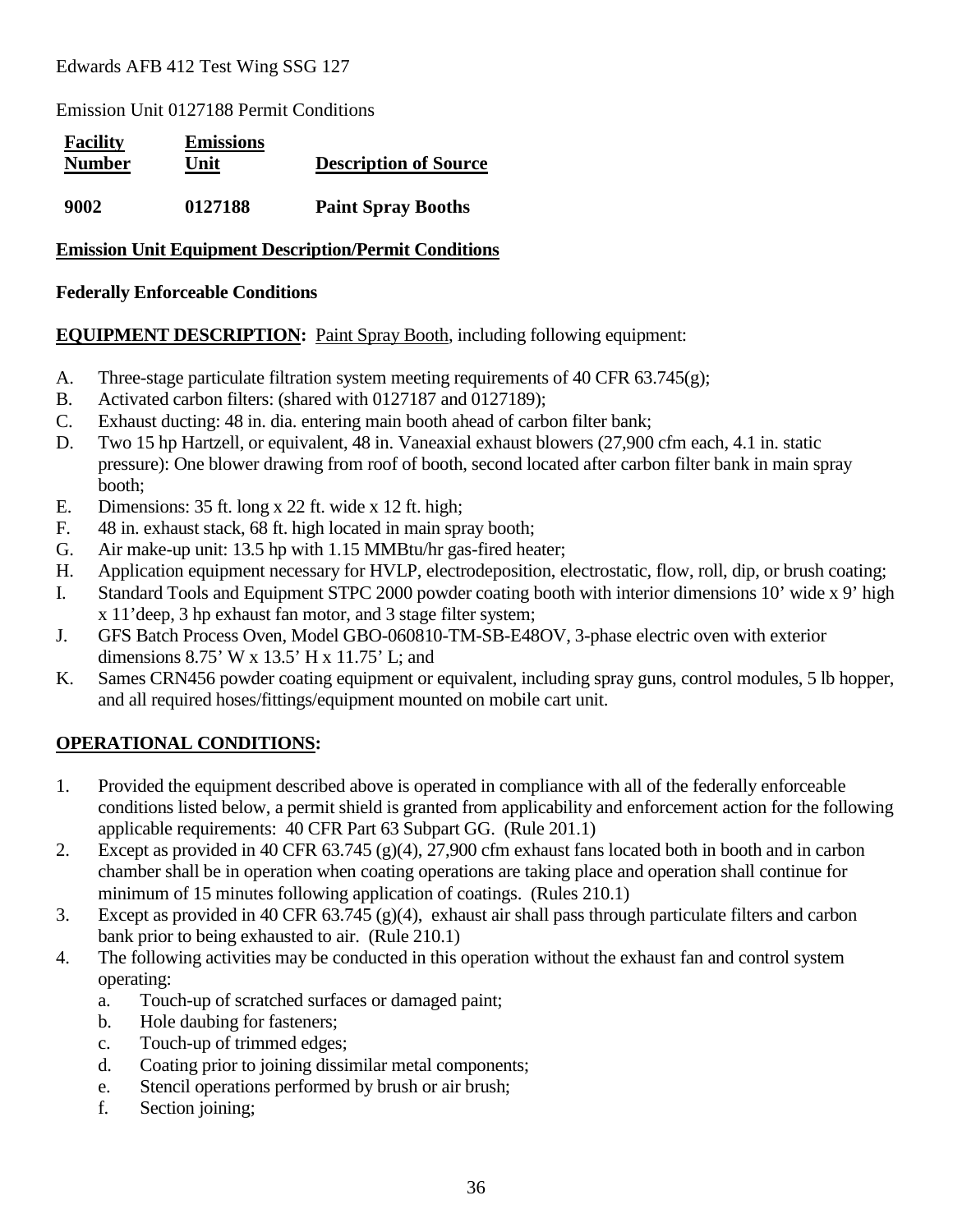#### Emission Unit 0127188 Permit Conditions

- g. Touch-up of bushings and other similar parts;
- h. Sealant detackifying; and
- i. The use of hand-held spray can application methods. (Rule 210.1)
- 5. Each dry filter system shall be equipped with differential pressure gauge which shall be monitored to determine need for filter change-out. (Rule 210.1)
- 6. Equipment including particulate filters shall be maintained in accordance with manufacturer's recommendations to maintain design control efficiencies below:
	- a. Average air flow within the paint booth shall be maintained above 100 fpm during coating operations to ensure 90% capture efficiency;
	- b. Carbon filter bank shall achieve minimum 95% control of captured VOCs; and
	- c. Particulate filtration system shall meet the efficiency requirements of 40 CFR  $63.745(g)$ .
- 7. Application methods shall be such that minimum transfer efficiency is 65%. (Rule 210.1 BACT)
- 8. VOC detection and carbon breakthrough shall be determined by a District-approved sampling and analysis protocol. (Rule 210.1)
- 9. Owner/ operator shall replace or regenerate activated carbon when analysis indicates 90 percent or greater volatile matter. (Rule 210.1)
- 10. Except for touch-up performed with brushes and rollers, no coating application operations shall be performed during sampling and testing, or replacement of associated activated carbon. (Rule 210.1)
- 11. Except for specialty coatings which meet the definition(s) in Appendix A of 40 CFR Part 63 Subpart GG, or federally enforceable SIP-approved limits, whichever is more stringent, organic HAP content level and VOC content level of primers, applied to aerospace components, shall be limited to no more than 350 g/l (2.9) lb/gal) of primer as applied. (Rule 201.1)
- 12. Except for specialty coatings which meet the definition(s) in Appendix A of 40 CFR Part 63 Subpart GG, or federally enforceable SIP-approved limits, whichever is more stringent, organic HAP content level and VOC content level of topcoats and self-priming topcoats, applied to aerospace components, shall be limited to no more than 420 g/l (3.5 lb/gal) of topcoats and self-priming topcoats as applied. (Rules 201.1, 410.4 and Rule 410.4A)
- 13. Condition #s 11 and 12, above, do not apply to the use of low-volume coatings in these categories for which the annual total of each separate formulation used at the facility does not exceed 50 gal, and the combined annual total of all such coatings used at the facility does not exceed 200 gal, as long as the daily and annual emissions limits specified in this permit are not exceeded. (Rule 201.1)
- 14. Coatings applied to non-aerospace components shall meet the requirements of Rules 410.4 or 410.4A, as applicable. (Rule 201.1)
- 15. VOC containing materials used for surface cleaning or clean-up, excluding stripping and equipment cleaning shall satisfy the following:
	- a. If used in aerospace applications, solvents shall contain 200 grams or less of VOC per liter of material, and meet the aqueous solvent composition requirements listed in Table 1 of 40 CFR Section 63.744 (b)(1), OR meet a VOC composite partial pressure of 45 mm Hg or less at a temperature of 20  $^{\circ}$ C (68) °F). (Rule 201.1 and Rule 210.1 BACT Requirements).
	- b. If used in non-aerospace applications, solvents shall contain 200 grams of VOC per liter of material or less. (Rules 410.4A (mobile) and 410.4 (non-mobile)).
- 16. VOC containing material used for stripping shall satisfy the following:
	- a. If used in aerospace applications, stripping material shall contain 300 grams of VOC per liter of material or less or VOC composite partial pressure of 9.5 mm Hg or less at a temperature of 20  $\Box$ C (68  $\Box$ F). (BACT 95-01)
	- b. If used in non-aerospace applications, stripping material shall contain 200 grams of VOC per liter of material or less. (Rules 410.4A (mobile) and 410.4 (non-mobile))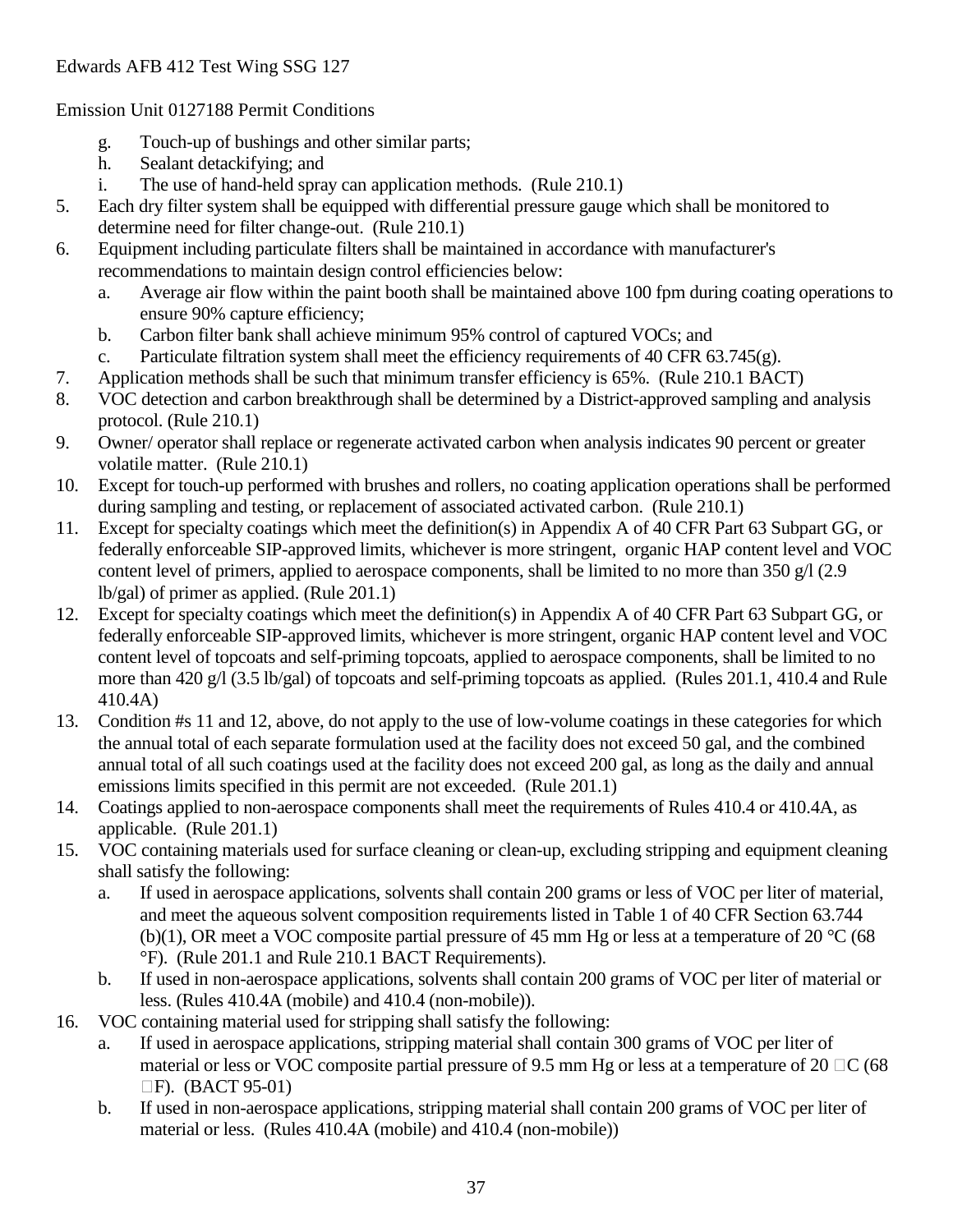#### Emission Unit 0127188 Permit Conditions

- 17. VOC containing material for equipment cleaning shall satisfy the following:
	- a. If used for cleaning of polyester resin application equipment, solvents shall satisfy:
		- 1. VOC content of 200 grams per liter of material or less; or
		- 2. VOC content of 1100 grams per liter of material or less and a VOC composite partial pressure of 1.0 mm Hg or less at 20 °C (68 °F). (Rules 410.4, 410.4A, and BACT 95-01)
	- b. If used for cleaning of coating and adhesives application equipment, solvents shall contain 950 grams of VOC per liter of material or less and a VOC composite partial pressure of 35 mm Hg or less at 20 °C (68 °F). (Rules 410.4, 410.4A, and BACT 95-01)
- 18. All solvents and solvent containing materials shall be kept in closed containers when not in use. The design of the container shall prevent the escape of vapor to the atmosphere and the container is to be kept closed except for depositing or removing material from container. (Rules 209, 210.1 and 410.2)
- 19. Unless enclosed gun cleaning system utilizes solvent containing HAP and VOC below the de minimis levels specified in 40 CFR Section 63.741(f), on a monthly basis, the owner/operator shall inspect each enclosed system that uses HAP-containing solvents for leaks. If any leaks are found, repair within 15 days or remove solvent and shut down system until leak is repaired. (Rule 210.1 BACT Requirements, Rule 201.1 and Rule 410.4)
- 20. Cleaning or cleanup operations using VOC-containing material shall utilize at least one of the following:
	- a. Hand, rag (wipe cleaning) and brush cleaning using solvent container that is kept closed except during actual cleaning;
	- b. Spray bottles or containers with maximum capacity of 16 fluid ounces from which solvents are applied without propellant-induced force;
	- c. Cleaning equipment in a solvent container that is kept closed during cleaning operations, except when depositing and removing objects to be cleaned, and closed during non-operation except during maintenance and repair of cleaning equipment itself;
	- d. Remote reservoir cold cleaner operated in conformance with Rule 410.3;
	- e. Enclosed system totally enclosing spray guns, cups, nozzles, bowls, and other parts during washing, rinsing, and draining procedures;
	- f. Non-atomized solvent flow method collecting solvent in container or collection system closed except for solvent collection openings and, if necessary, openings to avoid excessive pressure build-up inside container; or
	- d. Solvent flushing methods discharging solvent into container or collection system closed except for solvent collection openings and, if necessary, openings to avoid excessive pressure build-up inside container.
- 21. Owner/operator shall conduct the handling and transfer of cleaning solvents, primers, topcoats and waste, except for hazardous waste that are determined to be hazardous under RCRA, which are exempt [40 CFR 63.741(e)], to or from enclosed systems, vats, waste containers, piping systems, and other equipment in such a manner that minimizes spills. (Rule 201.1)
- 22. The owner/operator shall not de paint more than 6 completed aerospace vehicles in a calendar year on a facility wide basis. (Rule 201.1)
- 23. On each and every day the coating operation is used, the owner/operator shall maintain record of types and volume of all coatings and solvents used including solvents used for clean-up. Additionally, for each coating and solvent used/stored at this location, records shall be maintained on site and include the following:
	- a. the name, vapor pressure, weight fraction, and specific gravity of each organic HAP and VOC constituent;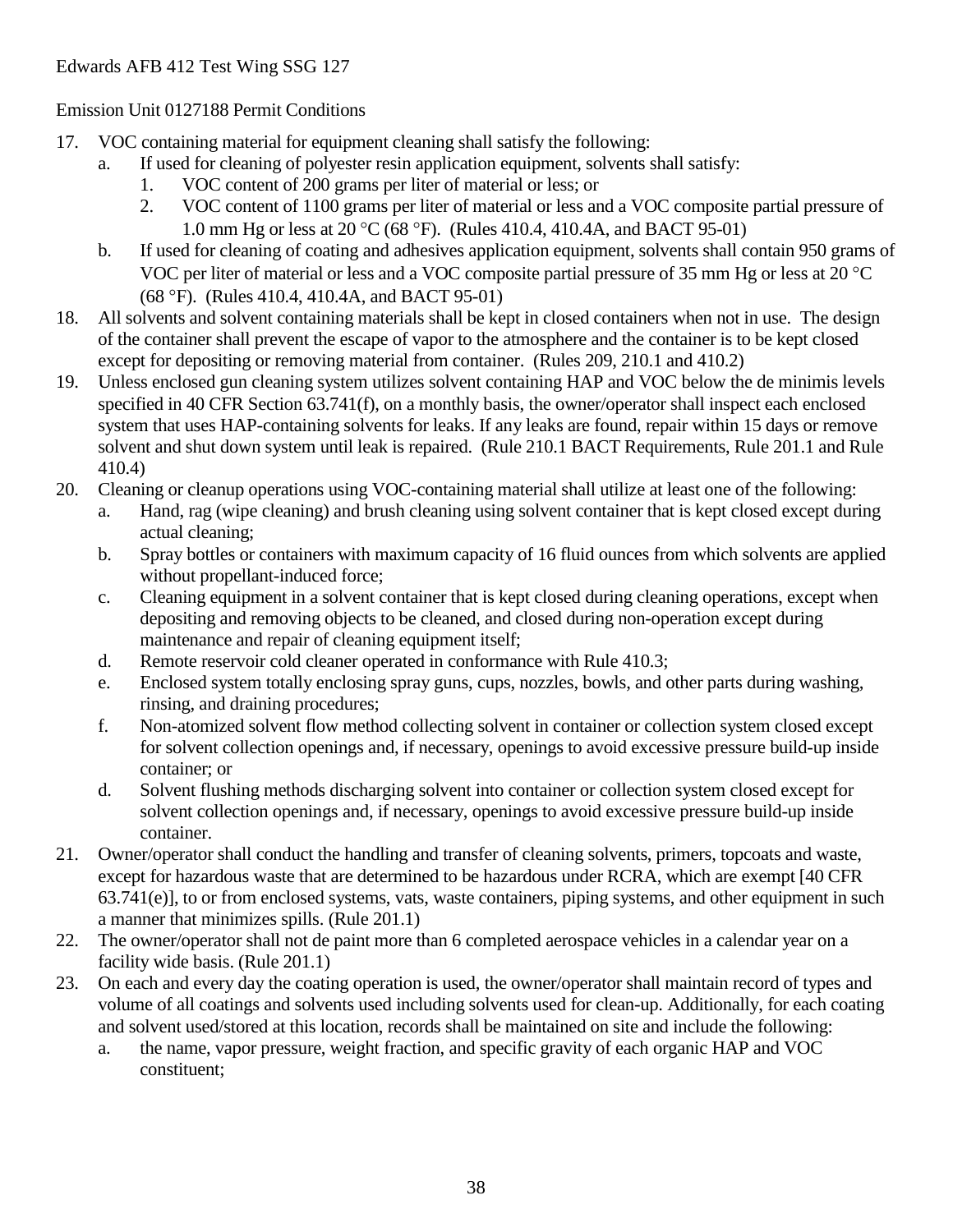Emission Unit 0127188 Permit Conditions

- b. VOC content, and organic HAP content as applied of all coatings and solvents;
- c. the mass of organic HAP and VOC emitted per unit volume;
- d. VOC composite vapor pressure of each coating and solvent;
- e. flash point of all aqueous solvents used (solvents that contain at least 80% water); and
- f. all data, calculations and/or test results that demonstrate the cleaning solvent and/or coating meet either composition or content requirements.

Records shall be kept on each day operation is used as well as on a monthly and annual basis and maintained in such a manner that coating or solvent may be readily identified and VOC emissions determined upon District request. (Rules 210.1 and 201.1)

- 24. Exhaust gas particulate matter concentration shall not exceed 0.1 gr/scf. (Rule 404.1)
- 25. Operator shall maintain records necessary to verify compliance with operational conditions. (Rule 209)
- 26. On a semiannual basis, the owner/operator shall report to the District and EPA the following information:
	- a. Any instance where the primer and topcoat application operation applied to aerospace parts exceeded the applicable limits specified here;
	- b. Any instance where a noncompliant cleaning solvent is used for hand-wipe cleaning related to aerospace operations, except those listed in 40 CFR 63.744 (e)- Exempt Cleaning Operations;
	- c. A list of any new cleaning solvents used for hand-wipe cleaning in aerospace operations in the previous 6 months and information on the composite vapor pressure of the new solvent or notification they comply with the composition requirements specified in 40 CFR 63.744(b)(1);
- 27. If required by applicable law, regulations, or order, particulate filters shall be disposed of as hazardous waste. In any event, handling of filters shall be in manner, which prevents entrainment in atmosphere. (Rules 419 and 210.1)
- 28. No emission resulting from use of this equipment shall cause injury, detriment, nuisance, annoyance to or endanger comfort, repose, health, or safety of any considerable number of persons or public. (Rule 419 and CH&SC, Sec 41700)
- 31. Average Daily emissions are calculated based on the total emissions (VOC or PM10) emitted per calendar month divided by the number of days coating operations were conducted in that calendar month. (Rule 210.1)

# **COMPLIANCE TESTING REQUIREMENTS:**

Should inspection reveal conditions indicative of non-compliance, compliance with any emission limitations shall be verified, within 60 days of District request. Test results shall be submitted to District within 30 days after test completion. (Rule 108.1 and 210.1)

# **EMISSION LIMITS FROM MAKE-UP HEATERS:**

Maximum combustion emissions from air make-up unit heater shall not exceed following limits:

# **Particulate Matter (PM10):**

0.08 lbm/day 0.01 ton/yr

# **Sulfur Oxides:**

0.01 lbm/day 0.002 ton/yr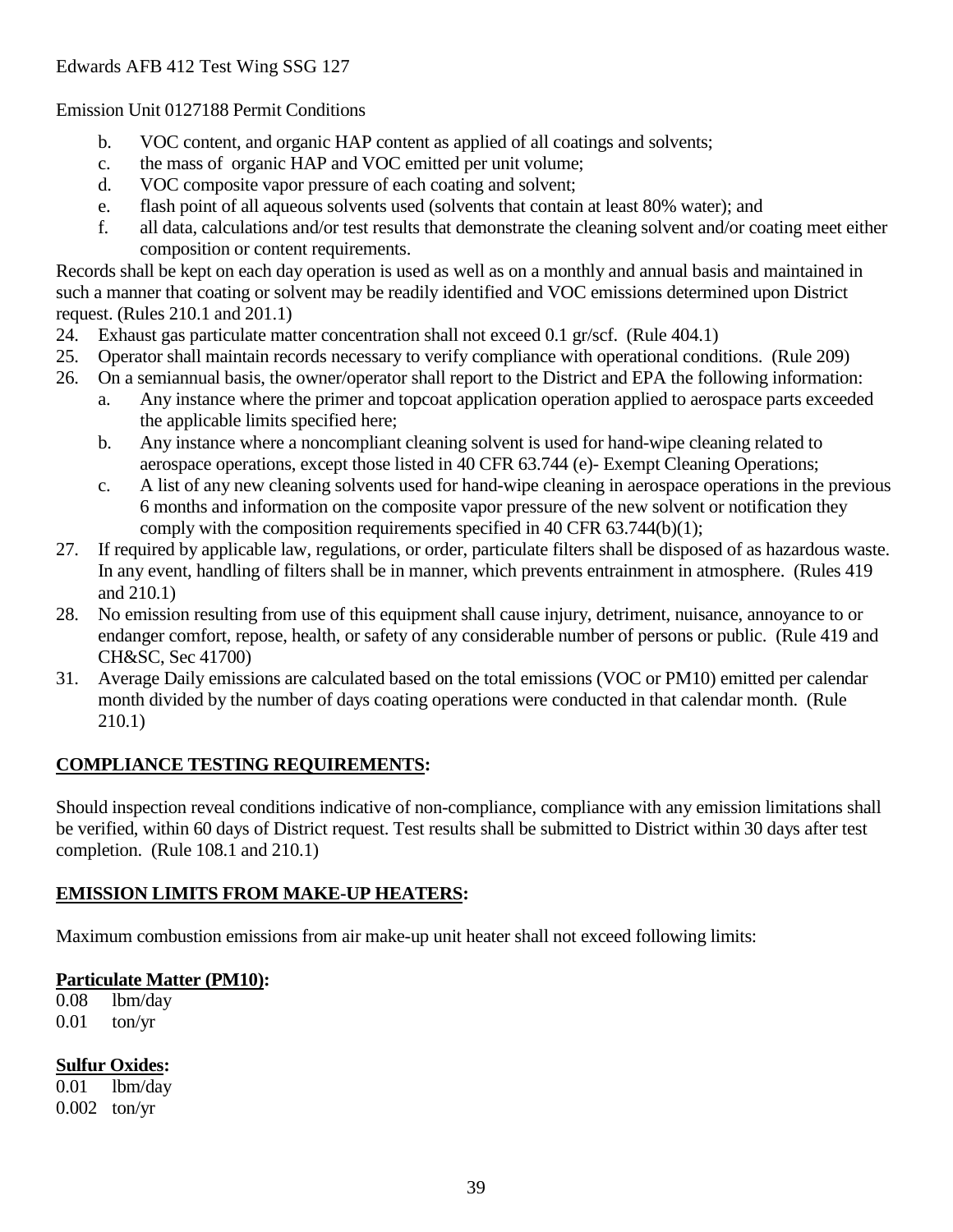Emission Unit 0127188 Permit Conditions

#### **Volatile Organic Compounds (VOC):**

0.11 lbm/day 0.001 ton/yr

# **Nitrogen Oxides (as NO2):**<br>1.84 **lbm**/day

lbm/day 0.015 ton/yr

#### **Carbon Monoxide:**

0.39 lbm/day 0.07 ton/yr

#### **EMISSION LIMITS FROM SPRAY BOOTH:**

Total maximum emission rate of each air contaminant (excluding combustion emissions) from this emission unit combined with emissions from 0127187 (Hanger Spray Insert Booth) and 0127189 (AGE Prep Booth) shall not exceed following limits:

#### **Particulate Matter:**

0.0525 lbm/day (of PM10) – Average Daily 0.01 ton/yr

#### **Volatile Organic Compounds (VOC):**

| 26.32 | $lbm/day - Average Daily$ |
|-------|---------------------------|
| 1.65  | ton/yr                    |

#### **Copper:**

| $3.30 E - 8$ | $lbm/hr$ (Rule 419) |
|--------------|---------------------|
| 2.94 E -4    | $lbm/yr$ (Rule 419) |

#### **Hexavalent Chromium:**

| $1.20 E - 5$ | $lbm/hr$ (Rule 419) |
|--------------|---------------------|
| 0.11         | $lbm/hr$ (Rule 419) |

#### **Manganese:**

| $6.17E-9$ | $lbm/hr$ (Rule 419) |
|-----------|---------------------|
| 5.41 E -5 | $lbm/yr$ (Rule 419) |

#### **Nickel:**

| 7.28 E-9     | $lbm/hr$ (Rule 419) |
|--------------|---------------------|
| $6.38 E - 5$ | $1bm/yr$ (Rule 419) |

#### **Toluene:**

| $5.29 E - 2$ | $lbm/hr$ (Rule 419) |
|--------------|---------------------|
| 463.00       | $lbm/yr$ (Rule 419) |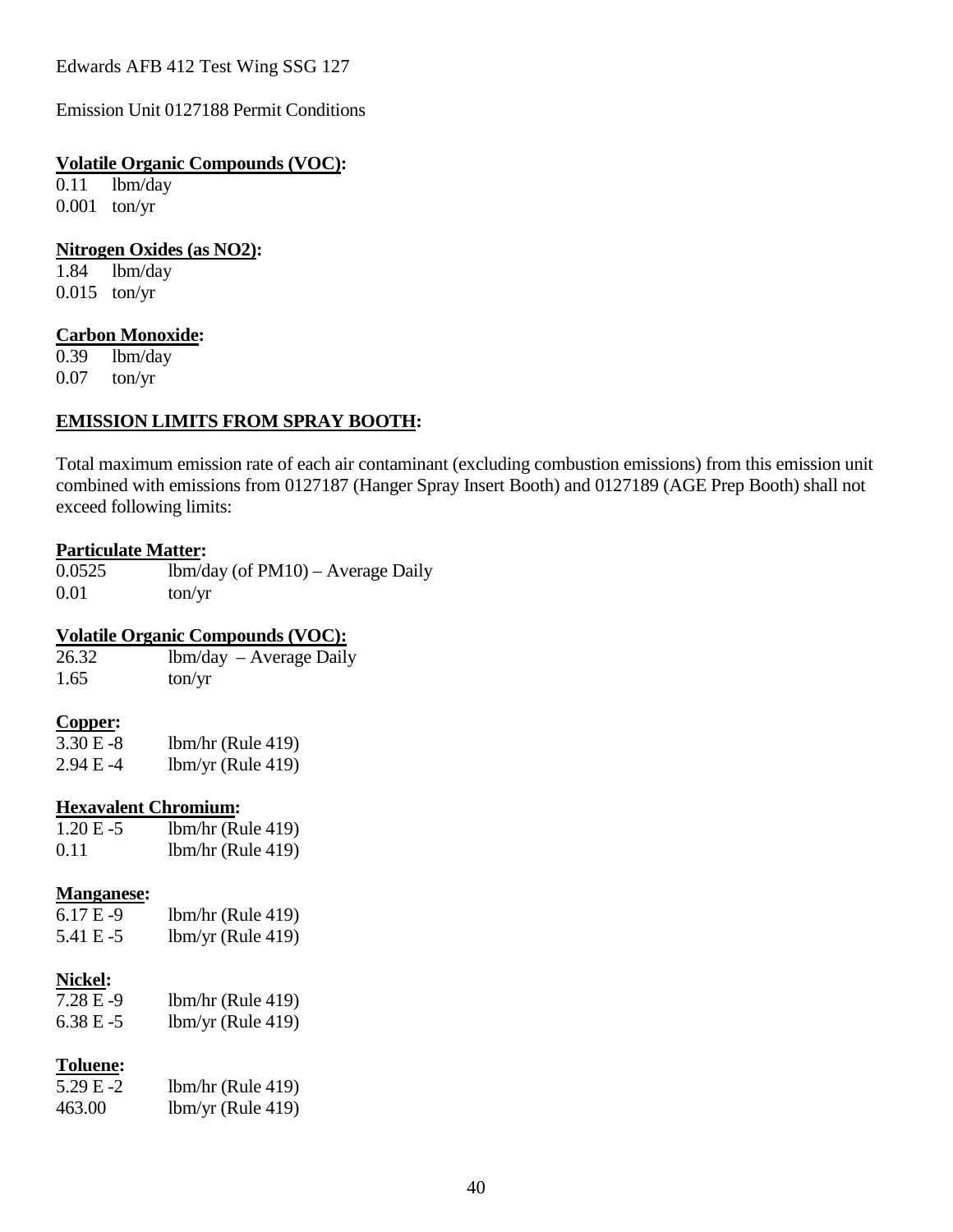Emission Unit 0127188 Permit Conditions

#### **Zinc:**

9.02 E -6 lbm/hr (Rule 419) 7.90 E -3 lbm/yr (Rule 419)

#### **Methylene Chloride:**

6.64 E -3 lbm/hr (Rule 419) 58.20 lbm/yr (Rule 419)

(Emission limits established pursuant to Rule 210.1, unless otherwise noted.)

Compliance with daily emission rate limits shall be verified by source operator through daily records (with appropriate operational data and record keeping to document maximum daily emission rate) each day source is operated and such documentation of compliance shall be retained and made readily available to District for period of three years. (Rule 210.1)

Compliance with hazardous air pollutant emission rate limitations shall be verified by operator pursuant to Rule 108.1 should non-compliance be suspected. (Rule 108.1)

#### **EMISSIONS LIMITS FROM UNCONTROLLED TOUCH-UP WITHIN SPRAY BOOTH:**

#### **Particulate Matter (PM10):**

3.50 lb/day –Average Daily  $0.13$  ton/yr

#### **Volatile Organic Compounds (VOC):**

10.00 lb/day –Average Daily  $0.36$  ton/yr

(Emission limits established pursuant to Rule 210.1, unless otherwise noted.)

#### **SPECIAL CONDITION:**

Toxic air contaminants listed in Subsection (b) of Section 112 of the most recent update of Federal Act (42 U.S. Code Section 7412 (b)) or referenced in most recent update of Section 93000, California Administrative Code shall not be emitted with exception of toxics listed in Analysis Validation section above and in quantities stated in this section. (Rule 210.1)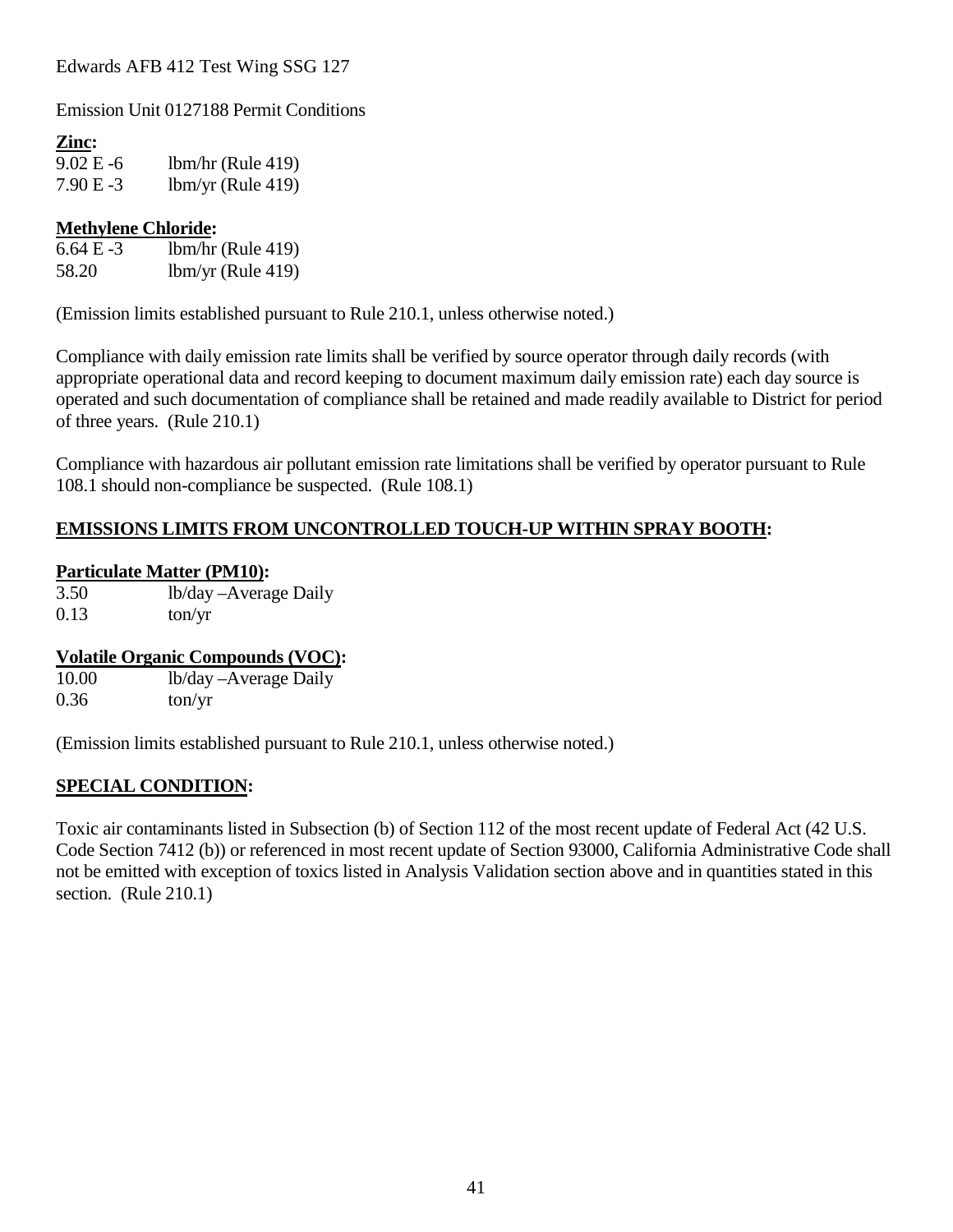Emission Unit 0127189 Permit Conditions

| <b>Facility</b><br><b>Number</b> | <b>Emissions</b><br>Unit | <b>Description of Source</b>     |
|----------------------------------|--------------------------|----------------------------------|
| 9002                             | 0127189                  | <b>Surface Coating Operation</b> |

#### **Emission Unit Equipment Description/Permit Conditions**

#### **Federally Enforceable Conditions**

**EQUIPMENT DESCRIPTION:** Surface Coating Operation, including following equipment:

- A. Spray booth, 40 ft. long x 30 ft. wide x 16 ft. high;
- B. Three-stage particulate filtration system meeting requirements of 40 CFR  $63.745(g)$ ;
- C. Activated carbon filters (shared with 0127187 and 0127188);
- D. Exhaust ducting: 48 in. dia., entering main booth ahead of carbon filter bank;
- E. 15 hp Hartzell, or equivalent, 48 in. Vaneaxial exhaust blowers (30,400cfm each, 2 in. static pressure): ducted to carbon filter bank in main booth pulling from roof of main booth;
- F. 48 in. exhaust stack: 68 ft. high located in main spray booth;
- G. Air make-up unit: 15 hp with 1.15 MMBtu/hr gas-fired heater; and
- H. Application equipment necessary for HVLP, electrodeposition, electrostatic, flow, roll, dip, or brush coating.

#### **OPERATIONAL CONDITIONS:**

- 1. Provided the equipment described above is operated in compliance with all of the federally enforceable conditions listed below, a permit shield is granted from applicability and enforcement action for the following applicable requirements: 40 CFR Part 63 Subpart GG. (Rule 201.1)
- 2. Except as provided in 40 CFR 63.745 (g)(4),30,400 cfm exhaust fan shall be in operation when coating operations are taking place and operation shall continue for minimum of 15 minutes following application of coatings. (Rules 209 and 210.1)
- 3. Except as provided in 40 CFR 63.745 (g)(4), Exhaust air shall pass through particulate filters and carbon bank prior to being exhausted to air and the particulate filters shall be certified in accordance with EPA Method 319 as required by 40 CFR 63.750(o). (Rule 210.1)
- 4. The following activities may be conducted in this operation without the exhaust fan and control system operating:
	- a. Touch-up of scratched surfaces or damaged paint;
	- b. Hole daubing for fasteners;
	- c. Touch-up of trimmed edges;
	- d. Coating prior to joining dissimilar metal components;
	- e. Stencil operations performed by brush or air brush;
	- f. Section joining;
	- g. Touch-up of bushings and other similar parts;
	- h. Sealant detackifying; and
	- i. The use of hand-held spray can application methods. (Rule 210.1)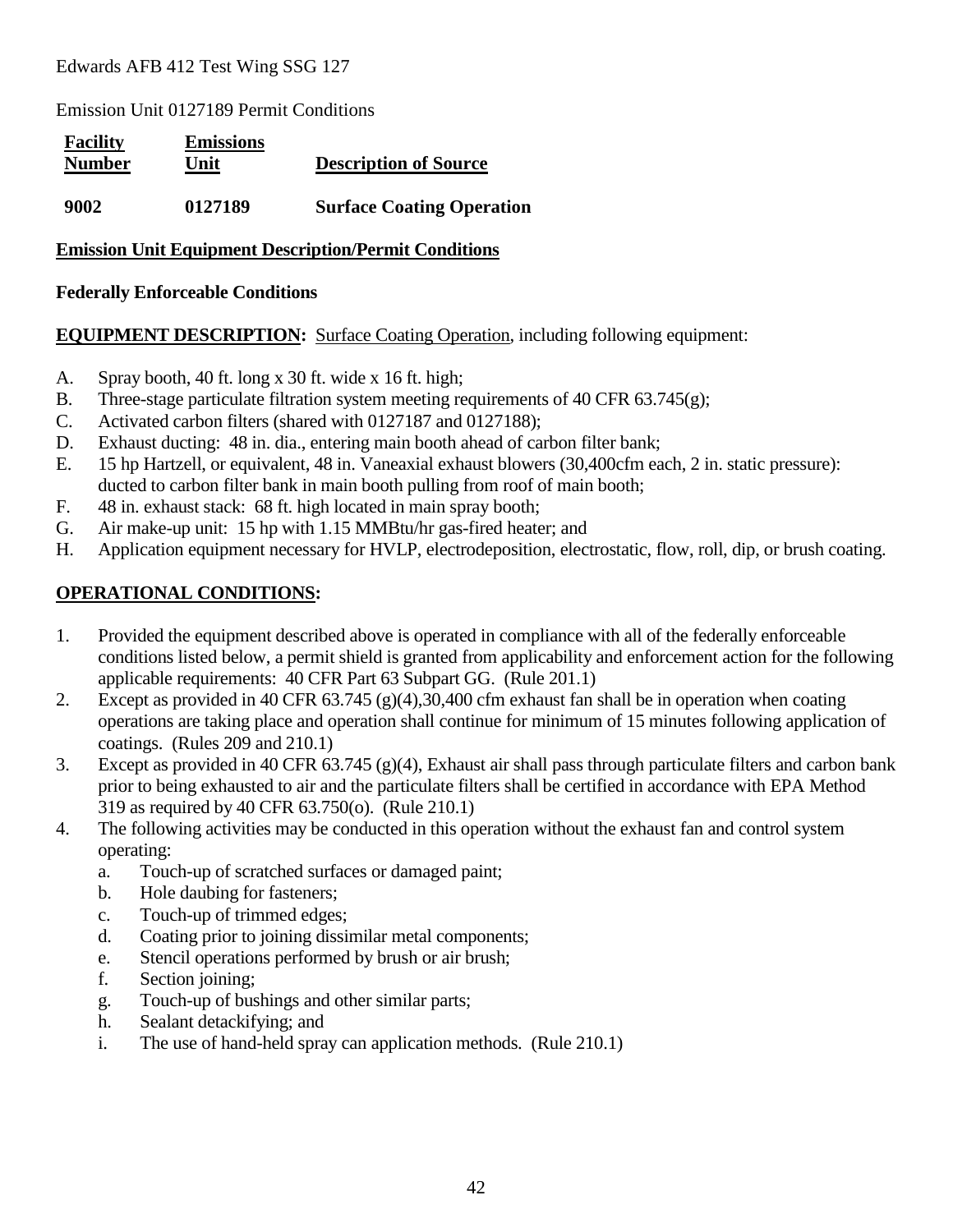Emission Unit 0127189 Permit Conditions

- 5. Each dry filter system shall be equipped with differential pressure gauge which shall be monitored to determine need for filter change-out. The owner/operator shall read and record the pressure drop across the filter once per shift during coating operations. If the pressure drop across the dry particulate filter system falls outside the limit(s) specified by the filter manufacturer or in locally prepared operating procedures, shut down the operation immediately and take corrective action. (Rules 210.1 and 201.1)
- 6. Equipment including particulate filters shall be maintained in accordance with manufacturer's recommendations to maintain design control efficiencies below:
	- a. Average air flow within the paint booth shall be maintained above 100 fpm during coating operations to ensure 90% capture efficiency;
	- b. Carbon filter bank shall achieve minimum 95% control of captured VOCs; and
	- c. Particulate filtration system shall meet the efficiency requirements of 40 CFR  $63.745(g)$ .
- 7. Application methods shall be such that minimum transfer efficiency is 65%. (Rule 210.1 BACT)
- 8. VOC detection and carbon breakthrough shall be determined by a District-approved Carbon Sampling Plan. (Rules 209 and 210.1)
- 9. Owner/ operator shall replace activated carbon in accordance with a District-approved Carbon Sampling Plan. (Rules 209 and 210.1)
- 10. Except for touchup using roller and brushes, no coating application operations shall be performed during sampling and testing, or replacement of associated activated carbon. (Rules 209 and 210.1)
- 11. Except for specialty coatings which meet the definition(s) in Appendix A of 40 CFR Part 63 Subpart GG, or federally enforceable SIP-approved limits, whichever is more stringent, organic HAP content and VOC content level of primers, applied to aerospace components, shall be limited to no more than 350  $g/1$  (2.9) lb/gal) of primer as applied. (Rule 201.1)
- 12. Except for specialty coatings which meet the definition(s) in Appendix A of 40 CFR Part 63 Subpart GG, or federally enforceable SIP-approved limits, whichever is more stringent, organic HAP content and VOC content level of topcoats and self-priming topcoats, applied to aerospace components, shall be limited to no more than 420 g/l (3.5 lb/gal) of topcoats and self-priming topcoats as applied. (Rule 201.1)
- 13. Condition #s 11 and 12, above, do not apply to the use of low-volume coatings in these categories for which the annual total of each separate formulation used at the facility does not exceed 50 gal, and the combined annual total of all such coatings used at the facility does not exceed 200 gal, as long as the daily and annual emissions limits specified in this permit are not exceeded. (Rule 201.1)
- 14. Coatings applied to non-aerospace components shall meet the requirements of Rules 410-4 or 410-4A, as applicable. (Rule 201.1)
- 15. VOC containing materials used for surface cleaning or clean-up, excluding stripping and equipment cleaning shall satisfy the following:
	- a. If used in aerospace applications, the solvents hall contain 200 grams or less of VOC per liter of material, and meet the aqueous solvent composition requirements listed in Table 1 of 40 CFR Section 63.744 (b)(1) OR meet a VOC composite partial pressure of 45 mm Hg or less at a temperature of 20 °C (68 °F). (Rule 201.1 and Rule 210.1 BACT Requirements)
	- b. If used in non-aerospace applications, solvents shall contain 200 grams of VOC per liter of material or less. (Rules 410.4A (mobile) and 410.4 (non-mobile)
- 16. VOC containing material used for stripping shall satisfy the following:
	- 1.) If used in aerospace applications, stripping material shall contain 300 grams of VOC per liter of material or less or VOC composite partial pressure of 9.5 mm Hg or less at a temperature of 20 °C (68 °F). (Rule 210.1 BACT Requirements)
	- 2.) If used in non-aerospace applications, stripping material shall contain 200 grams of VOC per liter of material. (Rules 410-4A (mobile) and 410-4 (non-mobile))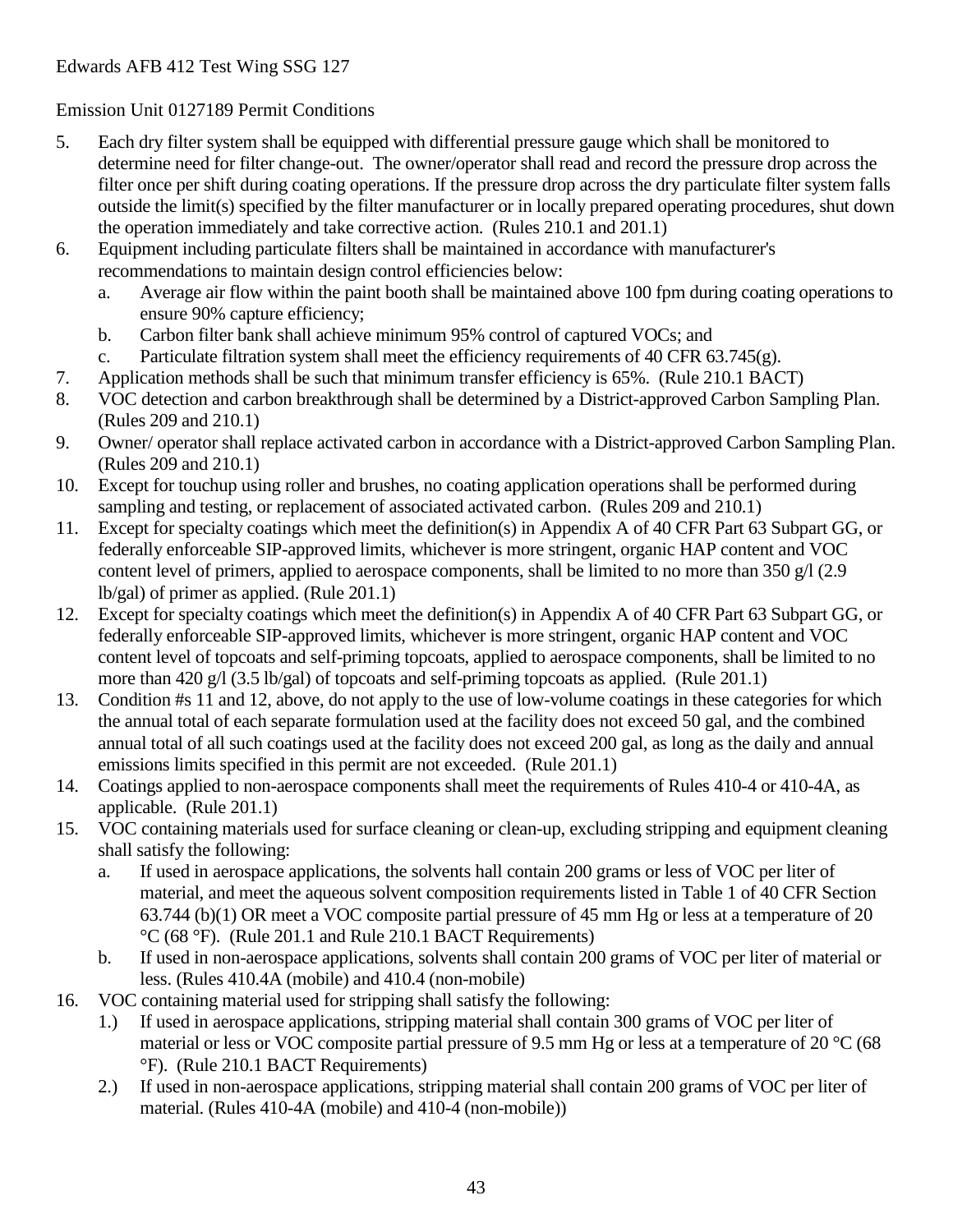#### Emission Unit 0127189 Permit Conditions

- 17. VOC containing material for equipment cleaning shall satisfy the following:
	- 1.) If used for cleaning of polyester resin application equipment, solvents shall satisfy:
	- 2.) A VOC content of 200 grams per liter of material or less OR;
	- 3.) A VOC content of 1100 grams per liter of material or less and a VOC composite partial pressure of 1.0 mm Hg or less at 20 °C (68 °F). (Rules 410.4, 410.4A, and Rule 210.1 BACT Requirements)
	- 4.) If used for cleaning of coating and adhesives application equipment, solvents shall contain 950 grams of VOC per liter of material or less and a VOC composite partial pressure of 35 mm Hg or less at 20°C (68 °F); OR a VOC composite partial pressure of 7 mm Hg or less at 20°C (68 °F). (Rules 410-4, 410-4A and Rule 210.1 BACT Requirements)
- 18. All solvents and solvent containing materials, or solvent-laden applicators shall be kept in closed containers when not in use. The design of the container shall prevent the escape of vapor to the atmosphere and the container is to be kept closed except when depositing or removing material from the container. (Rules 209, 210.1, 201.1 and 410.2)
- 19. Owner/operator shall conduct the handling and transfer of cleaning solvents, primers, topcoats and waste, except for hazardous waste that are determined to be hazardous under RCRA, which are exempt [40 CFR 63.741(e)], to or from enclosed systems, vats, waste containers, piping systems, and other equipment in such a manner that minimizes spills. (Rule 201.1)
- 20. Unless enclosed gun cleaning system utilizes solvent containing HAP and VOC below the de minimis levels specified in 40 CFR Section 63.741(f), on a monthly basis, the owner/operator shall inspect each enclosed system that uses HAP-containing solvents for leaks. If any leaks are found, repair within 15 days or remove solvent and shut down system until leak is repaired. (Rule 210.1 BACT Requirements, Rule 201.1 and Rule 410.4)
- 21. Cleaning or cleanup operations using VOC-containing material shall utilize at least one of the following:
	- a. Hand, rag (wipe cleaning), and brush cleaning using solvent container closed except during actual cleaning;
	- b. Spray bottles or containers with maximum capacity of 16 fluid ounces from which solvents are applied without propellant-induced force;
	- c. Cleaning equipment in solvent container closed during cleaning operations, except when depositing and removing objects to be cleaned, and closed during non-operation except during maintenance and repair of cleaning equipment itself;
	- d. Remote reservoir cold cleaner operated in conformance with Rule 410.3;
	- e. Enclosed system totally enclosing spray guns, cups, nozzles, bowls, and other parts during washing, rinsing, and draining procedures;
	- f. Non-atomized solvent flow method collecting solvent in container or collection system closed except for solvent collection openings and, if necessary, openings to avoid excessive pressure build-up inside container; or
	- g. Solvent flushing methods discharging solvent into container or collection system closed except for solvent collection openings and, if necessary, openings to avoid excessive pressure build-up inside container. Discharged solvent from such equipment shall be collected into containers without atomizing into open air. Solvent may be flushed through system by air or hydraulic pressure, or by pumping. (Rule 210.1 BACT)
- 22. The owner/operator shall not depaint more than 6 completed aerospace vehicles in a calendar year on a facility-wide basis. (Rule 201.1)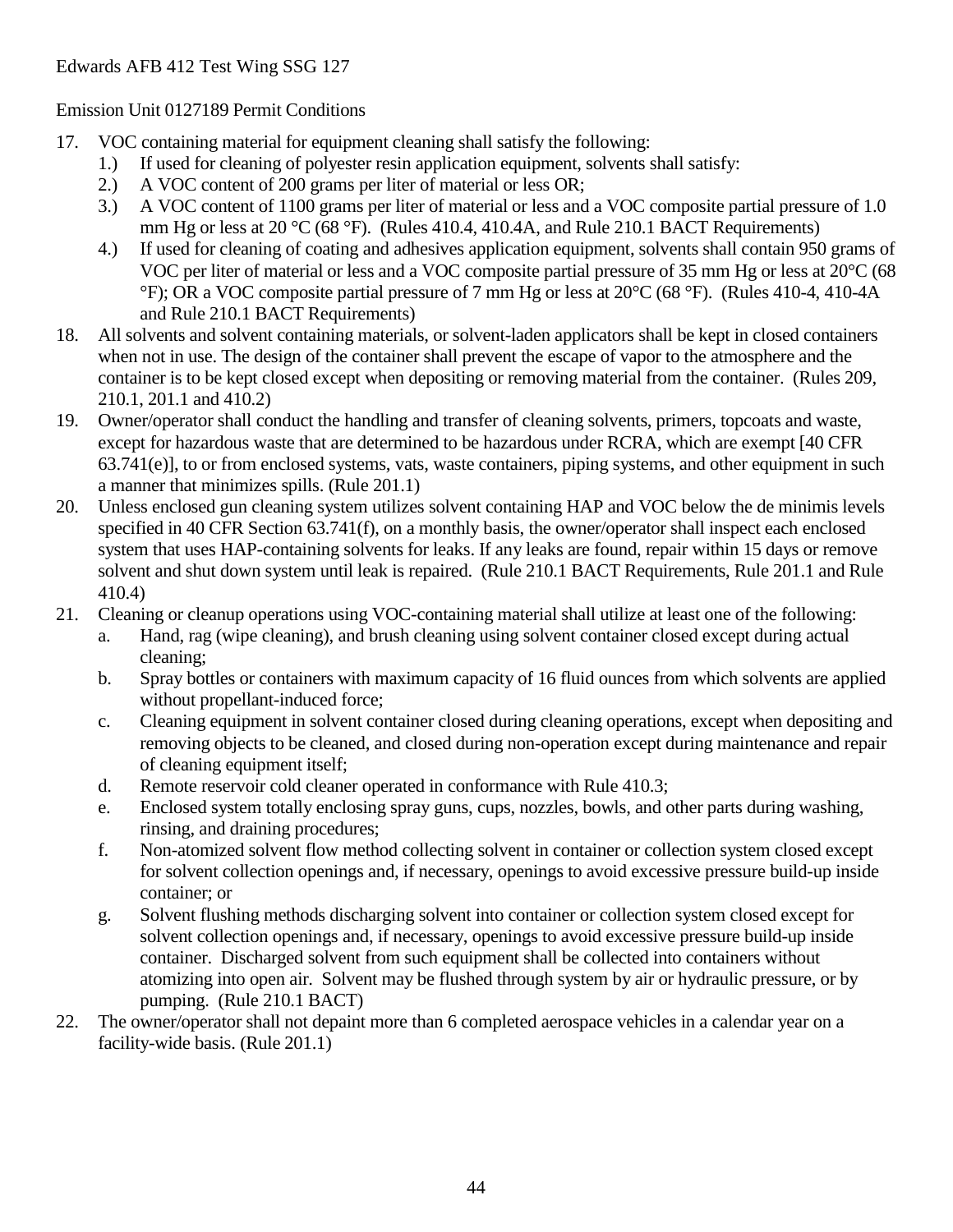#### Emission Unit 0127189 Permit Conditions

- 23. On each and every day the coating operation is used, the owner/operator shall maintain record of types and volume of all coatings and solvents used including solvents used for clean-up. Additionally, for each coating and solvent used/stored at this location, records shall be maintained on site and include the following: 1) the name, vapor pressure, weight fraction, and specific gravity of each organic HAP and VOC constituent; 2) VOC content, and organic HAP content as applied of all coatings and solvents; 3) the mass of organic HAP and VOC emitted per unit volume; 4) VOC composite vapor pressure of each coating and solvent; 5) flash point of all aqueous solvents used (solvents that contain at least 80% water); and 6) all data, calculations and/or test results that demonstrate the cleaning solvent and/or coating meet either composition or content requirements. Records shall be kept on each day operation is used as well as on a monthly and annual basis and maintained in such a manner that coating or solvent may be readily identified and VOC emissions determined upon District request. (Rules 210.1 and 201.1)
- 24. Operator shall maintain records necessary to verify compliance with operational conditions. (Rule 210.1)
- 25. Operator shall maintain record of all leaks from enclosed spray gun cleaning that uses HAP-containing solvents, including source identification; date leak was discovered; and date leak was repaired. (Rule 201.1)
- 26. On a semiannual basis, the Owner/Operator shall report to the District and EPA the following information:
	- a. Any instance where the primer and topcoat application operation applied to aerospace parts exceeded the applicable limits specified here;
	- b. Any instance where a noncompliant cleaning solvent is used for hand-wipe cleaning related to aerospace operations, except those listed in 40 CFR 63.744 (e)- Exempt Cleaning Operations.
	- c. List of any new cleaning solvents used for hand-wipe cleaning in aerospace operations in the previous 6 months and information on the composite vapor pressure of the new solvent or notification they comply with the composition requirements specified in 40 CFR 63.744(b)(1); and
	- d. Instances when operation was not immediately shut down when the pressure drop across a dry particulate system was outside the limit(s) specified by the filter or booth manufacturer or in locally prepared operating procedures. (Rule 201.1)
- 27. If required by applicable law, regulations, or order, particulate filters shall be disposed of as hazardous waste. In any event, handling of filters shall be in manner, which prevents entrainment in atmosphere. (Rules 419 and 210.1)
- 28. The above-permit conditions do not apply to hand-held spray can (including aerosol coating products) application methods for touch up and repair operations.
- 29. Average Daily emissions are calculated based on the total emissions (VOC or PM10) emitted per calendar month divided by the number of days coating operations were conducted in that calendar month. (Rule 210.1)

# **COMPLIANCE TESTING REQUIREMENTS:**

Should inspection reveal conditions indicative of non-compliance, compliance with any emission limitations shall be verified, within 60 days of District request. Test results shall be submitted to District within 30 days after test completion. (Rule 108.1 and 210.1)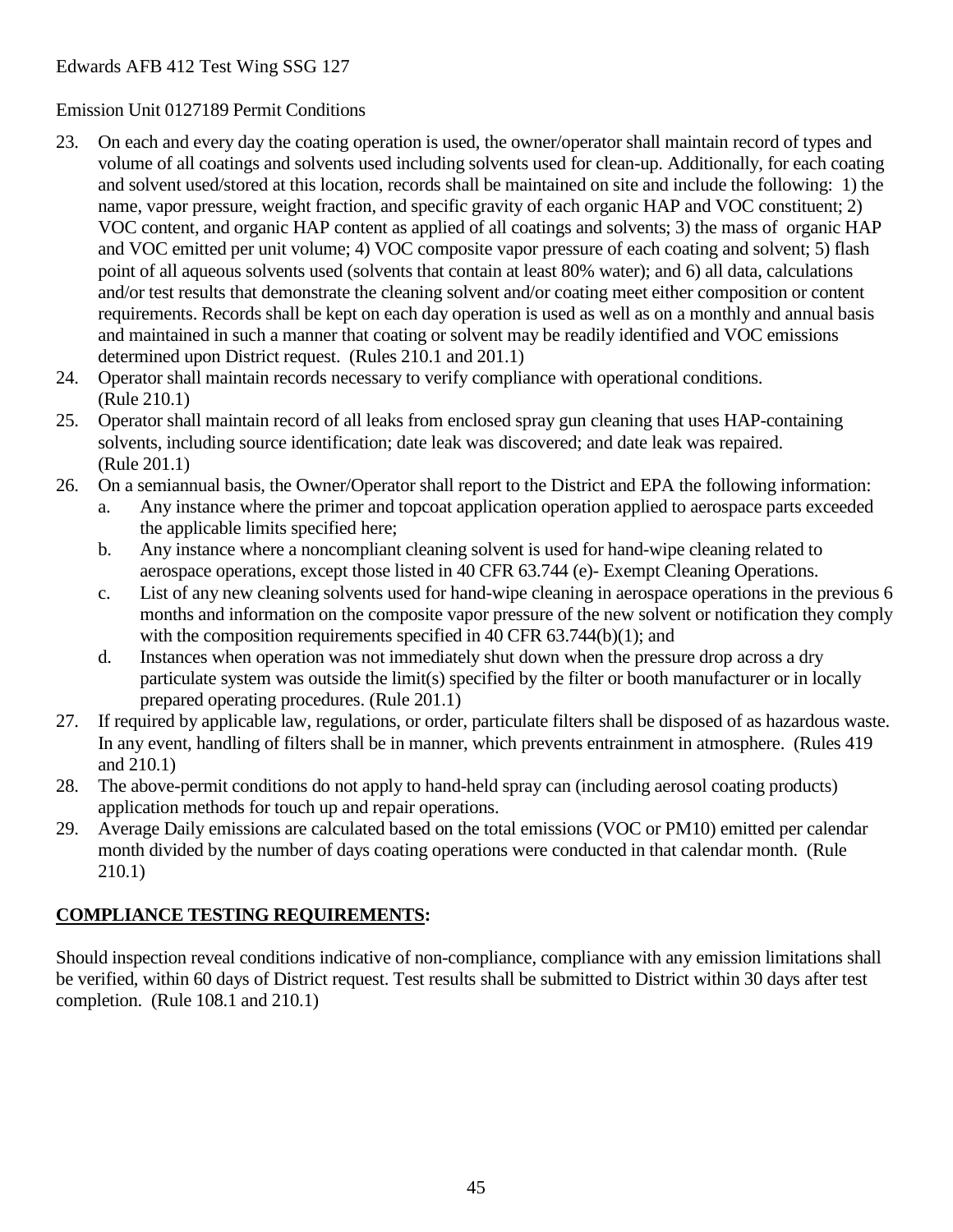Emission Unit 0127189 Permit Conditions

#### **EMISSION LIMITS FROM MAKEUP HEATERS:**

Maximum emission rate of each air contaminant from this emission unit shall not exceed following limits:

#### **Particulate Matter (PM10):**

0.08 lb/day 0.01 ton/yr

# **Sulfur Oxides:**<br>0.01 **lb/day**

lb/day 0.001 ton/yr

**Volatile Organic Compounds (VOC):**

 $0.11$  lb/day 0.001 ton/yr

#### **Nitrogen Oxides (as NO2):**

1.84 lb/day 0.015 ton/yr

#### **Carbon Monoxide:**

0.39 lb/day 0.07 ton/yr

#### **EMISSION LIMITS WITHIN SPRAY BOOTH:**

Total maximum emission rate of each air contaminant (excluding combustion emissions) from this emission unit combined with emissions from 0127187A (Hanger Spray Insert Booth) and 0127189D (AGE Prep Booth) shall not exceed following limits:

#### **Particulate Matter (PM10):**

0.0525 lb/day – Average Daily 0.01 ton/yr

#### **Volatile Organic Compounds (VOC):**

| 26.32     | lb/day – Average Daily |
|-----------|------------------------|
| $1\,c\,s$ | $tan \theta$           |

 $1.65$  ton/yr

#### **Copper:**

| 3.30 E -8 | $lb/hr$ (Rule 419) |
|-----------|--------------------|
| 2.94 E -4 | $lb/yr$ (Rule 419) |

#### **Hexavalent Chromium:**

| $1.20 E - 5$ | $lb/hr$ (Rule 419) |
|--------------|--------------------|
| 0.11         | $lb/yr$ (Rule 419) |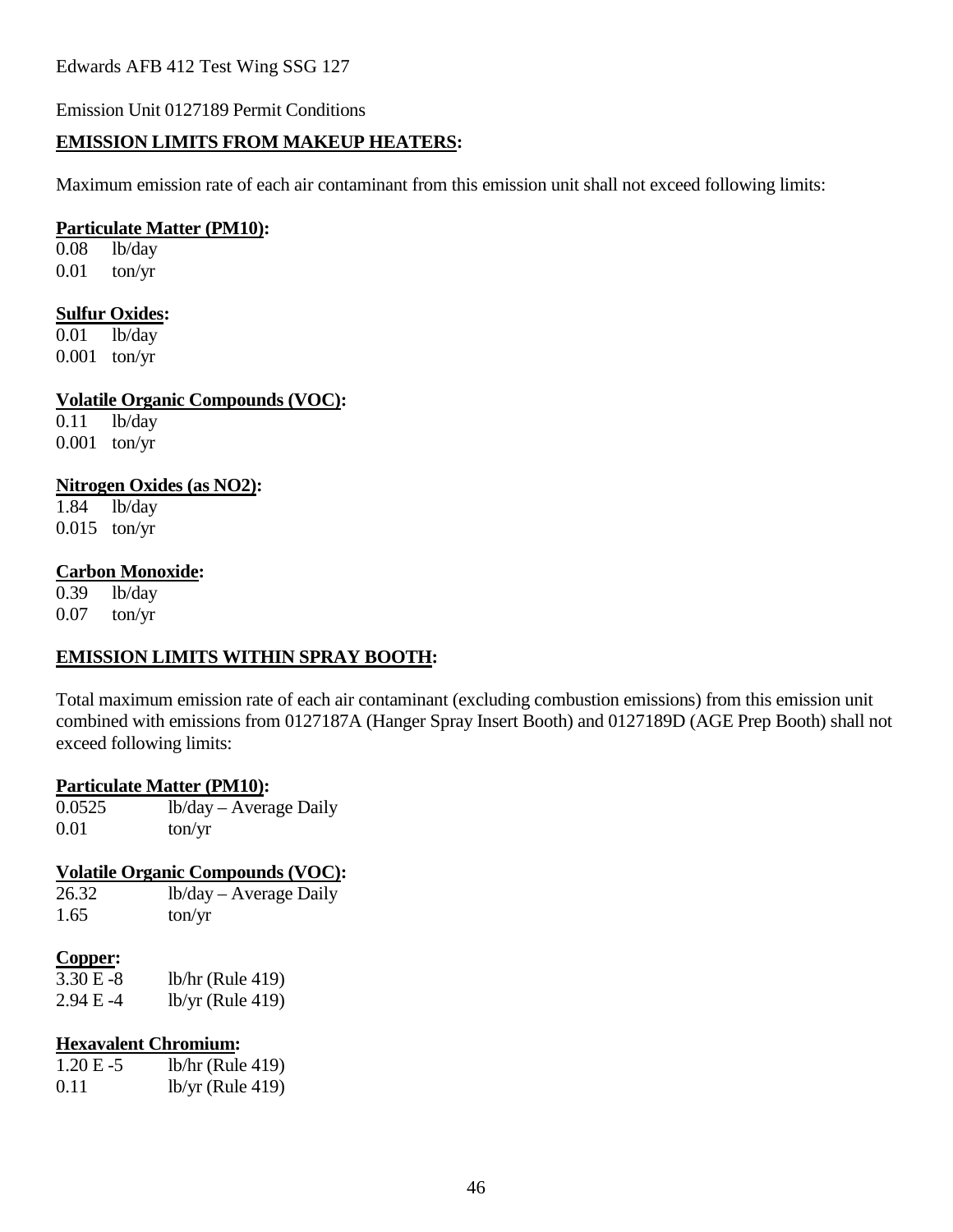Emission Unit 0127189 Permit Conditions

#### **Manganese:**

| $6.17E-9$ | $lb/hr$ (Rule 419) |
|-----------|--------------------|
| 5.41 E-5  | $lb/yr$ (Rule 419) |

### **Nickel:**

| 7.28 E -9 | $lb/hr$ (Rule 419) |
|-----------|--------------------|
| 6.38 E -5 | $lb/yr$ (Rule 419) |

#### **Toluene:**

| 5.29 E -2 | $lb/hr$ (Rule 419) |
|-----------|--------------------|
| 463.00    | $lb/yr$ (Rule 419) |

# **Zinc:**

| 9.02 E -6 | $lb/hr$ (Rule 419) |
|-----------|--------------------|
| 7.90 E -3 | $lb/yr$ (Rule 419) |

#### **Methylene Chloride:**

| $6.64 E - 3$ | $lb/hr$ (Rule 419) |
|--------------|--------------------|
| 58.20        | $lb/yr$ (Rule 419) |

#### **EMISSIONS LIMITS FROM UNCONTROLLED TOUCH-UP WITHIN SPRAY BOOTH**

#### **Particulate Matter (PM10):**

3.50 lb/day –Average Daily  $0.13$  ton/yr

#### **Volatile Organic Compounds (VOC):**

10.00 lb/day –Average Daily  $0.36$  ton/yr

(Emission limits established pursuant to Rule 210.1, unless otherwise noted.)

Compliance with daily emission rate limits shall be verified by source operator through daily records (with appropriate operational data and record keeping to document maximum daily emission rate) each day source is operated and such documentation of compliance shall be retained and made readily available to District for period of three years. (Rule 210.1)

Compliance with hazardous air pollutant emission rate limitations shall be verified by operator pursuant to Rule 108.1 should non-compliance be suspected. (Rule 108.1)

### **SPECIAL CONDITION:**

Toxic air contaminants listed in Subsection (b) of Section 112 of the most recent update of Federal Act (42 U.S. Code Section 7412 (b)) or referenced in most recent update of Section 93000, California Administrative Code shall not be emitted with exception of toxics listed in Analysis Validation section above and in quantities stated in this section. (Rule 210.1)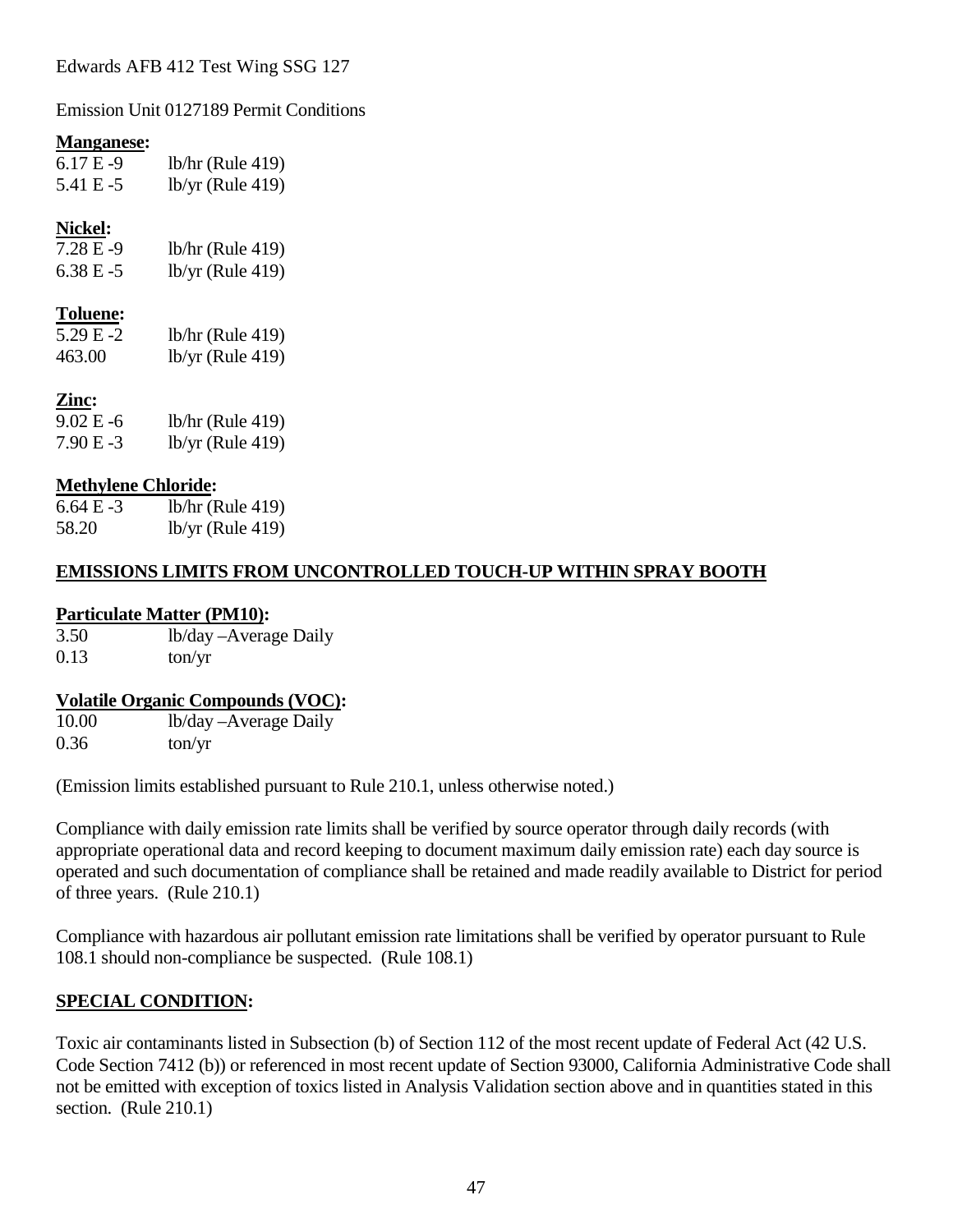Emission Unit 0127299 Permit Conditions

| <b>Facility</b><br><b>Number</b> | <b>Emissions</b><br>Unit | <b>Description of Source</b>               |
|----------------------------------|--------------------------|--------------------------------------------|
| 9002                             | 0127299                  | <b>Outside Aircraft Painting Operation</b> |

#### **Emission Unit Equipment Description/Permit Conditions**

#### **Federally Enforceable Conditions**

**EQUIPMENT DESCRIPTION:** Outside Aircraft Painting Operation, including following equipment:

One outside aircraft painting operation.

# **OPERATIONAL CONDITIONS:**

- 1. Provided the equipment described above is operated in compliance with all of the federally enforceable conditions listed below, a permit shield is granted from applicability and enforcement action for the following applicable requirements: 40 CFR Part 63 Subpart GG.(Rule 201.1)
- 2. Operation may be used for touch-up to repair minor imperfections after main coating process. (Rule 209)
- 3. Aircraft coating operations, excluding touch-up, shall be conducted within permitted spray booth providing control of volatiles and particulates unless aircraft is too large to be painted within these booths.
- 4. Metal parts and products, motor vehicles, and mobile equipment shall be painted within permitted spray booths. (Rule 209)
- 5. Except for specialty coatings which meet the definition(s) in Appendix A of 40 CFR Part 63 Subpart GG, or federally enforceable SIP-approved limits, whichever is more stringent, organic HAP content and VOC HAP level of primers shall be limited to no more than 350 g/l (2.9 lb/gal) of primer as applied. (Rule 201.1)
- 6. Except for specialty coatings which meet the definition(s) in Appendix A of 40 CFR Part 63 Subpart GG, or federally enforceable SIP-approved limits, whichever is more stringent, organic HAP content and VOC content level of topcoats and self-priming topcoats shall be limited to no more than 420 g/l (3.5 lb/gal) of topcoats and self-priming topcoats as applied. (Rule 201.1)
- 7. Condition #s 5 and 6, above, do not apply to the use of low-volume coatings in these categories for which the annual total of each separate formulation used at the facility does not exceed 50 gal, and the combined annual total of all such coatings used at the facility does not exceed 200 gal, as long as the daily and annual emissions limits specified in this permit are not exceeded. (Rule 201.1)
- 8. VOC containing material used for surface cleaning or cleanup, excluding stripping and equipment cleaning, shall contain 200 grams or less of VOC per liter of material, and meet the aqueous solvent composition requirements listed in Table 1 of 40 CFR Section 63.744 (b)(1) OR VOC composite partial pressure of 45 mm Hg or less at a temperature of 20 °C (68 °F). (Rule 201.1 and Rule 210.1 BACT Requirements).
- 9. All solvents and solvent containing materials, or solvent-laden applicators shall be kept in closed containers when not in use. The design of the container shall prevent the escape of vapor to the atmosphere and the container is to be kept closed except when depositing or removing material from the container. (Rules 209, 210.1, 201.1 and 410.2)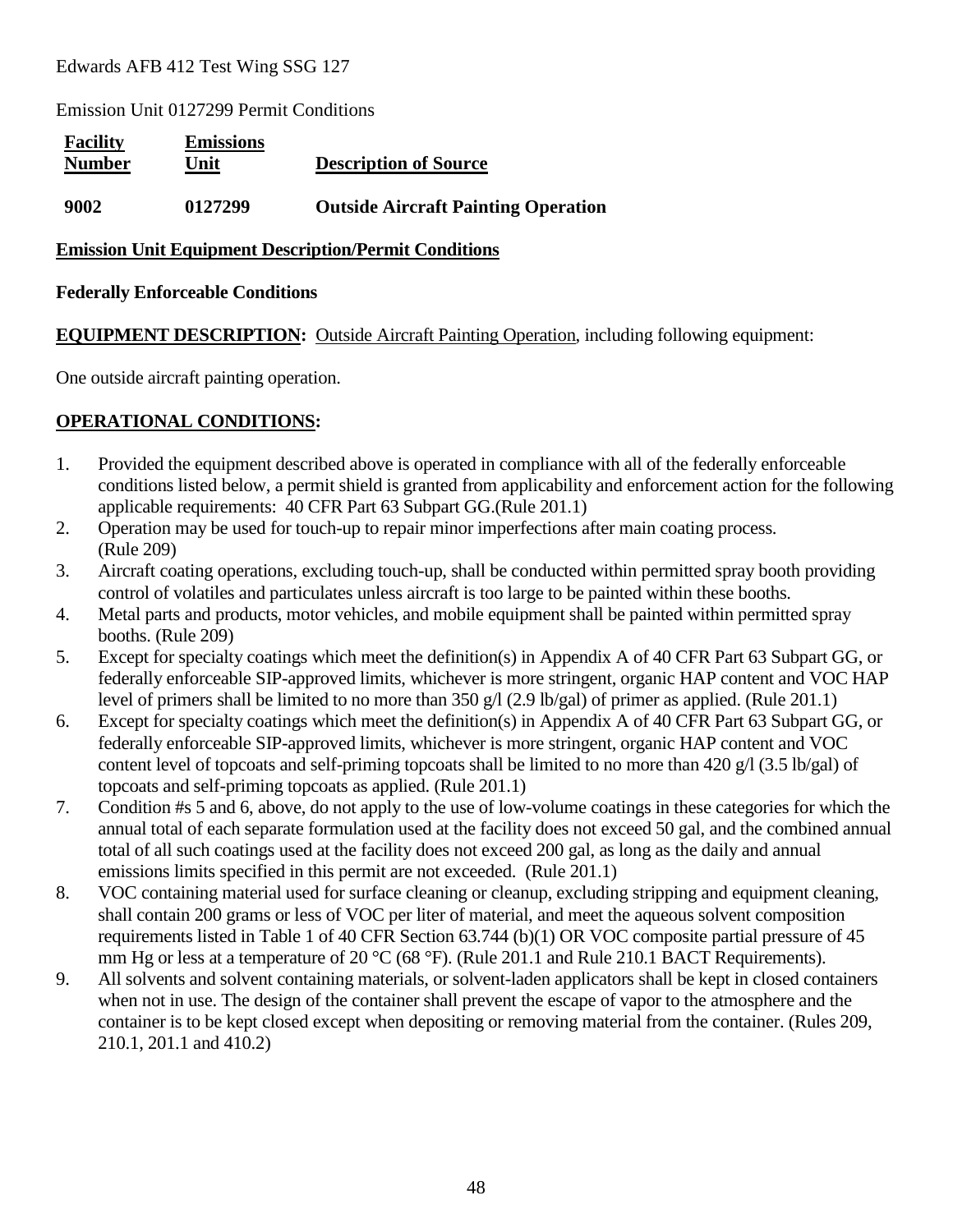Emission Unit 0127299 Permit Conditions

- 10. Owner/operator shall conduct the handling and transfer of cleaning solvents, primers, topcoats and waste, except for hazardous waste that are determined to be hazardous under RCRA, which are exempt [40 CFR 63.741(e)], to or from enclosed systems, vats, waste containers, piping systems, and other equipment in such a manner that minimizes spills. (Rule 201.1)
- 11. The owner/operator shall not spray inorganic HAP-containing primers, topcoats, and self-priming topcoats in this operations, except as provided in 40 CFR  $63.745(g)(4)(i)$  through  $(g)(4)(x)$ . (Rule 201.1)
- 12. The owner/operator shall not depaint more than 6 completed aerospace vehicles in a calendar year on a facility-wide basis. (Rule 201.1)
- 13. On each and every day the coating operation is used, the owner/operator shall maintain record of types and volume of all coatings and solvents used including solvents used for clean-up. Additionally, for each coating and solvent used/stored at this location, records shall be maintained on site and include the following: 1) the name, vapor pressure, weight fraction, and specific gravity of each organic HAP and VOC constituent; 2) VOC content, and organic HAP content as applied of all coatings and solvents; 3) the mass of organic HAP and VOC emitted per unit volume; 4) VOC composite vapor pressure of each coating and solvent; 5) flash point of all aqueous solvents used (solvents that contain at least 80% water); and 6) all data, calculations and/or test results that demonstrate the cleaning solvent and/or coating meet either composition or content requirements. Records shall be kept on each day operation is used as well as on a monthly and annual basis and maintained in such a manner that coating or solvent may be readily identified and VOC emissions determined upon District request. (Rules 210.1 and 201.1)
- 14. On a semiannual basis, the Owner/Operator shall report to the District and EPA the following information:
	- a. Any instance where the primer and topcoat application operation applied to aerospace parts exceeded the applicable limits specified here;
	- b. Any instance where a noncompliant cleaning solvent is used for hand-wipe cleaning related to aerospace operations, except those listed in 40 CFR 63.744 (e) - Exempt Cleaning Operations; and
	- c. A list of any new cleaning solvents used for hand-wipe cleaning in aerospace operations in the previous 6 months and information on the composite vapor pressure of the new solvent or notification they comply with the composition requirements specified in 40 CFR 63.744(b)(1).
- 15. The above-permit conditions do not apply to hand-held spray can (including aerosol coating products) application methods for touch up and repair operations.

# **EMISSION LIMITS:**

Maximum combined uncontrolled emission rate from painting operations located in Buildings 1630, 1630C – Room 206, 1635, and Ramp 7 shall not exceed following limits:

### **Volatile Organic Compounds (VOC):**

| 10.00  | lb/day     |
|--------|------------|
| 180.00 | lb/quarter |

(Emission limits established pursuant to Rule 210.1, unless otherwise noted.)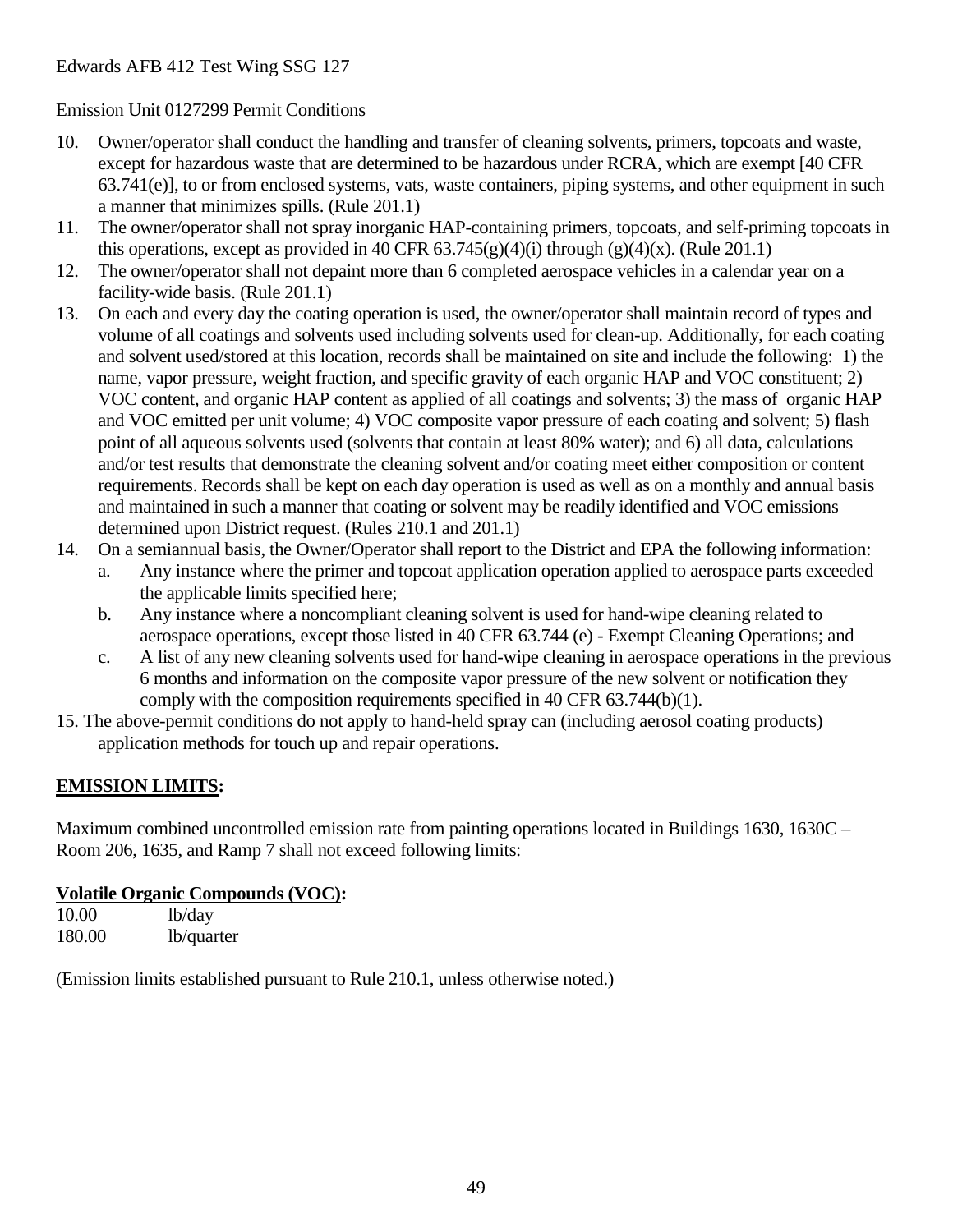Emission Unit 0127299 Permit Conditions

#### **SPECIAL CONDITION:**

Compliance with maximum combined uncontrolled daily and quarterly emission rate shall be verified by appropriate record keeping, including records of operational data needed to demonstrate compliance. (Rules 209 and 210.1)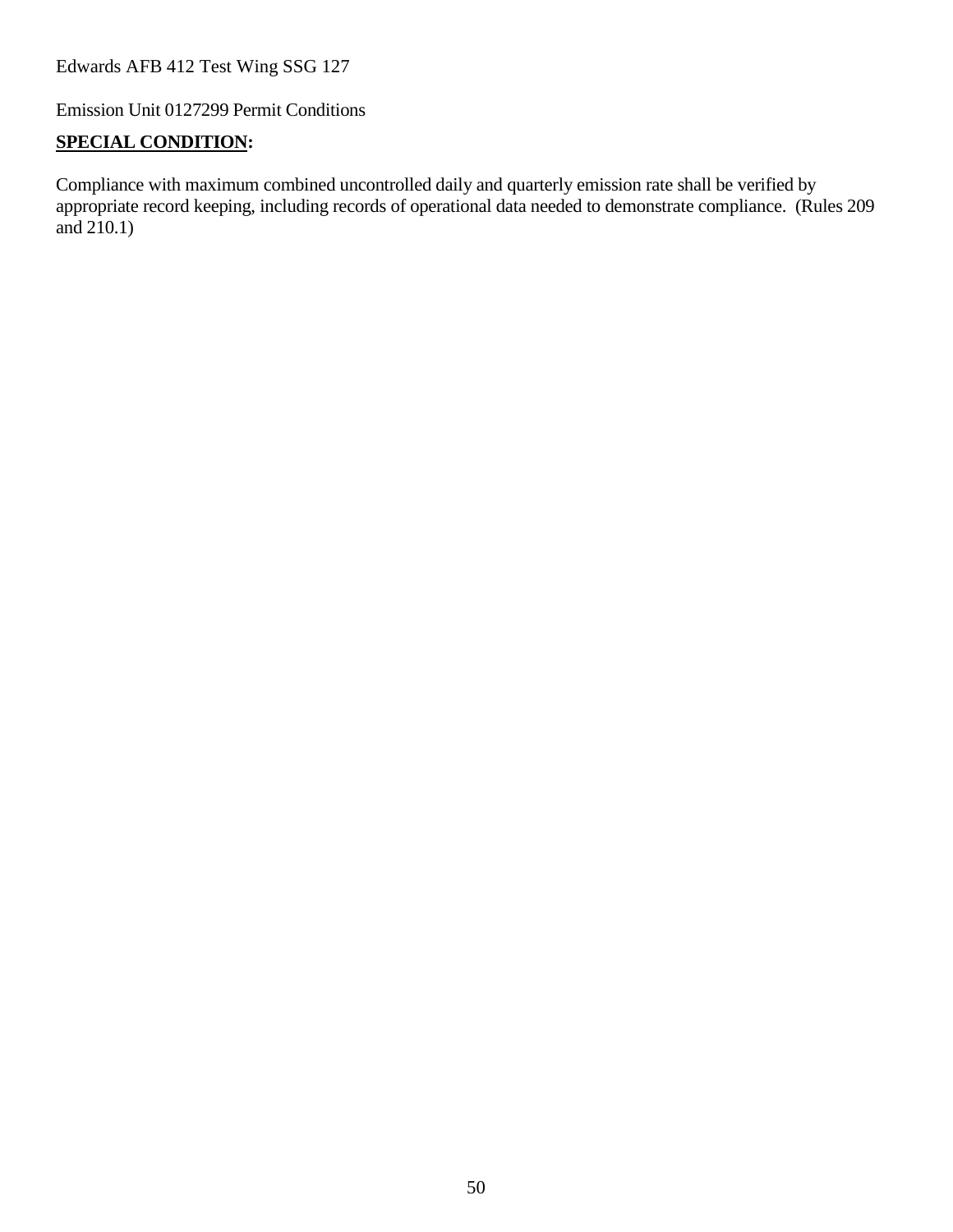# **FEDERAL REGULATIONS 40 CFR 60 SUBPART A General Provisions**

#### **Applicable provisions of 40 CFR 60 Subpart A shall apply.**

#### **[40 FR 53346, Nov. 17, 1975, as amended at 55 FR 51382, Dec. 13, 1990; 59 FR 12427, Mar. 16, 1994; 62 FR 52641, Oct. 8, 1997]**

#### **Applicability**

| §60.1(a)    | Except as provided in subparts B and C, the provisions of this part apply to the owner or operator of any<br>stationary source which contains an affected facility, the construction or modification of which is commenced<br>after the date of publication in this part of any standard (or, if earlier, the date of publication of any proposed<br>standard) applicable to that facility.                                                                                                                                                    |
|-------------|------------------------------------------------------------------------------------------------------------------------------------------------------------------------------------------------------------------------------------------------------------------------------------------------------------------------------------------------------------------------------------------------------------------------------------------------------------------------------------------------------------------------------------------------|
| §60.1(b)    | Any new or revised standard of performance promulgated pursuant to section 111(b) of the Act shall apply<br>to the owner or operator of any stationary source which contains an affected facility, the construction or<br>modification of which is commenced after the date of publication in this part of such new or revised standard<br>(or, if earlier, the date of publication of any proposed standard) applicable to that facility.                                                                                                     |
| §60.1(c)    | In addition to complying with the provisions of this part, the owner or operator of an affected facility may<br>be required to obtain an operating permit issued to stationary sources by an authorized State air pollution<br>control agency or by the Administrator of the U.S. Environmental Protection Agency (EPA) pursuant to Title V<br>of the Clean Air Act (Act) as amended November 15, 1990 (42 U.S.C. 7661). For more information about<br>obtaining an operating permit see part 70 of this chapter.                              |
| §60.1(a)(2) | Except for compliance with 40 CFR $60.49b(u)$ , the site shall have the option of either complying directly<br>with the requirements of this part, or reducing the site-wide emissions caps in accordance with the procedures<br>set forth in a permit issued pursuant to 40 CFR 52.2454. If the site chooses the option of reducing the site-wide<br>emissions caps in accordance with the procedures set forth in such permit, the requirements of such permit shall<br>apply in lieu of the otherwise applicable requirements of this part. |
| §60.1(a)(3) | Notwithstanding the provisions of paragraph (d)(2) of this section, for any provisions of this part except for<br>Subpart Kb, the owner/operator of the site shall comply with the applicable provisions of this part if the<br>Administrator determines that compliance with the provisions of this part is necessary for achieving the<br>objectives of the regulation and the Administrator notifies the site in accordance with the provisions of the<br>permit issued pursuant to 40 CFR 52.2454.                                         |

*Remainder of Page Intentionally Left Blank*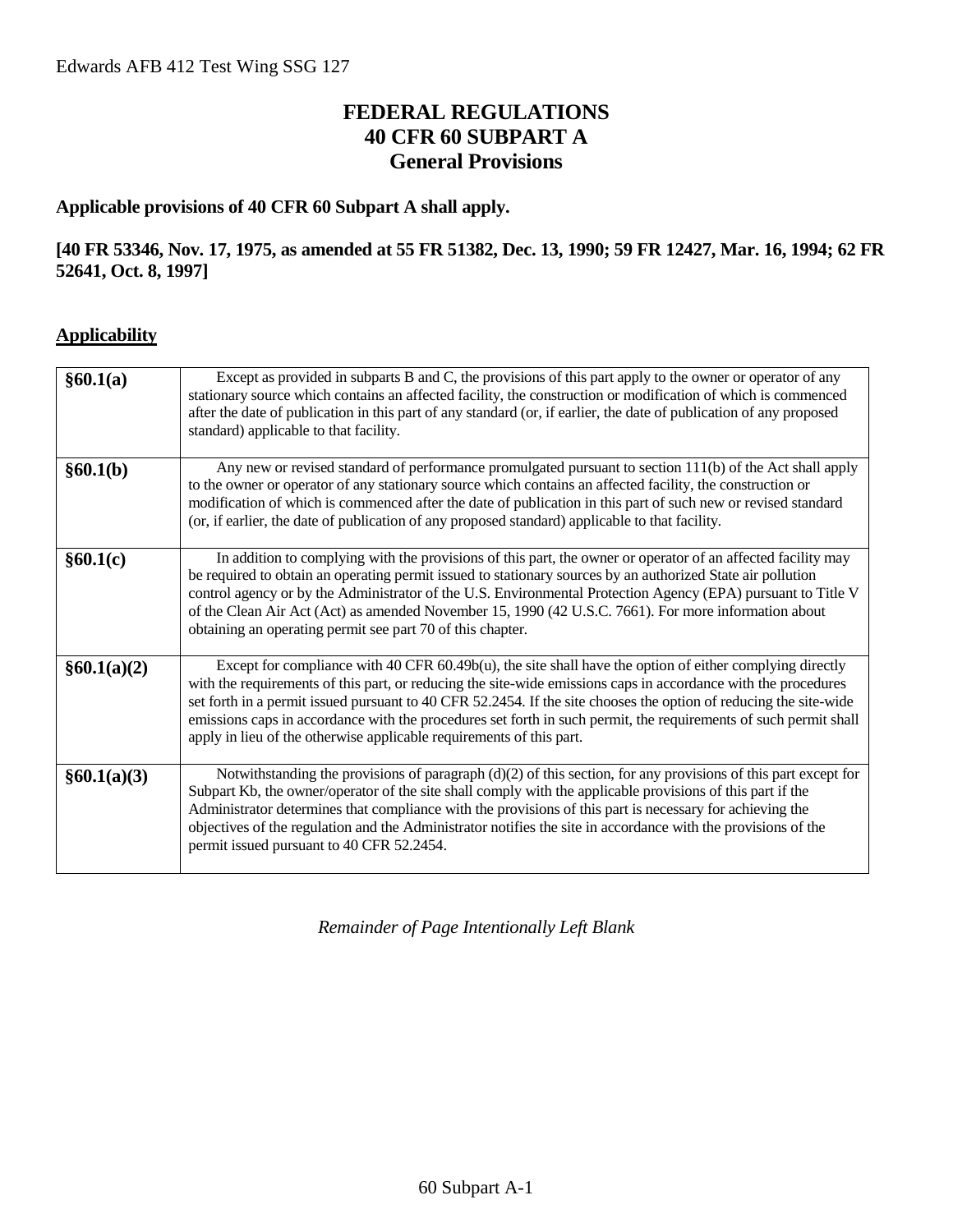# **FEDERAL REGULATIONS 40 CFR 61 SUBPART M National Emission Standard for Asbestos**

#### **Applicable provisions of 40 CFR 61 Subpart M shall apply.**

#### **[55 FR 48414, Nov. 20, 1990]**

#### **Applicability**

| $\frac{$61.140}{ }$ | The provisions of this subpart are applicable to those sources specified in §§61.142 through 61.151, 61.154,<br>and 61.155. |
|---------------------|-----------------------------------------------------------------------------------------------------------------------------|
|                     |                                                                                                                             |

#### **Standard for Roadways**

| §61.143 | No person may construct or maintain a roadway with asbestos tailings or asbestos-containing waste<br>material on that roadway, unless, for asbestos tailings.                                                                                        |
|---------|------------------------------------------------------------------------------------------------------------------------------------------------------------------------------------------------------------------------------------------------------|
|         | (a) It is a temporary roadway on an area of asbestos ore deposits (asbestos mine): or                                                                                                                                                                |
|         | (b) It is a temporary roadway at an active asbestos mill site and is encapsulated with a resinous or<br>bituminous binder. The encapsulated road surface must be maintained at a minimum frequency of once per<br>year to prevent dust emissions; or |
|         | (c) It is encapsulated in asphalt concrete meeting the specifications contained in section 401 of Standard<br>Specifications for Construction of Roads and Bridges on Federal Highway Projects, FP-85, 1985, or their<br>equivalent.                 |

#### **Standard for Demolition and Renovation**

| §61.145 | (a) To determine which requirements of paragraphs (a), (b), and (c) of this section apply to the owner or<br>operator of a demolition or renovation activity and prior to the commencement of the demolition or<br>renovation, thoroughly inspect the affected facility or part of the facility where the demolition or renovation<br>operation will occur for the presence of asbestos, including Category I and Category II nonfriable ACM. The<br>requirements of paragraphs (b) and (c) of this section apply to each owner or operator of a demolition or<br>renovation activity, including the removal of RACM as follows: |
|---------|----------------------------------------------------------------------------------------------------------------------------------------------------------------------------------------------------------------------------------------------------------------------------------------------------------------------------------------------------------------------------------------------------------------------------------------------------------------------------------------------------------------------------------------------------------------------------------------------------------------------------------|
|         | (1) In a facility being demolished, all the requirements of paragraphs (b) and (c) of this section apply,<br>except as provided in paragraph $(a)(3)$ of this section, if the combined amount of RACM is                                                                                                                                                                                                                                                                                                                                                                                                                         |
|         | (i) At least 80 linear meters (260 linear feet) on pipes or at least 15 square meters (160 square feet) on<br>other facility components, or                                                                                                                                                                                                                                                                                                                                                                                                                                                                                      |
|         | (ii) At least 1 cubic meter (35 cubic feet) off facility components where the length or area could not be<br>measured previously.                                                                                                                                                                                                                                                                                                                                                                                                                                                                                                |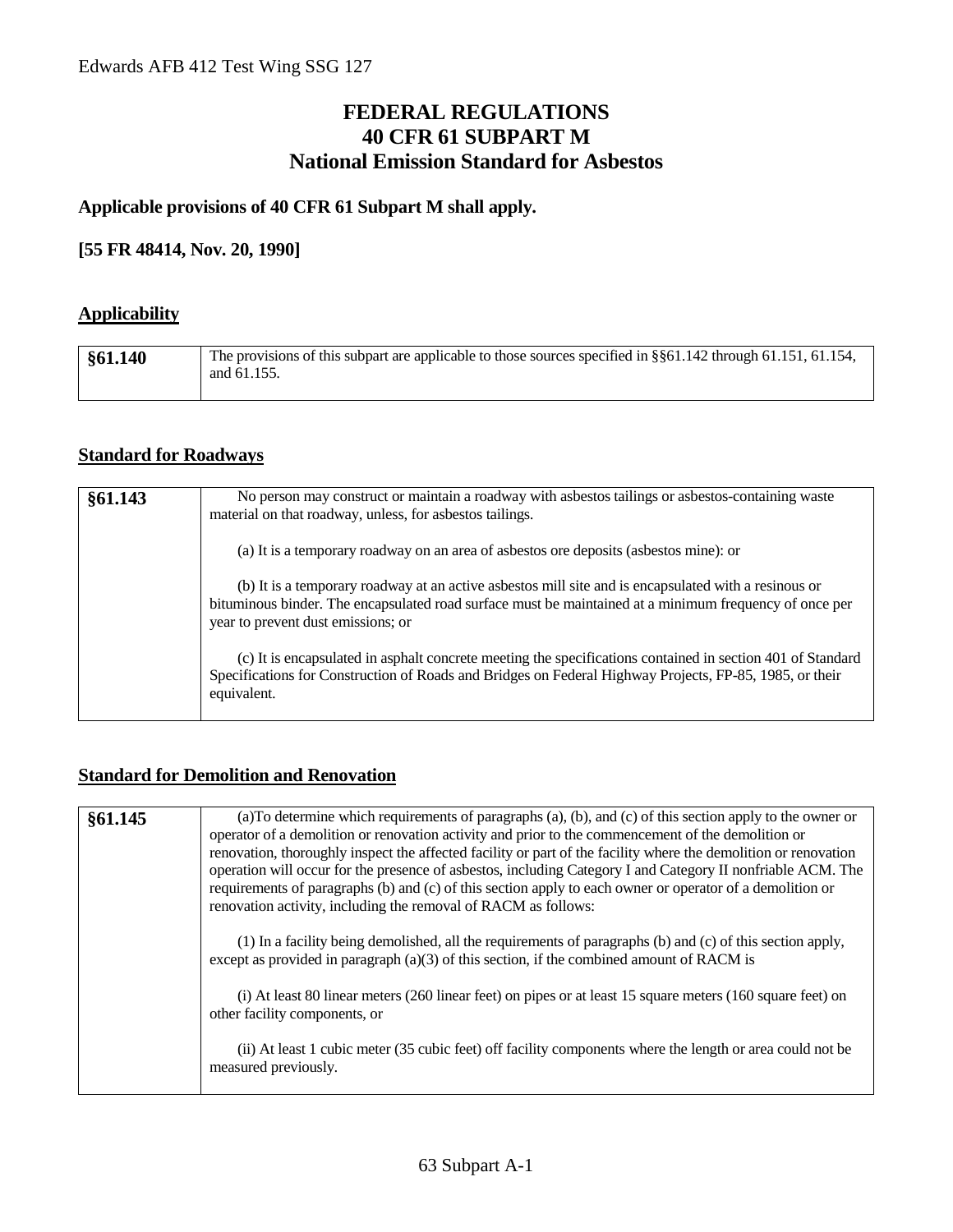| §61.145 | (2) In a facility being demolished, only the notification requirements of paragraphs $(b)(1)$ , $(2)$ , $(3)(i)$ and<br>(iv), and $(4)(i)$ through (vii) and $(4)(ix)$ and (xvi) of this section apply, if the combined amount of RACM is                                                                                                                                                                                                                                    |
|---------|------------------------------------------------------------------------------------------------------------------------------------------------------------------------------------------------------------------------------------------------------------------------------------------------------------------------------------------------------------------------------------------------------------------------------------------------------------------------------|
|         | (i) Less than 80 linear meters (260 linear feet) on pipes and less than 15 square meters (160 square feet)<br>on other facility components, and                                                                                                                                                                                                                                                                                                                              |
|         | (ii) Less than one cubic meter (35 cubic feet) off facility components where the length or area could not<br>be measured previously or there is no asbestos.                                                                                                                                                                                                                                                                                                                 |
|         | (3) If the facility is being demolished under an order of a State or local government agency, issued<br>because the facility is structurally unsound and in danger of imminent collapse, only the requirements of<br>paragraphs (b)(1), (b)(2), (b)(3)(iii), (b)(4) (except (b)(4)(viii)), (b)(5), and (c)(4) through (c)(9) of this<br>section apply.                                                                                                                       |
|         | (4) In a facility being renovated, including any individual nonscheduled renovation operation, all the<br>requirements of paragraphs (b) and (c) of this section apply if the combined amount of RACM to be<br>stripped, removed, dislodged, cut, drilled, or similarly disturbed is                                                                                                                                                                                         |
|         | (i) At least 80 linear meters (260 linear feet) on pipes or at least 15 square meters (160 square feet) on<br>other facility components, or                                                                                                                                                                                                                                                                                                                                  |
|         | (ii) At least 1 cubic meter (35 cubic feet) off facility components where the length or area could not be<br>measured previously.                                                                                                                                                                                                                                                                                                                                            |
|         | (iii) To determine whether paragraph $(a)(4)$ of this section applies to planned renovation operations<br>involving individual nonscheduled operations, predict the combined additive amount of RACM to be<br>removed or stripped during a calendar year of January 1 through December 31.                                                                                                                                                                                   |
|         | (iv) To determine whether paragraph (a)(4) of this section applies to emergency renovation operations,<br>estimate the combined amount of RACM to be removed or stripped as a result of the sudden, unexpected<br>event that necessitated the renovation.                                                                                                                                                                                                                    |
|         | (5) Owners or operators of demolition and renovation operations are exempt from the requirements of<br>§§61.05(a), 61.07, and 61.09.                                                                                                                                                                                                                                                                                                                                         |
|         | <b>Notification Requirements</b>                                                                                                                                                                                                                                                                                                                                                                                                                                             |
|         | (b) Each owner or operator of a demolition or renovation activity to which this section applies shall:                                                                                                                                                                                                                                                                                                                                                                       |
|         | (1) Provide the Administrator with written notice of intention to demolish or renovate. Delivery of the<br>notice by U.S. Postal Service, commercial delivery service, or hand delivery is acceptable.                                                                                                                                                                                                                                                                       |
|         | (2) Update notice, as necessary, including when the amount of asbestos affected changes by at least 20<br>percent.                                                                                                                                                                                                                                                                                                                                                           |
|         | (3) Postmark or deliver the notice as follows:                                                                                                                                                                                                                                                                                                                                                                                                                               |
|         | (i) At least 10 working days before asbestos stripping or removal work or any other activity begins<br>(such as site preparation that would break up, dislodge or similarly disturb asbestos material), if the operation<br>is described in paragraphs (a) (1) and (4) (except (a)(4)(iii) and (a)(4)(iv)) of this section. If the operation is<br>as described in paragraph $(a)(2)$ of this section, notification is required 10 working days before demolition<br>begins. |
|         | (ii) At least 10 working days before the end of the calendar year preceding the year for which notice is<br>being given for renovations described in paragraph $(a)(4)(iii)$ of this section.                                                                                                                                                                                                                                                                                |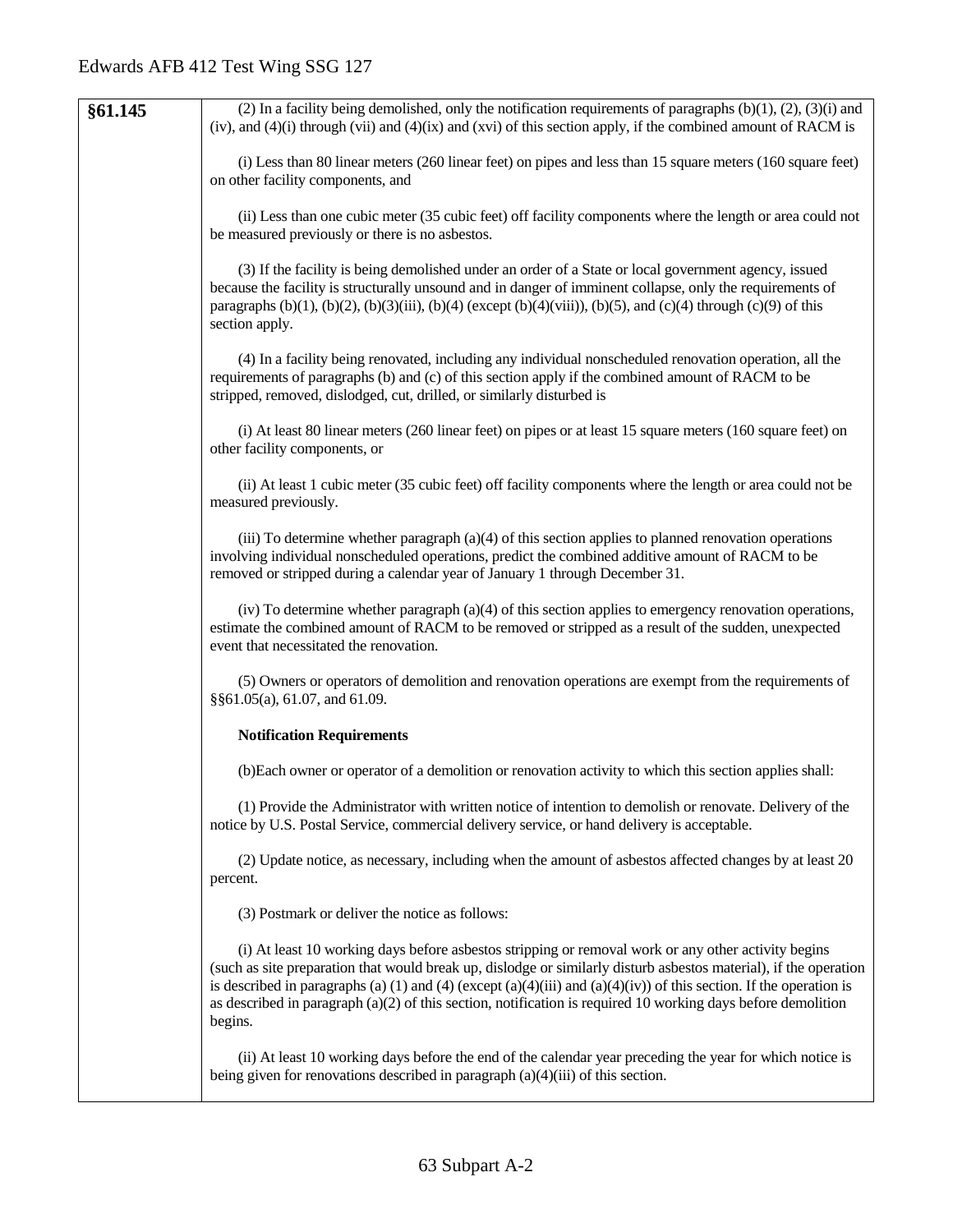| §61.145 | (iii) As early as possible before, but not later than, the following working day if the operation is a<br>demolition ordered according to paragraph $(a)(3)$ of this section or, if the operation is a renovation described                                                                                                                                                                                                                                                 |
|---------|-----------------------------------------------------------------------------------------------------------------------------------------------------------------------------------------------------------------------------------------------------------------------------------------------------------------------------------------------------------------------------------------------------------------------------------------------------------------------------|
|         | in paragraph $(a)(4)(iv)$ of this section.                                                                                                                                                                                                                                                                                                                                                                                                                                  |
|         | (iv) For asbestos stripping or removal work in a demolition or renovation operation, described in<br>paragraphs (a) (1) and (4) (except (a)(4)(iii) and (a)(4)(iv)) of this section, and for a demolition described in<br>paragraph (a)(2) of this section, that will begin on a date other than the one contained in the original notice,<br>notice of the new start date must be provided to the Administrator as follows:                                                |
|         | (A) When the asbestos stripping or removal operation or demolition operation covered by this paragraph<br>will begin after the date contained in the notice,                                                                                                                                                                                                                                                                                                                |
|         | (1) Notify the Administrator of the new start date by telephone as soon as possible before the original<br>start date, and                                                                                                                                                                                                                                                                                                                                                  |
|         | (2) Provide the Administrator with a written notice of the new start date as soon as possible before, and<br>no later than, the original start date. Delivery of the updated notice by the U.S. Postal Service, commercial<br>delivery service, or hand delivery is acceptable.                                                                                                                                                                                             |
|         | (B) When the asbestos stripping or removal operation or demolition operation covered by this paragraph<br>will begin on a date earlier than the original start date,                                                                                                                                                                                                                                                                                                        |
|         | (1) Provide the Administrator with a written notice of the new start date at least 10 working days before<br>asbestos stripping or removal work begins.                                                                                                                                                                                                                                                                                                                     |
|         | (2) For demolitions covered by paragraph (a)(2) of this section, provide the Administrator written notice<br>of a new start date at least 10 working days before commencement of demolition. Delivery of updated notice<br>by U.S. Postal Service, commercial delivery service, or hand delivery is acceptable.                                                                                                                                                             |
|         | (C) In no event shall an operation covered by this paragraph begin on a date other than the date<br>contained in the written notice of the new start date.                                                                                                                                                                                                                                                                                                                  |
|         | (4) Include the following in the notice:                                                                                                                                                                                                                                                                                                                                                                                                                                    |
|         | (i) An indication of whether the notice is the original or a revised notification.                                                                                                                                                                                                                                                                                                                                                                                          |
|         | (ii) Name, address, and telephone number of both the facility owner and operator and the asbestos<br>removal contractor owner or operator.                                                                                                                                                                                                                                                                                                                                  |
|         | (iii) Type of operation: demolition or renovation.                                                                                                                                                                                                                                                                                                                                                                                                                          |
|         | (iv) Description of the facility or affected part of the facility including the size (square meters [square<br>feet] and number of floors), age, and present and prior use of the facility.                                                                                                                                                                                                                                                                                 |
|         | (v) Procedure, including analytical methods, employed to detect the presence of RACM and Category I<br>and Category II nonfriable ACM.                                                                                                                                                                                                                                                                                                                                      |
|         | (vi) Estimate of the approximate amount of RACM to be removed from the facility in terms of length of<br>pipe in linear meters (linear feet), surface area in square meters (square feet) on other facility components, or<br>volume in cubic meters (cubic feet) if off the facility components. Also, estimate the approximate amount of<br>Category I and Category II nonfriable ACM in the affected part of the facility that will not be removed<br>before demolition. |
|         | (vii) Location and street address (including building number or name and floor or room number, if<br>appropriate), city, county, and state, of the facility being demolished or renovated.                                                                                                                                                                                                                                                                                  |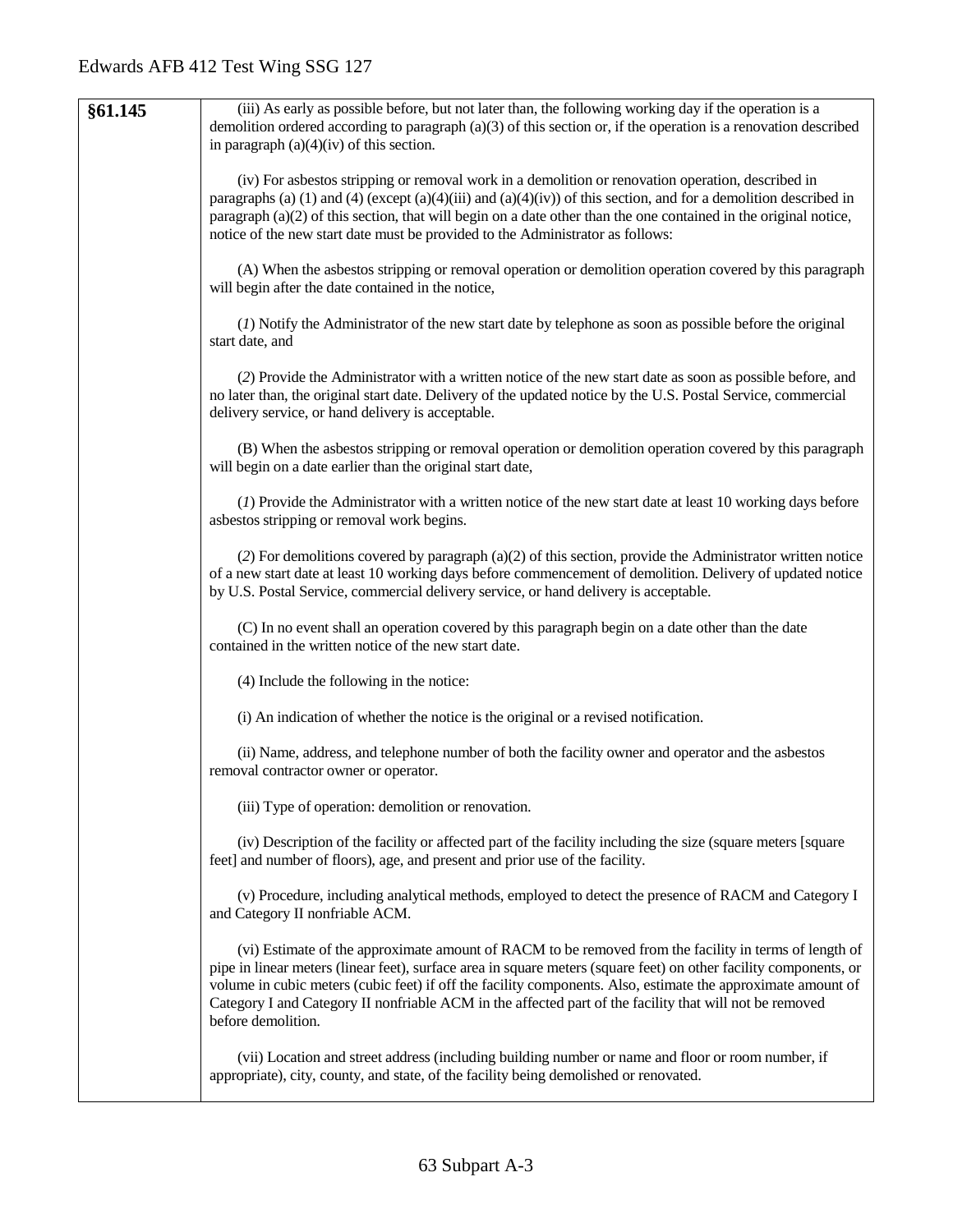| §61.145(b) | (viii) Scheduled starting and completion dates of asbestos removal work (or any other activity, such as<br>site preparation that would break up, dislodge, or similarly disturb asbestos material) in a demolition or<br>renovation; planned renovation operations involving individual nonscheduled operations shall only include<br>the beginning and ending dates of the report period as described in paragraph $(a)(4)(iii)$ of this section.<br>(ix) Scheduled starting and completion dates of demolition or renovation. |
|------------|---------------------------------------------------------------------------------------------------------------------------------------------------------------------------------------------------------------------------------------------------------------------------------------------------------------------------------------------------------------------------------------------------------------------------------------------------------------------------------------------------------------------------------|
|            | (x) Description of planned demolition or renovation work to be performed and method(s) to be<br>employed, including demolition or renovation techniques to be used and description of affected facility<br>components.                                                                                                                                                                                                                                                                                                          |
|            | (xi) Description of work practices and engineering controls to be used to comply with the requirements<br>of this subpart, including asbestos removal and waste-handling emission control procedures.                                                                                                                                                                                                                                                                                                                           |
|            | (xii) Name and location of the waste disposal site where the asbestos-containing waste material will be<br>deposited.                                                                                                                                                                                                                                                                                                                                                                                                           |
|            | $(xiii)$ A certification that at least one person trained as required by paragraph $(c)(8)$ of this section will<br>supervise the stripping and removal described by this notification. This requirement shall become effective 1<br>year after promulgation of this regulation.                                                                                                                                                                                                                                                |
|            | $(xiv)$ For facilities described in paragraph $(a)(3)$ of this section, the name, title, and authority of the State<br>or local government representative who has ordered the demolition, the date that the order was issued, and<br>the date on which the demolition was ordered to begin. A copy of the order shall be attached to the<br>notification.                                                                                                                                                                       |
|            | $(xv)$ For emergency renovations described in paragraph $(a)(4)(iv)$ of this section, the date and hour that<br>the emergency occurred, a description of the sudden, unexpected event, and an explanation of how the event<br>caused an unsafe condition, or would cause equipment damage or an unreasonable financial burden.                                                                                                                                                                                                  |
|            | (xvi) Description of procedures to be followed in the event that unexpected RACM is found or Category<br>II nonfriable ACM becomes crumbled, pulverized, or reduced to powder.                                                                                                                                                                                                                                                                                                                                                  |
|            | (xvii) Name, address, and telephone number of the waste transporter.                                                                                                                                                                                                                                                                                                                                                                                                                                                            |
|            | $(5)$ The information required in paragraph $(b)(4)$ of this section must be reported using a form similar to<br>that shown in Figure 3.                                                                                                                                                                                                                                                                                                                                                                                        |
|            | <b>Procedures for Asbestos Emission Control.</b>                                                                                                                                                                                                                                                                                                                                                                                                                                                                                |
|            | (c) Each owner or operator of a demolition or renovation activity to whom this paragraph applies,<br>according to paragraph (a) of this section, shall comply with the following procedures:                                                                                                                                                                                                                                                                                                                                    |
|            | (1) Remove all RACM from a facility being demolished or renovated before any activity begins that<br>would break up, dislodge, or similarly disturb the material or preclude access to the material for subsequent<br>removal. RACM need not be removed before demolition if:                                                                                                                                                                                                                                                   |
|            | (i) It is Category I nonfriable ACM that is not in poor condition and is not friable.                                                                                                                                                                                                                                                                                                                                                                                                                                           |
|            | (ii) It is on a facility component that is encased in concrete or other similarly hard material and is<br>adequately wet whenever exposed during demolition; or                                                                                                                                                                                                                                                                                                                                                                 |
|            | (iii) It was not accessible for testing and was, therefore, not discovered until after demolition began and,<br>as a result of the demolition, the material cannot be safely removed. If not removed for safety reasons, the<br>exposed RACM and any asbestos-contaminated debris must be treated as asbestos-containing waste material<br>and adequately wet at all times until disposed of.                                                                                                                                   |
|            |                                                                                                                                                                                                                                                                                                                                                                                                                                                                                                                                 |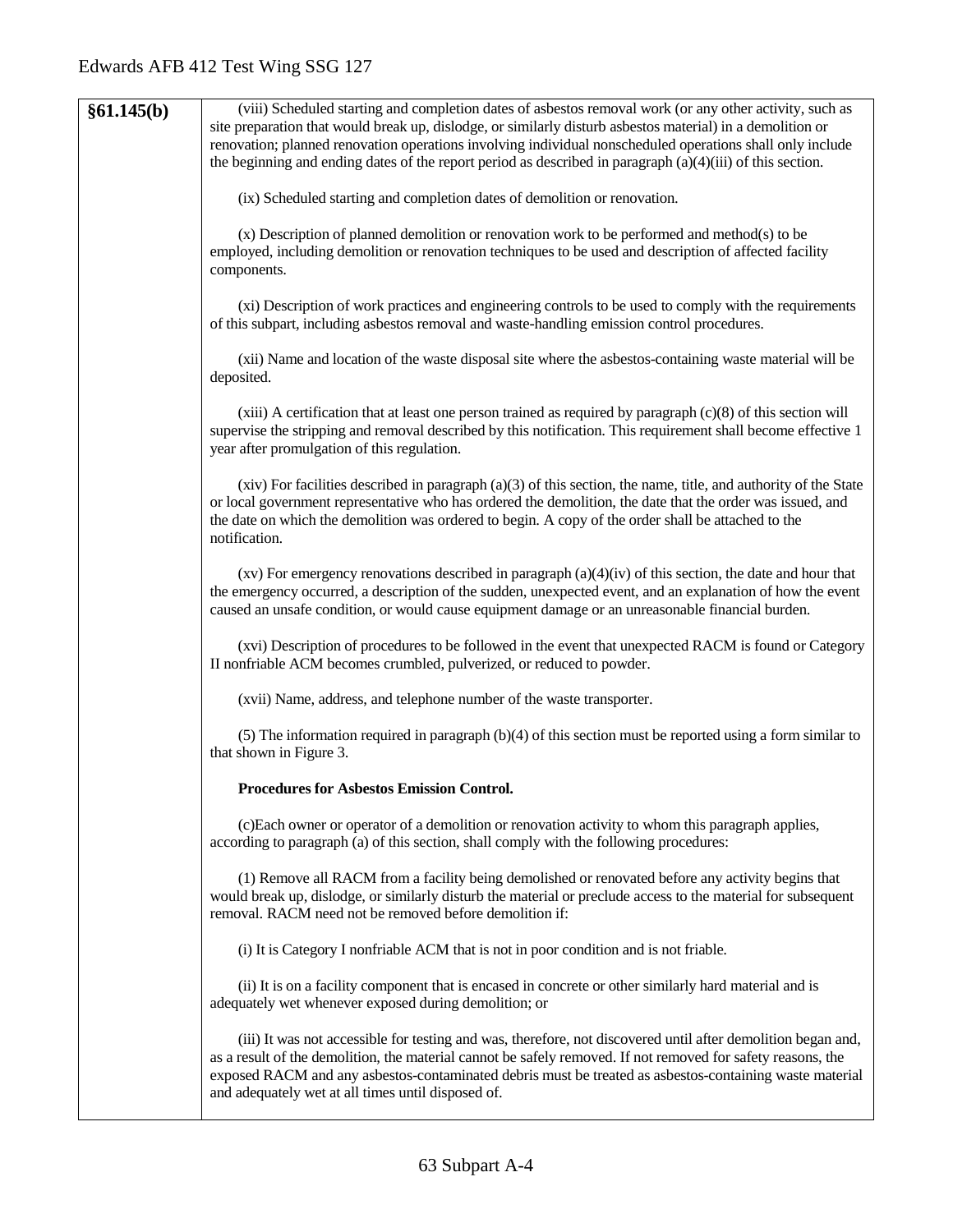| §61.145 | (iv) They are Category II nonfriable ACM and the probability is low that the materials will become                                                                                                                                                                                                                                                                                                                                     |
|---------|----------------------------------------------------------------------------------------------------------------------------------------------------------------------------------------------------------------------------------------------------------------------------------------------------------------------------------------------------------------------------------------------------------------------------------------|
|         | crumbled, pulverized, or reduced to powder during demolition.                                                                                                                                                                                                                                                                                                                                                                          |
|         | (2) When a facility component that contains, is covered with, or is coated with RACM is being taken out<br>of the facility as a unit or in sections:                                                                                                                                                                                                                                                                                   |
|         | (i) Adequately wet all RACM exposed during cutting or disjoining operations; and                                                                                                                                                                                                                                                                                                                                                       |
|         | (ii) Carefully lower each unit or section to the floor and to ground level, not dropping, throwing, sliding,<br>or otherwise damaging or disturbing the RACM.                                                                                                                                                                                                                                                                          |
|         | (3) When RACM is stripped from a facility component while it remains in place in the facility,<br>adequately wet the RACM during the stripping operation.                                                                                                                                                                                                                                                                              |
|         | (i) In renovation operations, wetting is not required if:                                                                                                                                                                                                                                                                                                                                                                              |
|         | (A) The owner or operator has obtained prior written approval from the Administrator based on a<br>written application that wetting to comply with this paragraph would unavoidably damage equipment or<br>present a safety hazard; and                                                                                                                                                                                                |
|         | (B) The owner or operator uses of the following emission control methods:                                                                                                                                                                                                                                                                                                                                                              |
|         | (1) A local exhaust ventilation and collection system designed and operated to capture the particulate<br>asbestos material produced by the stripping and removal of the asbestos materials. The system must exhibit<br>no visible emissions to the outside air or be designed and operated in accordance with the requirements in<br>§61.152.                                                                                         |
|         | (2) A glove-bag system designed and operated to contain the particulate asbestos material produced by<br>the stripping of the asbestos materials.                                                                                                                                                                                                                                                                                      |
|         | (3) Leak-tight wrapping to contain all RACM prior to dismantlement.                                                                                                                                                                                                                                                                                                                                                                    |
|         | (ii) In renovation operations where wetting would result in equipment damage or a safety hazard, and<br>the methods allowed in paragraph $(c)(3)(i)$ of this section cannot be used, another method may be used after<br>obtaining written approval from the Administrator based upon a determination that it is equivalent to wetting<br>in controlling emissions or to the methods allowed in paragraph $(c)(3)(i)$ of this section. |
|         | (iii) A copy of the Administrator's written approval shall be kept at the worksite and made available for<br>inspection.                                                                                                                                                                                                                                                                                                               |
|         | (4) After a facility component covered with, coated with, or containing RACM has been taken out of the<br>facility as a unit or in sections pursuant to paragraph $(c)(2)$ of this section, it shall be stripped or contained in<br>leak-tight wrapping, except as described in paragraph $(c)(5)$ of this section. If stripped, either:                                                                                               |
|         | (i) Adequately wet the RACM during stripping; or                                                                                                                                                                                                                                                                                                                                                                                       |
|         | (ii) Use a local exhaust ventilation and collection system designed and operated to capture the<br>particulate asbestos material produced by the stripping. The system must exhibit no visible emissions to the<br>outside air or be designed and operated in accordance with the requirements in §61.152.                                                                                                                             |
|         | (5) For large facility components such as reactor vessels, large tanks, and steam generators, but not<br>beams (which must be handled in accordance with paragraphs $(c)(2)$ , $(3)$ , and $(4)$ of this section), the RACM<br>is not required to be stripped if the following requirements are met:                                                                                                                                   |
|         | (i) The component is removed, transported, stored, disposed of, or reused without disturbing or<br>damaging the RACM.                                                                                                                                                                                                                                                                                                                  |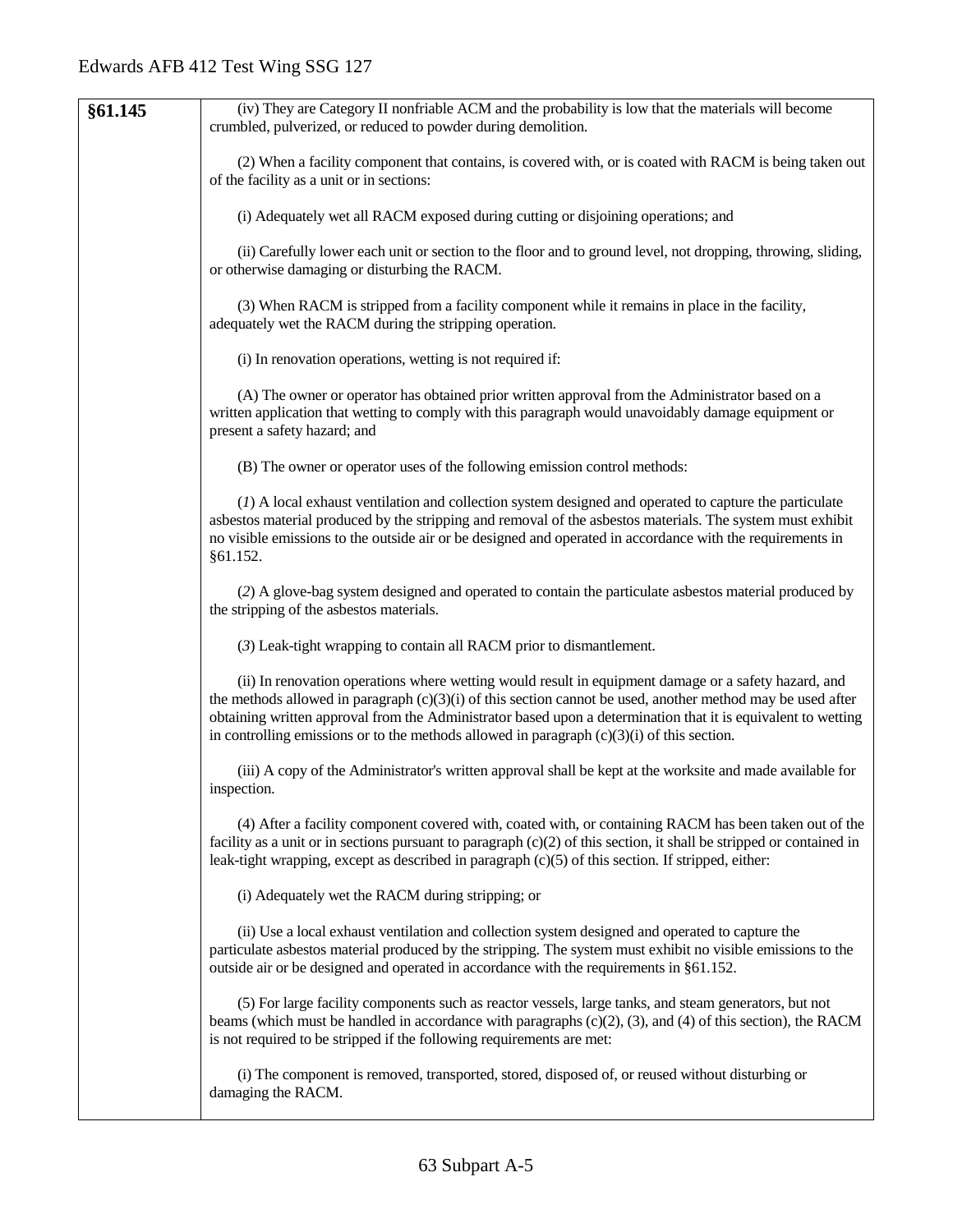| §61.145 | (ii) The component is encased in a leak-tight wrapping.                                                                                                                                                                                                                                                                                                                                                                                                                                                                                                                                                                                                                                                                                                                                                                                                                                                                                                                                                                                                                                                                                        |
|---------|------------------------------------------------------------------------------------------------------------------------------------------------------------------------------------------------------------------------------------------------------------------------------------------------------------------------------------------------------------------------------------------------------------------------------------------------------------------------------------------------------------------------------------------------------------------------------------------------------------------------------------------------------------------------------------------------------------------------------------------------------------------------------------------------------------------------------------------------------------------------------------------------------------------------------------------------------------------------------------------------------------------------------------------------------------------------------------------------------------------------------------------------|
|         | (iii) The leak-tight wrapping is labeled according to $\S61.149(d)(1)(i)$ , (ii), and (iii) during all loading and<br>unloading operations and during storage.                                                                                                                                                                                                                                                                                                                                                                                                                                                                                                                                                                                                                                                                                                                                                                                                                                                                                                                                                                                 |
|         | (6) For all RACM, including material that has been removed or stripped:                                                                                                                                                                                                                                                                                                                                                                                                                                                                                                                                                                                                                                                                                                                                                                                                                                                                                                                                                                                                                                                                        |
|         | (i) Adequately wet the material and ensure that it remains wet until collected and contained or treated in<br>preparation for disposal in accordance with §61.150; and                                                                                                                                                                                                                                                                                                                                                                                                                                                                                                                                                                                                                                                                                                                                                                                                                                                                                                                                                                         |
|         | (ii) Carefully lower the material to the ground and floor, not dropping, throwing, sliding, or otherwise<br>damaging or disturbing the material.                                                                                                                                                                                                                                                                                                                                                                                                                                                                                                                                                                                                                                                                                                                                                                                                                                                                                                                                                                                               |
|         | (iii) Transport the material to the ground via leak-tight chutes or containers if it has been removed or<br>stripped more than 50 feet above ground level and was not removed as units or in sections.                                                                                                                                                                                                                                                                                                                                                                                                                                                                                                                                                                                                                                                                                                                                                                                                                                                                                                                                         |
|         | (iv) RACM contained in leak-tight wrapping that has been removed in accordance with paragraphs<br>$(c)(4)$ and $(c)(3)(i)(B)(3)$ of this section need not be wetted.                                                                                                                                                                                                                                                                                                                                                                                                                                                                                                                                                                                                                                                                                                                                                                                                                                                                                                                                                                           |
|         | (7) When the temperature at the point of wetting is below 0 $^{\circ}$ C (32 $^{\circ}$ F):                                                                                                                                                                                                                                                                                                                                                                                                                                                                                                                                                                                                                                                                                                                                                                                                                                                                                                                                                                                                                                                    |
|         | (i) The owner or operator need not comply with paragraph $(c)(2)(i)$ and the wetting provisions of<br>paragraph $(c)(3)$ of this section.                                                                                                                                                                                                                                                                                                                                                                                                                                                                                                                                                                                                                                                                                                                                                                                                                                                                                                                                                                                                      |
|         | (ii) The owner or operator shall remove facility components containing, coated with, or covered with<br>RACM as units or in sections to the maximum extent possible.                                                                                                                                                                                                                                                                                                                                                                                                                                                                                                                                                                                                                                                                                                                                                                                                                                                                                                                                                                           |
|         | (iii) During periods when wetting operations are suspended due to freezing temperatures, the owner or<br>operator must record the temperature in the area containing the facility components at the beginning, middle,<br>and end of each workday and keep daily temperature records available for inspection by the Administrator<br>during normal business hours at the demolition or renovation site. The owner or operator shall retain the<br>temperature records for at least 2 years.                                                                                                                                                                                                                                                                                                                                                                                                                                                                                                                                                                                                                                                   |
|         | (8) Effective 1 year after promulgation of this regulation, no RACM shall be stripped, removed, or<br>otherwise handled or disturbed at a facility regulated by this section unless at least one on-site representative,<br>such as a foreman or management-level person or other authorized representative, trained in the provisions<br>of this regulation and the means of complying with them, is present. Every 2 years, the trained on-site<br>individual shall receive refresher training in the provisions of this regulation. The required training shall<br>include as a minimum: applicability; notifications; material identification; control procedures for removals<br>including, at least, wetting, local exhaust ventilation, negative pressure enclosures, glove-bag procedures,<br>and High Efficiency Particulate Air (HEPA) filters; waste disposal work practices; reporting and<br>recordkeeping; and asbestos hazards and worker protection. Evidence that the required training has been<br>completed shall be posted and made available for inspection by the Administrator at the demolition or<br>renovation site. |
|         | $(9)$ For facilities described in paragraph (a)(3) of this section, adequately wet the portion of the facility<br>that contains RACM during the wrecking operation.                                                                                                                                                                                                                                                                                                                                                                                                                                                                                                                                                                                                                                                                                                                                                                                                                                                                                                                                                                            |
|         | (10) If a facility is demolished by intentional burning, all RACM including Category I and Category II<br>nonfriable ACM must be removed in accordance with the NESHAP before burning.                                                                                                                                                                                                                                                                                                                                                                                                                                                                                                                                                                                                                                                                                                                                                                                                                                                                                                                                                         |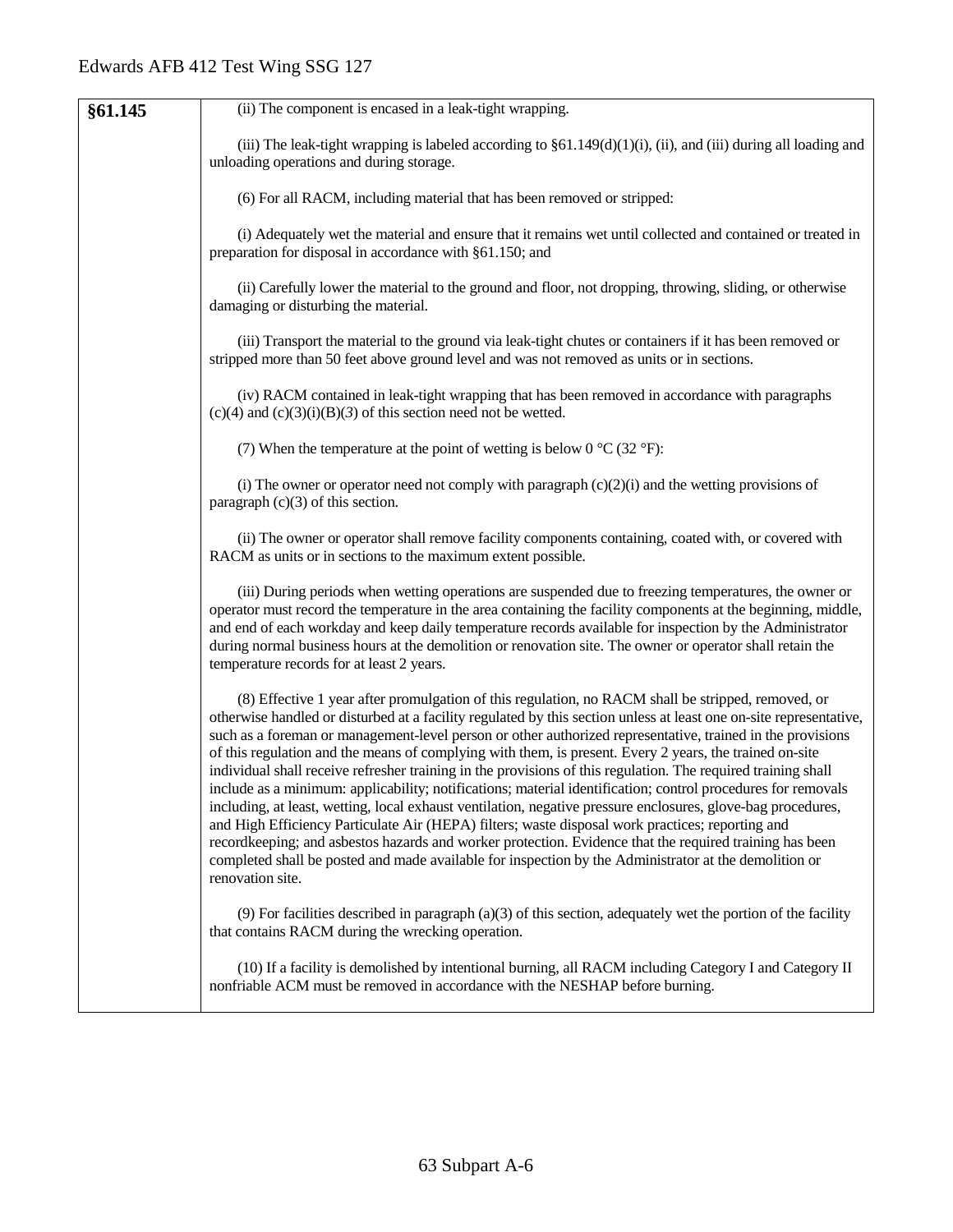#### **Standard for Waste Disposal for Manufacturing, Fabricating, Demolition, Renovation, and Spraying Operations**

| <b>§61.150</b> | Each owner or operator of any source covered under the provisions of §§61.144, 61.145, 61.146, and<br>61.147 shall comply with the following provisions:                                                                                                                                                                                                                                                                                                                                                                                           |
|----------------|----------------------------------------------------------------------------------------------------------------------------------------------------------------------------------------------------------------------------------------------------------------------------------------------------------------------------------------------------------------------------------------------------------------------------------------------------------------------------------------------------------------------------------------------------|
|                | (a) Discharge no visible emissions to the outside air during the collection, processing (including<br>incineration), packaging, or transporting of any asbestos-containing waste material generated by the source,<br>or use one of the emission control and waste treatment methods specified in paragraphs (a) (1) through (4) of<br>this section.                                                                                                                                                                                               |
|                | (1) Adequately wet asbestos-containing waste material as follows:                                                                                                                                                                                                                                                                                                                                                                                                                                                                                  |
|                | (i) Mix control device asbestos waste to form a slurry; adequately wet other asbestos-containing waste<br>material; and                                                                                                                                                                                                                                                                                                                                                                                                                            |
|                | (ii) Discharge no visible emissions to the outside air from collection, mixing, wetting, and handling<br>operations, or use the methods specified by §61.152 to clean emissions containing particulate asbestos<br>material before they escape to, or are vented to, the outside air; and                                                                                                                                                                                                                                                          |
|                | (iii) After wetting, seal all asbestos-containing waste material in leak-tight containers while wet; or, for<br>materials that will not fit into containers without additional breaking, put materials into leak-tight wrapping;<br>and                                                                                                                                                                                                                                                                                                            |
|                | (iv) Label the containers or wrapped materials specified in paragraph $(a)(1)(iii)$ of this section using<br>warning labels specified by Occupational Safety and Health Standards of the Department of Labor,<br>Occupational Safety and Health Administration (OSHA) under 29 CFR 1910.1001(j)(4) or 1926.1101(k)(8).<br>The labels shall be printed in letters of sufficient size and contrast so as to be readily visible and legible.                                                                                                          |
|                | (v) For asbestos-containing waste material to be transported off the facility site, label containers or<br>wrapped materials with the name of the waste generator and the location at which the waste was generated.                                                                                                                                                                                                                                                                                                                               |
|                | (2) Process asbestos-containing waste material into nonfriable forms as follows:                                                                                                                                                                                                                                                                                                                                                                                                                                                                   |
|                | (i) Form all asbestos-containing waste material into nonfriable pellets or other shapes;                                                                                                                                                                                                                                                                                                                                                                                                                                                           |
|                | (ii) Discharge no visible emissions to the outside air from collection and processing operations,<br>including incineration, or use the method specified by §61.152 to clean emissions containing particulate<br>asbestos material before they escape to, or are vented to, the outside air.                                                                                                                                                                                                                                                       |
|                | (3) For facilities demolished where the RACM is not removed prior to demolition according to<br>§§61.145(c)(1) (i), (ii), (iii), and (iv) or for facilities demolished according to §61.145(c)(9), adequately wet<br>asbestos-containing waste material at all times after demolition and keep wet during handling and loading for<br>transport to a disposal site. Asbestos-containing waste materials covered by this paragraph do not have to be<br>sealed in leak-tight containers or wrapping but may be transported and disposed of in bulk. |
|                | (4) Use an alternative emission control and waste treatment method that has received prior approval by<br>the Administrator according to the procedure described in $\S61.149(c)(2)$ .                                                                                                                                                                                                                                                                                                                                                             |
|                | (5) As applied to demolition and renovation, the requirements of paragraph (a) of this section do not<br>apply to Category I nonfriable ACM waste and Category II nonfriable ACM waste that did not become<br>crumbled, pulverized, or reduced to powder.                                                                                                                                                                                                                                                                                          |
|                | (b) All asbestos-containing waste material shall be deposited as soon as is practical by the waste<br>generator at:                                                                                                                                                                                                                                                                                                                                                                                                                                |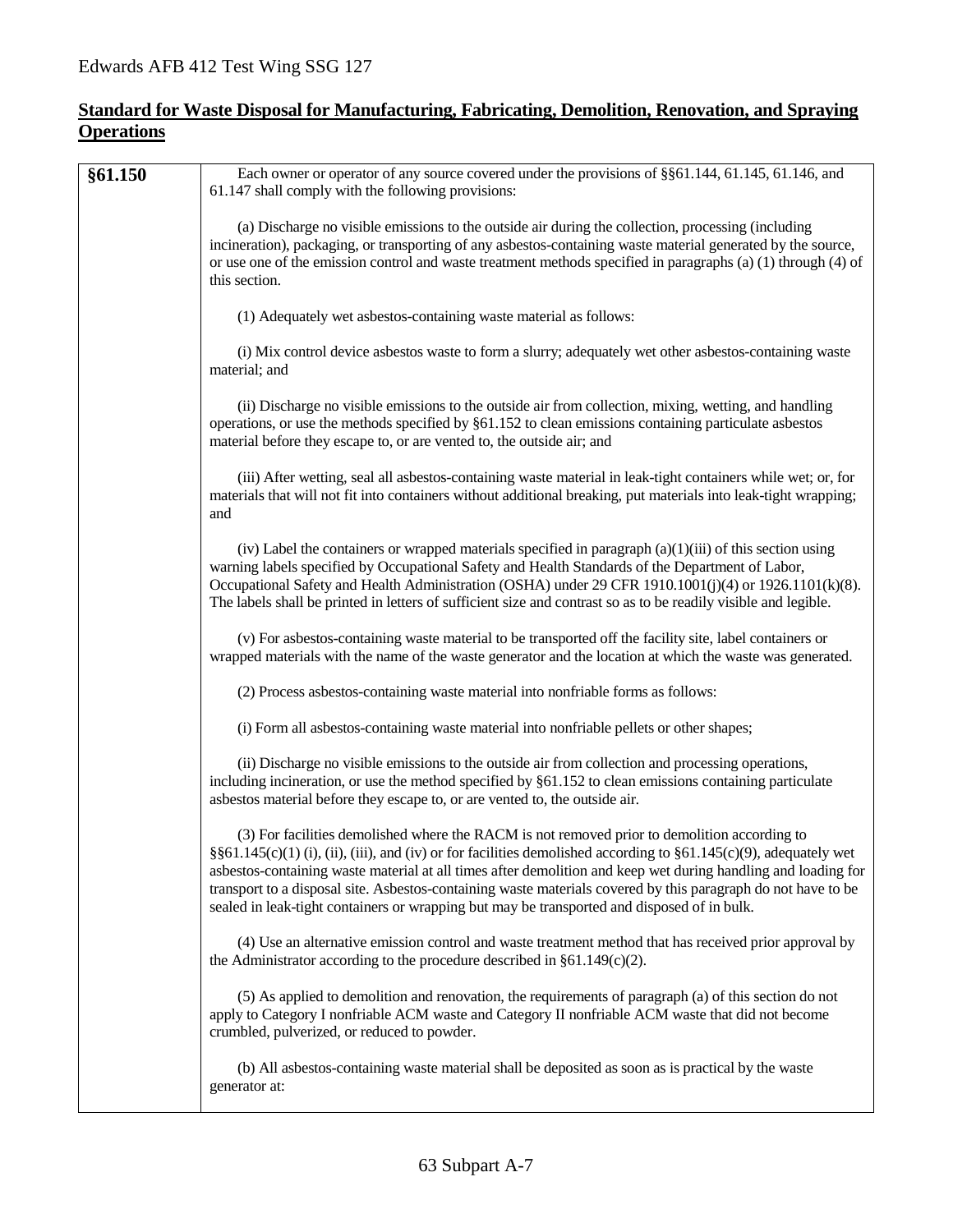| §61.150 | $(1)$ A waste disposal site operated in accordance with the provisions of §61.154, or                                                                                                                                                                                                                                                                                                                                                             |
|---------|---------------------------------------------------------------------------------------------------------------------------------------------------------------------------------------------------------------------------------------------------------------------------------------------------------------------------------------------------------------------------------------------------------------------------------------------------|
|         | (2) An EPA-approved site that converts RACM and asbestos-containing waste material into<br>nonasbestos (asbestos-free) material according to the provisions of §61.155.                                                                                                                                                                                                                                                                           |
|         | (3) The requirements of paragraph (b) of this section do not apply to Category I nonfriable ACM that is<br>not RACM.                                                                                                                                                                                                                                                                                                                              |
|         | (c) Mark vehicles used to transport asbestos-containing waste material during the loading and unloading<br>of waste so that the signs are visible. The markings must conform to the requirements of $\S61.149(d)(1)$ (i),<br>$(ii)$ , and $(iii)$ .                                                                                                                                                                                               |
|         | (d) For all asbestos-containing waste material transported off the facility site:                                                                                                                                                                                                                                                                                                                                                                 |
|         | (1) Maintain waste shipment records, using a form similar to that shown in Figure 4, and include the<br>following information:                                                                                                                                                                                                                                                                                                                    |
|         | (i) The name, address, and telephone number of the waste generator.<br>(ii) The name and address of the local, State, or EPA Regional office responsible for administering the<br>asbestos NESHAP program.<br>(iii) The approximate quantity in cubic meters (cubic yards).<br>(iv) The name and telephone number of the disposal site operator.<br>(v) The name and physical site location of the disposal site.                                 |
|         | (vi) The date transported.<br>(vii) The name, address, and telephone number of the transporter(s).<br>(viii) A certification that the contents of this consignment are fully and accurately described by proper<br>shipping name and are classified, packed, marked, and labeled, and are in all respects in proper condition for<br>transport by highway according to applicable international and government regulations.                       |
|         | (2) Provide a copy of the waste shipment record, described in paragraph $(d)(1)$ of this section, to the<br>disposal site owners or operators at the same time as the asbestos-containing waste material is delivered to<br>the disposal site.                                                                                                                                                                                                    |
|         | (3) For waste shipments where a copy of the waste shipment record, signed by the owner or operator of<br>the designated disposal site, is not received by the waste generator within 35 days of the date the waste was<br>accepted by the initial transporter, contact the transporter and/or the owner or operator of the designated<br>disposal site to determine the status of the waste shipment.                                             |
|         | (4) Report in writing to the local, State, or EPA Regional office responsible for administering the<br>asbestos NESHAP program for the waste generator if a copy of the waste shipment record, signed by the<br>owner or operator of the designated waste disposal site, is not received by the waste generator within 45 days<br>of the date the waste was accepted by the initial transporter. Include in the report the following information: |
|         | (i) A copy of the waste shipment record for which a confirmation of delivery was not received, and                                                                                                                                                                                                                                                                                                                                                |
|         | (ii) A cover letter signed by the waste generator explaining the efforts taken to locate the asbestos waste<br>shipment and the results of those efforts.                                                                                                                                                                                                                                                                                         |
|         | (5) Retain a copy of all waste shipment records, including a copy of the waste shipment record signed<br>by the owner or operator of the designated waste disposal site, for at least 2 years.                                                                                                                                                                                                                                                    |
|         | (e) Furnish upon request, and make available for inspection by the Administrator, all records required<br>under this section.                                                                                                                                                                                                                                                                                                                     |
|         |                                                                                                                                                                                                                                                                                                                                                                                                                                                   |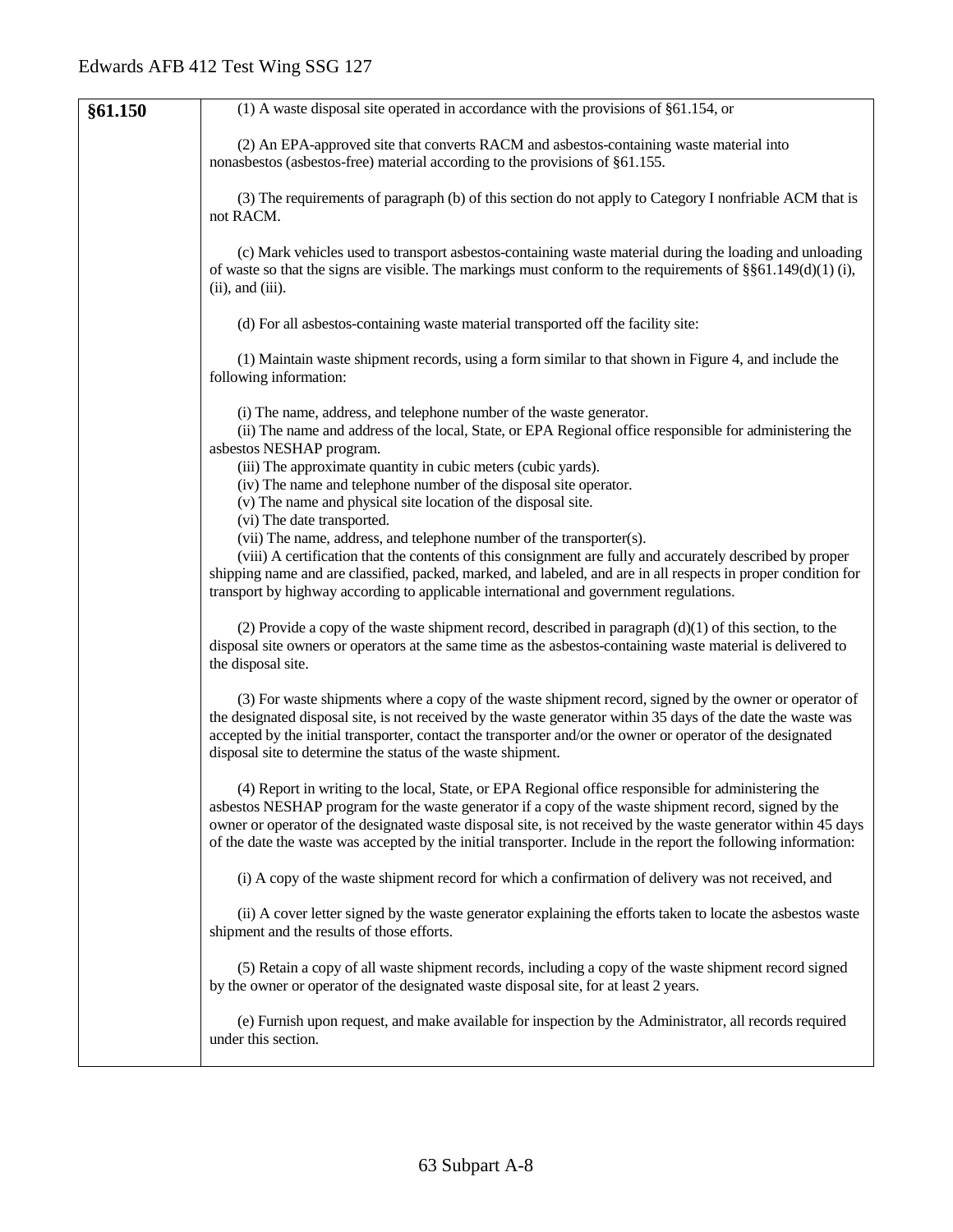# **Air Cleaning**

| §61.152 | (a) The owner or operator who uses air cleaning, as specified in $\S$ §61.142(a), 61.144(b)(2),                                                                                                                                                                                                                                                                                                                                                                                                                                    |
|---------|------------------------------------------------------------------------------------------------------------------------------------------------------------------------------------------------------------------------------------------------------------------------------------------------------------------------------------------------------------------------------------------------------------------------------------------------------------------------------------------------------------------------------------|
|         | $61.145(c)(3)(i)(B)(1)$ , $61.145(c)(4)(ii)$ , $61.145(c)(11)(i)$ , $61.146(b)(2)$ , $61.147(b)(2)$ , $61.149(b)$ ,                                                                                                                                                                                                                                                                                                                                                                                                                |
|         | $61.149(c)(1)(ii)$ , $61.150(a)(1)(ii)$ , $61.150(a)(2)(ii)$ , and $61.155(e)$ shall:                                                                                                                                                                                                                                                                                                                                                                                                                                              |
|         | (1) Use fabric filter collection devices, except as noted in paragraph (b) of this section, doing all of the<br>following:                                                                                                                                                                                                                                                                                                                                                                                                         |
|         | (i) Ensuring that the airflow permeability, as determined by ASTM Method D737-75, does not exceed 9<br>$m^3/min/m^2$ (30 ft <sup>3</sup> /min/ft <sup>2</sup> ) for woven fabrics or $11^3/min/m^2$ (35 ft <sup>3</sup> /min/ft <sup>2</sup> ) for felted fabrics, except that 12<br>$m^3/\text{min/m}^2$ (40 ft <sup>3</sup> min/ft <sup>2</sup> ) for woven and 14 m <sup>3</sup> /min/m <sup>2</sup> (45 ft <sup>3</sup> min/ft <sup>2</sup> ) for felted fabrics is allowed for<br>filtering air from asbestos ore dryers; and |
|         | (ii) Ensuring that felted fabric weighs at least 475 grams per square meter (14 ounces per square yard)<br>and is at least 1.6 millimeters (one-sixteenth inch) thick throughout; and                                                                                                                                                                                                                                                                                                                                              |
|         | (iii) Avoiding the use of synthetic fabrics that contain fill yarn other than that which is spun.                                                                                                                                                                                                                                                                                                                                                                                                                                  |
|         | (2) Properly install, use, operate, and maintain all air-cleaning equipment authorized by this section.<br>Bypass devices may be used only during upset or emergency conditions and then only for so long as it takes<br>to shut down the operation generating the particulate asbestos material.                                                                                                                                                                                                                                  |
|         | (3) For fabric filter collection devices installed after January 10, 1989, provide for easy inspection for<br>faulty bags.                                                                                                                                                                                                                                                                                                                                                                                                         |
|         | (b) There are the following exceptions to paragraph $(a)(1)$ :                                                                                                                                                                                                                                                                                                                                                                                                                                                                     |
|         | (1) After January 10, 1989, if the use of fabric creates a fire or explosion hazard, or the Administrator<br>determines that a fabric filter is not feasible, the Administrator may authorize as a substitute the use of wet<br>collectors designed to operate with a unit contacting energy of at least 9.95 kilopascals (40 inches water gage<br>pressure).                                                                                                                                                                      |
|         | (2) Use a HEPA filter that is certified to be at least 99.97 percent efficient for 0.3 micron particles.                                                                                                                                                                                                                                                                                                                                                                                                                           |
|         | (3) The Administrator may authorize the use of filtering equipment other than described in paragraphs<br>$(a)(1)$ and $(b)(1)$ and $(2)$ of this section if the owner or operator demonstrates to the Administrator's<br>satisfaction that it is equivalent to the described equipment in filtering particulate asbestos material.                                                                                                                                                                                                 |

# **Reporting**

| §61.153 | (a) Any new source to which this subpart applies (with the exception of sources subject to $\S$ §61.143,       |
|---------|----------------------------------------------------------------------------------------------------------------|
|         | 61.145, 61.146, and 61.148), which has an initial startup date preceding the effective date of this revision,  |
|         | shall provide the following information to the Administrator postmarked or delivered within 90 days of the     |
|         | effective date. In the case of a new source that does not have an initial startup date preceding the effective |
|         | date, the information shall be provided, postmarked or delivered, within 90 days of the initial startup date.  |
|         | Any owner or operator of an existing source shall provide the following information to the Administrator       |
|         | within 90 days of the effective date of this subpart unless the owner or operator of the existing source has   |
|         | previously provided this information to the Administrator. Any changes in the information provided by any      |
|         | existing source shall be provided to the Administrator, postmarked or delivered, within 30 days after the      |
|         | change.                                                                                                        |
|         |                                                                                                                |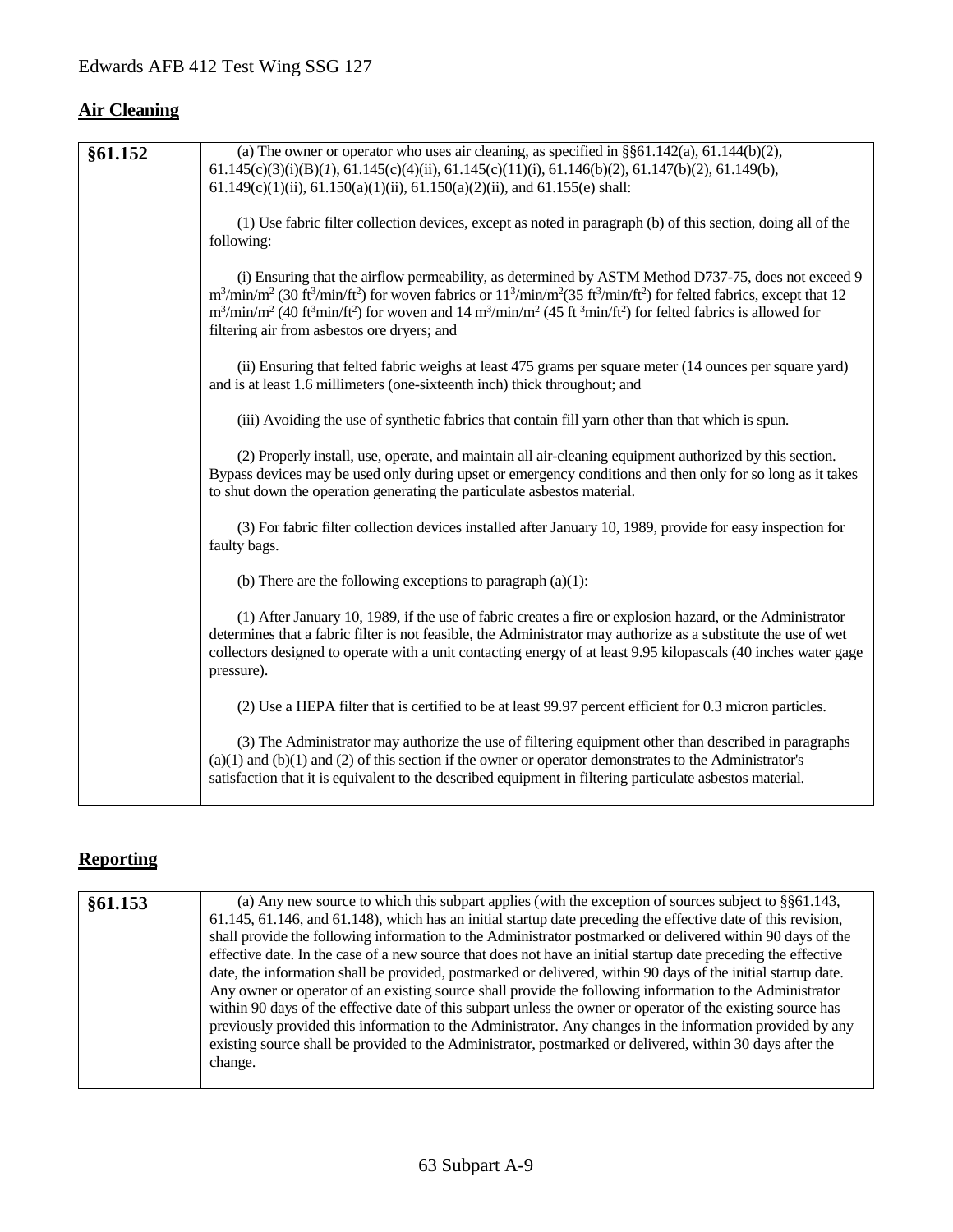| §61.153 | (1) A description of the emission control equipment used for each process; and                                                                                                                                                                                                                                                                                                                                                                                 |
|---------|----------------------------------------------------------------------------------------------------------------------------------------------------------------------------------------------------------------------------------------------------------------------------------------------------------------------------------------------------------------------------------------------------------------------------------------------------------------|
|         | (i) If the fabric device uses a woven fabric, the airflow permeability in $m^3/min/m^2$ and; if the fabric is<br>synthetic, whether the fill yarn is spun or not spun; and                                                                                                                                                                                                                                                                                     |
|         | (ii) If the fabric filter device uses a felted fabric, the density in $g/m2$ , the minimum thickness in inches,<br>and the airflow permeability in $m^3/min/m^2$ .                                                                                                                                                                                                                                                                                             |
|         | (2) If a fabric filter device is used to control emissions,                                                                                                                                                                                                                                                                                                                                                                                                    |
|         | (i) The airflow permeability in $m^3/min/m^2$ (ft <sup>3</sup> /min/ft <sup>2</sup> ) if the fabric filter device uses a woven fabric,<br>and, if the fabric is synthetic, whether the fill yarn is spun or not spun; and                                                                                                                                                                                                                                      |
|         | (ii) If the fabric filter device uses a felted fabric, the density in $g/m^2$ (oz/yd <sup>2</sup> ), the minimum thickness in<br>millimeters (inches), and the airflow permeability in $m^3/min/m^2$ (ft <sup>3</sup> /min/ft <sup>2</sup> ).                                                                                                                                                                                                                  |
|         | (3) If a HEPA filter is used to control emissions, the certified efficiency.                                                                                                                                                                                                                                                                                                                                                                                   |
|         | (4) For sources subject to $\S$ §61.149 and 61.150:                                                                                                                                                                                                                                                                                                                                                                                                            |
|         | (i) A brief description of each process that generates asbestos-containing waste material; and                                                                                                                                                                                                                                                                                                                                                                 |
|         | (ii) The average volume of asbestos-containing waste material disposed of, measured in $m^3$ /day<br>$(yd^3/day)$ ; and                                                                                                                                                                                                                                                                                                                                        |
|         | (iii) The emission control methods used in all stages of waste disposal; and                                                                                                                                                                                                                                                                                                                                                                                   |
|         | (iv) The type of disposal site or incineration site used for ultimate disposal, the name of the site operator,<br>and the name and location of the disposal site.                                                                                                                                                                                                                                                                                              |
|         | (5) For sources subject to $\S$ §61.151 and 61.154:                                                                                                                                                                                                                                                                                                                                                                                                            |
|         | (i) A brief description of the site; and                                                                                                                                                                                                                                                                                                                                                                                                                       |
|         | (ii) The method or methods used to comply with the standard, or alternative procedures to be used.                                                                                                                                                                                                                                                                                                                                                             |
|         | (b) The information required by paragraph (a) of this section must accompany the information required<br>by §61.10. Active waste disposal sites subject to §61.154 shall also comply with this provision. Roadways,<br>demolition and renovation, spraying, and insulating materials are exempted from the requirements of<br>§61.10(a). The information described in this section must be reported using the format of appendix A of this<br>part as a guide. |

*Remainder of Page Intentionally Left Blank*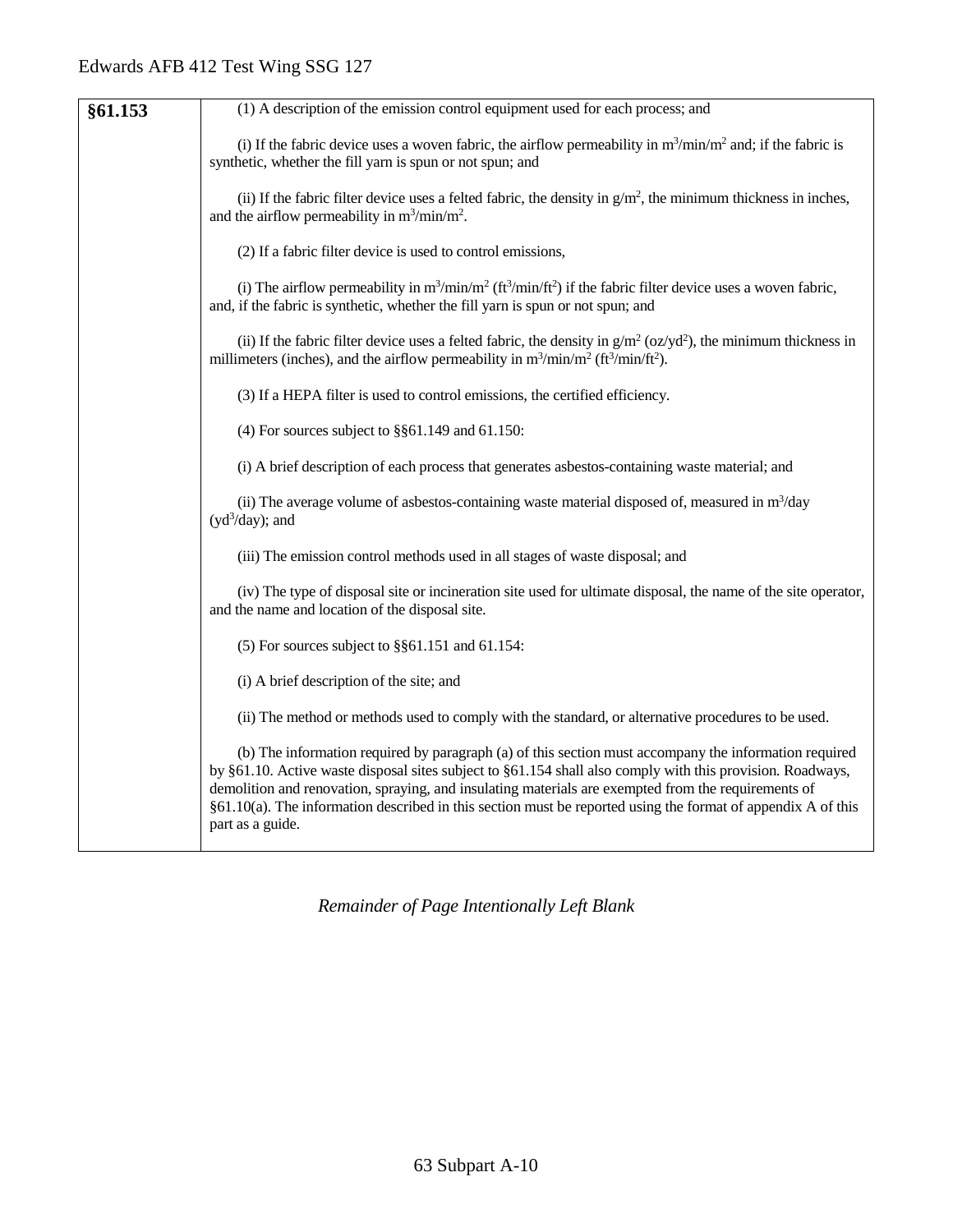# **FEDERAL REGULATIONS 40 CFR 63 SUBPART GG National Emission Standards for Aerospace Manufacturing and Rework Facilities**

#### **Applicable provisions of 40 CFR 63 Subpart GG shall apply.**

#### **[60 FR 45956, Sept. 1, 1996, as amended at 63 FR 15016, Mar. 27, 1998; 63 FR 46532, Sept. 1, 1998]**

## **Applicability and Designation of Affected Sources**

| §63.741 | (a) This subpart applies to facilities that are engaged, either in part or in whole, in the manufacture or                                                                                                                                                                                                                                                                                                                                                                                                                 |
|---------|----------------------------------------------------------------------------------------------------------------------------------------------------------------------------------------------------------------------------------------------------------------------------------------------------------------------------------------------------------------------------------------------------------------------------------------------------------------------------------------------------------------------------|
|         | rework of commercial, civil, or military aerospace vehicles or components and that are major sources as                                                                                                                                                                                                                                                                                                                                                                                                                    |
|         | defined in §63.2.                                                                                                                                                                                                                                                                                                                                                                                                                                                                                                          |
|         | (b) The owner or operator of an affected source shall comply with the requirements of this subpart and<br>of subpart A of this part, except as specified in $\S 63.743(a)$ and Table 1 of this subpart.                                                                                                                                                                                                                                                                                                                    |
|         | (c) Affected sources. The affected sources to which the provisions of this subpart apply are specified in<br>paragraphs $(c)(1)$ through $(8)$ of this section. The activities subject to this subpart are limited to the<br>manufacture or rework of aerospace vehicles or components as defined in this subpart. Where a dispute<br>arises relating to the applicability of this subpart to a specific activity, the owner or operator shall<br>demonstrate whether or not the activity is regulated under this subpart. |
|         | (1) Each cleaning operation as follows:                                                                                                                                                                                                                                                                                                                                                                                                                                                                                    |
|         | (i) All hand-wipe cleaning operations constitute an affected source.                                                                                                                                                                                                                                                                                                                                                                                                                                                       |
|         | (ii) Each spray gun cleaning operation constitutes an affected source.                                                                                                                                                                                                                                                                                                                                                                                                                                                     |
|         | (iii) All flush cleaning operations constitute an affected source.                                                                                                                                                                                                                                                                                                                                                                                                                                                         |
|         | (2) For organic HAP or VOC emissions, each primer application operation, which is the total of all<br>primer applications at the facility.                                                                                                                                                                                                                                                                                                                                                                                 |
|         | (3) For organic HAP or VOC emissions, each topcoat application operation, which is the total of all<br>topcoat applications at the facility.                                                                                                                                                                                                                                                                                                                                                                               |
|         | (4) For organic HAP or VOC emissions, each specialty coating application operation, which is the total<br>of all specialty coating applications at the facility.                                                                                                                                                                                                                                                                                                                                                           |
|         | (5) For organic HAP or VOC emissions, each depainting operation, which is the total of all depainting<br>at the facility.                                                                                                                                                                                                                                                                                                                                                                                                  |
|         | (6) Each chemical milling maskant application operation, which is the total of all chemical milling<br>maskant applications at the facility.                                                                                                                                                                                                                                                                                                                                                                               |
|         | (7) Each waste storage and handling operation, which is the total of all waste handling and storage at<br>the facility.                                                                                                                                                                                                                                                                                                                                                                                                    |
|         | (8) For inorganic HAP emissions, each spray booth, portable enclosure, or hangar that contains a<br>primer, topcoat, or specialty coating application operation subject to $\S$ 63.745(g), or a depainting operation<br>subject to $\S$ 63.746(b)(4).                                                                                                                                                                                                                                                                      |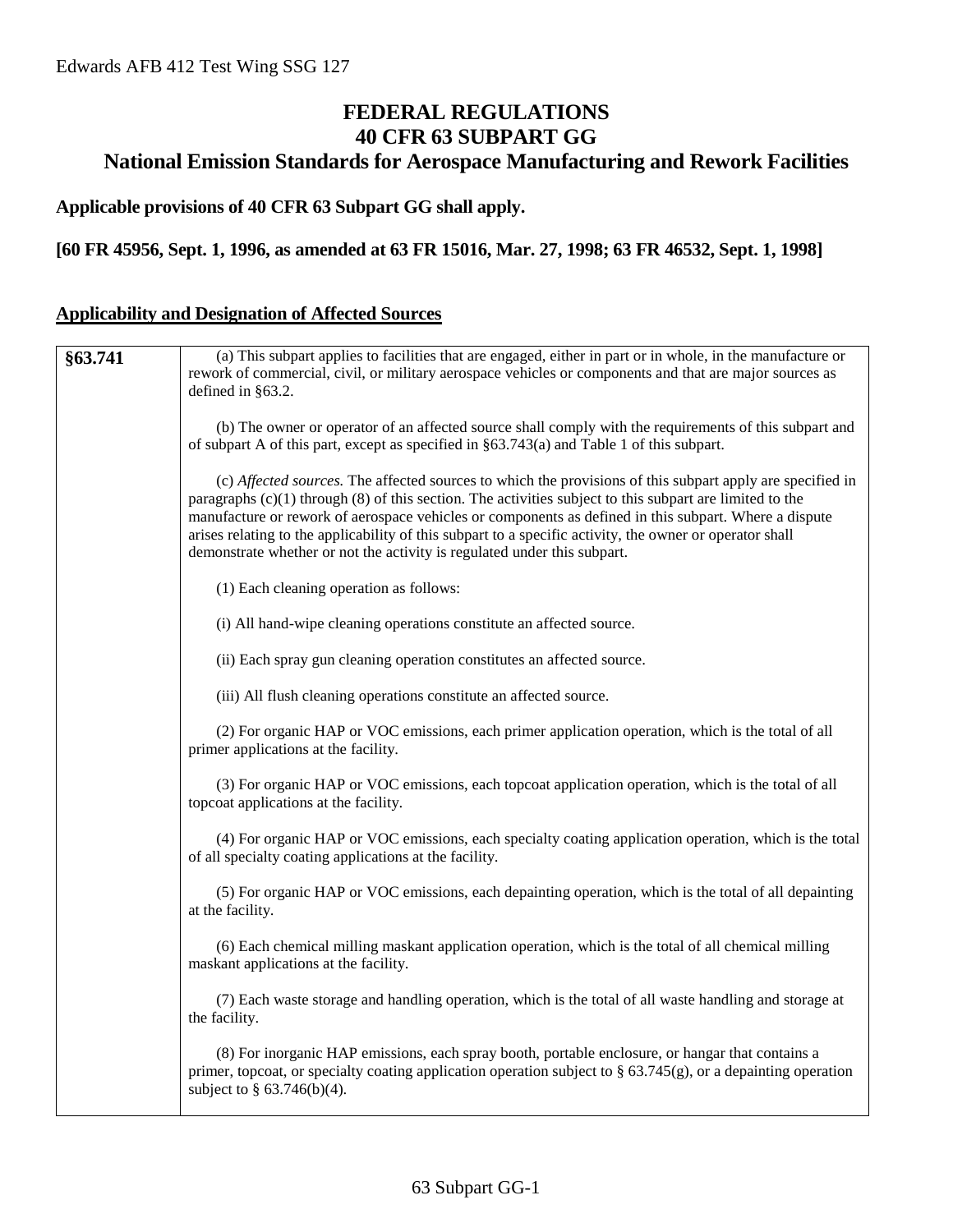**§63.741** (d) An owner or operator of an affected source subject to this subpart shall obtain an operating permit from the permitting authority in the State in which the source is located. The owner or operator shall apply for and obtain such permit in accordance with the regulations contained in part 70 of this chapter and in applicable State regulations.

#### (e) [Reserved]

(f) This subpart does not contain control requirements for use of specialty coatings, adhesives, adhesive bonding primers, or sealants at aerospace facilities. It also does not regulate research and development, quality control, and laboratory testing activities, chemical milling, metal finishing, electrodeposition (except for electrodeposition of paints), composites processing (except for cleaning and coating of composite parts or components that become part of an aerospace vehicle or component as well as composite tooling that comes in contact with such composite parts or components prior to cure), electronic parts and assemblies (except for cleaning and topcoating of completed assemblies), manufacture of aircraft transparencies, and wastewater operations at aerospace facilities. These requirements do not apply to the rework of aircraft or aircraft components if the holder of the Federal Aviation Administration (FAA) design approval, or the holder's licensee, is not actively manufacturing the aircraft or aircraft components. These requirements also do not apply to parts and assemblies not critical to the vehicle's structural integrity or flight performance. The requirements of this subpart also do not apply to primers, topcoats, chemical milling maskants, strippers, and cleaning solvents containing HAP and VOC at concentrations less than 0.1 percent for carcinogens or 1.0 percent for noncarcinogens, as determined from manufacturer's representations. Additional specific exemptions from regulatory coverage are set forth in paragraphs (e),  $(g)$ , (h), (i) and (j) of this section and §§63.742, 63.744(a)(1), (b), (e), 63.745(a), (f)(3), (g)(4), 63.746(a), (b)(5), 63.747(c)(3), and 63.749(d).

(g) The requirements for primers, topcoats, and chemical milling maskants in §63.745 and §63.747 do not apply to the use of low-volume coatings in these categories for which the annual total of each separate formulation used at a facility does not exceed 189 l (50 gal), and the combined annual total of all such primers, topcoats, and chemical milling maskants used at a facility does not exceed 757 l (200 gal). Primers and topcoats exempted under paragraph (f) of this section and under  $\S 63.745(f)(3)$  and (g)(4) are not included in the 50 and 200 gal limits. Chemical milling maskants exempted under  $\S 63.747(c)(3)$  are also not included in these limits.

(h) Regulated activities associated with space vehicles designed to travel beyond the limit of the earth's atmosphere, including but not limited to satellites, space stations, and the Space Shuttle System (including orbiter, external tanks, and solid rocket boosters), are exempt from the requirements of this subpart, except for depainting operations found in §63.746.

(i) Any waterborne coating for which the manufacturer's supplied data demonstrate that organic HAP and VOC contents are less than or equal to the organic HAP and VOC content limits for its coating type, as specified in §§63.745(c) and 63.747(c), is exempt from the following requirements of this subpart: §§63.745 (d) and (e), 63.747(d) and (e), 63.749 (d) and (h), 63.750 (c) through (h) and (k) through (n), 63.752 (c) and (f), and 63.753 (c) and (e). A facility shall maintain the manufacturer's supplied data and annual purchase records for each exempt waterborne coating readily available for inspection and review and shall retain these data for 5 years.

(j) Regulated activities associated with the rework of antique aerospace vehicles or components are exempt from the requirements of this subpart.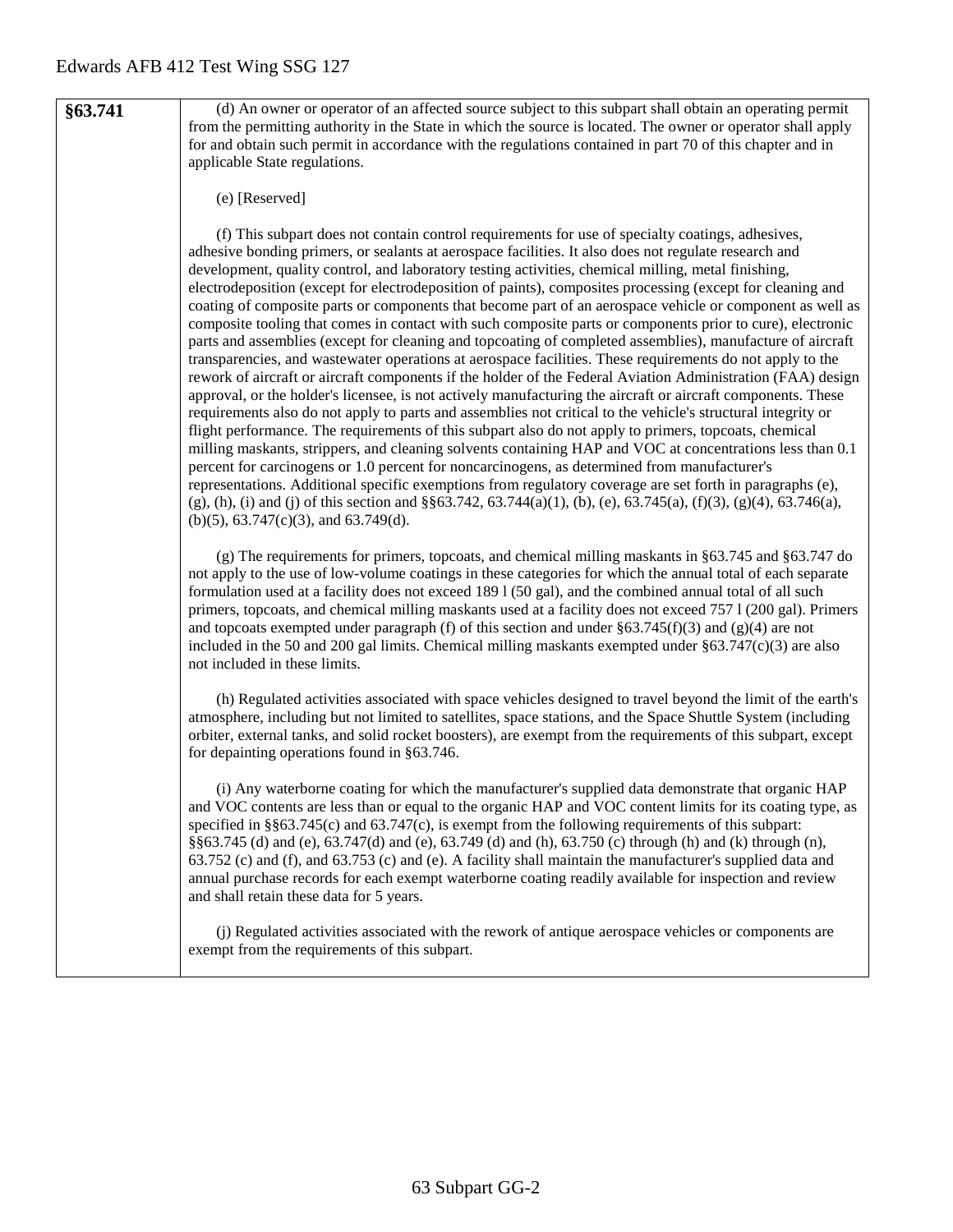# **Standards: General**

| §63.743 | (a) Except as provided in paragraphs (a)(4) through (a)(10) of this section and in Table 1 of this<br>subpart, each owner or operator of an affected source subject to this subpart is also subject to the<br>following sections of subpart A of this part:                                                                                                                                                                                                                                                                                                                                                                                                                                                                                         |
|---------|-----------------------------------------------------------------------------------------------------------------------------------------------------------------------------------------------------------------------------------------------------------------------------------------------------------------------------------------------------------------------------------------------------------------------------------------------------------------------------------------------------------------------------------------------------------------------------------------------------------------------------------------------------------------------------------------------------------------------------------------------------|
|         | (1) §63.4, Prohibited activities and circumvention;                                                                                                                                                                                                                                                                                                                                                                                                                                                                                                                                                                                                                                                                                                 |
|         | $(2)$ §63.5, Construction and reconstruction; and                                                                                                                                                                                                                                                                                                                                                                                                                                                                                                                                                                                                                                                                                                   |
|         | (3) §63.6, Compliance with standards and maintenance requirements.                                                                                                                                                                                                                                                                                                                                                                                                                                                                                                                                                                                                                                                                                  |
|         | (4) For the purposes of this subpart, all affected sources shall submit any request for an extension of<br>compliance not later than 120 days before the affected source's compliance date. The extension request<br>should be requested for the shortest time necessary to attain compliance, but in no case shall exceed 1<br>year.                                                                                                                                                                                                                                                                                                                                                                                                               |
|         | $(5)(i)$ For the purposes of this subpart, the Administrator (or the State with an approved permit<br>program) will notify the owner or operator in writing of his/her intention to deny approval of a request<br>for an extension of compliance submitted under either $\S 63.6(i)(4)$ or $\S 63.6(i)(5)$ within 60 calendar days<br>after receipt of sufficient information to evaluate the request.<br>(ii) In addition, for purposes of this subpart, if the Administrator does not notify the owner or<br>operator in writing of his/her intention to deny approval within 60 calendar days after receipt of<br>sufficient information to evaluate a request for an extension of compliance, then the request shall be<br>considered approved. |
|         | $(6)(i)$ For the purposes of this subpart, the Administrator (or the State) will notify the owner or<br>operator in writing of the status of his/her application submitted under $\S 63.6(i)(4)(ii)$ (that is, whether the<br>application contains sufficient information to make a determination) within 30 calendar days after receipt<br>of the original application and within 30 calendar days after receipt of any supplementary information<br>that is submitted, rather than 15 calendar days as provided for in $\S 63.6(i)(13)(i)$ .                                                                                                                                                                                                      |
|         | (ii) In addition, for the purposes of this subpart, if the Administrator does not notify the owner or<br>operator in writing of the status of his/her application within 30 calendar days after receipt of the original<br>application and within 30 calendar days after receipt of any supplementary information that is submitted,<br>then the information in the application or the supplementary information is to be considered sufficient<br>upon which to make a determination.                                                                                                                                                                                                                                                              |
|         | (7) For the purposes of this subpart, each owner or operator who has submitted an extension request<br>application under $\S 63.6(i)(5)$ is to be provided 30 calendar days to present additional information or<br>arguments to the Administrator after he/she is notified that the application is not complete, rather than 15<br>calendar days as provided for in $\S 63.6(i)(13)(ii)$ .                                                                                                                                                                                                                                                                                                                                                         |
|         | (8) For the purposes of this subpart, each owner or operator is to be provided 30 calendar days to<br>present additional information to the Administrator after he/she is notified of the intended denial of a<br>compliance extension request submitted under either $\S 63.6(i)(4)$ or $\S 63.6(i)(5)$ , rather than 15 calendar<br>days as provided for in §63.6(1)(12)(iii)(B) and §63.6(i)(13)(iii)(B).                                                                                                                                                                                                                                                                                                                                        |
|         | (9) For the purposes of this subpart, a final determination to deny any request for an extension<br>submitted under either §63.6(i)(4) or §63.6(i)(5) will be made within 60 calendar days after presentation<br>of additional information or argument (if the application is complete), or within 60 calendar days after<br>the final date specified for the presentation if no presentation is made, rather than 30 calendar days as<br>provided for in §63.6(i)(12)(iv) and §63.6(i)(13)(iv).                                                                                                                                                                                                                                                    |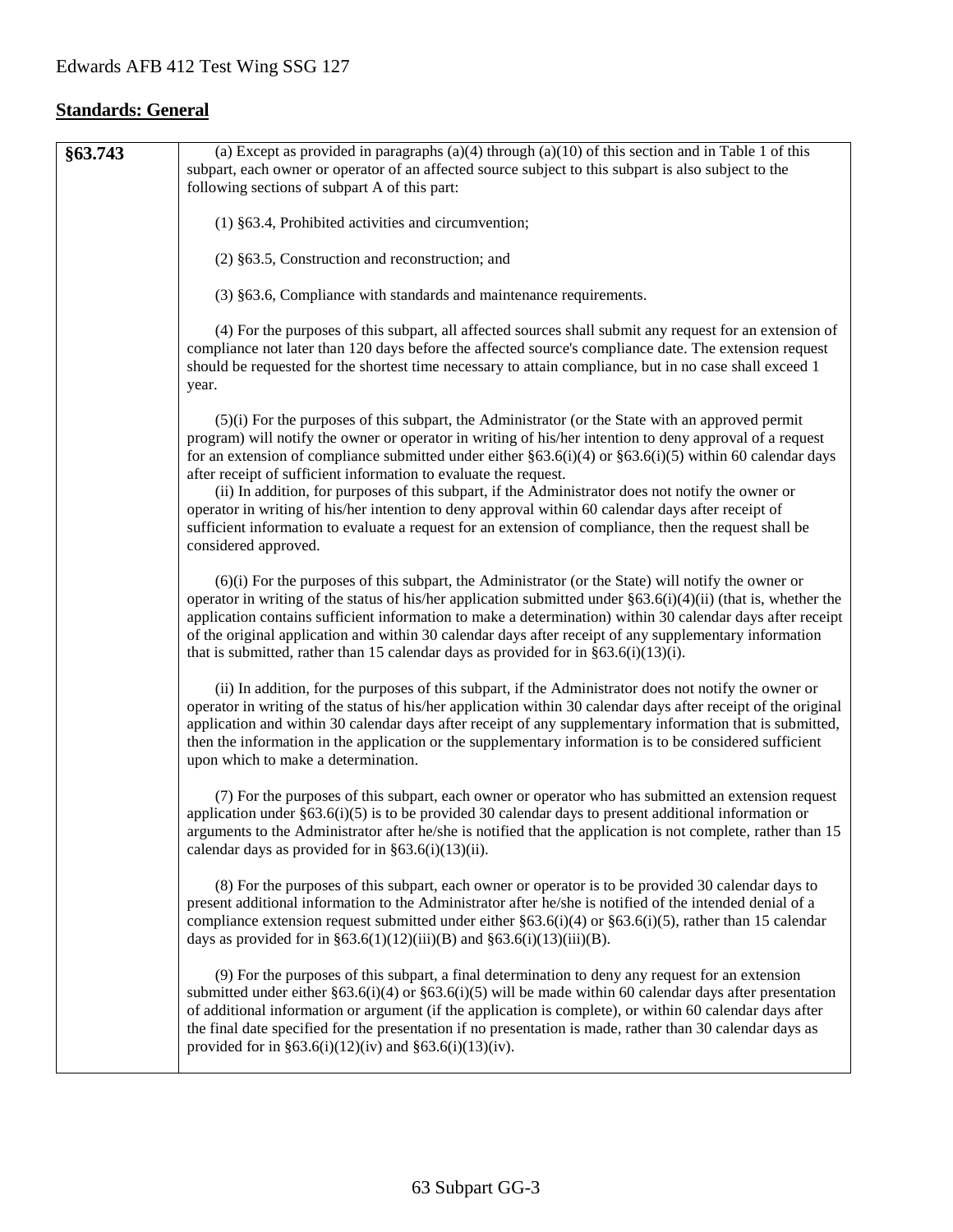| §63.743 | $(10)$ For the purposes of compliance with the requirements of §63.5(b)(4) of the General Provisions<br>and this subpart, owners or operators of existing primer or topcoat application operations and depainting<br>operations who construct or reconstruct a spray booth or hangar that does not have the potential to emit<br>10 tons/yr or more of an individual inorganic HAP or 25 tons/yr or more of all inorganic HAP combined<br>shall only be required to notify the Administrator of such construction or reconstruction on an annual<br>basis. Notification shall be submitted on or before March 1 of each year and shall include the<br>information required in $\S 63.5(b)(4)$ for each such spray booth or hangar constructed or reconstructed<br>during the prior calendar year, except that such information shall be limited to inorganic HAP's. No<br>advance notification or written approval from the Administrator pursuant to $\S 63.5(b)(3)$ shall be required<br>for the construction or reconstruction of such a spray booth or hangar unless the booth or hangar has the<br>potential to emit 10 tons/yr or more of an individual inorganic HAP or 25 tons/yr or more of all<br>inorganic HAP combined. |
|---------|-------------------------------------------------------------------------------------------------------------------------------------------------------------------------------------------------------------------------------------------------------------------------------------------------------------------------------------------------------------------------------------------------------------------------------------------------------------------------------------------------------------------------------------------------------------------------------------------------------------------------------------------------------------------------------------------------------------------------------------------------------------------------------------------------------------------------------------------------------------------------------------------------------------------------------------------------------------------------------------------------------------------------------------------------------------------------------------------------------------------------------------------------------------------------------------------------------------------------------------|
|         | (b) [Reserved]                                                                                                                                                                                                                                                                                                                                                                                                                                                                                                                                                                                                                                                                                                                                                                                                                                                                                                                                                                                                                                                                                                                                                                                                                      |
|         | (c) An owner or operator who uses an air pollution control device or equipment not listed in this<br>subpart shall submit a description of the device or equipment, test data verifying the performance of the<br>device or equipment in controlling organic HAP and/or VOC emissions, as appropriate, and specific<br>operating parameters that will be monitored to establish compliance with the standards to the<br>Administrator for approval not later than 120 days prior to the compliance date.                                                                                                                                                                                                                                                                                                                                                                                                                                                                                                                                                                                                                                                                                                                            |
|         | (d) Instead of complying with the individual coating limits in $\S$ 63.745 and 63.747, a facility may<br>choose to comply with the averaging provisions specified in paragraphs $(d)(1)$ through $(d)(6)$ of this<br>section.                                                                                                                                                                                                                                                                                                                                                                                                                                                                                                                                                                                                                                                                                                                                                                                                                                                                                                                                                                                                       |
|         | (1) Each owner or operator of a new or existing source shall use any combination of primers,<br>topcoats (including self-priming topcoats), specialty coatings, Type I chemical milling maskants, or<br>Type II chemical milling maskants such that the monthly volume-weighted average organic HAP and<br>VOC contents of the combination of primers, topcoats, specialty coatings, Type I chemical milling<br>maskants, or Type II chemical milling maskants, as determined in accordance with the applicable<br>procedures set forth in § 63.750, complies with the specified content limits in §§ 63.745(c) and<br>63.747(c), unless the permitting agency specifies a shorter averaging period as part of an ambient ozone<br>control program.                                                                                                                                                                                                                                                                                                                                                                                                                                                                                 |
|         | (2) Averaging is allowed only for uncontrolled primers, topcoats (including self-priming topcoats),<br>specialty coatings, Type I chemical milling maskants, or Type II chemical milling maskants.                                                                                                                                                                                                                                                                                                                                                                                                                                                                                                                                                                                                                                                                                                                                                                                                                                                                                                                                                                                                                                  |
|         | (3) Averaging is not allowed between specialty coating types defined in appendix A to this subpart,<br>or between the different types of coatings specified in paragraphs $(d)(3)(i)$ through (vii) of this section.                                                                                                                                                                                                                                                                                                                                                                                                                                                                                                                                                                                                                                                                                                                                                                                                                                                                                                                                                                                                                |
|         | (i) Primers and topcoats (including self-priming topcoats).                                                                                                                                                                                                                                                                                                                                                                                                                                                                                                                                                                                                                                                                                                                                                                                                                                                                                                                                                                                                                                                                                                                                                                         |
|         | (ii) Type I and Type II chemical milling maskants.                                                                                                                                                                                                                                                                                                                                                                                                                                                                                                                                                                                                                                                                                                                                                                                                                                                                                                                                                                                                                                                                                                                                                                                  |
|         | (iii) Primers and chemical milling maskants.                                                                                                                                                                                                                                                                                                                                                                                                                                                                                                                                                                                                                                                                                                                                                                                                                                                                                                                                                                                                                                                                                                                                                                                        |
|         | (iv) Topcoats and chemical milling maskants.                                                                                                                                                                                                                                                                                                                                                                                                                                                                                                                                                                                                                                                                                                                                                                                                                                                                                                                                                                                                                                                                                                                                                                                        |
|         | (v) Primers and specialty coatings.                                                                                                                                                                                                                                                                                                                                                                                                                                                                                                                                                                                                                                                                                                                                                                                                                                                                                                                                                                                                                                                                                                                                                                                                 |
|         | (vi) Topcoats and specialty coatings.                                                                                                                                                                                                                                                                                                                                                                                                                                                                                                                                                                                                                                                                                                                                                                                                                                                                                                                                                                                                                                                                                                                                                                                               |
|         | (vii) Chemical milling maskants and specialty coatings.                                                                                                                                                                                                                                                                                                                                                                                                                                                                                                                                                                                                                                                                                                                                                                                                                                                                                                                                                                                                                                                                                                                                                                             |
|         | $(4) - (5)$ [Reserved]                                                                                                                                                                                                                                                                                                                                                                                                                                                                                                                                                                                                                                                                                                                                                                                                                                                                                                                                                                                                                                                                                                                                                                                                              |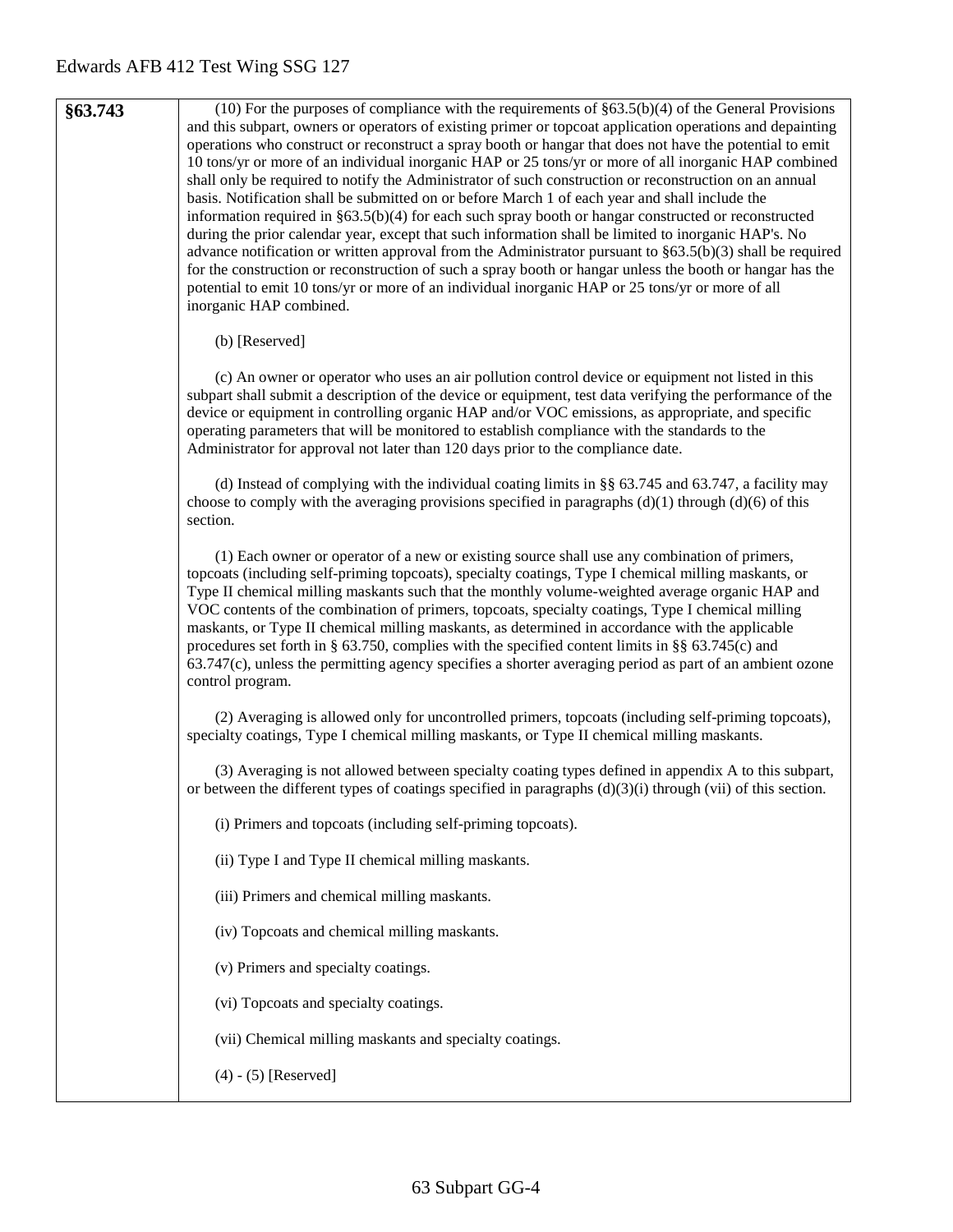| §63.743 | (6) Each averaging scheme shall be approved in advance by the permitting agency and adopted as             |
|---------|------------------------------------------------------------------------------------------------------------|
|         | part of the facility's title V permit.                                                                     |
|         | (e) At all times, the owner or operator must operate and maintain any affected source, including           |
|         | associated air pollution control equipment and monitoring equipment, in a manner consistent with safety    |
|         | and good air pollution control practices for minimizing emissions. The general duty to minimize            |
|         | emissions does not require the owner or operator to make any further efforts to reduce emissions if levels |
|         | required by the applicable standard have been achieved. Determination of whether a source is operating     |
|         | in compliance with operation and maintenance requirements will be based on information available to        |
|         | the Administrator which may include, but is not limited to, monitoring results, review of operation and    |
|         | maintenance procedures, review of operation and maintenance records, and inspection of the source.         |
|         |                                                                                                            |

# **Standards: Cleaning Operations**

| §63.744 | (a) Housekeeping measures. Each owner or operator of a new or existing cleaning operation subject to<br>this subpart shall comply with the requirements in these paragraphs unless the cleaning solvent used is<br>identified in Table 1 of this section or contains HAP and VOC below the de minimis levels specified in<br>§63.741(f).                                                                                                                                                                                                                                                            |
|---------|-----------------------------------------------------------------------------------------------------------------------------------------------------------------------------------------------------------------------------------------------------------------------------------------------------------------------------------------------------------------------------------------------------------------------------------------------------------------------------------------------------------------------------------------------------------------------------------------------------|
|         | $(1)$ Unless the owner or operator satisfies the requirements in paragraph $(a)(4)$ of this section, place<br>used solvent-laden cloth, paper, or any other absorbent applicators used for cleaning in bags or other closed<br>containers. Ensure that these bags and containers are kept closed at all times except when depositing or<br>removing these materials from the container. Use bags and containers of such design so as to contain the<br>vapors of the cleaning solvent. Cotton-tipped swabs used for very small cleaning operations are exempt<br>from this requirement.             |
|         | (2) Unless the owner or operator satisfies the requirements in paragraph $(a)(4)$ of this section, store<br>fresh and spent cleaning solvents, except semi-aqueous solvent cleaners, used in aerospace cleaning<br>operations in closed containers.                                                                                                                                                                                                                                                                                                                                                 |
|         | (3) Conduct the handling and transfer of cleaning solvents to or from enclosed systems, vats, waste<br>containers, and other cleaning operation equipment that hold or store fresh or spent cleaning solvents in<br>such a manner that minimizes spills.                                                                                                                                                                                                                                                                                                                                            |
|         | (4) Demonstrate to the Administrator (or delegated State, local, or Tribal authority) that equivalent or<br>better alternative measures are in place compared to the use of closed containers for the solvent-laden<br>materials described in paragraph $(a)(1)$ of this section, or the storage of solvents described in paragraph<br>$(a)(2)$ of this section.                                                                                                                                                                                                                                    |
|         | (b) Hand-wipe cleaning. Each owner or operator of a new or existing hand-wipe cleaning operation<br>(excluding cleaning of spray gun equipment performed in accordance with paragraph (c) of this section)<br>subject to this subpart shall use cleaning solvents that meet one of the requirements specified in paragraphs<br>$(b)(1)$ , $(b)(2)$ , and $(b)(3)$ of this section. Cleaning solvent solutions that contain HAP and VOC below the<br>de minimis levels specified in §63.741(f) are exempt from the requirements in paragraphs $(b)(1)$ , $(b)(2)$ ,<br>and $(b)(3)$ of this section. |
|         | (1) Meet one of the composition requirements in Table 1 of this section;                                                                                                                                                                                                                                                                                                                                                                                                                                                                                                                            |
|         | (2) Have a composite vapor pressure of 45 mm Hg (24.1 in. H <sub>2</sub> O) or less at 20 °C (68 °F); or                                                                                                                                                                                                                                                                                                                                                                                                                                                                                            |
|         |                                                                                                                                                                                                                                                                                                                                                                                                                                                                                                                                                                                                     |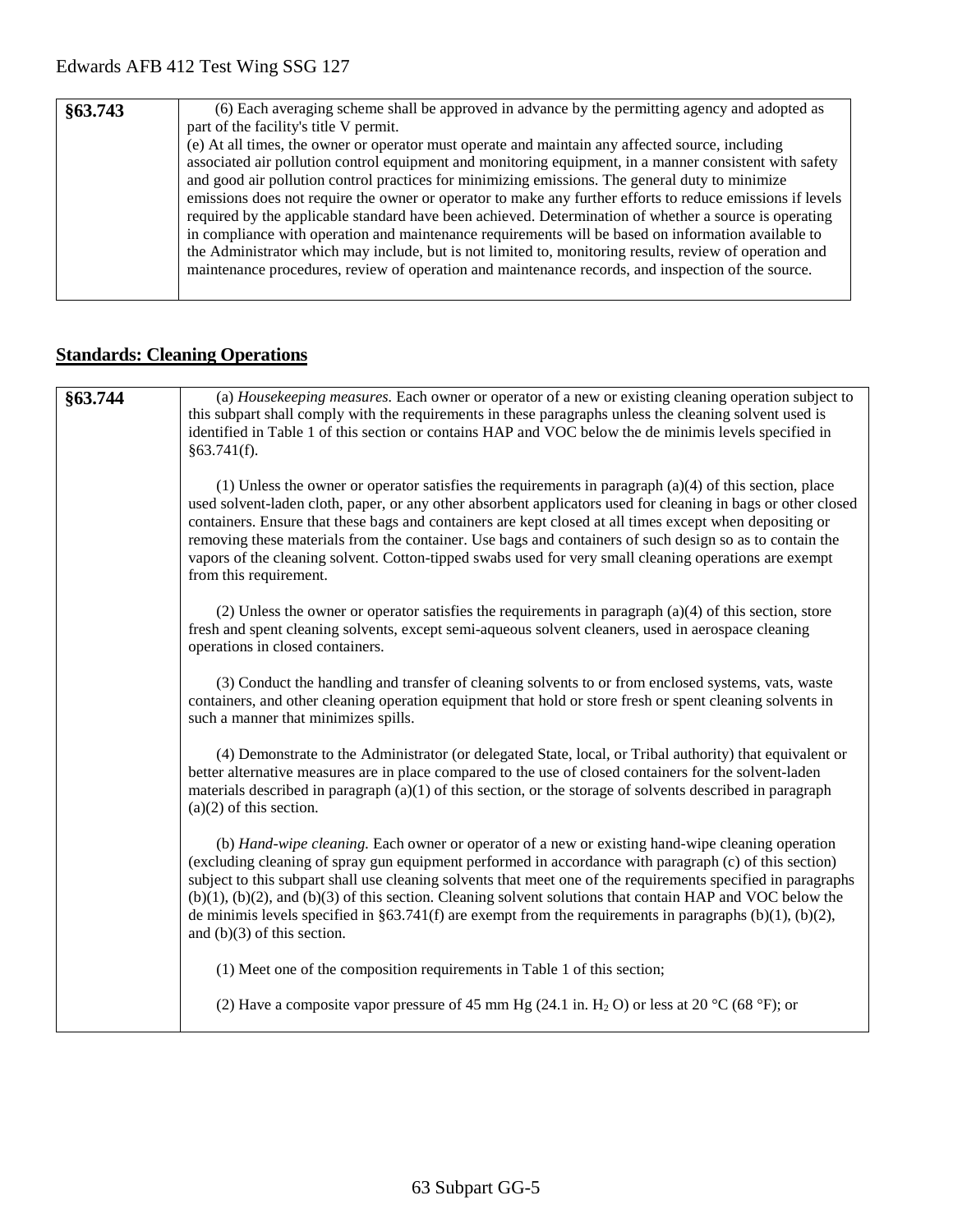| §63.744 | (3) Demonstrate that the volume of hand-wipe solvents used in cleaning operations has been reduced<br>by at least 60% from a baseline adjusted for production. The baseline shall be established as part of an<br>approved alternative plan administered by the State. Demonstrate that the volume of hand-wipe cleaning<br>solvents used in cleaning operations has been reduced by at least 60 percent from a baseline adjusted for<br>production. The baseline shall be calculated using data from 1996 and 1997, or as otherwise agreed upon<br>by the Administrator or delegated State Authority. The baseline shall be approved by the Administrator or |
|---------|---------------------------------------------------------------------------------------------------------------------------------------------------------------------------------------------------------------------------------------------------------------------------------------------------------------------------------------------------------------------------------------------------------------------------------------------------------------------------------------------------------------------------------------------------------------------------------------------------------------------------------------------------------------|
|         | delegated State Authority and shall be included as part of the facility's title V or part 70 permit.                                                                                                                                                                                                                                                                                                                                                                                                                                                                                                                                                          |
|         | (c) Spray gun cleaning. Each owner or operator of a new or existing spray gun cleaning operation<br>subject to this subpart in which spray guns are used for the application of coatings or any other materials<br>that require the spray guns to be cleaned shall use one or more of the techniques, or their equivalent,<br>specified in paragraphs $(c)(1)$ through $(c)(4)$ of this section. Spray gun cleaning operations using cleaning<br>solvent solutions that contain HAP and VOC below the de minimis levels specified in §63.741(f) are<br>exempt from the requirements in paragraphs $(c)(1)$ through $(c)(4)$ of this section.                  |
|         | $(1)(i)$ Enclosed system. Clean the spray gun in an enclosed system that is closed at all times except<br>when inserting or removing the spray gun. Cleaning shall consist of forcing solvent through the gun.                                                                                                                                                                                                                                                                                                                                                                                                                                                |
|         | (ii) If leaks are found during the monthly inspection required in $\S 63.751(a)$ , repairs shall be made as<br>soon as practicable, but no later than 15 days after the leak was found. If the leak is not repaired by the 15th<br>day after detection, the cleaning solvent shall be removed, and the enclosed cleaner shall be shut down until<br>the leak is repaired or its use is permanently discontinued.                                                                                                                                                                                                                                              |
|         | (2) Nonatomized cleaning. Clean the spray gun by placing cleaning solvent in the pressure pot and<br>forcing it through the gun with the atomizing cap in place. No atomizing air is to be used. Direct the<br>cleaning solvent from the spray gun into a vat, drum, or other waste container that is closed when not in<br>use.                                                                                                                                                                                                                                                                                                                              |
|         | (3) Disassembled spray gun cleaning. Disassemble the spray gun and clean the components by hand in<br>a vat, which shall remain closed at all times except when in use. Alternatively, soak the components in a<br>vat, which shall remain closed during the soaking period and when not inserting or removing components.                                                                                                                                                                                                                                                                                                                                    |
|         | (4) Atomizing cleaning. Clean the spray gun by forcing the cleaning solvent through the gun and direct<br>the resulting atomized spray into a waste container that is fitted with a device designed to capture the<br>atomized cleaning solvent emissions.                                                                                                                                                                                                                                                                                                                                                                                                    |
|         | (5) Cleaning of the nozzle tips of automated spray equipment systems, except for robotic systems that<br>can be programmed to spray into a closed container, shall be exempt from the requirements of paragraph<br>(c) of this section.                                                                                                                                                                                                                                                                                                                                                                                                                       |
|         | (d) Flush cleaning. Each owner or operator of a flush cleaning operation subject to this subpart<br>(excluding those in which Table 1 or semi-aqueous cleaning solvents are used) shall empty the used<br>cleaning solvent each time aerospace parts or assemblies, or components of a coating unit (with the<br>exception of spray guns) are flush cleaned into an enclosed container or collection system that is kept<br>closed when not in use or into a system with equivalent emission control.                                                                                                                                                         |
|         | (e) Exempt cleaning operations. The following cleaning operations are exempt from the requirements<br>of paragraph (b) of this section:                                                                                                                                                                                                                                                                                                                                                                                                                                                                                                                       |
|         | (1) Cleaning during the manufacture, assembly, installation, maintenance, or testing of components of<br>breathing oxygen systems that are exposed to the breathing oxygen;                                                                                                                                                                                                                                                                                                                                                                                                                                                                                   |
|         |                                                                                                                                                                                                                                                                                                                                                                                                                                                                                                                                                                                                                                                               |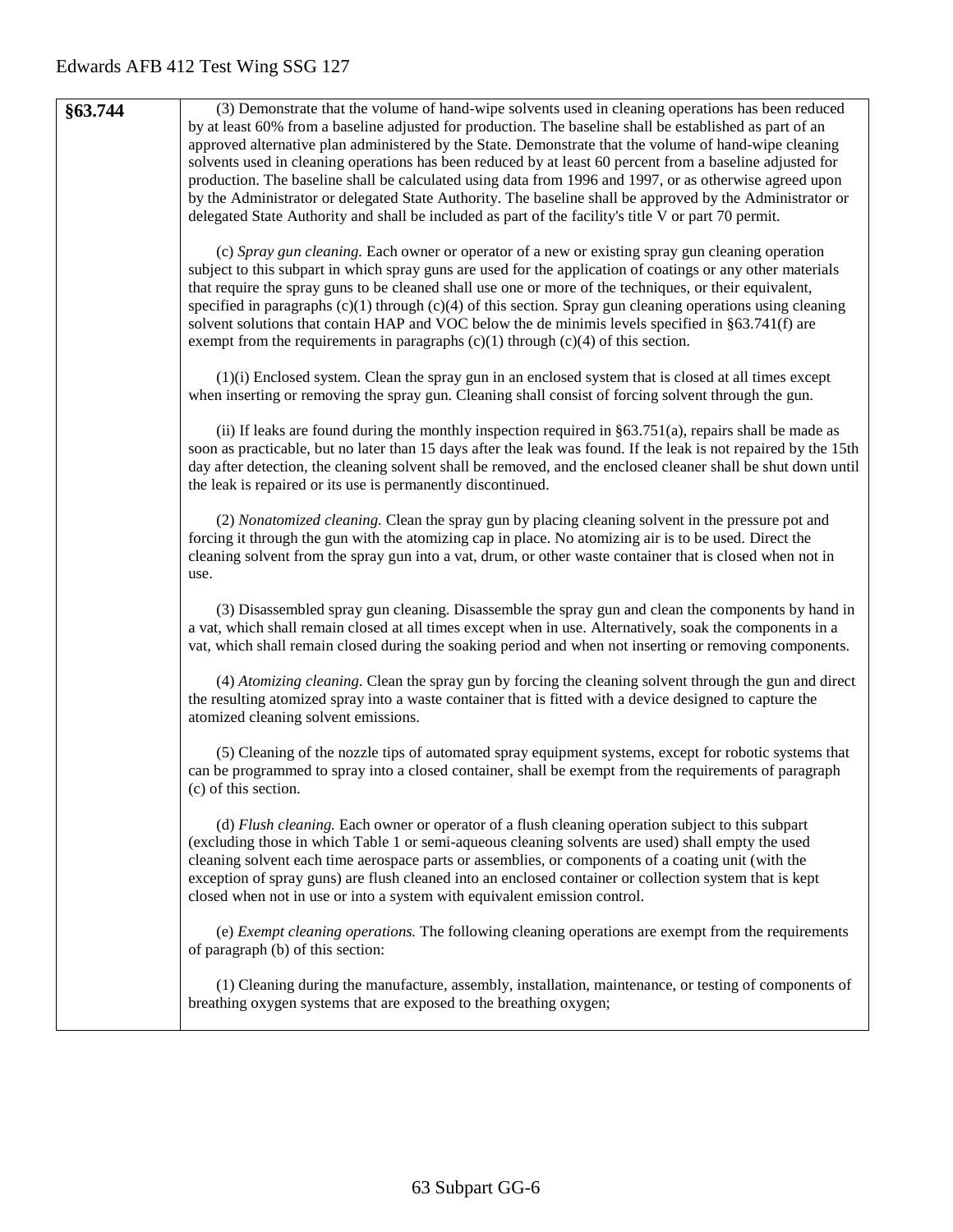|         | (2) Cleaning during the manufacture, assembly, installation, maintenance, or testing of parts,                                                                                                                                                                                                                                              |                                                                                                                                                                                                                                                                                                                                                                                                                                                                                                                                                    |  |  |  |  |  |
|---------|---------------------------------------------------------------------------------------------------------------------------------------------------------------------------------------------------------------------------------------------------------------------------------------------------------------------------------------------|----------------------------------------------------------------------------------------------------------------------------------------------------------------------------------------------------------------------------------------------------------------------------------------------------------------------------------------------------------------------------------------------------------------------------------------------------------------------------------------------------------------------------------------------------|--|--|--|--|--|
| §63.744 |                                                                                                                                                                                                                                                                                                                                             | subassemblies, or assemblies that are exposed to strong oxidizers or reducers (e.g., nitrogen tetroxide,                                                                                                                                                                                                                                                                                                                                                                                                                                           |  |  |  |  |  |
|         |                                                                                                                                                                                                                                                                                                                                             | liquid oxygen, or hydrazine);                                                                                                                                                                                                                                                                                                                                                                                                                                                                                                                      |  |  |  |  |  |
|         |                                                                                                                                                                                                                                                                                                                                             |                                                                                                                                                                                                                                                                                                                                                                                                                                                                                                                                                    |  |  |  |  |  |
|         |                                                                                                                                                                                                                                                                                                                                             | (3) Cleaning and surface activation prior to adhesive bonding;                                                                                                                                                                                                                                                                                                                                                                                                                                                                                     |  |  |  |  |  |
|         |                                                                                                                                                                                                                                                                                                                                             | (4) Cleaning of electronic parts and assemblies containing electronic parts;                                                                                                                                                                                                                                                                                                                                                                                                                                                                       |  |  |  |  |  |
|         | (5) Cleaning of aircraft and ground support equipment fluid systems that are exposed to the fluid,<br>including air-to-air heat exchangers and hydraulic fluid systems;                                                                                                                                                                     |                                                                                                                                                                                                                                                                                                                                                                                                                                                                                                                                                    |  |  |  |  |  |
|         | (6) Cleaning of fuel cells, fuel tanks, and confined spaces;                                                                                                                                                                                                                                                                                |                                                                                                                                                                                                                                                                                                                                                                                                                                                                                                                                                    |  |  |  |  |  |
|         | (7) Surface cleaning of solar cells, coated optics, and thermal control surfaces;                                                                                                                                                                                                                                                           |                                                                                                                                                                                                                                                                                                                                                                                                                                                                                                                                                    |  |  |  |  |  |
|         | (8) Cleaning during fabrication, assembly, installation, and maintenance of upholstery, curtains, carpet,<br>and other textile materials used in the interior of the aircraft;                                                                                                                                                              |                                                                                                                                                                                                                                                                                                                                                                                                                                                                                                                                                    |  |  |  |  |  |
|         | vehicles or components;                                                                                                                                                                                                                                                                                                                     | (9) Cleaning of metallic and nonmetallic materials used in honeycomb cores during the manufacture or<br>maintenance of these cores, and cleaning of the completed cores used in the manufacture of aerospace                                                                                                                                                                                                                                                                                                                                       |  |  |  |  |  |
|         | (10) Cleaning of aircraft transparencies, polycarbonate, or glass substrates;                                                                                                                                                                                                                                                               |                                                                                                                                                                                                                                                                                                                                                                                                                                                                                                                                                    |  |  |  |  |  |
|         | (11) Cleaning and cleaning solvent usage associated with research and development, quality control,<br>and laboratory testing;                                                                                                                                                                                                              |                                                                                                                                                                                                                                                                                                                                                                                                                                                                                                                                                    |  |  |  |  |  |
|         | (12) Cleaning operations, using nonflammable liquids, conducted within five feet of energized<br>electrical systems. Energized electrical systems means any AC or DC electrical circuit on an assembled<br>aircraft once electrical power is connected, including interior passenger and cargo areas, wheel wells and<br>tail sections; and |                                                                                                                                                                                                                                                                                                                                                                                                                                                                                                                                                    |  |  |  |  |  |
|         | (13) Cleaning operations identified as essential uses under the Montreal Protocol for which the<br>Administrator has allocated essential use allowances or exemptions in 40 CFR 82.4.                                                                                                                                                       |                                                                                                                                                                                                                                                                                                                                                                                                                                                                                                                                                    |  |  |  |  |  |
|         |                                                                                                                                                                                                                                                                                                                                             | TABLE 1-COMPOSITION REQUIREMENTS FOR APPROVED CLEANING SOLVENTS                                                                                                                                                                                                                                                                                                                                                                                                                                                                                    |  |  |  |  |  |
|         | <b>Cleaning</b>                                                                                                                                                                                                                                                                                                                             |                                                                                                                                                                                                                                                                                                                                                                                                                                                                                                                                                    |  |  |  |  |  |
|         | <b>Composition requirements</b><br>solvent type                                                                                                                                                                                                                                                                                             |                                                                                                                                                                                                                                                                                                                                                                                                                                                                                                                                                    |  |  |  |  |  |
|         | Aqueous                                                                                                                                                                                                                                                                                                                                     | Cleaning solvents in which water is the primary ingredient $(\geq 80$ percent of cleaning<br>solvent solution as applied must be water). Detergents, surfactants, and bioenzyme<br>mixtures and nutrients may be combined with the water along with a variety of<br>additives, such as organic solvents (e.g., high boiling point alcohols), builders,<br>saponifiers, inhibitors, emulsifiers, pH buffers, and antifoaming agents. Aqueous<br>solutions must have a flash point greater than 93 $\degree$ C (200 $\degree$ F) (as reported by the |  |  |  |  |  |
|         |                                                                                                                                                                                                                                                                                                                                             | manufacturer), and the solution must be miscible with water.                                                                                                                                                                                                                                                                                                                                                                                                                                                                                       |  |  |  |  |  |
|         | Hydrocarbon-<br>based                                                                                                                                                                                                                                                                                                                       | Cleaners that are composed of photochemically reactive hydrocarbons and/or<br>oxygenated hydrocarbons and have a maximum vapor pressure of 7 mm Hg at 20 $^{\circ}$ C<br>(3.75 in. H2O and 68 °F). These cleaners also contain no HAP.                                                                                                                                                                                                                                                                                                             |  |  |  |  |  |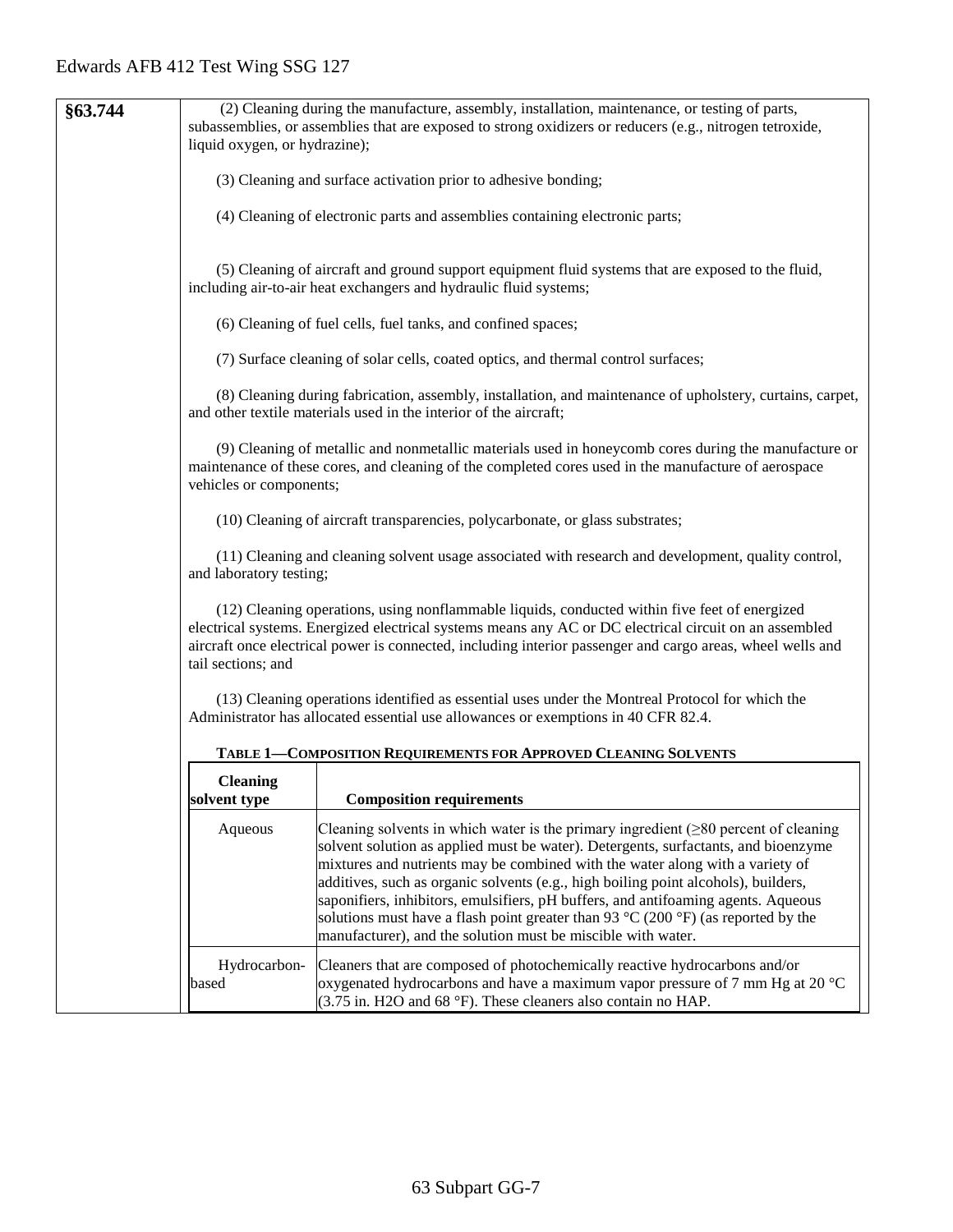# **Standards: Primer and Topcoat Application Operations**

| §63.745 | (a) Each owner or operator of a new or existing primer or topcoat application operation subject to this<br>subpart shall comply with the requirements specified in paragraph (c) of this section for those coatings that<br>are uncontrolled (no control device is used to reduce organic HAP emissions from the operation), and in<br>paragraph (d) of this section for those coatings that are controlled (organic HAP emissions from the<br>operation are reduced by the use of a control device). Aerospace equipment that is no longer operational,<br>intended for public display, and not easily capable of being moved is exempt from the requirements of this<br>section. |
|---------|------------------------------------------------------------------------------------------------------------------------------------------------------------------------------------------------------------------------------------------------------------------------------------------------------------------------------------------------------------------------------------------------------------------------------------------------------------------------------------------------------------------------------------------------------------------------------------------------------------------------------------------------------------------------------------|
|         | (b) Each owner or operator shall conduct the handling and transfer of primers and topcoats to or from<br>containers, tanks, vats, vessels, and piping systems in such a manner that minimizes spills.                                                                                                                                                                                                                                                                                                                                                                                                                                                                              |
|         | (c) Uncontrolled coatings—organic HAP and VOC content levels. Each owner or operator shall<br>comply with the organic HAP and VOC content limits specified in paragraphs (c)(1) through (c)(4) of this<br>section for those coatings that are uncontrolled.                                                                                                                                                                                                                                                                                                                                                                                                                        |
|         | (1) Organic HAP emissions from primers shall be limited to an organic HAP content level of no more<br>than: 540 g/L $(4.5 \text{ lb/gal})$ of primer (less water), as applied, for general aviation rework facilities; or 650<br>g/L (5.4 lb/gal) of exterior primer (less water), as applied, to large commercial aircraft components (parts or<br>assemblies) or fully assembled, large commercial aircraft at existing affected sources that produce fully<br>assembled, large commercial aircraft; or 350 g/L $(2.9 \text{ lb/gal})$ of primer (less water), as applied.                                                                                                       |
|         | (2) VOC emissions from primers shall be limited to a VOC content level of no more than: 540 $g/L$ (4.5)<br>lb/gal) of primer (less water and exempt solvents), as applied, for general aviation rework facilities; or 650<br>$g/L$ (5.4 lb/gal) of exterior primer (less water and exempt solvents), as applied, to large commercial aircraft<br>components (parts or assemblies) or fully assembled, large commercial aircraft at existing affected sources<br>that produce fully assembled, large commercial aircraft; or $350 g/L$ (2.9 lb/gal) of primer (less water and<br>exempt solvents), as applied.                                                                      |
|         | (3) Organic HAP emissions from topcoats shall be limited to an organic HAP content level of no more<br>than: 420 g/L (3.5 lb/gal) of coating (less water) as applied or 540 g/L (4.5 lb/gal) of coating (less water) as<br>applied for general aviation rework facilities. Organic HAP emissions from self-priming topcoats shall be<br>limited to an organic HAP content level of no more than: $420 g/L$ (3.5 lb/gal) of self-priming topcoat (less<br>water) as applied or 540 g/L (4.5 lb/gal) of self-priming topcoat (less water) as applied for general aviation<br>rework facilities.                                                                                      |
|         | (4) VOC emissions from topcoats shall be limited to a VOC content level of no more than: $420 g/L$<br>(3.5 lb/gal) of coating (less water and exempt solvents) as applied or 540 g/L (4.5 lb/gal) of coating (less<br>water and exempt solvents) as applied for general aviation rework facilities. VOC emissions from self-<br>priming topcoats shall be limited to a VOC content level of no more than: $420 g/L$ (3.5 lb/gal) of self-<br>priming topcoat (less water and exempt solvents) as applied or 540 g/L $(4.5 \text{ lb/gal})$ of self-priming topcoat<br>(less water) as applied for general aviation rework facilities.                                              |
|         | (5) Organic HAP emissions from specialty coatings shall be limited to an organic HAP content level of<br>no more than the HAP content limit specified in Table 1 of this section for each applicable specialty<br>coating type.                                                                                                                                                                                                                                                                                                                                                                                                                                                    |
|         | (6) VOC emissions from specialty coatings shall be limited to a VOC content level of no more than the<br>VOC content limit specified in Table 1 of this section for each applicable specialty coating type.                                                                                                                                                                                                                                                                                                                                                                                                                                                                        |
|         |                                                                                                                                                                                                                                                                                                                                                                                                                                                                                                                                                                                                                                                                                    |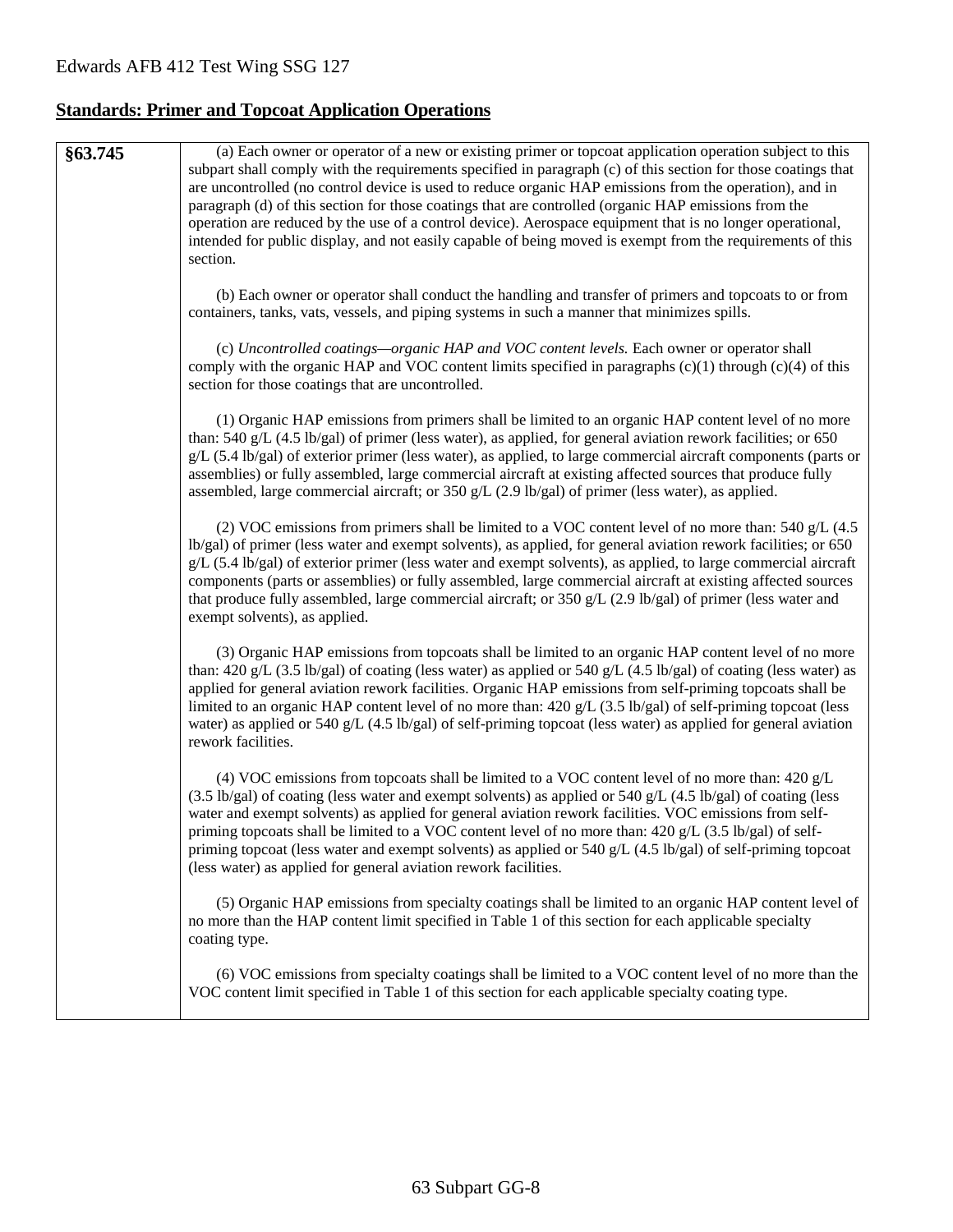| <b>HAP Limit</b><br><b>VOC Limit</b><br><b>Coating Type</b><br>g/L<br>g/L<br>$(lb/gallon)^1$<br>$(lb/gallon)^1$<br><b>Ablative Coating</b><br>600(5.0)<br>600(5.0)<br><b>Adhesion Promoter</b><br>890 (7.4)<br>890 (7.4)<br>Adhesive Bonding Primers: Cured at 250 °F or below<br>850 (7.1)<br>850(7.1)<br>Adhesive Bonding Primers: Cured above 250 °F<br>1030 (8.6)<br>1030(8.6)<br>Commercial Interior Adhesive<br>760 (6.3)<br>760(6.3)<br>Cyanoacrylate Adhesive<br>1,020(8.5)<br>1,020(8.5)<br><b>Fuel Tank Adhesive</b><br>620(5.2)<br>620(5.2)<br>Nonstructural Adhesive<br>360(3.0)<br>360(3.0)<br>Rocket Motor Bonding Adhesive<br>890 (7.4)<br>890 (7.4)<br>Rubber-based Adhesive<br>850 (7.1)<br>850(7.1)<br>Structural Autoclavable Adhesive<br>60(0.5)<br>60(0.5)<br>Structural Nonautoclavable Adhesive<br>850 (7.1)<br>850(7.1)<br><b>Antichafe Coating</b><br>660 (5.5)<br>660 (5.5)<br><b>Bearing Coating</b><br>620(5.2)<br>620(5.2)<br>Caulking and Smoothing Compounds<br>850 (7.1)<br>850 (7.1)<br><b>Chemical Agent-Resistant Coating</b><br>550 (4.6)<br>550 (4.6)<br><b>Clear Coating</b><br>720 (6.0)<br>720(6.0)<br>Commercial Exterior Aerodynamic Structure Primer<br>650 (5.4)<br>650(5.4)<br>Compatible Substrate Primer<br>780 (6.5)<br>780 (6.5)<br><b>Corrosion Prevention System</b><br>710(5.9)<br>710 (5.9)<br>Cryogenic Flexible Primer<br>645 (5.4)<br>645 (5.4)<br>600(5.0)<br>600(5.0)<br>Cryoprotective Coating<br>Dry Lubricative Material<br>880 (7.3)<br>880 (7.3)<br>Electric or Radiation-Effect Coating<br>800(6.7)<br>800(6.7)<br>Electrostatic Discharge and Electromagnetic Interference (EMI)<br>800(6.7)<br>800(6.7)<br>Coating<br>Elevated-Temperature Skydrol-Resistant Commercial Primer<br>740 (6.2)<br>740 (6.2)<br><b>Epoxy Polyamide Topcoat</b><br>660 (5.5)<br>660 (5.5)<br>Fire-Resistant (interior) Coating<br>800(6.7)<br>800 (6.7)<br><b>Flexible Primer</b><br>640(5.3)<br>640 (5.3)<br>Flight-Test Coatings: Missile or Single Use Aircraft<br>420(3.5)<br>420(3.5) | §63.745 | TABLE 1-SPECIALTY COATINGS-HAP AND VOC CONTENT LIMITS |  |  |  |
|-----------------------------------------------------------------------------------------------------------------------------------------------------------------------------------------------------------------------------------------------------------------------------------------------------------------------------------------------------------------------------------------------------------------------------------------------------------------------------------------------------------------------------------------------------------------------------------------------------------------------------------------------------------------------------------------------------------------------------------------------------------------------------------------------------------------------------------------------------------------------------------------------------------------------------------------------------------------------------------------------------------------------------------------------------------------------------------------------------------------------------------------------------------------------------------------------------------------------------------------------------------------------------------------------------------------------------------------------------------------------------------------------------------------------------------------------------------------------------------------------------------------------------------------------------------------------------------------------------------------------------------------------------------------------------------------------------------------------------------------------------------------------------------------------------------------------------------------------------------------------------------------------------------------------------------------------------------------------------------------------------------------------------------------|---------|-------------------------------------------------------|--|--|--|
|                                                                                                                                                                                                                                                                                                                                                                                                                                                                                                                                                                                                                                                                                                                                                                                                                                                                                                                                                                                                                                                                                                                                                                                                                                                                                                                                                                                                                                                                                                                                                                                                                                                                                                                                                                                                                                                                                                                                                                                                                                         |         |                                                       |  |  |  |
|                                                                                                                                                                                                                                                                                                                                                                                                                                                                                                                                                                                                                                                                                                                                                                                                                                                                                                                                                                                                                                                                                                                                                                                                                                                                                                                                                                                                                                                                                                                                                                                                                                                                                                                                                                                                                                                                                                                                                                                                                                         |         |                                                       |  |  |  |
|                                                                                                                                                                                                                                                                                                                                                                                                                                                                                                                                                                                                                                                                                                                                                                                                                                                                                                                                                                                                                                                                                                                                                                                                                                                                                                                                                                                                                                                                                                                                                                                                                                                                                                                                                                                                                                                                                                                                                                                                                                         |         |                                                       |  |  |  |
|                                                                                                                                                                                                                                                                                                                                                                                                                                                                                                                                                                                                                                                                                                                                                                                                                                                                                                                                                                                                                                                                                                                                                                                                                                                                                                                                                                                                                                                                                                                                                                                                                                                                                                                                                                                                                                                                                                                                                                                                                                         |         |                                                       |  |  |  |
|                                                                                                                                                                                                                                                                                                                                                                                                                                                                                                                                                                                                                                                                                                                                                                                                                                                                                                                                                                                                                                                                                                                                                                                                                                                                                                                                                                                                                                                                                                                                                                                                                                                                                                                                                                                                                                                                                                                                                                                                                                         |         |                                                       |  |  |  |
|                                                                                                                                                                                                                                                                                                                                                                                                                                                                                                                                                                                                                                                                                                                                                                                                                                                                                                                                                                                                                                                                                                                                                                                                                                                                                                                                                                                                                                                                                                                                                                                                                                                                                                                                                                                                                                                                                                                                                                                                                                         |         |                                                       |  |  |  |
|                                                                                                                                                                                                                                                                                                                                                                                                                                                                                                                                                                                                                                                                                                                                                                                                                                                                                                                                                                                                                                                                                                                                                                                                                                                                                                                                                                                                                                                                                                                                                                                                                                                                                                                                                                                                                                                                                                                                                                                                                                         |         |                                                       |  |  |  |
|                                                                                                                                                                                                                                                                                                                                                                                                                                                                                                                                                                                                                                                                                                                                                                                                                                                                                                                                                                                                                                                                                                                                                                                                                                                                                                                                                                                                                                                                                                                                                                                                                                                                                                                                                                                                                                                                                                                                                                                                                                         |         |                                                       |  |  |  |
|                                                                                                                                                                                                                                                                                                                                                                                                                                                                                                                                                                                                                                                                                                                                                                                                                                                                                                                                                                                                                                                                                                                                                                                                                                                                                                                                                                                                                                                                                                                                                                                                                                                                                                                                                                                                                                                                                                                                                                                                                                         |         |                                                       |  |  |  |
|                                                                                                                                                                                                                                                                                                                                                                                                                                                                                                                                                                                                                                                                                                                                                                                                                                                                                                                                                                                                                                                                                                                                                                                                                                                                                                                                                                                                                                                                                                                                                                                                                                                                                                                                                                                                                                                                                                                                                                                                                                         |         |                                                       |  |  |  |
|                                                                                                                                                                                                                                                                                                                                                                                                                                                                                                                                                                                                                                                                                                                                                                                                                                                                                                                                                                                                                                                                                                                                                                                                                                                                                                                                                                                                                                                                                                                                                                                                                                                                                                                                                                                                                                                                                                                                                                                                                                         |         |                                                       |  |  |  |
|                                                                                                                                                                                                                                                                                                                                                                                                                                                                                                                                                                                                                                                                                                                                                                                                                                                                                                                                                                                                                                                                                                                                                                                                                                                                                                                                                                                                                                                                                                                                                                                                                                                                                                                                                                                                                                                                                                                                                                                                                                         |         |                                                       |  |  |  |
|                                                                                                                                                                                                                                                                                                                                                                                                                                                                                                                                                                                                                                                                                                                                                                                                                                                                                                                                                                                                                                                                                                                                                                                                                                                                                                                                                                                                                                                                                                                                                                                                                                                                                                                                                                                                                                                                                                                                                                                                                                         |         |                                                       |  |  |  |
|                                                                                                                                                                                                                                                                                                                                                                                                                                                                                                                                                                                                                                                                                                                                                                                                                                                                                                                                                                                                                                                                                                                                                                                                                                                                                                                                                                                                                                                                                                                                                                                                                                                                                                                                                                                                                                                                                                                                                                                                                                         |         |                                                       |  |  |  |
|                                                                                                                                                                                                                                                                                                                                                                                                                                                                                                                                                                                                                                                                                                                                                                                                                                                                                                                                                                                                                                                                                                                                                                                                                                                                                                                                                                                                                                                                                                                                                                                                                                                                                                                                                                                                                                                                                                                                                                                                                                         |         |                                                       |  |  |  |
|                                                                                                                                                                                                                                                                                                                                                                                                                                                                                                                                                                                                                                                                                                                                                                                                                                                                                                                                                                                                                                                                                                                                                                                                                                                                                                                                                                                                                                                                                                                                                                                                                                                                                                                                                                                                                                                                                                                                                                                                                                         |         |                                                       |  |  |  |
|                                                                                                                                                                                                                                                                                                                                                                                                                                                                                                                                                                                                                                                                                                                                                                                                                                                                                                                                                                                                                                                                                                                                                                                                                                                                                                                                                                                                                                                                                                                                                                                                                                                                                                                                                                                                                                                                                                                                                                                                                                         |         |                                                       |  |  |  |
|                                                                                                                                                                                                                                                                                                                                                                                                                                                                                                                                                                                                                                                                                                                                                                                                                                                                                                                                                                                                                                                                                                                                                                                                                                                                                                                                                                                                                                                                                                                                                                                                                                                                                                                                                                                                                                                                                                                                                                                                                                         |         |                                                       |  |  |  |
|                                                                                                                                                                                                                                                                                                                                                                                                                                                                                                                                                                                                                                                                                                                                                                                                                                                                                                                                                                                                                                                                                                                                                                                                                                                                                                                                                                                                                                                                                                                                                                                                                                                                                                                                                                                                                                                                                                                                                                                                                                         |         |                                                       |  |  |  |
|                                                                                                                                                                                                                                                                                                                                                                                                                                                                                                                                                                                                                                                                                                                                                                                                                                                                                                                                                                                                                                                                                                                                                                                                                                                                                                                                                                                                                                                                                                                                                                                                                                                                                                                                                                                                                                                                                                                                                                                                                                         |         |                                                       |  |  |  |
|                                                                                                                                                                                                                                                                                                                                                                                                                                                                                                                                                                                                                                                                                                                                                                                                                                                                                                                                                                                                                                                                                                                                                                                                                                                                                                                                                                                                                                                                                                                                                                                                                                                                                                                                                                                                                                                                                                                                                                                                                                         |         |                                                       |  |  |  |
|                                                                                                                                                                                                                                                                                                                                                                                                                                                                                                                                                                                                                                                                                                                                                                                                                                                                                                                                                                                                                                                                                                                                                                                                                                                                                                                                                                                                                                                                                                                                                                                                                                                                                                                                                                                                                                                                                                                                                                                                                                         |         |                                                       |  |  |  |
|                                                                                                                                                                                                                                                                                                                                                                                                                                                                                                                                                                                                                                                                                                                                                                                                                                                                                                                                                                                                                                                                                                                                                                                                                                                                                                                                                                                                                                                                                                                                                                                                                                                                                                                                                                                                                                                                                                                                                                                                                                         |         |                                                       |  |  |  |
|                                                                                                                                                                                                                                                                                                                                                                                                                                                                                                                                                                                                                                                                                                                                                                                                                                                                                                                                                                                                                                                                                                                                                                                                                                                                                                                                                                                                                                                                                                                                                                                                                                                                                                                                                                                                                                                                                                                                                                                                                                         |         |                                                       |  |  |  |
|                                                                                                                                                                                                                                                                                                                                                                                                                                                                                                                                                                                                                                                                                                                                                                                                                                                                                                                                                                                                                                                                                                                                                                                                                                                                                                                                                                                                                                                                                                                                                                                                                                                                                                                                                                                                                                                                                                                                                                                                                                         |         |                                                       |  |  |  |
|                                                                                                                                                                                                                                                                                                                                                                                                                                                                                                                                                                                                                                                                                                                                                                                                                                                                                                                                                                                                                                                                                                                                                                                                                                                                                                                                                                                                                                                                                                                                                                                                                                                                                                                                                                                                                                                                                                                                                                                                                                         |         |                                                       |  |  |  |
|                                                                                                                                                                                                                                                                                                                                                                                                                                                                                                                                                                                                                                                                                                                                                                                                                                                                                                                                                                                                                                                                                                                                                                                                                                                                                                                                                                                                                                                                                                                                                                                                                                                                                                                                                                                                                                                                                                                                                                                                                                         |         |                                                       |  |  |  |
|                                                                                                                                                                                                                                                                                                                                                                                                                                                                                                                                                                                                                                                                                                                                                                                                                                                                                                                                                                                                                                                                                                                                                                                                                                                                                                                                                                                                                                                                                                                                                                                                                                                                                                                                                                                                                                                                                                                                                                                                                                         |         |                                                       |  |  |  |
|                                                                                                                                                                                                                                                                                                                                                                                                                                                                                                                                                                                                                                                                                                                                                                                                                                                                                                                                                                                                                                                                                                                                                                                                                                                                                                                                                                                                                                                                                                                                                                                                                                                                                                                                                                                                                                                                                                                                                                                                                                         |         |                                                       |  |  |  |
|                                                                                                                                                                                                                                                                                                                                                                                                                                                                                                                                                                                                                                                                                                                                                                                                                                                                                                                                                                                                                                                                                                                                                                                                                                                                                                                                                                                                                                                                                                                                                                                                                                                                                                                                                                                                                                                                                                                                                                                                                                         |         |                                                       |  |  |  |
|                                                                                                                                                                                                                                                                                                                                                                                                                                                                                                                                                                                                                                                                                                                                                                                                                                                                                                                                                                                                                                                                                                                                                                                                                                                                                                                                                                                                                                                                                                                                                                                                                                                                                                                                                                                                                                                                                                                                                                                                                                         |         |                                                       |  |  |  |
| Flight-Test Coatings: All Other<br>840 (7.0)<br>840 (7.0)                                                                                                                                                                                                                                                                                                                                                                                                                                                                                                                                                                                                                                                                                                                                                                                                                                                                                                                                                                                                                                                                                                                                                                                                                                                                                                                                                                                                                                                                                                                                                                                                                                                                                                                                                                                                                                                                                                                                                                               |         |                                                       |  |  |  |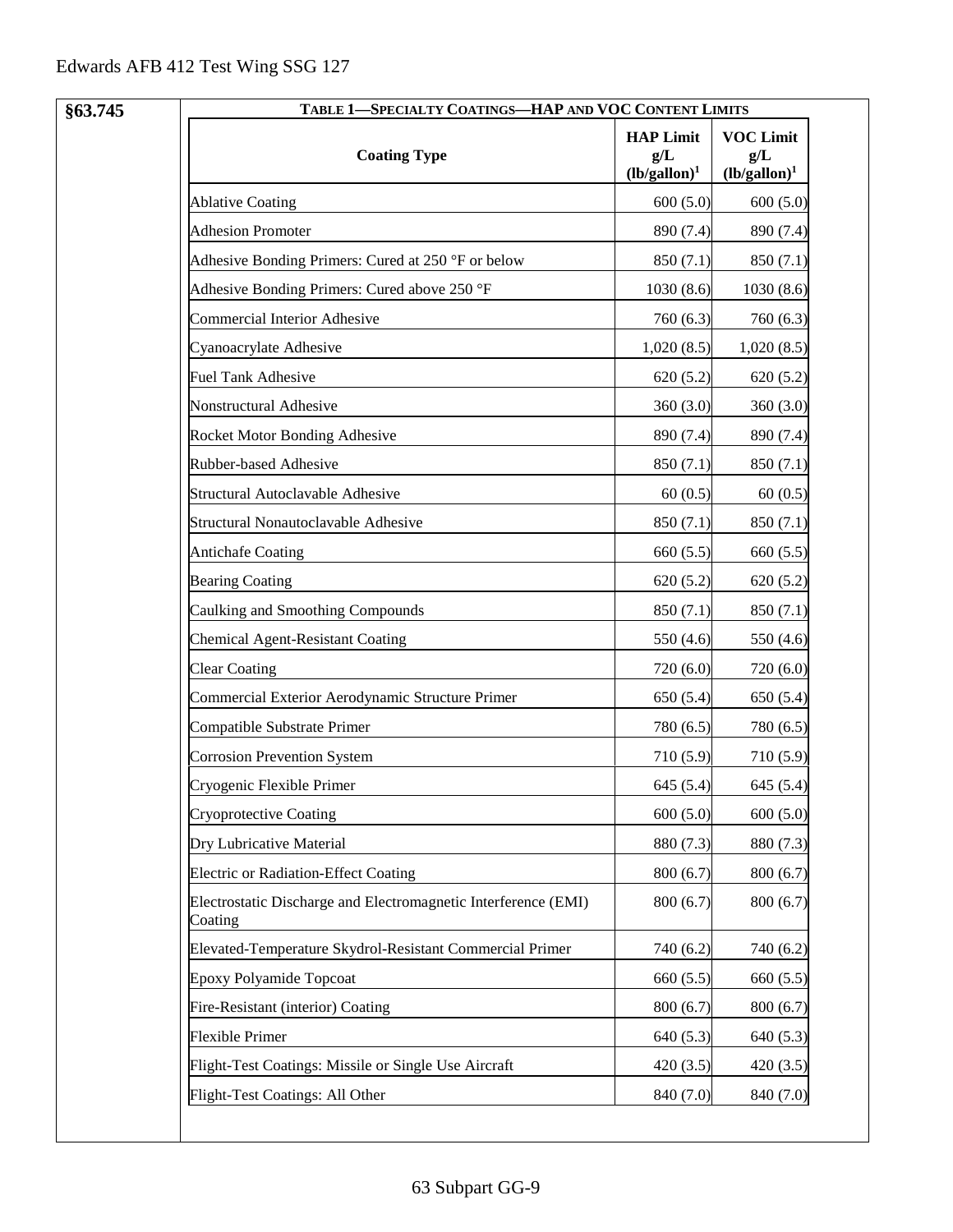| §63.745 | <b>Fuel-Tank Coating</b>                                                                                                             | 720 (6.0)   | 720 (6.0)    |
|---------|--------------------------------------------------------------------------------------------------------------------------------------|-------------|--------------|
|         | High-Temperature Coating                                                                                                             | 850 (7.1)   | 850 (7.1)    |
|         | <b>Insulation Covering</b>                                                                                                           | 740 (6.2)   | 740 (6.2)    |
|         | Intermediate Release Coating                                                                                                         | 750 (6.3)   | 750 (6.3)    |
|         | Lacquer                                                                                                                              | 830 (6.9)   | 830 (6.9)    |
|         | <b>Bonding Maskant</b>                                                                                                               | 1,230(10.3) | 1,230 (10.3) |
|         | Critical Use and Line Sealer Maskant                                                                                                 | 1,020(8.5)  | 1,020(8.5)   |
|         | Seal Coat Maskant                                                                                                                    | 1,230(10.3) | 1,230(10.3)  |
|         | Metallized Epoxy Coating                                                                                                             | 740 (6.2)   | 740 (6.2)    |
|         | <b>Mold Release</b>                                                                                                                  | 780 (6.5)   | 780 (6.5)    |
|         | <b>Optical Anti-Reflective Coating</b>                                                                                               | 750 (6.3)   | 750 (6.3)    |
|         | Part Marking Coating                                                                                                                 | 850 (7.1)   | 850 (7.1)    |
|         | <b>Pretreatment Coating</b>                                                                                                          | 780 (6.5)   | 780 (6.5)    |
|         | Rain Erosion-Resistant Coating                                                                                                       | 850(7.1)    | 850 (7.1)    |
|         | <b>Rocket Motor Nozzle Coating</b>                                                                                                   | 660 (5.5)   | 660 (5.5)    |
|         | <b>Scale Inhibitor</b>                                                                                                               | 880 (7.3)   | 880 (7.3)    |
|         | <b>Screen Print Ink</b>                                                                                                              | 840 (7.0)   | 840 (7.0)    |
|         | Extrudable/Rollable/Brushable Sealant                                                                                                | 280(2.3)    | 280 (2.3)    |
|         | Sprayable Sealant                                                                                                                    | 600(5.0)    | 600(5.0)     |
|         | <b>Silicone Insulation Material</b>                                                                                                  | 850 (7.1)   | 850 (7.1)    |
|         | Solid Film Lubricant                                                                                                                 | 880 (7.3)   | 880 (7.3)    |
|         | <b>Specialized Function Coating</b>                                                                                                  | 890 (7.4)   | 890 (7.4)    |
|         | <b>Temporary Protective Coating</b>                                                                                                  | 320(2.7)    | 320 (2.7)    |
|         | <b>Thermal Control Coating</b>                                                                                                       | 800(6.7)    | 800(6.7)     |
|         | Wet Fastener Installation Coating                                                                                                    | 675(5.6)    | 675(5.6)     |
|         | Wing Coating<br>$\mathbf{a}$ $\mathbf{b}$ $\mathbf{c}$ $\mathbf{c}$ $\mathbf{c}$ $\mathbf{c}$ $\mathbf{c}$ $\mathbf{c}$ $\mathbf{c}$ | 850(7.1)    | 850 (7.1)    |

<sup>1</sup> Coating limits for HAP are expressed in terms of mass (grams or pounds) of HAP per volume (liters or gallons) of coating less water. Coating limits for VOC are expressed in terms of mass (grams or pounds) of VOC per volume (liters or gallons) of coating less water and less exempt solvent.

(d) *Controlled coatings—control system requirements.* Each control system shall reduce the operation's organic HAP and VOC emissions to the atmosphere by 81% or greater, taking into account capture and destruction or removal efficiencies, as determined using the procedures in §63.750(g) when a carbon adsorber is used and in §63.750(h) when a control device other than a carbon adsorber is used.

(e) *Compliance methods.* Compliance with the organic HAP and VOC content limits specified in paragraphs  $(c)(1)$  through  $(c)(4)$  of this section shall be accomplished by using the methods specified in paragraphs  $(e)(1)$  and  $(e)(2)$  of this section either by themselves or in conjunction with one another.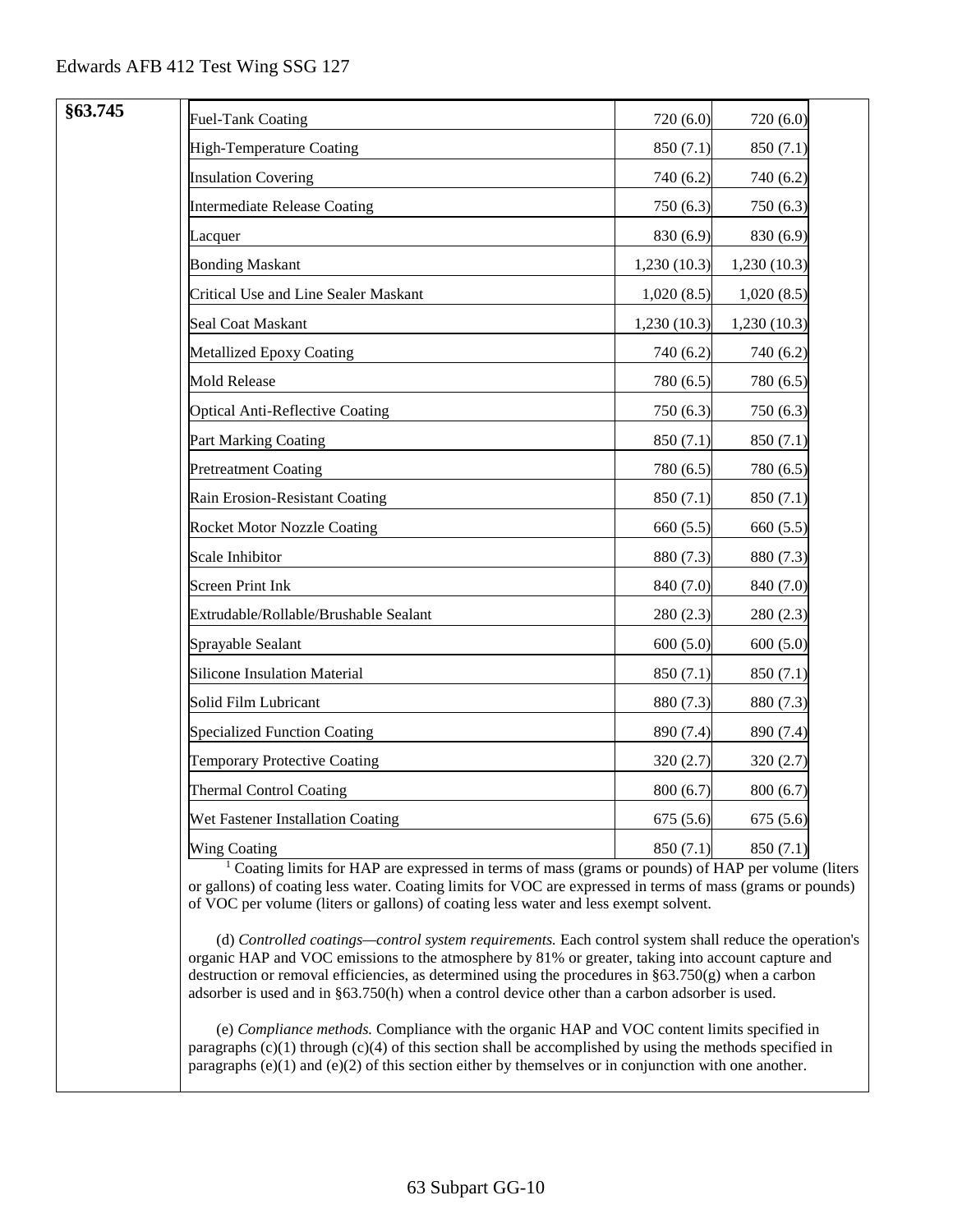| (1) Use primers and topcoats (including self-priming topcoats) with HAP and VOC content levels<br>equal to or less than the limits specified in paragraphs $(c)(1)$ through $(c)(4)$ of this section; or                                                                                                                                                                                                                                                                                                                                                                                                                                                                                                                                                                                                                                                                                                                                                                |
|-------------------------------------------------------------------------------------------------------------------------------------------------------------------------------------------------------------------------------------------------------------------------------------------------------------------------------------------------------------------------------------------------------------------------------------------------------------------------------------------------------------------------------------------------------------------------------------------------------------------------------------------------------------------------------------------------------------------------------------------------------------------------------------------------------------------------------------------------------------------------------------------------------------------------------------------------------------------------|
| (2) Use the averaging provisions described in $§63.743(d)$ .                                                                                                                                                                                                                                                                                                                                                                                                                                                                                                                                                                                                                                                                                                                                                                                                                                                                                                            |
| (f) Application equipment. Except as provided in paragraph $(f)(3)$ of this section, each owner or<br>operator of a new or existing primer or topcoat (including self-priming topcoat) application operation<br>subject to this subpart in which any of the coatings contain organic HAP or VOC shall comply with the<br>requirements specified in paragraphs $(f)(1)$ and $(f)(2)$ of this section.                                                                                                                                                                                                                                                                                                                                                                                                                                                                                                                                                                    |
| (1) All spray applied primers, topcoats (including self-priming topcoats), and specialty coatings<br>shall be applied using one or more of the spray application techniques specified in paragraphs $(f)(1)(i)$<br>through $(f)(1)(v)$ of this section.                                                                                                                                                                                                                                                                                                                                                                                                                                                                                                                                                                                                                                                                                                                 |
| (i) High volume low pressure (HVLP) spraying;                                                                                                                                                                                                                                                                                                                                                                                                                                                                                                                                                                                                                                                                                                                                                                                                                                                                                                                           |
| (ii) Electrostatic spray application;                                                                                                                                                                                                                                                                                                                                                                                                                                                                                                                                                                                                                                                                                                                                                                                                                                                                                                                                   |
| (iii) Airless spray application;                                                                                                                                                                                                                                                                                                                                                                                                                                                                                                                                                                                                                                                                                                                                                                                                                                                                                                                                        |
| (iv) Air-assisted airless spray application; or                                                                                                                                                                                                                                                                                                                                                                                                                                                                                                                                                                                                                                                                                                                                                                                                                                                                                                                         |
| (v) Any other coating spray application methods that achieve emission reductions or a transfer<br>efficiency equivalent to or better than HVLP spray, electrostatic spray, airless spray, or air-assisted<br>airless spray application methods as determined according to the requirements in $\S$ 63.750(i).                                                                                                                                                                                                                                                                                                                                                                                                                                                                                                                                                                                                                                                           |
| (2) All application devices used to apply primers or topcoats (including self-priming topcoats) shall<br>be operated according to company procedures, local specified operating procedures, and/or the<br>manufacturer's specifications, whichever is most stringent, at all times. Equipment modified by the<br>facility shall maintain a transfer efficiency equivalent to HVLP and electrostatic spray application<br>techniques.                                                                                                                                                                                                                                                                                                                                                                                                                                                                                                                                    |
| (3) The following situations are exempt from the requirements of paragraph $(f)(1)$ of this section:                                                                                                                                                                                                                                                                                                                                                                                                                                                                                                                                                                                                                                                                                                                                                                                                                                                                    |
| (i) Any situation that normally requires an extension on the spray gun to properly reach limited<br>access spaces;                                                                                                                                                                                                                                                                                                                                                                                                                                                                                                                                                                                                                                                                                                                                                                                                                                                      |
| (ii) The application of coatings that contain fillers that adversely affect atomization with HVLP<br>spray guns;                                                                                                                                                                                                                                                                                                                                                                                                                                                                                                                                                                                                                                                                                                                                                                                                                                                        |
| (iii) The application of coatings that normally have a dried film thickness of less than 0.0013<br>centimeter (0.0005 in.) and that the permitting agency has determined cannot be applied by any of the<br>application methods specified in paragraph $(f)(1)$ of this section;                                                                                                                                                                                                                                                                                                                                                                                                                                                                                                                                                                                                                                                                                        |
| (iv) The use of airbrush application methods for stenciling, lettering, and other identification<br>markings, and the spray application of no more than 3.0 fluid ounces of coating in a single application<br>(i.e., the total volume of a single coating formulation applied during any one day to any one aerospace<br>vehicle or component) from a hand-held device with a paint cup capacity that is equal to or less than 3.0<br>fluid ounces (89 cubic centimeters). Using multiple small paint cups or refilling a small paint cup to<br>apply more than 3.0 fluid ounces under the requirements of this paragraph is prohibited. If a paint cup<br>liner is used in a reusable holder or cup, then the holder or cup must be designed to hold a liner with a<br>capacity of no more than 3.0 fluid ounces. For example, a 3.0 ounce liner cannot be used in a holder that<br>can also be used with a 6.0 ounce liner under the requirements of this paragraph; |
|                                                                                                                                                                                                                                                                                                                                                                                                                                                                                                                                                                                                                                                                                                                                                                                                                                                                                                                                                                         |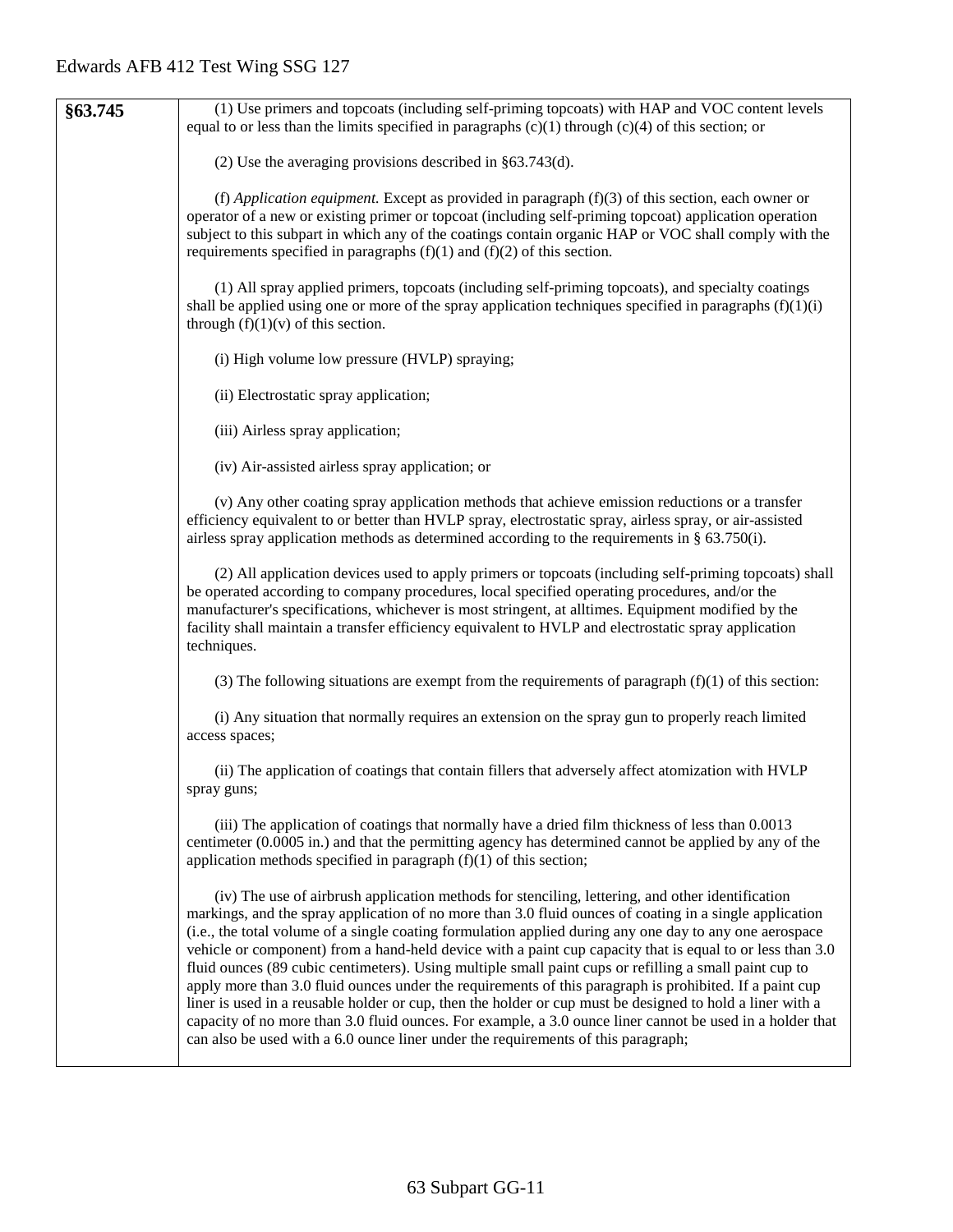| §63.745 | (v) The use of hand-held non-refillable aerosol containers;                                                                                                                                                                                                                           |                                                                                                         |
|---------|---------------------------------------------------------------------------------------------------------------------------------------------------------------------------------------------------------------------------------------------------------------------------------------|---------------------------------------------------------------------------------------------------------|
|         | (vi) Touch-up and repair operations;                                                                                                                                                                                                                                                  |                                                                                                         |
|         | (vii) Adhesives, sealants, maskants, caulking materials, and inks; and                                                                                                                                                                                                                |                                                                                                         |
|         | (viii) The application of coatings that contain less than 20 grams of VOC per liter of coating.                                                                                                                                                                                       |                                                                                                         |
|         | operator of a new or existing primer or topcoat application operation subject to this subpart in which any<br>of the coatings that are spray applied contain inorganic HAP, shall comply with the applicable<br>requirements in paragraphs $(g)(1)$ through $(g)(3)$ of this section. | (g) Inorganic HAP emissions. Except as provided in paragraph $(g)(4)$ of this section, each owner or    |
|         | the part or assembly being coated and exhausted through one or more outlets.                                                                                                                                                                                                          | (1) Apply these coatings in a booth or hangar in which air flow is directed downward onto or across     |
|         | (2) Control the air stream from this operation as follows:                                                                                                                                                                                                                            |                                                                                                         |
|         | (i) For existing sources, the owner or operator must choose one of the following:                                                                                                                                                                                                     |                                                                                                         |
|         | certified using the methods described in §63.750(o) to meet or exceed the efficiency data points in<br>Tables 1 and 2 of this section; or                                                                                                                                             | (A) Before exhausting it to the atmosphere, pass the air stream through a dry particulate filter system |
|         | TABLE 2-TWO-STAGE ARRESTOR; LIQUID PHASE CHALLENGE FOR EXISTING SOURCES                                                                                                                                                                                                               |                                                                                                         |
|         | Filtration efficiency requirement, %                                                                                                                                                                                                                                                  | Aerodynamic particle size range, µm                                                                     |
|         | >90                                                                                                                                                                                                                                                                                   | >5.7                                                                                                    |
|         | >50                                                                                                                                                                                                                                                                                   | >4.1                                                                                                    |
|         | >10                                                                                                                                                                                                                                                                                   | >2.2                                                                                                    |
|         | TABLE 3-TWO-STAGE ARRESTOR; SOLID PHASE CHALLENGE FOR EXISTING SOURCES                                                                                                                                                                                                                |                                                                                                         |
|         | Filtration efficiency requirement, %                                                                                                                                                                                                                                                  | Aerodynamic particle size range, µm                                                                     |
|         | >90                                                                                                                                                                                                                                                                                   | >8.1                                                                                                    |
|         | >50                                                                                                                                                                                                                                                                                   | >5.0                                                                                                    |
|         | >10                                                                                                                                                                                                                                                                                   | >2.6                                                                                                    |
|         | (B) Before exhausting it to the atmosphere, pass the air stream through a waterwash system that<br>shall remain in operation during all coating application operations; or<br>(C) Before exhausting it to the atmosphere, pass the air stream through an air pollution control        |                                                                                                         |
|         | system that meets or exceeds the efficiency data points in Tables 1 and 2 of this section and is approved<br>by the permitting authority.                                                                                                                                             |                                                                                                         |
|         | (ii) For new sources, either:                                                                                                                                                                                                                                                         |                                                                                                         |
|         | certified using the methods described in $\S 63.750(o)$ to meet or exceed the efficiency data points in<br>Tables 3 and 4 of this section; or                                                                                                                                         | (A) Before exhausting it to the atmosphere, pass the air stream through a dry particulate filter system |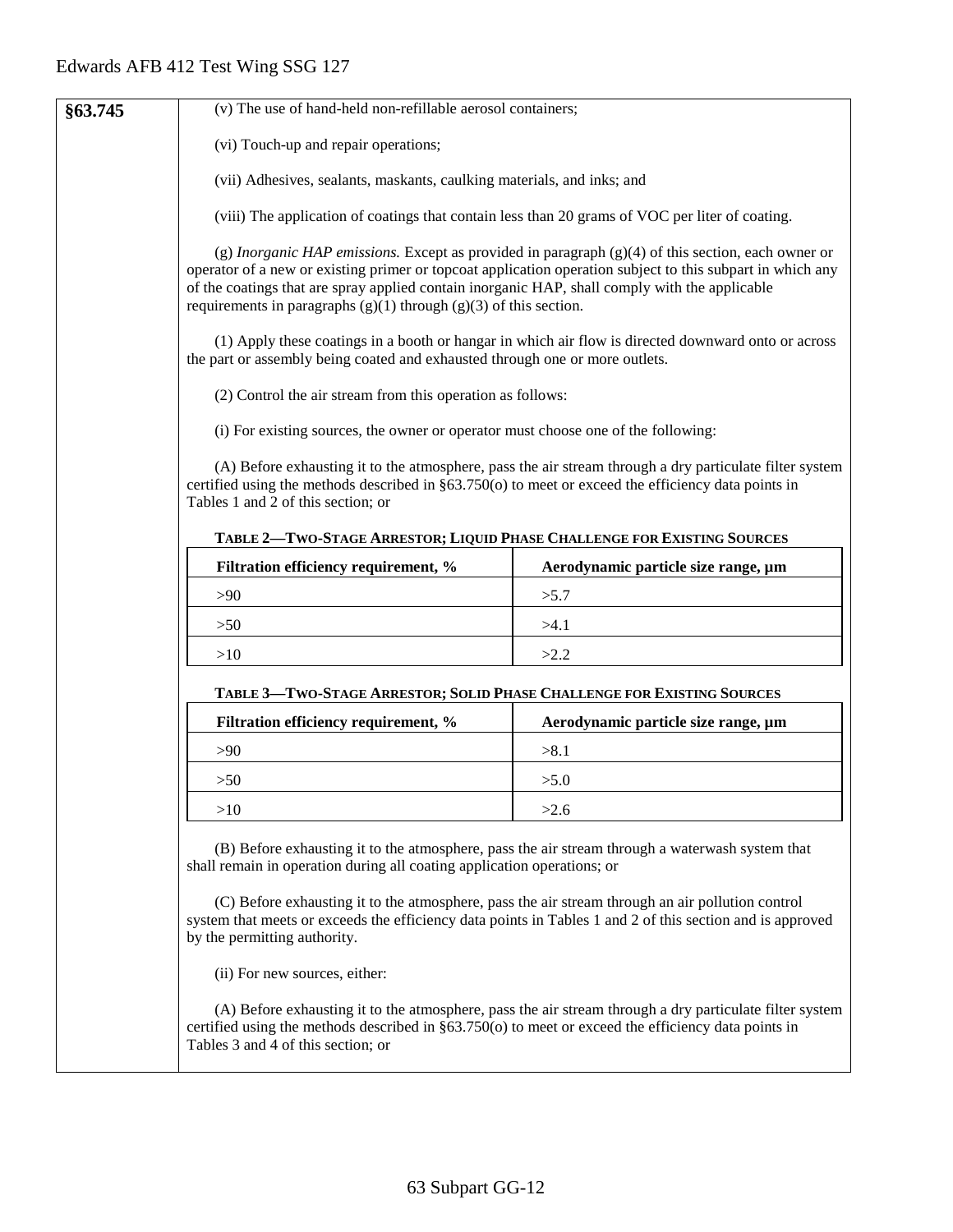#### **§63.745 TABLE 4—THREE-STAGE ARRESTOR; LIQUID PHASE CHALLENGE FOR NEW SOURCES**

| Filtration efficiency requirement, % | Aerodynamic particle size range, µm |
|--------------------------------------|-------------------------------------|
| >95                                  | >2.0                                |
| > 80                                 | >1.0                                |
| >65                                  | >0.42                               |

#### **TABLE 5—THREE-STAGE ARRESTOR; SOLID PHASE CHALLENGE FOR NEW SOURCES**

| Filtration efficiency requirement, % | Aerodynamic particle size range, µm |
|--------------------------------------|-------------------------------------|
| >95                                  | >2.5                                |
| >85                                  | >1.1                                |
| >75                                  | >0.70                               |

(B) Before exhausting it to the atmosphere, pass the air stream through an air pollution control system that meets or exceeds the efficiency data points in Tables 3 and 4 of this section and is approved by the permitting authority.

(iii) Owners or operators of new sources that have commenced construction or reconstruction after June 6, 1994 but prior to October 29, 1996 may comply with the following requirements in lieu of the requirements in paragraph  $(g)(2)(ii)$  of this section:

(A) Pass the air stream through either a two-stage dry particulate filter system or a waterwash system before exhausting it to the atmosphere.

(B) If the primer or topcoat contains chromium or cadmium, control shall consist of a HEPA filter system, three-stage filter system, or other control system equivalent to the three stage filter system as approved by the permitting agency.

(iv) If a dry particulate filter system is used, the following requirements shall be met:

(A) Maintain the system in good working order;

(B) Install a differential pressure gauge across the filter banks;

(C) Continuously monitor the pressure drop across the filter and read and record the pressure drop once per shift, or install an interlock system that will automatically shut down the coating spray application system if the pressure drop exceeds or falls below the filter manufacturer's recommended limit(s); and

(D) Take corrective action when the pressure drop exceeds or falls below the filter manufacturer's recommended limit(s).

(v) If a conventional waterwash system is used, continuously monitor the water flow rate and read and record the water flow rate once per shift, or install an interlock system that will automatically shut down the coating spray application system if the water flow rate falls below or exceeds the limit(s) specified by the booth manufacturer or in locally prepared operating procedures. If a pumpless system is used, continuously monitor the booth parameter(s) that indicate performance of the booth per the manufacturer's recommendations to maintain the booth within the acceptable operating efficiency range and read and record the parameters once per shift, or install an interlock system that will automatically shut down the coating spray application system if the booth parameters are outside the parameter range in the manufacturer's recommendations.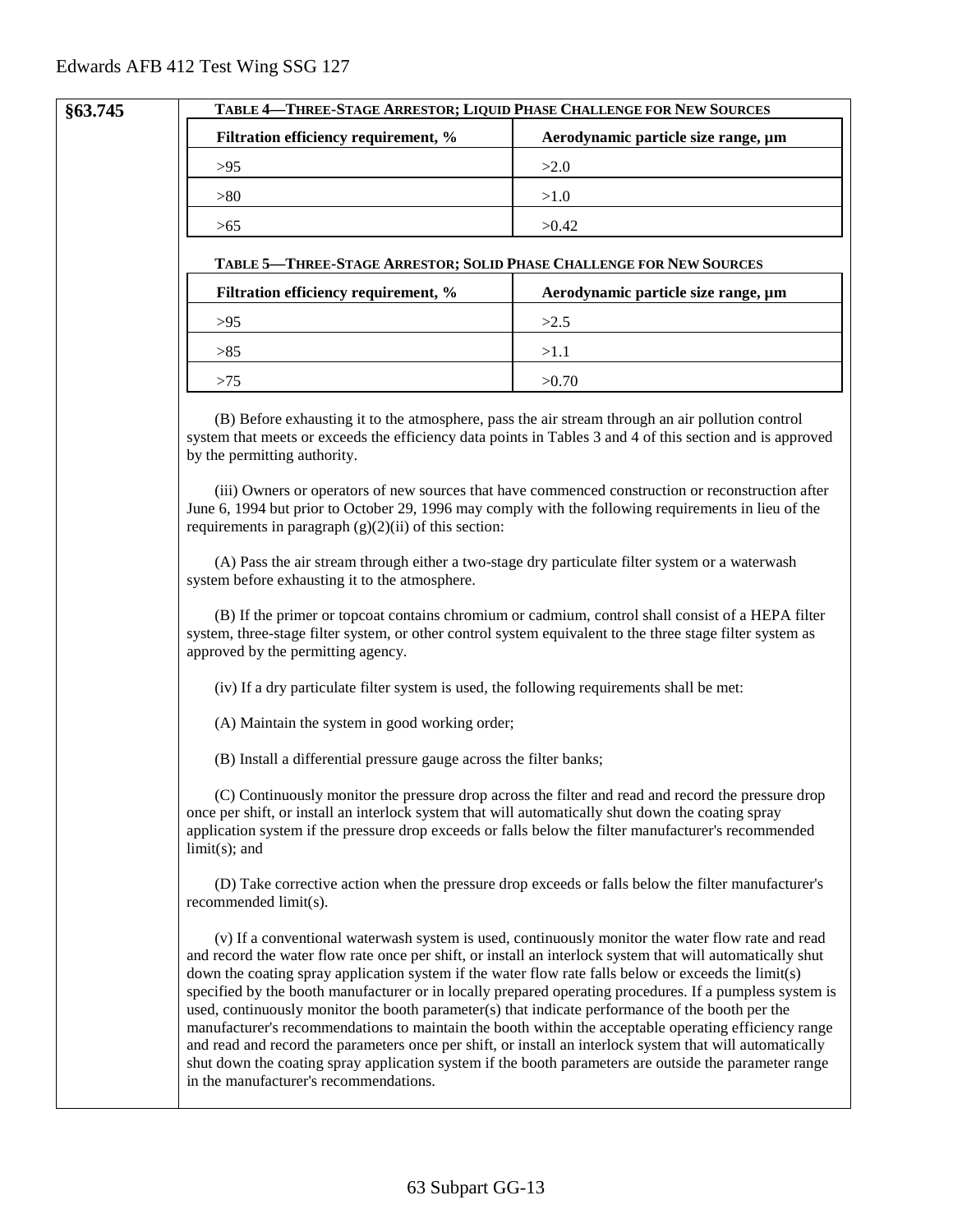| §63.745 | (3) If the pressure drop across the dry particulate filter system, as recorded pursuant to<br>$\S63.752(d)(1)$ , is outside the limit(s) specified by the filter manufacturer or in locally prepared operating<br>procedures, shut down the operation immediately and take corrective action. If the water path in the<br>waterwash system fails the visual continuity/flow characteristics check, or the water flow rate recorded<br>pursuant to $\S 63.752(d)(2)$ exceeds the limit(s) specified by the booth manufacturer or in locally prepared<br>operating procedures, or the booth manufacturer's or locally prepared maintenance procedures for the<br>filter or waterwash system have not been performed as scheduled, shut down the operation immediately<br>and take corrective action. The operation shall not be resumed until the pressure drop or water flow rate<br>is returned within the specified limit(s). |
|---------|--------------------------------------------------------------------------------------------------------------------------------------------------------------------------------------------------------------------------------------------------------------------------------------------------------------------------------------------------------------------------------------------------------------------------------------------------------------------------------------------------------------------------------------------------------------------------------------------------------------------------------------------------------------------------------------------------------------------------------------------------------------------------------------------------------------------------------------------------------------------------------------------------------------------------------|
|         | (4) The requirements of paragraphs $(g)(1)$ through $(g)(3)$ of this section do not apply to the<br>following:                                                                                                                                                                                                                                                                                                                                                                                                                                                                                                                                                                                                                                                                                                                                                                                                                 |
|         | (i) Touch-up of scratched surfaces or damaged paint;                                                                                                                                                                                                                                                                                                                                                                                                                                                                                                                                                                                                                                                                                                                                                                                                                                                                           |
|         | (ii) Hole daubing for fasteners;                                                                                                                                                                                                                                                                                                                                                                                                                                                                                                                                                                                                                                                                                                                                                                                                                                                                                               |
|         | (iii) Touch-up of trimmed edges;                                                                                                                                                                                                                                                                                                                                                                                                                                                                                                                                                                                                                                                                                                                                                                                                                                                                                               |
|         | (iv) Coating prior to joining dissimilar metal components;                                                                                                                                                                                                                                                                                                                                                                                                                                                                                                                                                                                                                                                                                                                                                                                                                                                                     |
|         | (v) Stencil operations performed by brush or air brush;                                                                                                                                                                                                                                                                                                                                                                                                                                                                                                                                                                                                                                                                                                                                                                                                                                                                        |
|         | (vi) Section joining;                                                                                                                                                                                                                                                                                                                                                                                                                                                                                                                                                                                                                                                                                                                                                                                                                                                                                                          |
|         | (vii) Touch-up of bushings and other similar parts;                                                                                                                                                                                                                                                                                                                                                                                                                                                                                                                                                                                                                                                                                                                                                                                                                                                                            |
|         | (viii) Sealant detackifying;                                                                                                                                                                                                                                                                                                                                                                                                                                                                                                                                                                                                                                                                                                                                                                                                                                                                                                   |
|         | (ix) Painting parts in an area identified in a title V permit, where the permitting authority has<br>determined that it is not technically feasible to paint the parts in a booth; and                                                                                                                                                                                                                                                                                                                                                                                                                                                                                                                                                                                                                                                                                                                                         |
|         | (x) The use of hand-held spray can application methods.                                                                                                                                                                                                                                                                                                                                                                                                                                                                                                                                                                                                                                                                                                                                                                                                                                                                        |
|         | (xi) The spray application of no more than 3.0 fluid ounces of coating in a single application (i.e., the<br>total volume of a single coating formulation applied during any one day to any one aerospace<br>vehicle or component) from a hand-held device with a paint cup capacity that is equal to or less<br>than 3.0 fluid ounces (89 cubic centimeters). Using multiple small paint cups or refilling a small<br>paint cup to apply more than 3.0 fluid ounces under the requirements of this paragraph is<br>prohibited. If a paint cup liner is used in a reusable holder or cup, then the holder or cup must be<br>designed to hold a liner with a capacity of no more than 3.0 fluid ounces. For example, under the<br>requirements of this paragraph, a 3.0 ounce liner cannot be used in a holder that can also be used<br>with a 6.0 ounce liner.                                                                 |
|         |                                                                                                                                                                                                                                                                                                                                                                                                                                                                                                                                                                                                                                                                                                                                                                                                                                                                                                                                |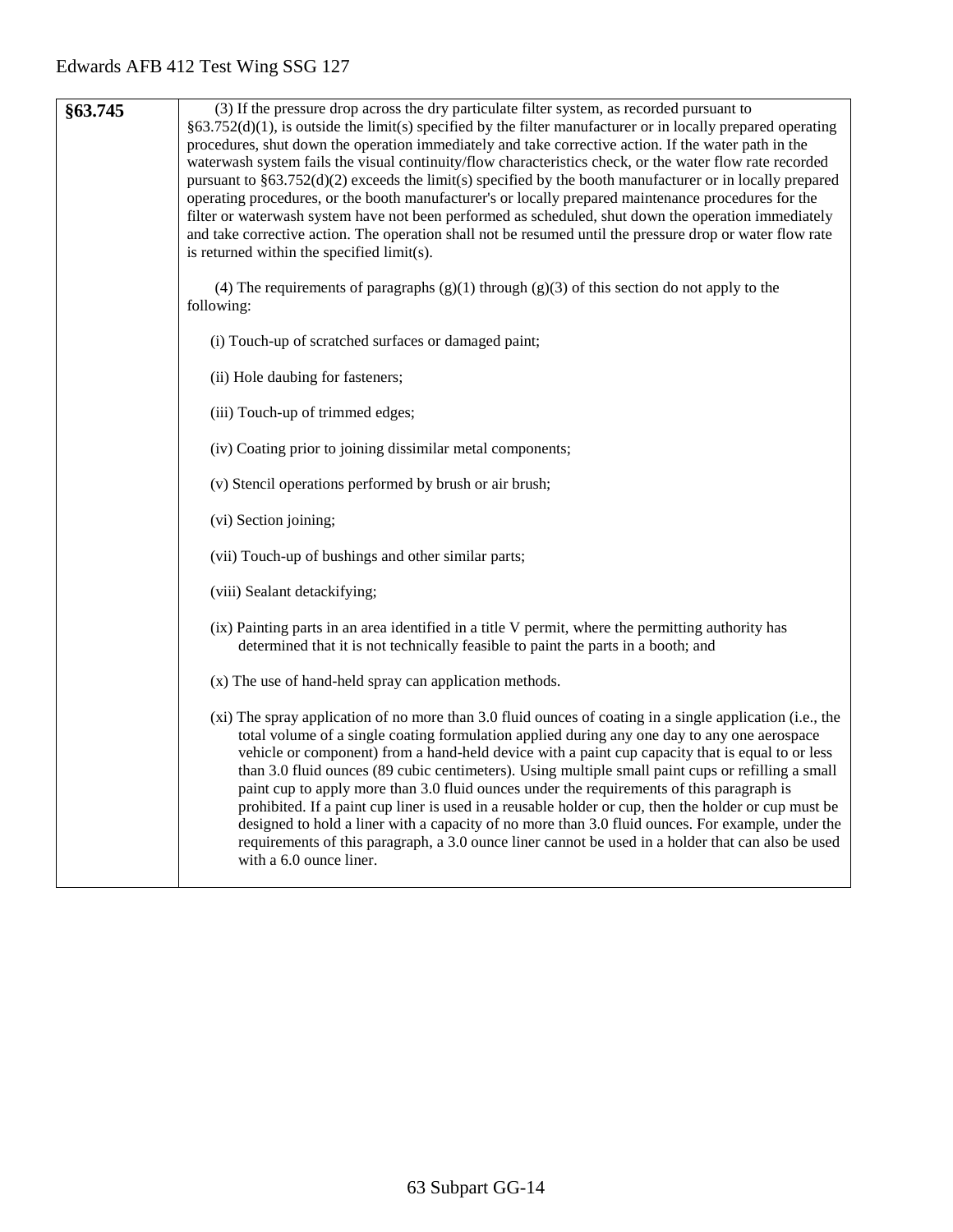# **Standards: Depainting Operations**

| §63.746 | (a) Applicability. Each owner or operator of a new or existing depainting operation subject to this<br>subpart shall comply with the requirements in paragraphs $(a)(1)$ through $(a)(3)$ of this section, and with the<br>requirements specified in paragraph (b) where there are no controls for organic HAP, or paragraph (c)<br>where organic HAP are controlled using a control system. This section does not apply to an aerospace<br>manufacturing or rework facility that depaints six or less completed aerospace vehicles in a calendar year.                                                                                                         |
|---------|-----------------------------------------------------------------------------------------------------------------------------------------------------------------------------------------------------------------------------------------------------------------------------------------------------------------------------------------------------------------------------------------------------------------------------------------------------------------------------------------------------------------------------------------------------------------------------------------------------------------------------------------------------------------|
|         | (1) The provisions of this section apply to the depainting of the outer surface areas of completed<br>aerospace vehicles, including the fuselage, wings, and vertical and horizontal stabilizers of the aircraft, and<br>the outer casing and stabilizers of missiles and rockets. These provisions do not apply to the depainting of<br>parts or units normally removed from the aerospace vehicle for depainting. However, depainting of wings<br>and stabilizers is always subject to the requirements of this section regardless of whether their removal is<br>considered by the owner or operator to be normal practice for depainting.                   |
|         | (2) Aerospace vehicles or components that are intended for public display, no longer operational, and<br>not easily capable of being moved are exempt from the requirements of this section.                                                                                                                                                                                                                                                                                                                                                                                                                                                                    |
|         | (3) The following depainting operations are exempt from the requirements of this section:                                                                                                                                                                                                                                                                                                                                                                                                                                                                                                                                                                       |
|         | (i) Depainting of radomes; and                                                                                                                                                                                                                                                                                                                                                                                                                                                                                                                                                                                                                                  |
|         | (ii) Depainting of parts, subassemblies, and assemblies normally removed from the primary aircraft<br>structure before depainting.                                                                                                                                                                                                                                                                                                                                                                                                                                                                                                                              |
|         | (b)(1) HAP emissions - non-HAP chemical strippers and technologies. Except as provided in<br>paragraphs $(b)(2)$ and $(b)(3)$ of this section, each owner or operator of a new or existing aerospace<br>depainting operation subject to this subpart shall emit no organic HAP from chemical stripping<br>formulations and agents or chemical paint softeners.                                                                                                                                                                                                                                                                                                  |
|         | (2) Where non-chemical based equipment is used to comply with paragraph $(b)(1)$ of this section,<br>either in total or in part, each owner or operator shall operate and maintain the equipment according to the<br>manufacturer's specifications or locally prepared operating procedures. During periods of malfunctions of<br>such equipment, each owner or operator may use substitute materials during the repair period provided the<br>substitute materials used are those available that minimize organic HAP emissions. In no event shall<br>substitute materials be used for more than 15 days annually, unless such materials are organic HAP-free. |
|         | (3) Each owner or operator of a new or existing depainting operation shall not, on an annual average<br>basis, use more than 26 gallons of organic HAP-containing chemical strippers or alternatively 190 pounds<br>of organic HAP per commercial aircraft depainted; or more than 50 gallons of organic HAP-containing<br>chemical strippers or alternatively 365 pounds of organic HAP per military aircraft depainted for spot<br>stripping and decal removal.                                                                                                                                                                                               |
|         | $(4)$ Each owner or operator of a new or existing depainting operation complying with paragraph $(b)(2)$ ,<br>that generates airborne inorganic HAP emissions from dry media blasting equipment, shall also comply<br>with the requirements specified in paragraphs $(b)(4)(i)$ through $(b)(4)(v)$ of this section.                                                                                                                                                                                                                                                                                                                                            |
|         | (i) Perform the depainting operation in an enclosed area, unless a closed-cycle depainting system is<br>used.                                                                                                                                                                                                                                                                                                                                                                                                                                                                                                                                                   |
|         | (ii)(A) For existing sources, pass any air stream removed from the enclosed area or closed-cycle<br>depainting system through a dry particulate filter system, certified using the method described in §<br>63.750(o) to meet or exceed the efficiency data points in Tables 2 and 3 of § 63.745, through a baghouse,<br>or through a waterwash system before exhausting it to the atmosphere.                                                                                                                                                                                                                                                                  |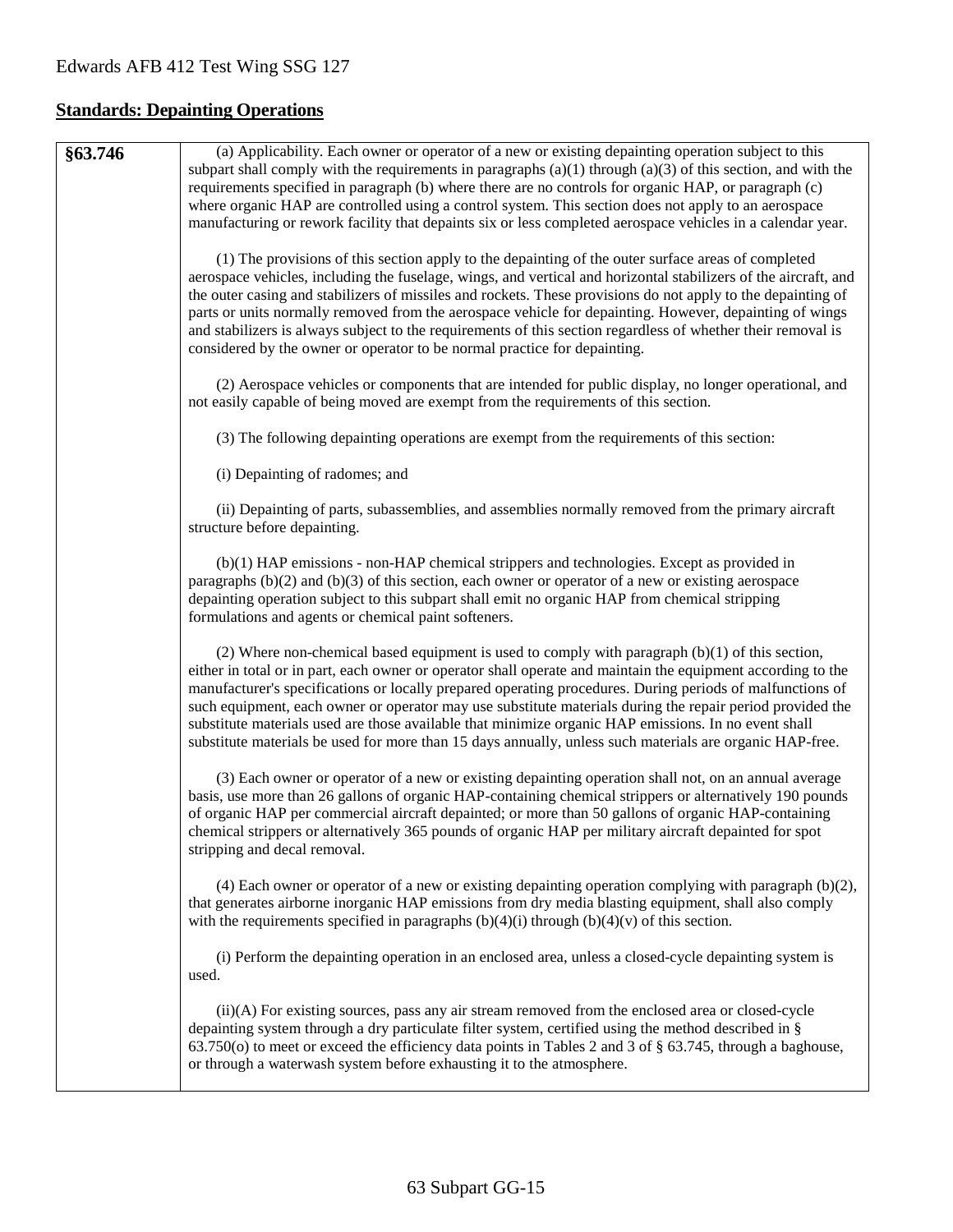| §63.746 | (B) For new sources, pass any air stream removed from the enclosed area or closed-cycle depainting<br>system through a dry particulate filter system certified using the method described in $\S$ 63.750(o) to meet or<br>exceed the efficiency data points in Tables 4 and 5 of $\S$ 63.745 or through a baghouse before exhausting it<br>to the atmosphere.                                                                                                                                                                                                                                                                                                                                                                                                                                                                                                                                                                                                    |
|---------|------------------------------------------------------------------------------------------------------------------------------------------------------------------------------------------------------------------------------------------------------------------------------------------------------------------------------------------------------------------------------------------------------------------------------------------------------------------------------------------------------------------------------------------------------------------------------------------------------------------------------------------------------------------------------------------------------------------------------------------------------------------------------------------------------------------------------------------------------------------------------------------------------------------------------------------------------------------|
|         | (c) Owners or operators of new sources that have commenced construction or reconstruction after June<br>6, 1994 but prior to October 29, 1996 may comply with the following requirements in lieu of the<br>requirements in paragraph $(b)(4)(ii)(B)$ of this section:                                                                                                                                                                                                                                                                                                                                                                                                                                                                                                                                                                                                                                                                                            |
|         | (1) Pass the air stream through either a two-stage dry particulate filter system or a waterwash system<br>before exhausting it to the atmosphere.                                                                                                                                                                                                                                                                                                                                                                                                                                                                                                                                                                                                                                                                                                                                                                                                                |
|         | (2) If the coating being removed contains chromium or cadmium, control shall consist of a HEPA filter<br>system, three-stage filter system, or other control system equivalent to the three-stage filter system as<br>approved by the permitting agency.                                                                                                                                                                                                                                                                                                                                                                                                                                                                                                                                                                                                                                                                                                         |
|         | (iii) If a dry particulate filter system is used, the following requirements shall be met:                                                                                                                                                                                                                                                                                                                                                                                                                                                                                                                                                                                                                                                                                                                                                                                                                                                                       |
|         | (A) Maintain the system in good working order;                                                                                                                                                                                                                                                                                                                                                                                                                                                                                                                                                                                                                                                                                                                                                                                                                                                                                                                   |
|         | (B) Install a differential pressure gauge across the filter banks;                                                                                                                                                                                                                                                                                                                                                                                                                                                                                                                                                                                                                                                                                                                                                                                                                                                                                               |
|         | (C) Continuously monitor the pressure drop across the filter, and read and record the pressure drop<br>once per shift; and                                                                                                                                                                                                                                                                                                                                                                                                                                                                                                                                                                                                                                                                                                                                                                                                                                       |
|         | (D) Take corrective action when the pressure drop exceeds or falls below the filter manufacturer's<br>recommended limits.                                                                                                                                                                                                                                                                                                                                                                                                                                                                                                                                                                                                                                                                                                                                                                                                                                        |
|         | (iv) If a waterwash system is used, continuously monitor the water flow rate, and read and record the<br>water flow rate once per shift.                                                                                                                                                                                                                                                                                                                                                                                                                                                                                                                                                                                                                                                                                                                                                                                                                         |
|         | (v) If the pressure drop, as recorded pursuant to $\S 63.752(e)(7)$ , is outside the limit(s) specified by the<br>filter manufacturer or in locally prepared operating procedures, whichever is more stringent, shut down the<br>operation immediately and take corrective action. If the water path in the waterwash system fails the visual<br>continuity/flow characteristics check, as recorded pursuant to § 63.752(e)(7), or the water flow rate, as<br>recorded pursuant to $\S$ 63.752(d)(2), exceeds the limit(s) specified by the booth manufacturer or in locally<br>prepared operating procedures, or the booth manufacturer's or locally prepared maintenance procedures for<br>the filter or waterwash system have not been performed as scheduled, shut down the operation immediately<br>and take corrective action. The operation shall not be resumed until the pressure drop or water flow rate is<br>returned within the specified limit(s). |
|         | $(5)$ Mechanical and hand sanding operations are exempt from the requirements in paragraph $(b)(4)$ of<br>this section.                                                                                                                                                                                                                                                                                                                                                                                                                                                                                                                                                                                                                                                                                                                                                                                                                                          |
|         | (c) Organic HAP emissions - organic HAP-containing chemical strippers. Each owner or operator of<br>a new or existing organic HAP-containing chemical stripper depainting operation subject to this subpart<br>shall comply with the requirements specified in this paragraph.                                                                                                                                                                                                                                                                                                                                                                                                                                                                                                                                                                                                                                                                                   |
|         | (1) All organic HAP emissions from the operation shall be reduced by the use of a control system.<br>Each control system that was installed before the effective date shall reduce the operations' organic HAP<br>emissions to the atmosphere by 81 percent or greater, taking into account capture and destruction or<br>removal efficiencies.                                                                                                                                                                                                                                                                                                                                                                                                                                                                                                                                                                                                                  |
|         |                                                                                                                                                                                                                                                                                                                                                                                                                                                                                                                                                                                                                                                                                                                                                                                                                                                                                                                                                                  |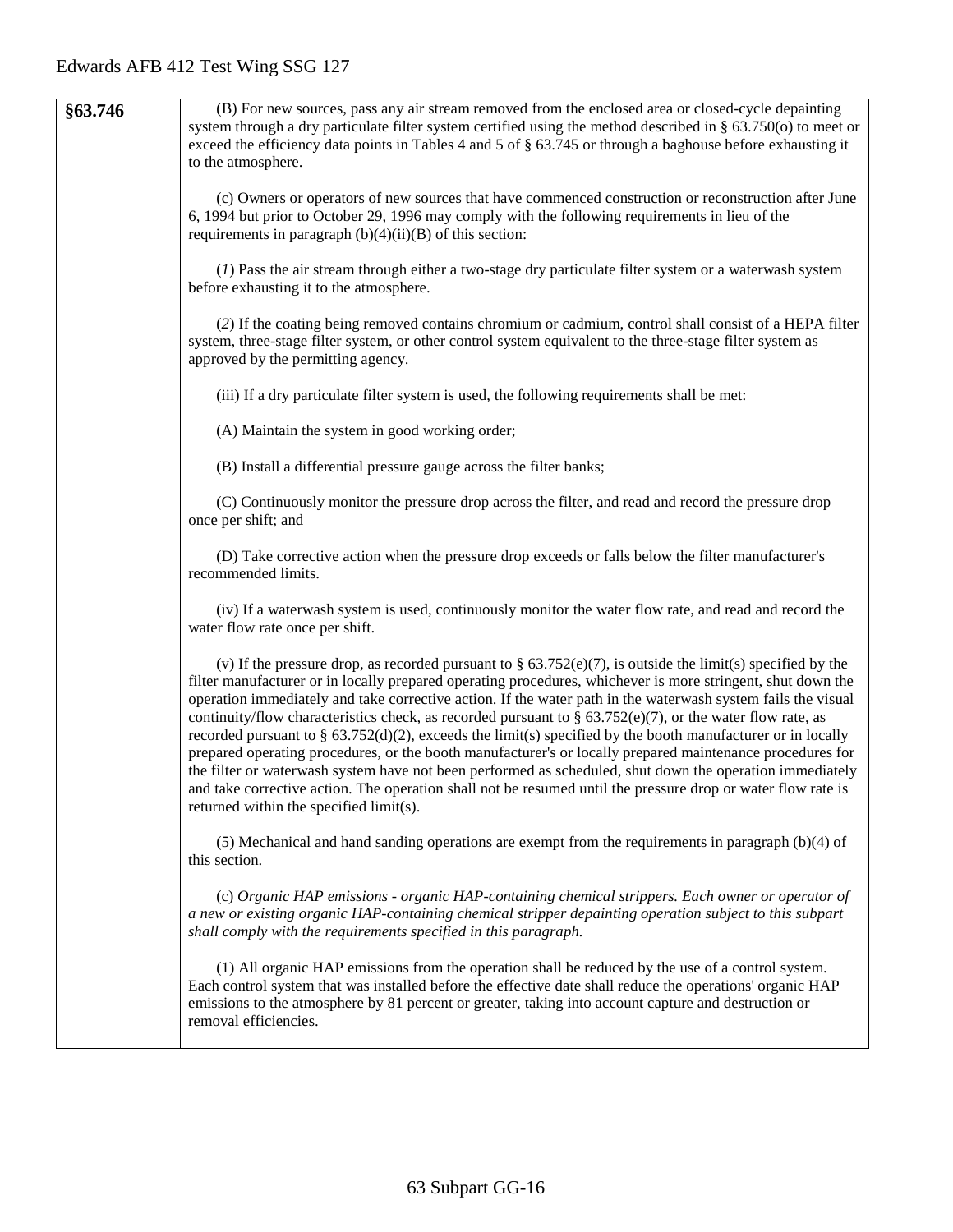| §63.746 | (2) Each control system installed on or after the effective date shall reduce organic HAP emissions to<br>the atmosphere by 95 percent or greater. Reduction shall take into account capture and destruction or<br>removal efficiencies, and may take into account the volume of chemical stripper used relative to baseline<br>levels (e.g., the 95 percent efficiency may be achieved by controlling emissions at 81 percent efficiency<br>with a control system and using 74 percent less stripper than in baseline applications). The baseline shall be<br>calculated using data from 1996 and 1997, which shall be on a usage per aircraft or usage per square foot of<br>surface basis. |
|---------|-----------------------------------------------------------------------------------------------------------------------------------------------------------------------------------------------------------------------------------------------------------------------------------------------------------------------------------------------------------------------------------------------------------------------------------------------------------------------------------------------------------------------------------------------------------------------------------------------------------------------------------------------------------------------------------------------|
|         | (3) The capture and destruction or removal efficiencies are to be determined using the procedures in $\S$<br>$63.750(g)$ when a carbon adsorber is used and those in § 63.750(h) when a control device other than a<br>carbon adsorber is used.                                                                                                                                                                                                                                                                                                                                                                                                                                               |

## **Standards: Chemical Milling Maskant Application Operations**

| §63.747 | (a) Each owner or operator of a new or existing chemical milling maskant operation subject to this<br>subpart shall comply with the requirements specified in paragraph (c) of this section for those chemical<br>milling maskants that are uncontrolled (no control device is used to reduce organic HAP emissions from<br>the operation) and in paragraph (d) of this section for those chemical milling maskants that are controlled<br>(organic HAP emissions from the operation are reduced by the use of a control device). |
|---------|-----------------------------------------------------------------------------------------------------------------------------------------------------------------------------------------------------------------------------------------------------------------------------------------------------------------------------------------------------------------------------------------------------------------------------------------------------------------------------------------------------------------------------------|
|         | (b) Each owner or operator shall conduct the handling and transfer of chemical milling maskants to or<br>from containers, tanks, vats, vessels, and piping systems in such a manner that minimizes spills.                                                                                                                                                                                                                                                                                                                        |
|         | (c) Uncontrolled maskants—organic HAP and VOC content levels. Each owner or operator shall<br>comply with the organic HAP and VOC content limits specified in paragraphs $(c)(1)$ and $(c)(2)$ of this<br>section for each chemical milling maskant that is uncontrolled.                                                                                                                                                                                                                                                         |
|         | (1) Organic HAP emissions from chemical milling maskants shall be limited to organic HAP content<br>levels of no more than 622 grams of organic HAP per liter (5.2 lb/gal) of Type I chemical milling maskant<br>(less water) as applied, and no more than 160 grams of organic HAP per liter (1.3 lb/gal) of Type II<br>chemical milling maskant (less water) as applied.                                                                                                                                                        |
|         | (2) VOC emissions from chemical milling maskants shall be limited to VOC content levels of no more<br>than 622 grams of VOC per liter (5.2 lb/gal) of Type I chemical milling maskant (less water and exempt<br>solvents) as applied, and no more than 160 grams of VOC per liter $(1.3 \text{ lb/gal})$ of Type II chemical milling<br>maskant (less water and exempt solvents) as applied.                                                                                                                                      |
|         | (3) The requirements of paragraphs $(c)(1)$ and $(c)(2)$ of this section do not apply to the following:<br>(i) Touch-up of scratched surfaces or damaged maskant; and<br>(ii) Touch-up of trimmed edges.                                                                                                                                                                                                                                                                                                                          |
|         | (d) Controlled maskants—control system requirements. Each control system shall reduce the<br>operation's organic HAP and VOC emissions to the atmosphere by 81% or greater, taking into account<br>capture and destruction or removal efficiencies, as determined using the procedures in $\S 63.750(g)$ when a<br>carbon adsorber is used and in $\S 63.750(h)$ when a control device other than a carbon adsorber is used.                                                                                                      |
|         | (e) Compliance methods. Compliance with the organic HAP and VOC content limits specified in<br>paragraphs $(c)(1)$ and $(c)(2)$ of this section may be accomplished by using the methods specified in<br>paragraphs $(e)(1)$ and $(e)(2)$ of this section either by themselves or in conjunction with one another.                                                                                                                                                                                                                |
|         | (1) Use chemical milling maskants with HAP and VOC content levels equal to or less than the limits<br>specified in paragraphs $(c)(1)$ and $(c)(2)$ of this section.                                                                                                                                                                                                                                                                                                                                                              |
|         | (2) Use the averaging provisions described in $§63.743(d)$ .                                                                                                                                                                                                                                                                                                                                                                                                                                                                      |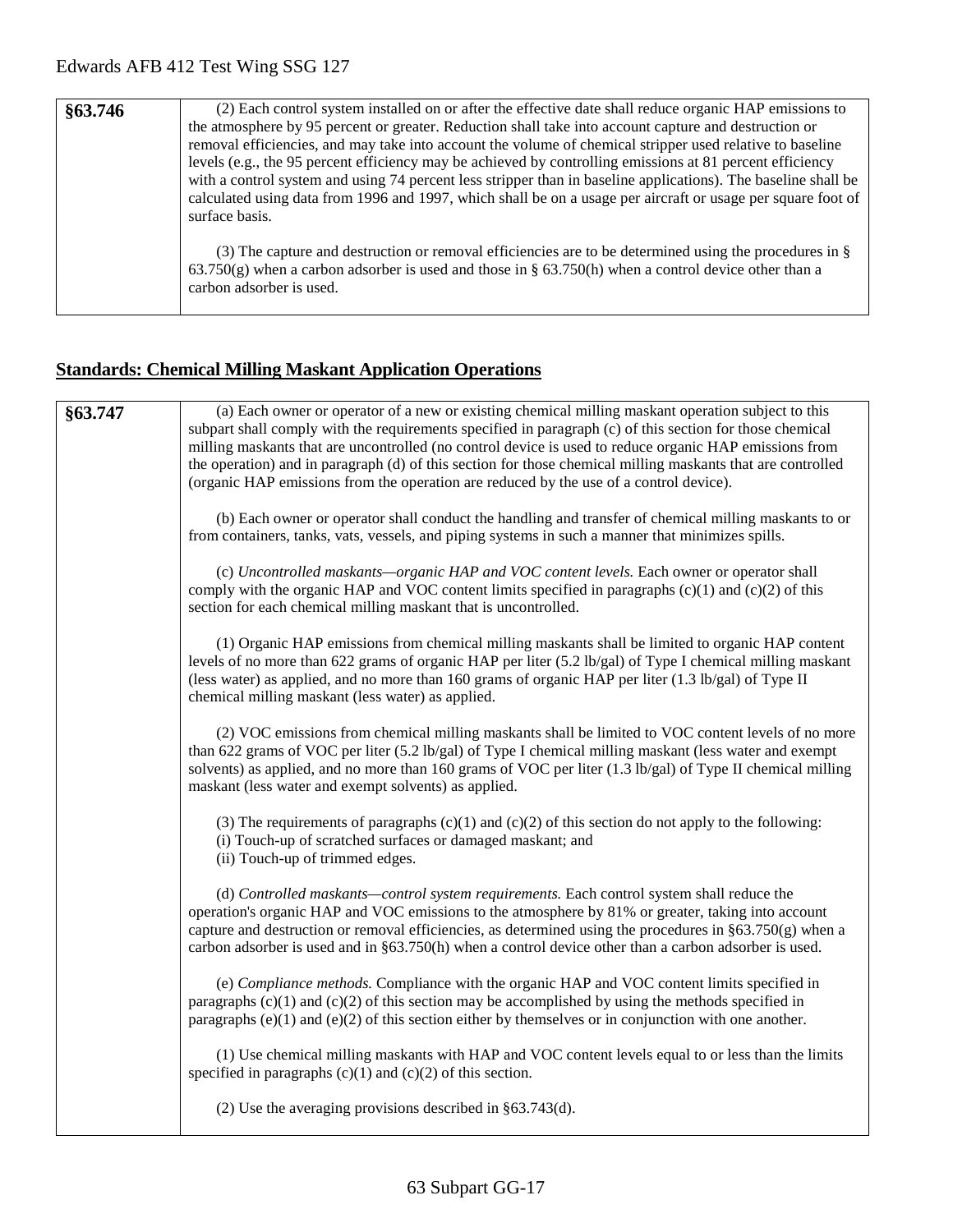## **Standards: Handling and Storage of Waste**

| (a) The owner or operator of each facility subject to this subpart that produces a waste that contains organic<br>§63.748<br>HAP from aerospace primer, topcoat, specialty coating, chemical milling maskant, or chemical depainting<br>operations must be handled and stored as specified in paragraph (a)(1) or (a)(2) of this section. The<br>requirements of paragraphs $(a)(1)$ and $(a)(2)$ of this section do not apply to spent wastes that contain organic<br>HAP that are subject to and handled and stored in compliance with 40 CFR parts 262 through 268 (including<br>the air emission control requirements in 40 CFR part 265, subpart CC). |                                                                                                                                                                                                                                      |
|------------------------------------------------------------------------------------------------------------------------------------------------------------------------------------------------------------------------------------------------------------------------------------------------------------------------------------------------------------------------------------------------------------------------------------------------------------------------------------------------------------------------------------------------------------------------------------------------------------------------------------------------------------|--------------------------------------------------------------------------------------------------------------------------------------------------------------------------------------------------------------------------------------|
|                                                                                                                                                                                                                                                                                                                                                                                                                                                                                                                                                                                                                                                            | (1) Conduct the handling and transfer of the waste to or from containers, tanks, vats, vessels, and piping<br>systems in such a manner that minimizes spills.<br>(2) Store all waste that contains organic HAP in closed containers. |

## **Compliance dates and determinations**

| §63.749 | (a) Compliance dates. (1) Each owner or operator of an existing affected source subject to this subpart<br>shall comply with the requirements of this subpart by September 1, 1998, except as specified in paragraphs<br>$(a)(2)$ and $(3)$ of this section. Owners or operators of new affected sources subject to this subpart shall comply<br>on the effective date or upon startup, whichever is later. In addition, each owner or operator shall comply with<br>the compliance dates specified in $\S$ 63.6(b) and (c) as indicated in Table 1 to this subpart.        |
|---------|-----------------------------------------------------------------------------------------------------------------------------------------------------------------------------------------------------------------------------------------------------------------------------------------------------------------------------------------------------------------------------------------------------------------------------------------------------------------------------------------------------------------------------------------------------------------------------|
|         | (2) Owners or operators of existing primer, topcoat, or specialty coating application operations and<br>depainting operations who construct or reconstruct a spray booth or hangar must comply with the new source<br>requirements for inorganic HAP specified in §§ 63.745(g)(2)(ii) and 63.746(b)(4) for that new spray booth or<br>hangar upon startup. Such sources must still comply with all other existing source requirements by September<br>1, 1998.                                                                                                              |
|         | (3) Each owner or operator of a specialty coating application operation or handling and storage of waste<br>operation that begins construction or reconstruction after February 17, 2015, shall be in compliance with the<br>requirements of this subpart on December 7, 2015, or upon startup, whichever is later. Each owner or operator<br>of a specialty coating application operation or handling and storage of waste operation that is existing on<br>February 17, 2015, shall be in compliance with the requirements of this subpart on or before December 7, 2018. |
|         | (b) General. Each facility subject to this subpart shall be considered in noncompliance if the owner or<br>operator uses a control device, other than one specified in this subpart, that has not been approved by the<br>Administrator, as required by $\S$ 63.743(c).                                                                                                                                                                                                                                                                                                     |
|         | (c) Cleaning operations. Each cleaning operation subject to this subpart shall be considered in<br>noncompliance if the owner or operator fails to institute and carry out the housekeeping measures required<br>under § 63.744(a). Incidental emissions resulting from the activation of pressure release vents and valves on<br>enclosed cleaning systems are exempt from this paragraph.                                                                                                                                                                                 |
|         | (1) Hand-wipe cleaning. An affected hand-wipe cleaning operation shall be considered in compliance<br>when all hand-wipe cleaning solvents, excluding those used for hand cleaning of spray gun equipment under §<br>$63.744(c)(3)$ , meet either the composition requirements specified in § 63.744(b)(1) or the vapor pressure<br>requirement specified in $\S$ 63.744(b)(2).                                                                                                                                                                                             |
|         | (2) Spray gun cleaning. An affected spray gun cleaning operation shall be considered in compliance when<br>each of the following conditions is met:                                                                                                                                                                                                                                                                                                                                                                                                                         |
|         | (i) One of the four techniques specified in § 63.744 (c)(1) through (c)(4) is used;                                                                                                                                                                                                                                                                                                                                                                                                                                                                                         |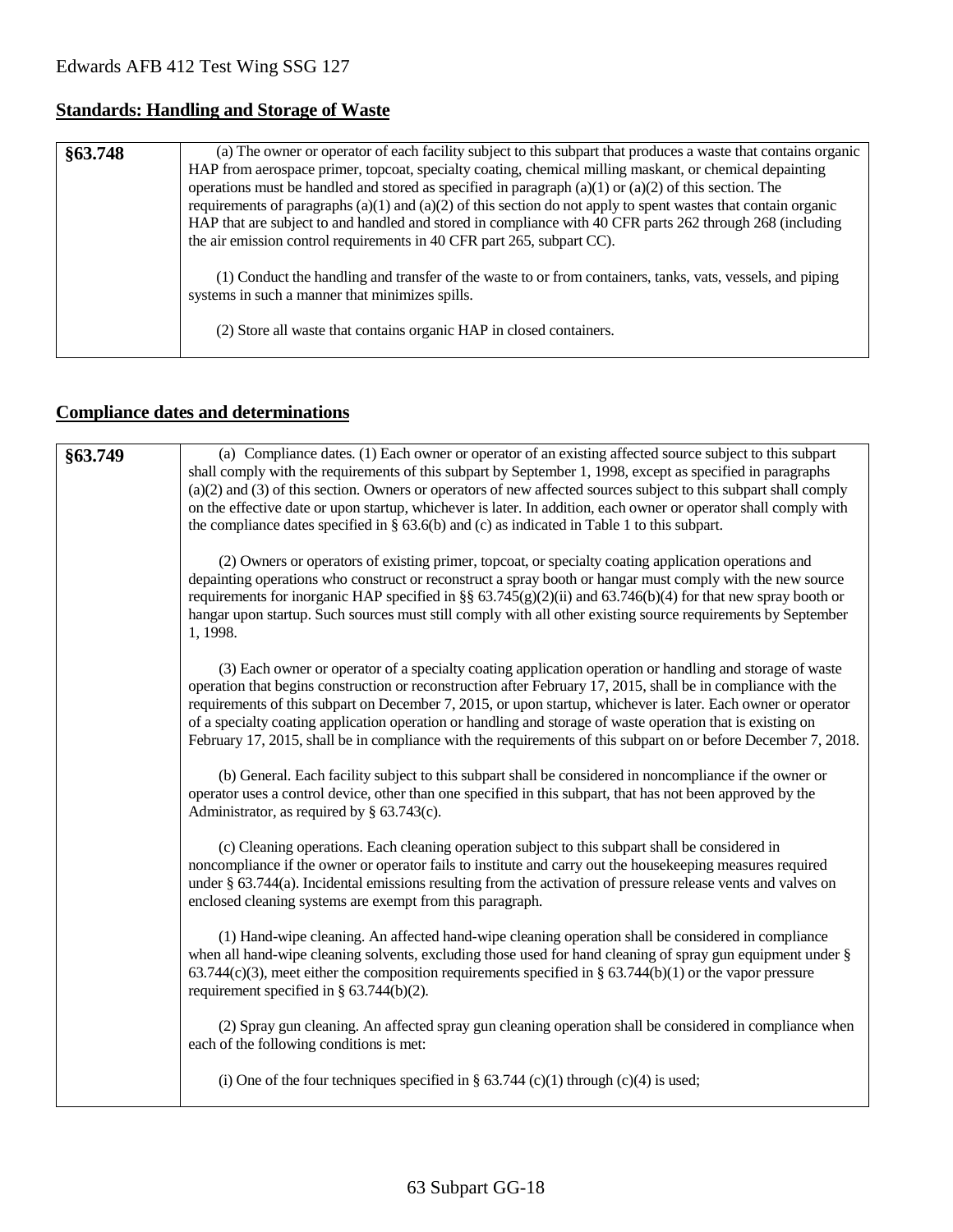| §63.749 | (ii) The technique selected is operated according to the procedures specified in § 63.744 (c)(1) through<br>$(c)(4)$ as appropriate; and                                                                                                                                                                                                                                                                                                                                                                                                                                                                                                                                                                                                                                                                                                                                                              |
|---------|-------------------------------------------------------------------------------------------------------------------------------------------------------------------------------------------------------------------------------------------------------------------------------------------------------------------------------------------------------------------------------------------------------------------------------------------------------------------------------------------------------------------------------------------------------------------------------------------------------------------------------------------------------------------------------------------------------------------------------------------------------------------------------------------------------------------------------------------------------------------------------------------------------|
|         | (iii) If an enclosed system is used, monthly visual inspections are conducted and any leak detected is<br>repaired within 15 days after detection. If the leak is not repaired by the 15th day after detection, the solvent<br>shall be removed and the enclosed cleaner shall be shut down until the cleaner is repaired or its use is<br>permanently discontinued.                                                                                                                                                                                                                                                                                                                                                                                                                                                                                                                                  |
|         | (3) Flush cleaning. An affected flush cleaning operation shall be considered in compliance if the operating<br>requirements specified in $\S$ 63.744(d) are implemented and carried out.                                                                                                                                                                                                                                                                                                                                                                                                                                                                                                                                                                                                                                                                                                              |
|         | (d) Organic HAP and VOC content levels - primer, topcoat, and specialty coating application operations.                                                                                                                                                                                                                                                                                                                                                                                                                                                                                                                                                                                                                                                                                                                                                                                               |
|         | (1) Performance test periods. For uncontrolled coatings that are not averaged, each 24 hours is considered<br>a performance test. For compliant and non-compliant coatings that are averaged together, each 30-day period is<br>considered a performance test, unless the permitting agency specifies a shorter averaging period as part of an<br>ambient ozone control program. When using a control device other than a carbon adsorber, three 1-hour runs<br>constitute the test period for the initial and any subsequent performance test. When using a carbon adsorber,<br>each rolling material balance period is considered a performance test.                                                                                                                                                                                                                                               |
|         | (2) Initial performance tests. If a control device is used, each owner or operator shall conduct an initial<br>performance test to demonstrate compliance with the overall reduction efficiency specified in paragraph §<br>63.745, unless a waiver is obtained under either § 63.7(e)(2)(iv) or § 63.7(h). The initial performance test shall<br>be conducted according to the procedures and test methods specified in §§ 63.7 and 63.750(g) for carbon<br>adsorbers and in § 63.750(h) for control devices other than carbon adsorbers. For carbon adsorbers, the initial<br>performance test shall be used to establish the appropriate rolling material balance period for determining<br>compliance. The procedures in paragraphs $(d)(2)(i)$ through $(d)(2)(vi)$ of this section shall be used in<br>determining initial compliance with the provisions of this subpart for carbon adsorbers. |
|         | (i)(A) When either EPA Method 18 or EPA Method 25A is to be used in the determination of the<br>efficiency of a fixed-bed carbon adsorption system with a common exhaust stack for all the individual carbon<br>adsorber vessels pursuant to § $63.750(g)$ (2) or (4), the test shall consist of three separate runs, each coinciding<br>with one or more complete sequences through the adsorption cycles of all of the individual carbon adsorber<br>vessels.                                                                                                                                                                                                                                                                                                                                                                                                                                       |
|         | (B) When either EPA Method 18 or EPA Method 25A is to be used in the determination of the efficiency<br>of a fixed-bed carbon adsorption system with individual exhaust stacks for each carbon adsorber vessel<br>pursuant to $\S$ 63.750(g) (3) or (4), each carbon adsorber vessel shall be tested individually. The test for each<br>carbon adsorber vessel shall consist of three separate runs. Each run shall coincide with one or more complete<br>adsorption cycles.                                                                                                                                                                                                                                                                                                                                                                                                                          |
|         | (ii) EPA Method 1 or 1A of appendix A of part 60 is used for sample and velocity traverses.                                                                                                                                                                                                                                                                                                                                                                                                                                                                                                                                                                                                                                                                                                                                                                                                           |
|         | (iii) EPA Method 2, 2A, 2C, or 2D of appendix A of part 60 is used for velocity and volumetric flow rates.                                                                                                                                                                                                                                                                                                                                                                                                                                                                                                                                                                                                                                                                                                                                                                                            |
|         | (iv) EPA Method 3 of appendix A of part 60 is used for gas analysis.                                                                                                                                                                                                                                                                                                                                                                                                                                                                                                                                                                                                                                                                                                                                                                                                                                  |
|         | (v) EPA Method 4 of appendix A of part 60 is used for stack gas moisture.                                                                                                                                                                                                                                                                                                                                                                                                                                                                                                                                                                                                                                                                                                                                                                                                                             |
|         | (vi) EPA Methods 2, 2A, 2C, 2D, 3, and 4 shall be performed, as applicable, at least twice during each test<br>period.                                                                                                                                                                                                                                                                                                                                                                                                                                                                                                                                                                                                                                                                                                                                                                                |
|         |                                                                                                                                                                                                                                                                                                                                                                                                                                                                                                                                                                                                                                                                                                                                                                                                                                                                                                       |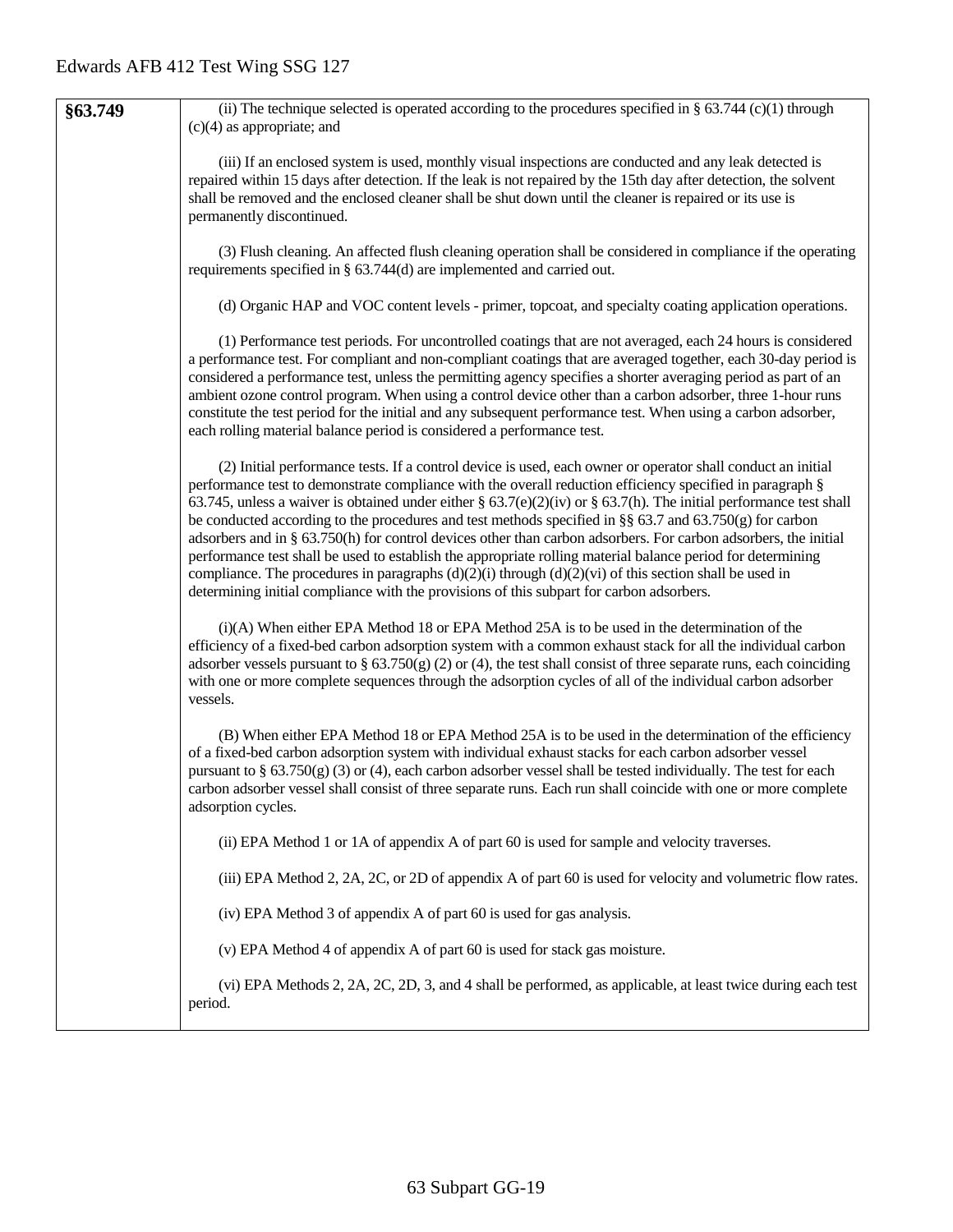| §63.749 | (3) The primer application operation is considered in compliance when the conditions specified in<br>paragraphs $(d)(3)(i)$ through $(d)(3)(iv)$ of this section, as applicable, and in paragraph (e) of this section are met.<br>Failure to meet any one of the conditions identified in these paragraphs shall constitute noncompliance. The<br>compliance demonstration for a primer may be based on the organic HAP content or the VOC content of the                                                                                                                                                                                                                                                                                                         |
|---------|-------------------------------------------------------------------------------------------------------------------------------------------------------------------------------------------------------------------------------------------------------------------------------------------------------------------------------------------------------------------------------------------------------------------------------------------------------------------------------------------------------------------------------------------------------------------------------------------------------------------------------------------------------------------------------------------------------------------------------------------------------------------|
|         | primer; demonstrating compliance with both the HAP content limit and the VOC content limit is not required.<br>If a primer contains HAP solvents that are exempt from the definition of VOC in $\S$ 63.741 and 40 CFR 51.100,<br>then the HAP content must be used to demonstrate compliance.                                                                                                                                                                                                                                                                                                                                                                                                                                                                     |
|         | (i) For all uncontrolled primers, all values of Hi and Ha (as determined using the procedures specified in $\S$<br>63.750(c) and (d)) are less than or equal to the applicable HAP content limit in § 63.745(c)(1), and all values of<br>Gi and Ga (as determined using the procedures specified in $\S$ 63.750(e) and (f)) are less than or equal to the<br>applicable VOC content limit in $\S$ 63.745(c)(2).                                                                                                                                                                                                                                                                                                                                                   |
|         | (ii) If a control device is used:                                                                                                                                                                                                                                                                                                                                                                                                                                                                                                                                                                                                                                                                                                                                 |
|         | (A) The overall control system efficiency, Ek, as determined using the procedures specified in $\S$ 63.750(g)<br>for control systems containing carbon adsorbers and in $\S$ 63.750(h) for control systems with other control<br>devices, is equal to or greater than 81% during the initial performance test and any subsequent performance<br>test;                                                                                                                                                                                                                                                                                                                                                                                                             |
|         | (B) If an incinerator other than a catalytic incinerator is used, the average combustion temperature for all<br>3-hour periods is greater than or equal to the average combustion temperature established under $\S$<br>$63.751(b)(11)$ ; and                                                                                                                                                                                                                                                                                                                                                                                                                                                                                                                     |
|         | (C) If a catalytic incinerator is used, the average combustion temperatures for all 3-hour periods are greater<br>than or equal to the average combustion temperatures established under $\S$ 63.751(b)(12).                                                                                                                                                                                                                                                                                                                                                                                                                                                                                                                                                      |
|         | (iii)(A) Uses an application technique specified in § 63.745 (f)(1)(i) through (f)(1)(viii), or                                                                                                                                                                                                                                                                                                                                                                                                                                                                                                                                                                                                                                                                   |
|         | (B) Uses an alternative application technique, as allowed under $\S 63.745(f)(1)(ix)$ , such that the emissions<br>of both organic HAP and VOC for the implementation period of the alternative application method are less than<br>or equal to the emissions generated using HVLP or electrostatic spray application methods as determined using<br>the procedures specified in $\S$ 63.750(i).                                                                                                                                                                                                                                                                                                                                                                  |
|         | (iv) Operates all application techniques in accordance with the manufacturer's specifications or locally<br>prepared operating procedures, whichever is more stringent.                                                                                                                                                                                                                                                                                                                                                                                                                                                                                                                                                                                           |
|         | (4) The topcoat or specialty coating application operation is considered in compliance when the conditions<br>specified in paragraphs $(d)(4)(i)$ through $(d)(4)(iv)$ of this section, as applicable, and in paragraph (e) of this<br>section are met. Failure to meet any of the conditions identified in these paragraphs shall constitute<br>noncompliance.                                                                                                                                                                                                                                                                                                                                                                                                   |
|         | (i) The topcoat application operation is considered in compliance when the conditions specified in<br>paragraph $(d)(4)(i)(A)$ of this section are met. The specialty coating application operation is considered in<br>compliance when the conditions specified in paragraph $(d)(4)(i)(B)$ are met. The compliance demonstration for<br>a topcoat or a specialty coating may be based on the organic HAP content or the VOC content of the coating;<br>demonstrating compliance with both the HAP content limit and the VOC content limit is not required. If a<br>topcoat or specialty coating contains HAP solvents that are exempt from the definition of VOC in § 63.741 and<br>40 CFR 51.100, then the HAP content must be used to demonstrate compliance. |
|         | (A) For all uncontrolled topcoats, all values of Hi and Ha (as determined using the procedures specified in<br>§ 63.750(c) and (d)) are less than or equal to the applicable HAP content limit in § 63.745(c)(3), and all values<br>of Gi and Ga (as determined using the procedures specified in $\S$ 63.750(e) and (f)) are less than or equal to the<br>applicable VOC content limit in $\S$ 63.745(c)(4).                                                                                                                                                                                                                                                                                                                                                     |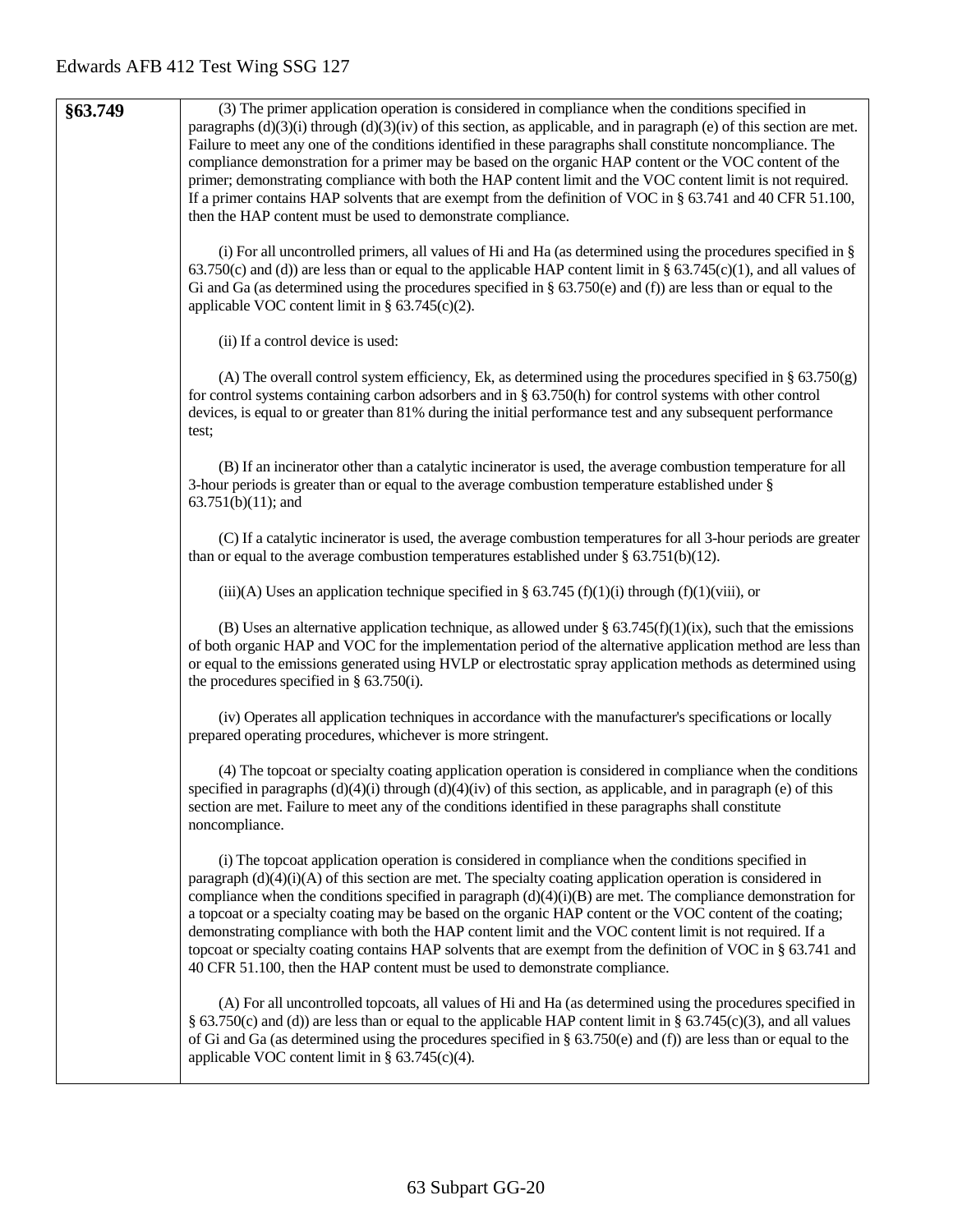| §63.749 | (B) For all uncontrolled specialty coatings, all values of Hi and Ha (as determined using the procedures                   |
|---------|----------------------------------------------------------------------------------------------------------------------------|
|         | specified in § 63.750(c) and (d)) are less than or equal to the HAP content limits specified in Table 1 to §               |
|         | 63.745 for the applicable specialty coating types (less water) as applied, and all values of Gi and Ga (as                 |
|         | determined using the procedures specified in § 63.750(e) and (f)) are less than or equal to the VOC content                |
|         | limits specified in Table 1 to $\S$ 63.745 for the applicable specialty coating types (less water and exempt               |
|         | solvents) as applied.                                                                                                      |
|         |                                                                                                                            |
|         | (ii) If a control device is used,                                                                                          |
|         | (A) The overall control system efficiency, Ek, as determined using the procedures specified in $\S$ 63.750(g)              |
|         | for control systems containing carbon adsorbers and in $\S$ 63.750(h) for control systems with other control               |
|         | devices, is equal to or greater than 81% during the initial performance test and any subsequent performance                |
|         | test;                                                                                                                      |
|         |                                                                                                                            |
|         | (B) If an incinerator other than a catalytic incinerator is used, the average combustion temperature for all               |
|         | 3-hour periods is greater than or equal to the average combustion temperature established under $\S$                       |
|         | $63.751(b)(11)$ ; and                                                                                                      |
|         | (C) If a catalytic incinerator is used, the average combustion temperatures for all 3-hour periods are greater             |
|         | than or equal to the average combustion temperatures established under $\S 63.751(b)(12)$ .                                |
|         |                                                                                                                            |
|         | (iii)(A) Uses an application technique specified in § 63.745(f)(1)(i) through (f)(1)(iv); or                               |
|         | (B) Uses an alternative application technique, as allowed under § $63.745(f)(1)(v)$ , such that the emissions              |
|         | of both organic HAP and VOC for the implementation period of the alternative application method are less than              |
|         | or equal to the emissions generated using HVLP spray, electrostatic spray, airless spray, or air-assisted airless          |
|         | spray application methods, as determined using the procedures specified in $\S$ 63.750(i)                                  |
|         |                                                                                                                            |
|         | (iv) Operates all application techniques in accordance with the manufacturer's specifications or locally                   |
|         | prepared operating procedures.                                                                                             |
|         |                                                                                                                            |
|         | (e) Inorganic HAP emissions - primer, topcoat, and specialty coating application operations. For each                      |
|         | primer, topcoat, or specialty coating application operation that emits inorganic HAP, the operation is in                  |
|         | compliance when:                                                                                                           |
|         | (1) It is operated according to the requirements specified in § 63.745(g)(1) through (g)(3); and                           |
|         |                                                                                                                            |
|         | (2) It is shut down immediately whenever the pressure drop or water flow rate is outside the limit(s)                      |
|         | established for them and is not restarted until the pressure drop or water flow rate is returned within these              |
|         | limit(s), as required under § $63.745(g)(3)$ .                                                                             |
|         | (f) Organic HAP emissions - Depainting operations -                                                                        |
|         |                                                                                                                            |
|         | (1) Performance test periods. When using a control device other than a carbon adsorber, three 1-hour runs                  |
|         | constitute the test period for the initial and any subsequent performance test. When a carbon adsorber is used,            |
|         | each rolling material balance period is considered a performance test. Each 24-hour period is considered a                 |
|         | performance test period for determining compliance with $\S 63.746(b)(1)$ . For uncontrolled organic emissions             |
|         | from depainting operations, each calendar year is considered a performance test period for determining                     |
|         | compliance with the HAP limits for organic HAP-containing chemical strippers used for spot stripping and<br>decal removal. |
|         |                                                                                                                            |
|         |                                                                                                                            |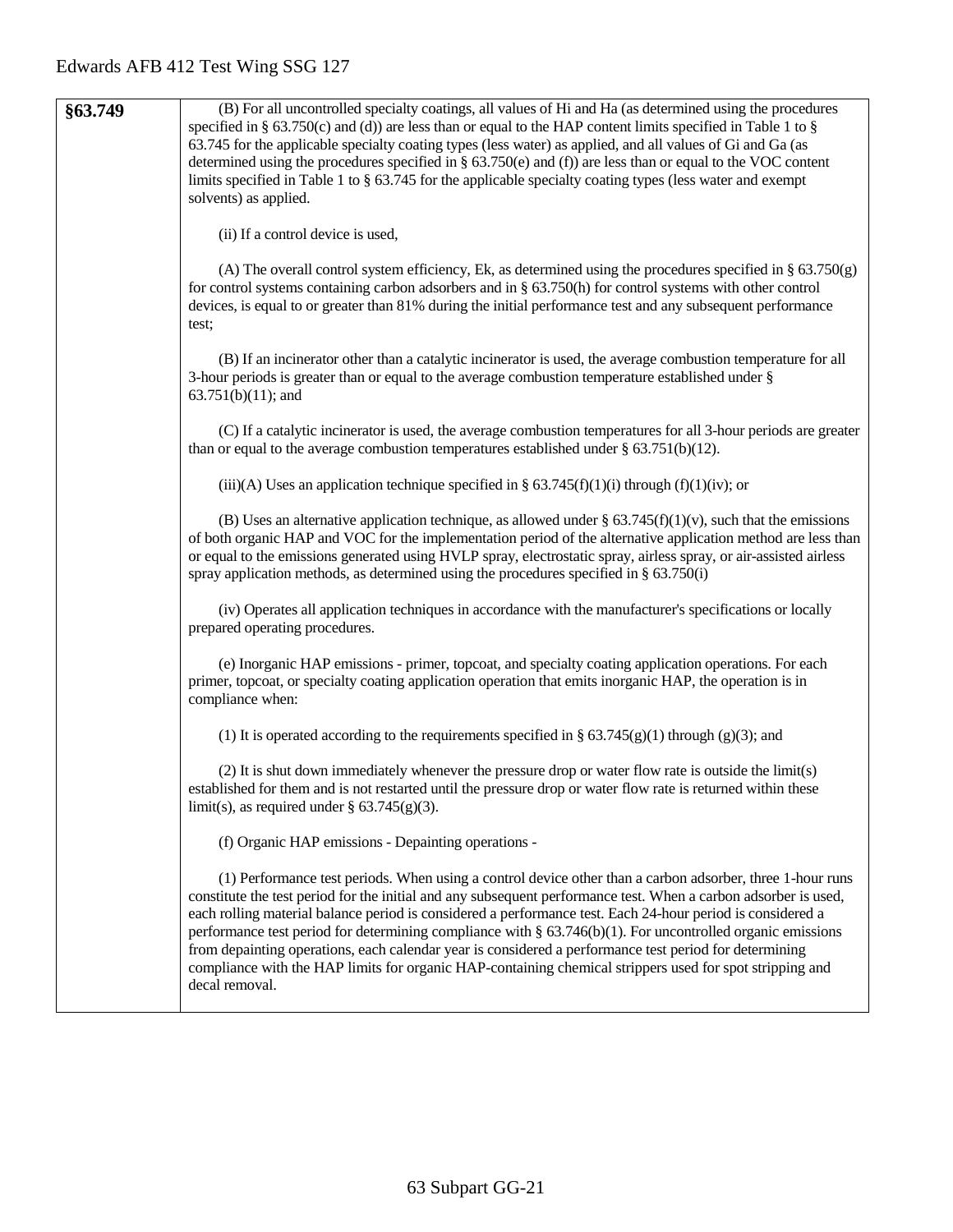| §63.749 | (2) Initial performance tests. If a control device is used, each owner or operator shall conduct an initial                                                                                                                                                                                                                                                                                                                                                                                                                                                                                    |
|---------|------------------------------------------------------------------------------------------------------------------------------------------------------------------------------------------------------------------------------------------------------------------------------------------------------------------------------------------------------------------------------------------------------------------------------------------------------------------------------------------------------------------------------------------------------------------------------------------------|
|         | performance test to demonstrate compliance with the overall reduction efficiency specified in § 63.746(c),<br>unless a waiver is obtained under either § 63.7(e)(2)(iv) or § 63.7(h). The initial performance test shall be                                                                                                                                                                                                                                                                                                                                                                    |
|         | conducted according to the procedures and test methods specified in §§ 63.7 and 63.750(g) for carbon<br>adsorbers and in § 63.750(h) for control devices other than carbon adsorbers. For carbon adsorbers, the initial                                                                                                                                                                                                                                                                                                                                                                        |
|         | performance test shall be used to establish the appropriate rolling material balance period for determining                                                                                                                                                                                                                                                                                                                                                                                                                                                                                    |
|         | compliance. The procedures in paragraphs $(2)(i)$ through $(2)(vi)$ of this section shall be used in determining<br>initial compliance with the provisions of this subpart for carbon adsorbers.                                                                                                                                                                                                                                                                                                                                                                                               |
|         | (i)(A) When either EPA Method 18 or EPA Method 25A is to be used in the determination of the<br>efficiency of a fixed-bed carbon adsorption system with a common exhaust stack for all the individual carbon<br>adsorber vessels pursuant to § 63.750(g)(2) or (4), the test shall consist of three separate runs, each coinciding<br>with one or more complete sequences through the adsorption cycles of all of the individual carbon adsorber<br>vessels.                                                                                                                                   |
|         | (B) When either EPA Method 18 or EPA Method 25A is to be used in the determination of the efficiency<br>of a fixed-bed carbon adsorption system with individual exhaust stacks for each carbon adsorber vessel<br>pursuant to $\S$ 63.750(g) (3) or (4), each carbon adsorber vessel shall be tested individually. The test for each<br>carbon adsorber vessel shall consist of three separate runs. Each run shall coincide with one or more complete<br>adsorption cycles.                                                                                                                   |
|         | (ii) EPA Method 1 or 1A of appendix A of part 60 is used for sample and velocity traverses.                                                                                                                                                                                                                                                                                                                                                                                                                                                                                                    |
|         | (iii) EPA Method 2, 2A, 2C, or 2D of appendix A of part 60 is used for velocity and volumetric flow rates.                                                                                                                                                                                                                                                                                                                                                                                                                                                                                     |
|         | (iv) EPA Method 3 of appendix A of part 60 is used for gas analysis.                                                                                                                                                                                                                                                                                                                                                                                                                                                                                                                           |
|         | (v) EPA Method 4 of appendix A of part 60 is used for stack gas moisture.                                                                                                                                                                                                                                                                                                                                                                                                                                                                                                                      |
|         | (vi) EPA Methods 2, 2A, 2C, 2D, 3, and 4 shall be performed, as applicable, at least twice during each test<br>period.                                                                                                                                                                                                                                                                                                                                                                                                                                                                         |
|         | (3) An organic HAP-containing chemical stripper depainting operation is considered in compliance when<br>the conditions specified in paragraph $(g)(3)(i)$ of this section are met.                                                                                                                                                                                                                                                                                                                                                                                                            |
|         | (i) If a carbon adsorber (or other control device) is used, the overall control efficiency of the control<br>system, as determined using the procedures specified in $\S$ 63.750(g) (or other control device as determined<br>using the procedures specified in § 63.750(h)), is equal to or greater than 81% for control systems installed<br>before the effective date, or equal to or greater than 95% for control systems installed on or after the effective<br>date, during the initial performance test and all subsequent material balances (or performance tests, as<br>appropriate). |
|         | (ii) For non-HAP depainting operations complying with $\S$ 63.746(b)(1);                                                                                                                                                                                                                                                                                                                                                                                                                                                                                                                       |
|         | (A) For any spot stripping and decal removal, the value of C, as determined using the procedures specified<br>in § $63.750(j)$ , is less than or equal to 26 gallons of organic HAP-containing chemical stripper or 190 pounds of<br>organic HAP per commercial aircraft depainted calculated on a yearly average; and is less than or equal to 50<br>gallons of organic HAP-containing chemical stripper or 365 pounds of organic HAP per military aircraft<br>depainted calculated on a yearly average; and                                                                                  |
|         | (B) The requirements of $\S$ 63.746(b)(2) are carried out during malfunctions of non-chemical based<br>equipment.                                                                                                                                                                                                                                                                                                                                                                                                                                                                              |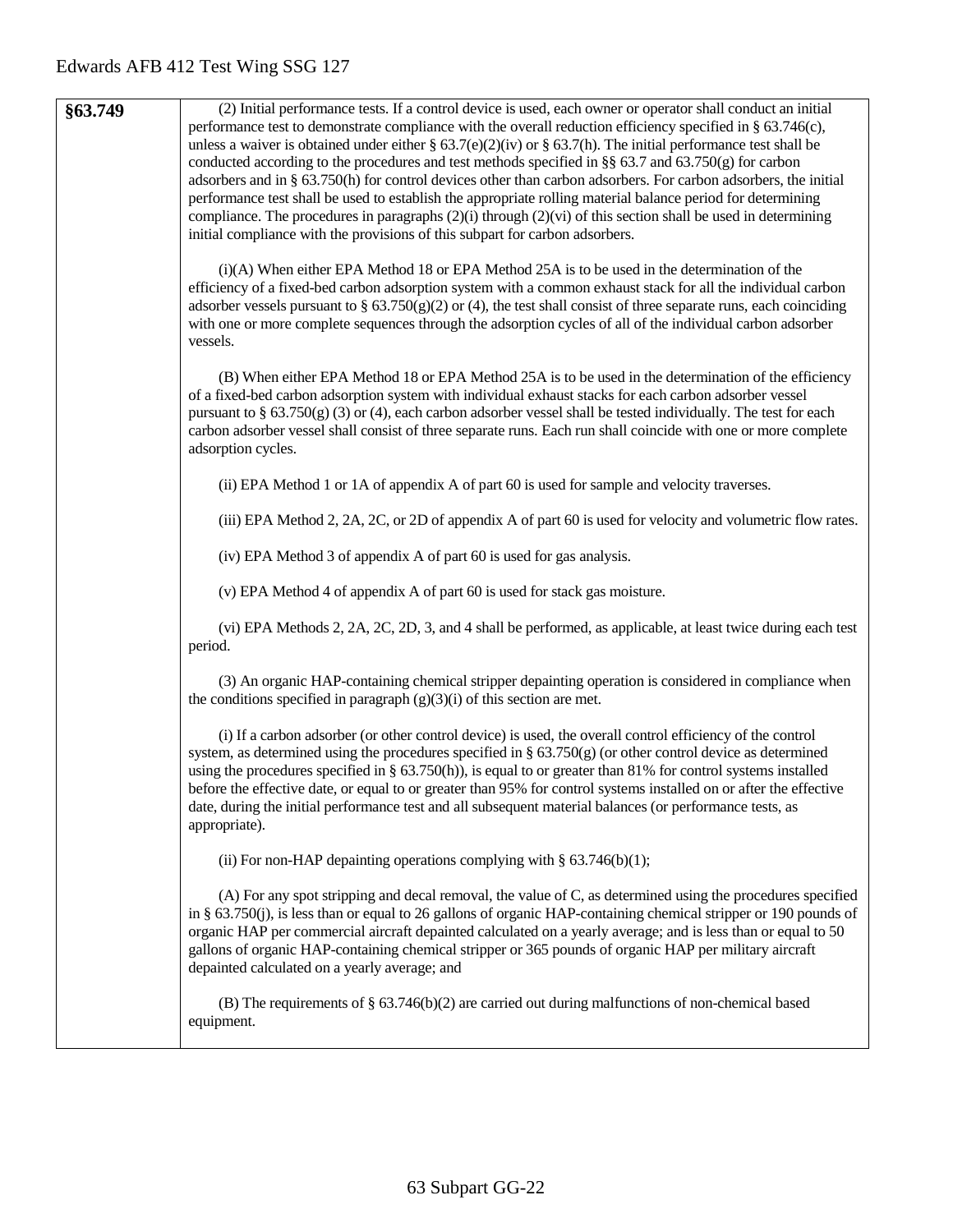| §63.749 | (g) Inorganic HAP emissions - depainting operations. Each depainting operation is in compliance when:                                                                                                                                                                                                                                                                                                                                                                                                                                                                                                                                                                                                                                                                                                                                                                                          |
|---------|------------------------------------------------------------------------------------------------------------------------------------------------------------------------------------------------------------------------------------------------------------------------------------------------------------------------------------------------------------------------------------------------------------------------------------------------------------------------------------------------------------------------------------------------------------------------------------------------------------------------------------------------------------------------------------------------------------------------------------------------------------------------------------------------------------------------------------------------------------------------------------------------|
|         | (1) The operating requirements specified in $\S$ 63.746(b)(4) are followed; and                                                                                                                                                                                                                                                                                                                                                                                                                                                                                                                                                                                                                                                                                                                                                                                                                |
|         | (2) It is shut down immediately whenever the pressure drop or water flow rate is outside the limit(s)<br>established for them and is not restarted until the pressure drop or water flow rate is returned within these<br>limit(s), as required under $\S$ 63.746(b)(4)(v).                                                                                                                                                                                                                                                                                                                                                                                                                                                                                                                                                                                                                    |
|         | (h) Chemical milling maskant application operations -                                                                                                                                                                                                                                                                                                                                                                                                                                                                                                                                                                                                                                                                                                                                                                                                                                          |
|         | (1) Performance test periods. For uncontrolled chemical milling maskants that are not averaged, each 24-<br>hour period is considered a performance test. For compliant and noncompliant chemical milling maskants that<br>are averaged together, each 30-day period is considered a performance test, unless the permitting agency<br>specifies a shorter period as part of an ambient ozone control program. When using a control device other than<br>a carbon adsorber, three 1-hour runs constitute the test period for the initial and any subsequent performance<br>test. When a carbon adsorber is used, each rolling material balance period is considered a performance test.                                                                                                                                                                                                        |
|         | (2) Initial performance tests. If a control device is used, each owner or operator shall conduct an initial<br>performance test to demonstrate compliance with the overall reduction efficiency specified in § 63.747(d),<br>unless a waiver is obtained under either § 63.7(e)(2)(iv) or § 63.7(h). The initial performance test shall be<br>conducted according to the procedures and test methods specified in $\S$ 63.7 and $\S$ 63.750(g) for carbon<br>adsorbers and in § 63.750(h) for control devices other than carbon adsorbers. For carbon adsorbers, the initial<br>performance test shall be used to establish the appropriate rolling material balance period for determining<br>compliance. The procedures in paragraphs $(h)(2)$ (i) through (vi) of this section shall be used in determining<br>initial compliance with the provisions of this subpart for carbon adsorbers. |
|         | (i)(A) When either EPA Method 18 or EPA Method 25A is to be used in the determination of the<br>efficiency of a fixed-bed carbon adsorption system with a common exhaust stack for all the individual carbon<br>adsorber vessels pursuant to § $63.750(g)$ (2) or (4), the test shall consist of three separate runs, each coinciding<br>with one or more complete sequences through the adsorption cycles of all of the individual carbon adsorber<br>vessels.                                                                                                                                                                                                                                                                                                                                                                                                                                |
|         | (B) When either EPA Method 18 or EPA Method 25A is to be used in the determination of the efficiency<br>of a fixed-bed carbon adsorption system with individual exhaust stacks for each carbon adsorber vessel<br>pursuant to $\S$ 63.750(g) (3) or (4), each carbon adsorber vessel shall be tested individually. The test for each<br>carbon adsorber vessel shall consist of three separate runs. Each run shall coincide with one or more complete<br>adsorption cycles.                                                                                                                                                                                                                                                                                                                                                                                                                   |
|         | (ii) EPA Method 1 or 1A of appendix A of part 60 is used for sample and velocity traverses.                                                                                                                                                                                                                                                                                                                                                                                                                                                                                                                                                                                                                                                                                                                                                                                                    |
|         | (iii) EPA Method 2, 2A, 2C, or 2D of appendix A of part 60 is used for velocity and volumetric flow rates.                                                                                                                                                                                                                                                                                                                                                                                                                                                                                                                                                                                                                                                                                                                                                                                     |
|         | (iv) EPA Method 3 of appendix A of part 60 is used for gas analysis.                                                                                                                                                                                                                                                                                                                                                                                                                                                                                                                                                                                                                                                                                                                                                                                                                           |
|         | (v) EPA Method 4 of appendix A of part 60 is used for stack gas moisture.                                                                                                                                                                                                                                                                                                                                                                                                                                                                                                                                                                                                                                                                                                                                                                                                                      |
|         | (vi) EPA Methods 2, 2A, 2C, 2D, 3, and 4 shall be performed, as applicable, at least twice during each test<br>period.                                                                                                                                                                                                                                                                                                                                                                                                                                                                                                                                                                                                                                                                                                                                                                         |
|         | (3) The chemical milling maskant application operation is considered in compliance when the conditions<br>specified in paragraphs $(i)(3)(i)$ and $(ii)$ of this section are met. The compliance demonstration for a chemical<br>milling maskant may be based on the organic HAP content or the VOC content of the chemical milling<br>maskant; demonstrating compliance with both the HAP content limit and the VOC content limit is not required.<br>If a chemical milling maskant contains HAP solvents that are exempt from the definition of VOC in § 63.741<br>and 40 CFR 51.100, then the HAP content must be used to demonstrate compliance.                                                                                                                                                                                                                                           |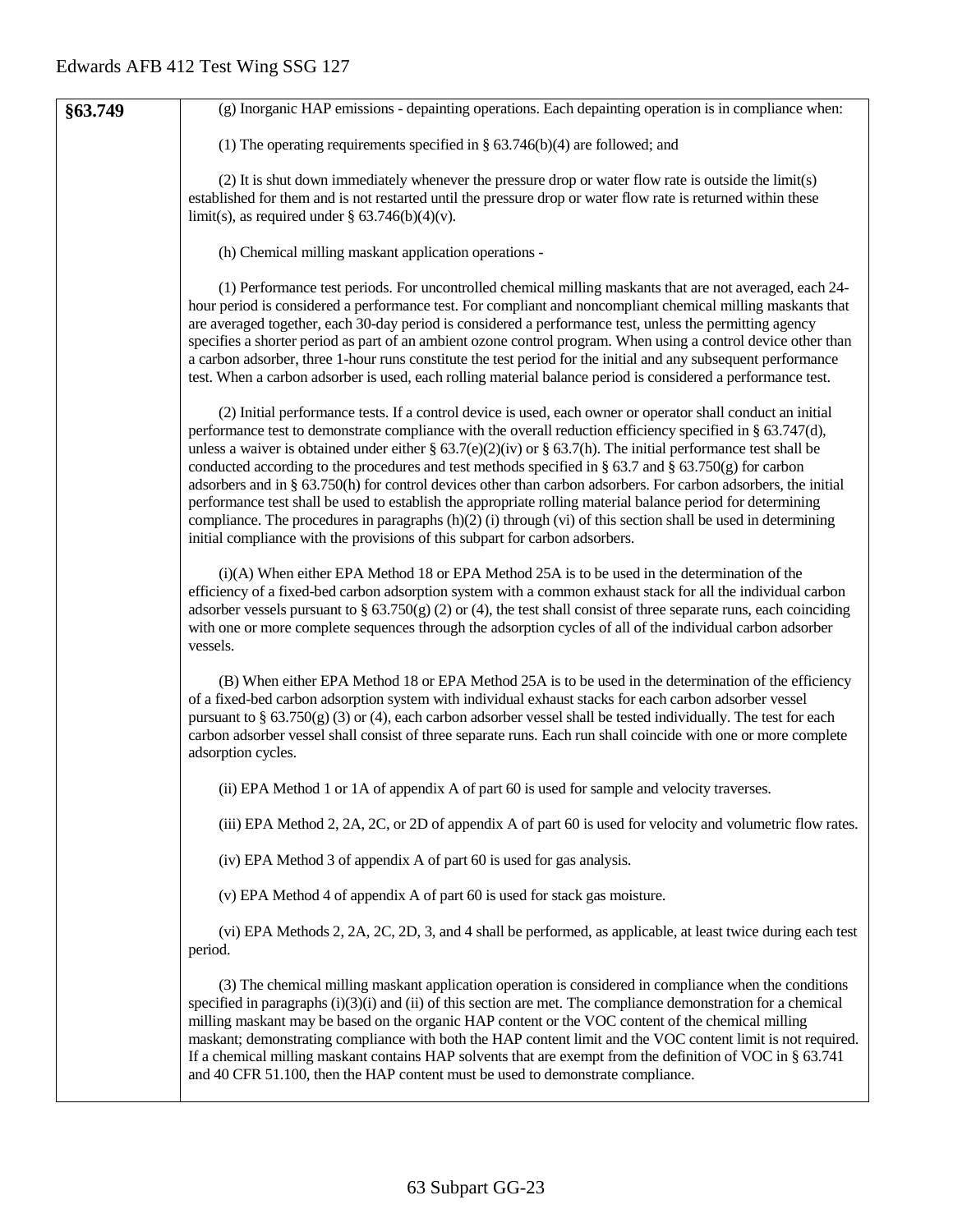| §63.749 | (i) For all uncontrolled chemical milling maskants, all values of Hi and Ha (as determined using the<br>procedures specified in § 63.750 (k) and (l)) are less than or equal to 622 grams of organic HAP per liter (5.2<br>lb/gal) of Type I chemical milling maskant as applied (less water), and 160 grams of organic HAP per liter<br>(1.3 lb/gal) of Type II chemical milling maskant as applied (less water). All values of Gi and Ga (as<br>determined using the procedures specified in $\S 63.750$ (m) and (n)) are less than or equal to 622 grams of<br>VOC per liter (5.2 lb/gal) of Type I chemical milling maskant as applied (less water and exempt solvents),<br>and 160 grams of VOC per liter (1.3 lb/gal) of Type II chemical milling maskant (less water and exempt<br>solvents) as applied.                                                  |
|---------|------------------------------------------------------------------------------------------------------------------------------------------------------------------------------------------------------------------------------------------------------------------------------------------------------------------------------------------------------------------------------------------------------------------------------------------------------------------------------------------------------------------------------------------------------------------------------------------------------------------------------------------------------------------------------------------------------------------------------------------------------------------------------------------------------------------------------------------------------------------|
|         | (ii) If a carbon adsorber (or other control device) is used, the overall control efficiency of the control<br>system, as determined using the procedures specified in $\S$ 63.750(g) (or systems with other control devices as<br>determined using the procedures specified in § 63.750(h)), is equal to or greater than 81% during the initial<br>performance test period and all subsequent material balances (or performance tests, as appropriate).                                                                                                                                                                                                                                                                                                                                                                                                          |
|         | (i) Handling and storage of waste. For those wastes subject to this subpart, failure to comply with the<br>requirements specified in § 63.748 shall be considered a violation.                                                                                                                                                                                                                                                                                                                                                                                                                                                                                                                                                                                                                                                                                   |
|         | (j) Performance tests shall be conducted under such conditions as the Administrator specifies to the<br>owner or operator based on representative performance of the affected source for the period being tested.<br>Representative conditions exclude periods of startup and shutdown unless specified by the Administrator or<br>an applicable subpart. The owner or operator may not conduct performance tests during periods of<br>malfunction. The owner or operator must record the process information that is necessary to document<br>operating conditions during the test and include in such record an explanation to support that such conditions<br>represent normal operation. Upon request, the owner or operator shall make available to the Administrator<br>such records as may be necessary to determine the conditions of performance tests. |

# **Test methods and Procedures**

| §63.750 | (a) Composition determination. Compliance with the hand-wipe cleaning solvent approved<br>composition list specified in $\S 63.744(b)(1)$ for hand-wipe cleaning solvents shall be demonstrated using<br>data supplied by the manufacturer of the cleaning solvent. The data shall identify all components of the<br>cleaning solvent and shall demonstrate that one of the approved composition definitions is met.                                                                                                                                                                                                                                                                                         |
|---------|--------------------------------------------------------------------------------------------------------------------------------------------------------------------------------------------------------------------------------------------------------------------------------------------------------------------------------------------------------------------------------------------------------------------------------------------------------------------------------------------------------------------------------------------------------------------------------------------------------------------------------------------------------------------------------------------------------------|
|         | (b) Vapor pressure determination. The composite vapor pressure of hand-wipe cleaning solvents used<br>in a cleaning operation subject to this subpart shall be determined as follows:                                                                                                                                                                                                                                                                                                                                                                                                                                                                                                                        |
|         | (1) For single-component hand-wipe cleaning solvents, the vapor pressure shall be determined using<br>MSDS or other manufacturer's data, standard engineering reference texts, or other equivalent methods.                                                                                                                                                                                                                                                                                                                                                                                                                                                                                                  |
|         | (2) The composite vapor pressure of a blended hand-wipe solvent shall be determined by quantifying<br>the amount of each organic compound in the blend using manufacturer's supplied data or a gas<br>chromatographic analysis in accordance with ASTM E 260-91 or 96 (incorporated by reference—see<br>§63.14 of subpart A of this part) and by calculating the composite vapor pressure of the solvent by<br>summing the partial pressures of each component. The vapor pressure of each component shall be<br>determined using manufacturer's data, standard engineering reference texts, or other equivalent methods.<br>The following equation shall be used to determine the composite vapor pressure: |
|         | $PP_e = \sum_{i=1}^n \frac{\left(W_i\right)\left(VF_i\right)/MW_i}{W_W} + \sum_{i=1}^n \frac{W_e}{MW_i} + \sum_{i=1}^n \frac{W_i}{MW_i}$                                                                                                                                                                                                                                                                                                                                                                                                                                                                                                                                                                     |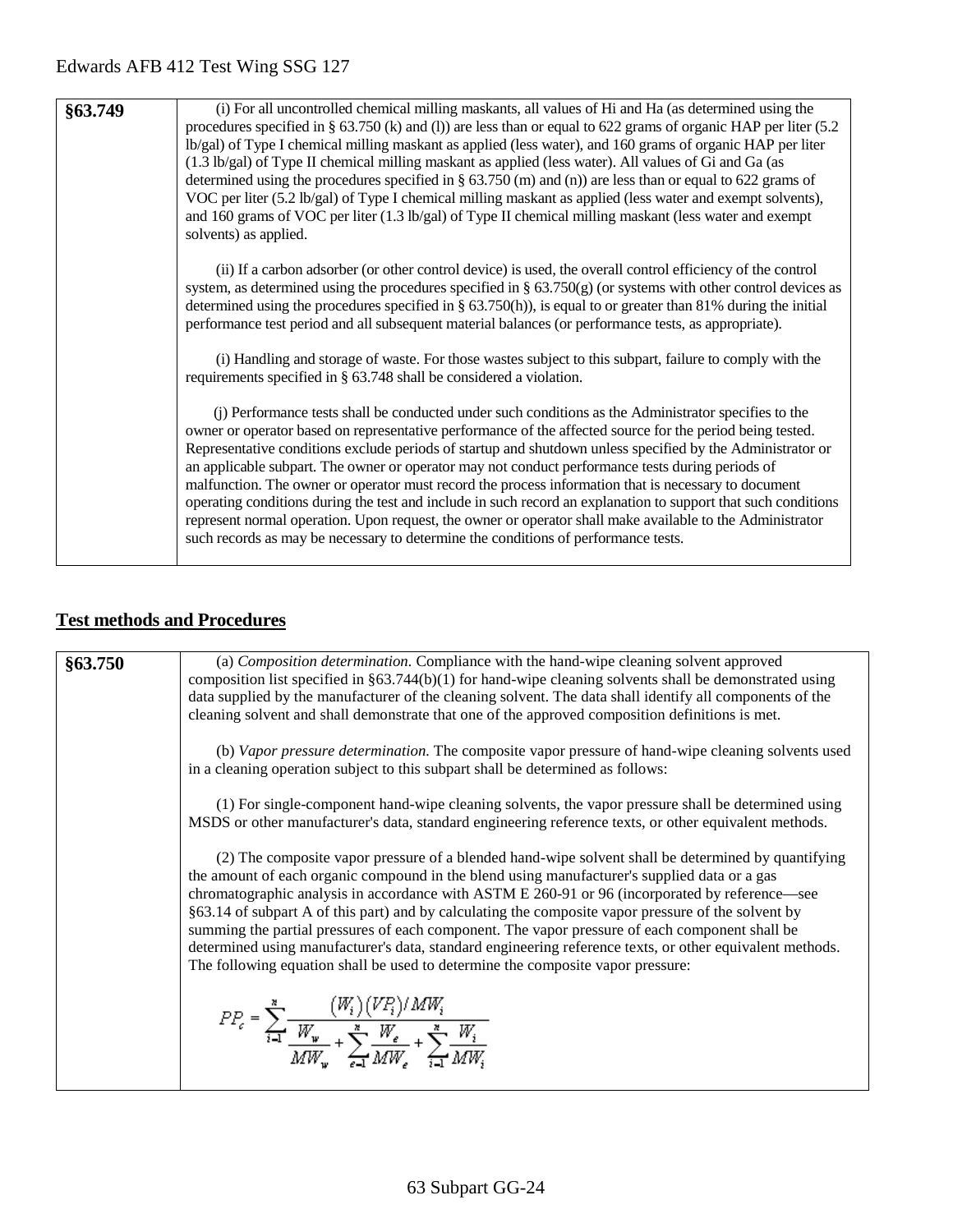| §63.750 | where:<br>$W_i$ = Weight of the "i" th VOC compound, grams.                                                                                                                                                                                                                                                                                                                                                                                                                                                                                                                                                                                                                                                                                                                                                                                                                                                                                                                                                                                                                                                                                                |
|---------|------------------------------------------------------------------------------------------------------------------------------------------------------------------------------------------------------------------------------------------------------------------------------------------------------------------------------------------------------------------------------------------------------------------------------------------------------------------------------------------------------------------------------------------------------------------------------------------------------------------------------------------------------------------------------------------------------------------------------------------------------------------------------------------------------------------------------------------------------------------------------------------------------------------------------------------------------------------------------------------------------------------------------------------------------------------------------------------------------------------------------------------------------------|
|         | $W_{w}$ = Weight of water, grams.                                                                                                                                                                                                                                                                                                                                                                                                                                                                                                                                                                                                                                                                                                                                                                                                                                                                                                                                                                                                                                                                                                                          |
|         | $W_e$ = Weight of non-HAP, nonVOC compound, grams.                                                                                                                                                                                                                                                                                                                                                                                                                                                                                                                                                                                                                                                                                                                                                                                                                                                                                                                                                                                                                                                                                                         |
|         | $MW_i = Molecular weight of the "i"th VOC compound, g/g-mole.$                                                                                                                                                                                                                                                                                                                                                                                                                                                                                                                                                                                                                                                                                                                                                                                                                                                                                                                                                                                                                                                                                             |
|         | $MWw = Molecular weight of water, g/g-mole.$<br>$MW_{e}$ = Molecular weight of exempt compound, g/g-mole.                                                                                                                                                                                                                                                                                                                                                                                                                                                                                                                                                                                                                                                                                                                                                                                                                                                                                                                                                                                                                                                  |
|         | $PP_c = VOC$ composite partial pressure at 20 °C, mm Hg.                                                                                                                                                                                                                                                                                                                                                                                                                                                                                                                                                                                                                                                                                                                                                                                                                                                                                                                                                                                                                                                                                                   |
|         | $VP_i$ = Vapor pressure of the "i"th VOC compound at 20 °C, mm Hg.                                                                                                                                                                                                                                                                                                                                                                                                                                                                                                                                                                                                                                                                                                                                                                                                                                                                                                                                                                                                                                                                                         |
|         | (c) Organic HAP content level determination - compliant primers, topcoats, and specialty coatings. For<br>those uncontrolled primers, topcoats, and specialty coatings complying with the primer, topcoat, or specialty<br>coating organic HAP content limits specified in $\S$ 63.745(c) without being averaged, the procedures in<br>paragraphs $(c)(1)$ through $(3)$ of this section shall be used to determine the mass of organic HAP emitted per<br>volume of coating (less water) as applied. As an alternative to the procedures in paragraphs (c)(1) through (3)<br>of this section, an owner or operator may use the coating manufacturer's supplied data to demonstrate that<br>organic HAP emitted per volume of coating (less water), as applied, is less than or equal to the applicable<br>organic HAP limit specified in § 63.745(c). Owners and operators that use the coating manufacturer's supplied<br>data to demonstrate compliance based on the HAP content of the coating may add non-HAP solvent to those<br>coatings provided that the owner or operator also maintains records of the non-HAP solvent added to the<br>coating. |
|         | (1) For coatings that contain no exempt solvents, determine the total organic HAP content using<br>manufacturer's supplied data or Method 24 of 40 CFR part 60, appendix A, to determine the VOC content.<br>The VOC content shall be used as a surrogate for total HAP content for coatings that contain no exempt<br>solvent. If there is a discrepancy between the manufacturer's formulation data and the results of the Method<br>24 analysis, compliance shall be based on the results from the Method 24 analysis.                                                                                                                                                                                                                                                                                                                                                                                                                                                                                                                                                                                                                                  |
|         | When Method 24 is used to determine the VOC content of water-reducible coatings, the precision<br>adjustment factors in Reference Method 24 shall be used. If the adjusted analytical VOC content is less<br>than the formulation solvent content, then the analytical VOC content should be set equal to the<br>formulation solvent content.                                                                                                                                                                                                                                                                                                                                                                                                                                                                                                                                                                                                                                                                                                                                                                                                              |
|         | (2) For each coating formulation as applied, determine the organic HAP weight fraction, water weight<br>fraction (if applicable), and density from manufacturer's data. If the value for organic HAP weight fraction<br>cannot be determined using the manufacturer's data, the owner or operator shall use Method 311 of 40 CFR<br>part 63, appendix A, or submit an alternative procedure for determining the value for approval by the<br>Administrator. If the values for water weight fraction (if applicable) and density cannot be determined<br>using the manufacturer's data, the owner or operator shall submit an alternative procedure for determining<br>their values for approval by the Administrator. Recalculation is required only when a change occurs in the<br>coating formulation. If there is a discrepancy between the manufacturer's formulation data and the results of<br>the Method 311 analysis, compliance shall be based on the results from the Method 311 analysis.                                                                                                                                                       |
|         | (3) For each coating as applied, calculate the mass of organic HAP emitted per volume of coating<br>$(lb/gal)$ less water as applied using equations 1, 2, and 3:                                                                                                                                                                                                                                                                                                                                                                                                                                                                                                                                                                                                                                                                                                                                                                                                                                                                                                                                                                                          |
|         | $V_{wi} = \frac{D_d W_{wi}}{D_w}$<br>Eq. 1                                                                                                                                                                                                                                                                                                                                                                                                                                                                                                                                                                                                                                                                                                                                                                                                                                                                                                                                                                                                                                                                                                                 |
|         | where:<br>$V_{wi}$ = volume (gal) of water in one gal of coating i.<br>$D_{\alpha}$ = density (lb of coating per gal of coating) of coating i.<br>$W_{wi}$ = weight fraction (expressed as a decimal) of water in coating i.<br>$D_w$ = density of water, 8.33 lb/gal.                                                                                                                                                                                                                                                                                                                                                                                                                                                                                                                                                                                                                                                                                                                                                                                                                                                                                     |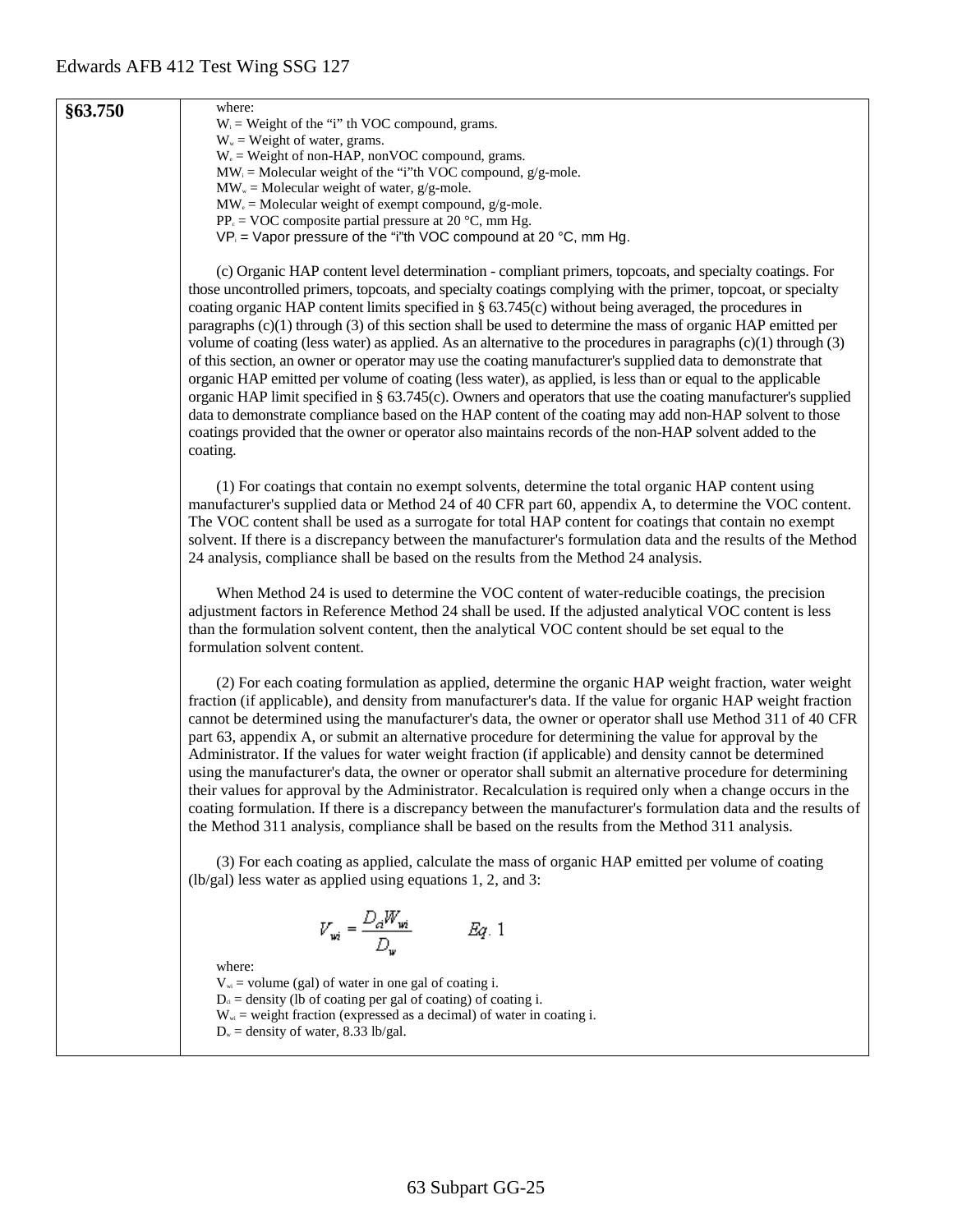#### **§63.750**

# $M_H = D_d W_H$  Eq. 2

where:  $M_{Hi}$  = mass (lb) of organic HAP in one gal of coating i.

 $D_{\alpha}$  = density (lb of coating per gal of coating) of coating i.

 $W_{Hi}$  = weight fraction (expressed as a decimal) of organic HAP in coating i.

$$
H_i = \frac{M_{H_i}}{(1 - V_{wi})}
$$
 Eq. 3

where:

 $H_i$  = mass of organic HAP emitted per volume of coating i (lb/gal) less water as applied.

 $M<sub>Hi</sub> = mass$  (lb) of organic HAP in one gal of coating i.

 $V_{\text{wi}}$  = volume (gal) of water in one gal of coating i.

(d) *Organic HAP content level determination—averaged primers and topcoats.* For those uncontrolled primers and topcoats that are averaged together in order to comply with the primer and topcoat organic HAP content limits specified in §63.745(c), the following procedure shall be used to determine the monthly volume-weighted average mass of organic HAP emitted per volume of coating (less water) as applied, unless the permitting agency specifies a shorter averaging period as part of an ambient ozone control program.

(1)(i) Determine the total organic HAP weight fraction as applied of each coating. If any ingredients, including diluent solvent, are added to a coating prior to its application, the organic HAP weight fraction of the coating shall be determined at a time and location in the process after all ingredients have been added.

(ii) Determine the total organic HAP weight fraction of each coating as applied each month.

(A) If no changes have been made to a coating, either as supplied or as applied, or if a change has been made that has a minimal effect on the organic HAP content of the coating, the value previously determined may continue to be used until a change in formulation has been made by either the manufacturer or the user.

(B) If a change in formulation or a change in the ingredients added to the coating takes place, including the ratio of coating to diluent solvent, prior to its application, either of which results in a more than minimal effect on the organic HAP content of the coating, the total organic HAP weight fraction of the coating shall be redetermined.

(iii) Manufacturer's formulation data may be used to determine the total organic HAP content of each coating and any ingredients added to the coating prior to its application. If the total organic HAP content cannot be determined using the manufacturer's data, the owner or operator shall use Method 311 of 40 CFR part 63, appendix A for determining the total organic HAP weight fraction, or shall submit an alternative procedure for determining the total organic HAP weight fraction for approval by the Administrator. If there is a discrepancy between the manufacturer's formulation data and the results of the Method 311 analysis, compliance shall be based on the results from the Method 311 analysis.

(2)(i) Determine the volume both in total gallons as applied and in total gallons (less water) as applied of each coating. If any ingredients, including diluent solvents, are added prior to its application, the volume of each coating shall be determined at a time and location in the process after all ingredients (including any diluent solvent) have been added.

(ii) Determine the volume of each coating (less water) as applied each month, unless the permitting agency specifies a shorter period as part of an ambient ozone control program.

(iii) The volume applied may be determined from company records.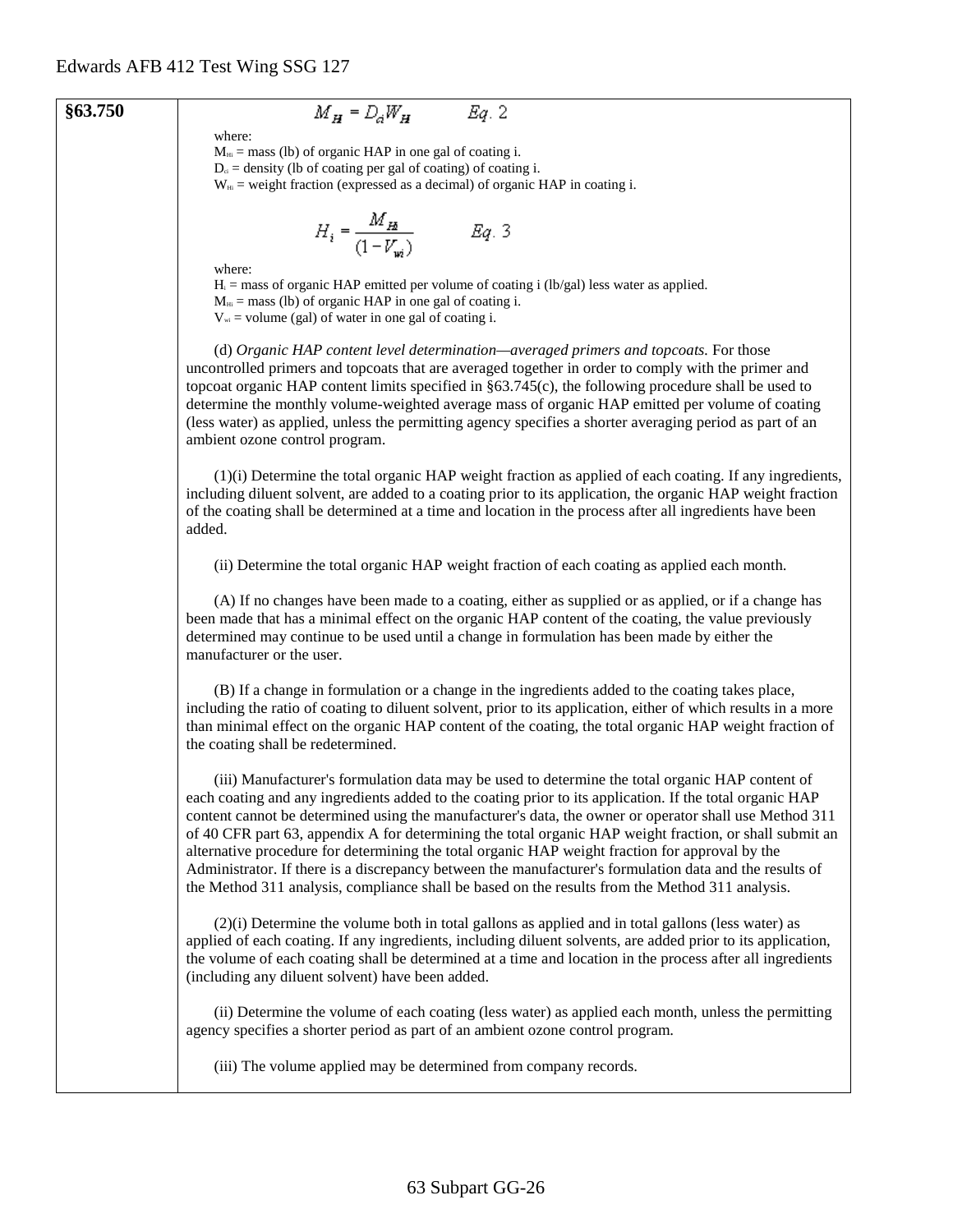**§63.750** (3)(i) Determine the density of each coating as applied. If any ingredients, including diluent solvent, are added to a coating prior to its application, the density of the coating shall be determined at a time and location in the process after all ingredients have been added. (ii) Determine the density of each coating as applied each month, unless the permitting agency specifies a shorter period as part of an ambient ozone control program. (A) If no changes have been made to a coating, either as supplied or as applied, or if a change has been made that has a minimal effect on the density of the coating, then the value previously determined may continue to be used until a change in formulation has been made by either the manufacturer or the user. (B) If a change in formulation or a change in the ingredients added to the coating takes place, including the ratio of coating to diluent solvent, prior to its application, either of which results in a more than minimal effect on the density of the coating, then the density of the coating shall be redetermined. (iii) The density may be determined from company records, including manufacturer's data sheets. If the density of the coating cannot be determined using the company's records, including the manufacturer's data, then the owner or operator shall submit an alternative procedure for determining the density for approval by the Administrator. (4) Calculate the total volume in gallons as applied (less water) by summing the individual volumes of each coating (less water) as applied, which were determined under paragraph  $(d)(2)$  of this section. (5) Calculate the volume-weighted average mass of organic HAP in coatings emitted per unit volume (lb/gal) of coating (less water) as applied during each 30-day period using equation 4:  $H_a = \frac{\sum_{i=1}^{n} W_{H_i} D_{ci} V_{ci}}{C_{in}}$  $Eq. 4$ where:  $H<sub>a</sub>$  = volume-weighted average mass of organic HAP emitted per unit volume of coating (lb/gal) (less water) as applied during each 30-day period for those coatings being averaged. n=number of coatings being averaged.  $W_{\text{Hi}}$  = weight fraction (expressed as a decimal) of organic HAP in coating i as applied that is being averaged during each 30-day period.  $D_{\alpha}$  = density (Ib of coating per gal of coating) of coating i as applied that is being averaged during each 30-day period.  $V_{ci}$  = volume (gal) of coating i as applied that is being averaged during the 30-day period.  $C_{\text{lw}}$  = total volume (gal) of all coatings (less water) as applied that are being averaged during each 30-day period. (e) *VOC content level determination - compliant primers, topcoats, and specialty coatings. For those uncontrolled primers, topcoats, and specialty coatings complying with the primer, topcoat, and specialty coating VOC content levels specified in § 63.745(c) without being averaged, the procedures in paragraphs (e)(1) through (3) of this section shall be used to determine the mass of VOC emitted per volume of coating (less water and exempt solvents) as applied. As an alternative to the procedures in paragraphs (e)(1) through (3) of this section, an owner or operator may use coating manufacturer's supplied data to demonstrate that VOC emitted per volume of coating (less water and exempt solvents), as applied, is less than or equal to the applicable VOC limit specified in § 63.745(c).* (1) Determine the VOC content of each formulation (less water and exempt solvents) as applied using manufacturer's supplied data or Method 24 of 40 CFR part 60, appendix A, to determine the VOC content. The VOC content shall be used as a surrogate for total HAP content for coatings that contain no exempt solvent. If there is a discrepancy between the manufacturer's formulation data and the results of the Method 24 analysis, compliance shall be based on the results from the Method 24 analysis. When Method 24 is used to determine the VOC content of water-reducible coatings, the precision adjustment factors in Reference Method 24 shall be used. If the adjusted analytical VOC content is less than the formulation solvent content, then the analytical VOC content should be set equal to the formulation solvent content.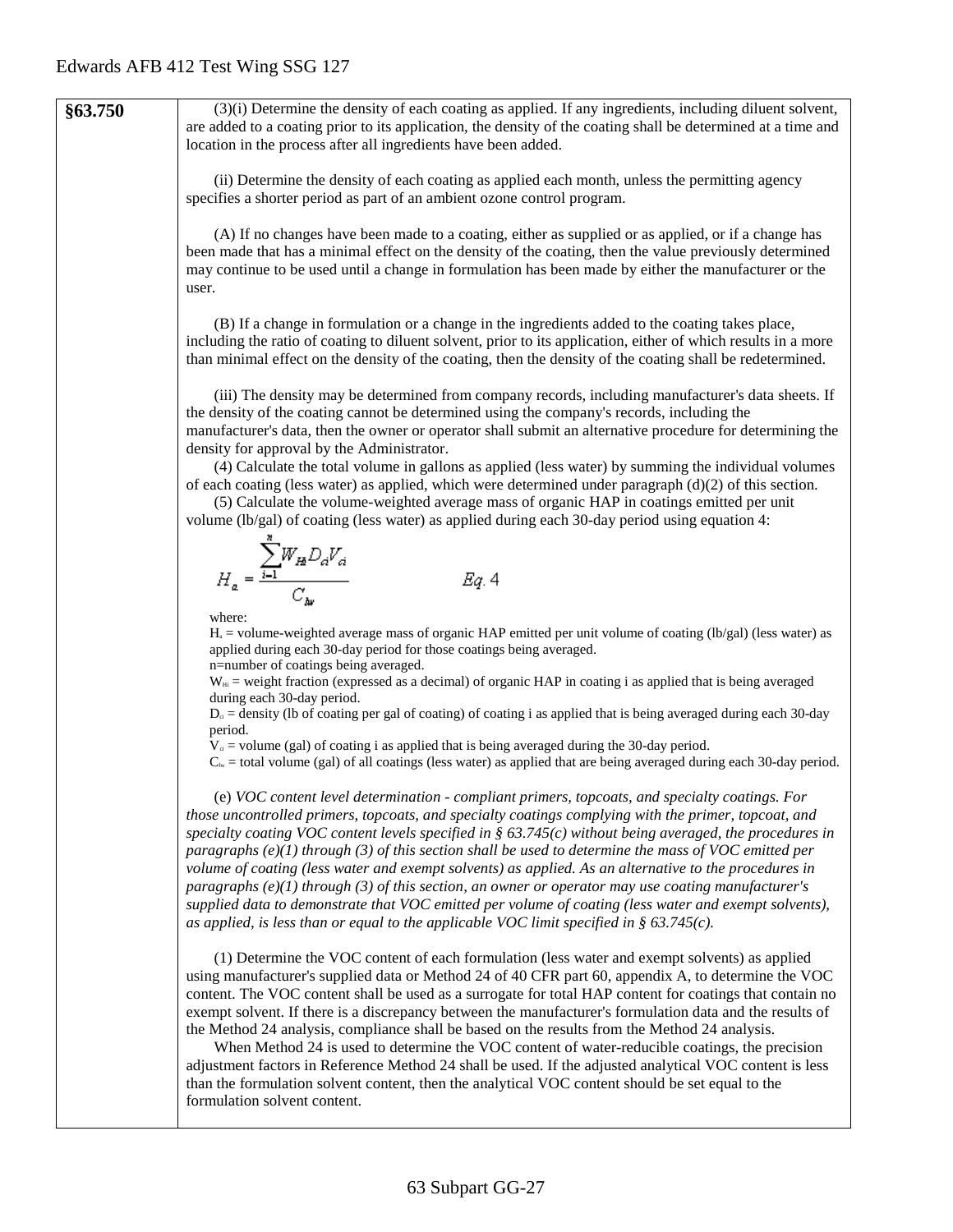**§63.750** (2) For each coating applied, calculate the mass of VOC emitted per volume of coating (lb/gal) (less water and exempt solvents) as applied using equations 5, 6, and 7:  $V_{wi} = \frac{D_d W_{wi}}{D_w}$ Eg. 5 where:  $V_{wi}$  = volume (gal) of water in one gal of coating i.  $D_{ci}$  = density (lb of coating per gal of coating) of coating i.  $W_{wi}$  = weight fraction (expressed as a decimal) of water in coating i.  $D_w$  = density of water, 8.33 lb/gal.  $M_{\nu} = D_{\alpha} W_{\nu}$ Eg. 6 where:  $M_{\text{Vi}}$  = mass (lb) of VOC in one gal of coating i.  $D_{ci}$  = density (lb of coating per gal of coating) of coating i.  $W_{\text{vi}}$  = weight fraction (expressed as a decimal) of VOC in coating i.  $G_i = \frac{M_{vi}}{(1 - V_{wi}) - V_{xi}}$  Eq. 7 where:  $G_i$  = mass of VOC emitted per volume of coating i (lb/gal) (less water and exempt solvents) as applied.  $M_{\rm vi}$  = mass (lb) of VOC in one gal of coating i.  $V_{w_i}$  = volume (gal) of water in one gal of coating i.  $V_{x}$  = volume (gal) of exempt solvents in one gal of coating i. (3)(i) If the VOC content is found to be different when EPA Method 24 is used during an enforcement inspection from that used by the owner or operator in calculating  $G_a$ , compliance shall be based, except as provided in paragraph  $(e)(3)(ii)$  of this section, upon the VOC content obtained using EPA Method 24. (ii) If the VOC content of a coating obtained using Method 24 would indicate noncompliance as determined under either §63.749 (d)(3)(i) or (d)(4)(i), an owner or operator may elect to average the coating with other uncontrolled coatings and (re)calculate Gi (using the procedure specified in paragraph (f) of this section), provided appropriate and sufficient records were maintained for all coatings included in the average (re)calculation. The (re)calculated value of  $G_i$  ( $G_i$  in paragraph (f)) for the averaged coatings shall then be used to determine compliance. (f) *VOC content level determination—averaged primers and topcoats.* For those uncontrolled primers and topcoats that are averaged within their respective coating category in order to comply with the primer and topcoat VOC content limits specified in  $\S 63.745$  (c)(2) and (c)(4), the following procedure shall be used to determine the monthly volume-weighted average mass of VOC emitted per volume of coating (less water and exempt solvents) as applied, unless the permitting agency specifies a shorter averaging period as part of an ambient ozone control program.  $(1)(i)$  Determine the VOC content  $(lb/gal)$  as applied of each coating. If any ingredients, including diluent solvent, are added to a coating prior to its application, the VOC content of the coating shall be determined at a time and location in the process after all ingredients have been added. (ii) Determine the VOC content of each coating as applied each month, unless the permitting agency specifies a shorter period as part of an ambient ozone control program.

> (A) If no changes have been made to a coating, either as supplied or as applied, or if a change has been made that has a minimal effect on the VOC content of the coating, the value previously determined may continue to be used until a change in formulation has been made by either the manufacturer or the user.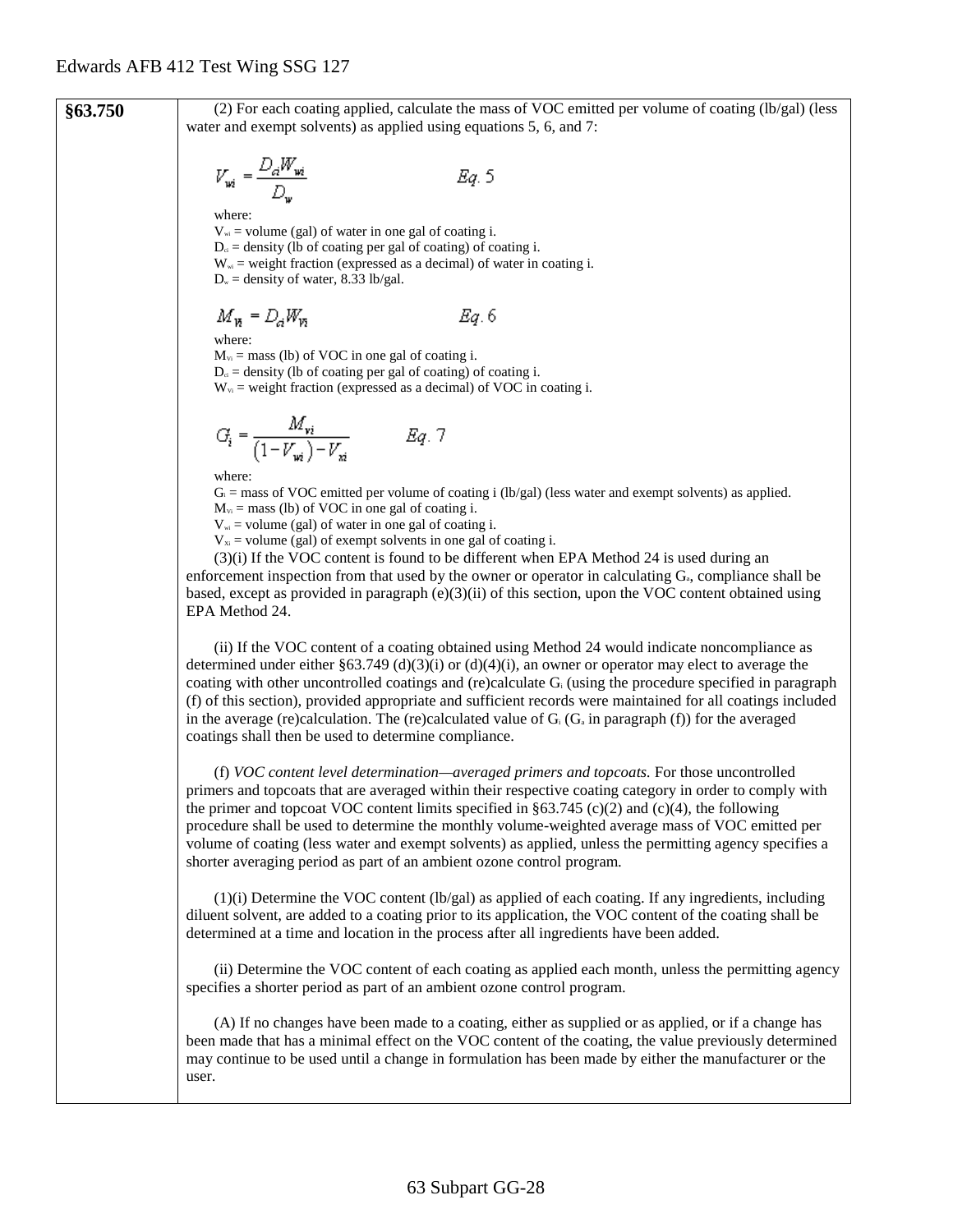**§63.750** (B) If a change in formulation or a change in the ingredients added to the coating takes place, including the ratio of coating to diluent solvent, prior to its application, either of which results in a more than minimal effect on the VOC content of the coating, the VOC content of the coating shall be redetermined. (iii) Determine the VOC content of each primer and topcoat formulation (less water and exempt solvents) as applied using EPA Method 24 or from manufacturer's data. (2)(i) Determine the volume both in total gallons as applied and in total gallons (less water and exempt solvents) as applied of each coating. If any ingredients, including diluent solvents, are added prior to its application, the volume of each coating shall be determined at a time and location in the process after all ingredients (including any diluent solvent) have been added. (ii) Determine the volume of each coating (less water and exempt solvents) as applied each day. (iii) The volume applied may be determined from company records. (3) Calculate the total volume in gallons (less water and exempt solvents) as applied by summing the individual volumes of each coating (less water and exempt solvents) as applied, which were determined under paragraph (f)(2) of this section. (4) Calculate the volume-weighted average mass of VOC emitted per unit volume (lb/gal) of coating (less water and exempt solvents) as applied for each coating category during each 30-day period using equation 8:  $G_a = \frac{\sum_{i=1}^{n} (VOC)_{ai} V_{ai}}{C}$ Eg. 8 where:  $G_a$  = volume weighted average mass of VOC per unit volume of coating (lb/gal) (less water and exempt solvents) as applied during each 30-day period for those coatings being averaged. n=number of coatings being averaged.  $(VOC)_{c}$  = VOC content (lb/gal) of coating i (less water and exempt solvents) as applied (as determined using the procedures specified in paragraph  $(f)(1)$  of this section) that is being averaged during the 30-day period.  $V<sub>d</sub>$  = volume (gal) of coating i (less water and exempt solvents) as applied that is being averaged during the 30day period.  $C<sub>lws</sub> = total volume (gal) of all coatings (less water and exempt solvents) as applied during each 30-day period$ for those coatings being averaged. (5)(i) If the VOC content is found to be different when EPA Method 24 is used during an enforcement inspection from that used by the owner or operator in calculating  $G_a$ , recalculation of  $G_a$  is required using the new value. If more than one coating is involved, the recalculation shall be made once using all of the new values. (ii) If recalculation is required, an owner or operator may elect to include in the recalculation of  $G_a$ uncontrolled coatings that were not previously included provided appropriate and sufficient records were maintained for these other coatings to allow daily recalculations. (iii) The recalculated value of  $G_a$  under either paragraph (f)(5)(i) or (f)(5)(ii) of this section shall be used to determine compliance. (g) *Overall VOC and/or organic HAP control efficiency—carbon adsorber.* Each owner or operator subject to the requirements of §63.745(d), §63.746(c), or §63.747(d) shall demonstrate initial compliance with the requirements of this subpart by following the procedures of paragraph  $(g)(1)$ ,  $(2)$ ,  $(3)$ ,  $(4)$ , or  $(5)$ as applicable and paragraphs  $(6)$ ,  $(7)$ , and  $(8)$  of this section. When an initial compliance demonstration is required by this subpart, the procedures in paragraphs  $(g)(9)$  through  $(g)(14)$  of this section shall be used in determining initial compliance with the provisions of this subpart.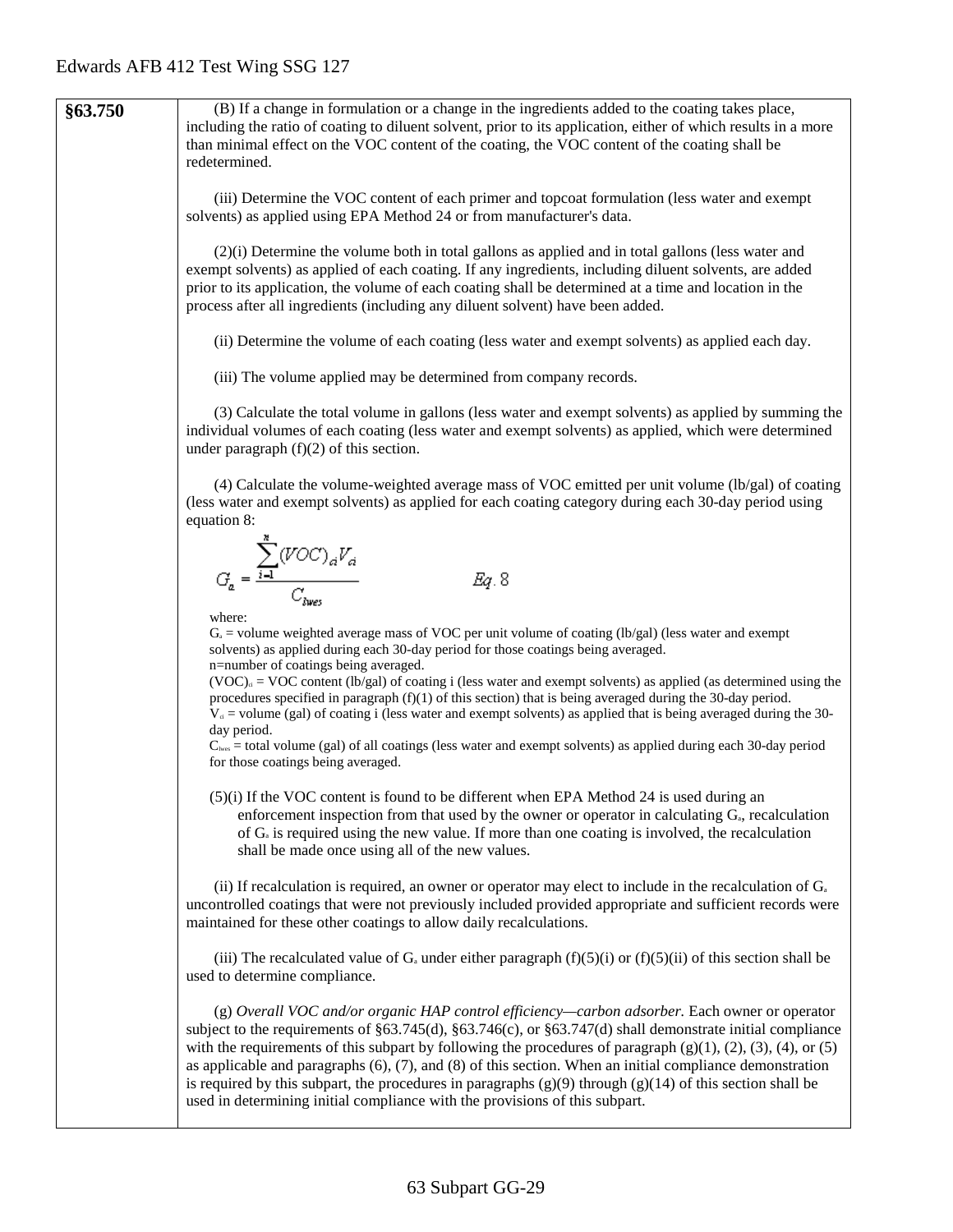**§63.750** (1) To demonstrate initial and continuous compliance with §63.745(d), §63.746(c), or §63.747(d) when emissions are controlled by a dedicated solvent recovery device, each owner or operator of the affected operation may perform a liquid-liquid HAP or VOC material balance over rolling 7- to 30-day periods in lieu of demonstrating compliance through the methods in paragraph  $(g)(2)$ ,  $(g)(3)$ , or  $(g)(4)$  of this section. Results of the material balance calculations performed to demonstrate initial compliance shall be submitted to the Administrator with the notification of compliance status required by §63.9(h) and by §63.753 (c)(1)(iv), (d)(3)(i), and (e)(3). When demonstrating compliance by this procedure, §63.7(e)(3) of subpart A does not apply. The amount of liquid HAP or VOC applied and recovered shall be determined as discussed in paragraph  $(g)(1)(iii)$  of this section. The overall HAP or VOC emission reduction  $(R)$  is calculated using equation 9:<br>  $R = \frac{M_r}{\sum_{i=1}^{8} [W_{oi} M_{ci} - RS_i]} \times 100$   $Eq. 9$ (i) The value of RSi is zero unless the owner or operator submits the following information to the Administrator for approval of a measured RS<sub>i</sub> value that is greater than zero: (A) Measurement techniques; and (B) Documentation that the measured value of RSi exceeds zero. (ii) The measurement techniques of paragraph  $(g)(1)(i)(A)$  of this section shall be submitted to the Administrator for approval with the notification of performance test required under §63.7(b). (iii) Each owner or operator demonstrating compliance by the test method described in paragraph  $(g)(1)$  of this section shall: (A) Measure the amount of coating or stripper as applied; (B) Determine the VOC or HAP content of all coating and stripper applied using the test method specified in  $§63.750(c)$  (1) through (3) or (e) (1) and (2) of this section; (C) Install, calibrate, maintain, and operate, according to the manufacturer's specifications, a device that indicates the amount of HAP or VOC recovered by the solvent recovery device over rolling 7- to 30 day periods; the device shall be certified by the manufacturer to be accurate to within  $\pm 2.0$  percent, and this certification shall be kept on record; (D) Measure the amount of HAP or VOC recovered; and (E) Calculate the overall HAP or VOC emission reduction (R) for rolling 7- to 30-day periods using equation 9. (F) Compliance is demonstrated if the value of R is equal to or greater than the overall HAP control efficiencies required by §63.745(d), §63.746(c), or §63.747(d). (2) To demonstrate initial compliance with  $\S 63.745(d)$ ,  $\S 63.746(c)$ , or  $\S 63.747(d)$  when affected HAP emission points are controlled by an emission control device other than a fixed-bed carbon adsorption system with individual exhaust stacks for each carbon adsorber vessel, each owner or operator of an affected source shall perform a gaseous emission test using the following procedures. (i) Construct the overall HAP emission reduction system so that all volumetric flow rates and total HAP or VOC emissions can be accurately determined by the applicable test methods and procedures specified in  $§63.750(g)$  (9) through (14).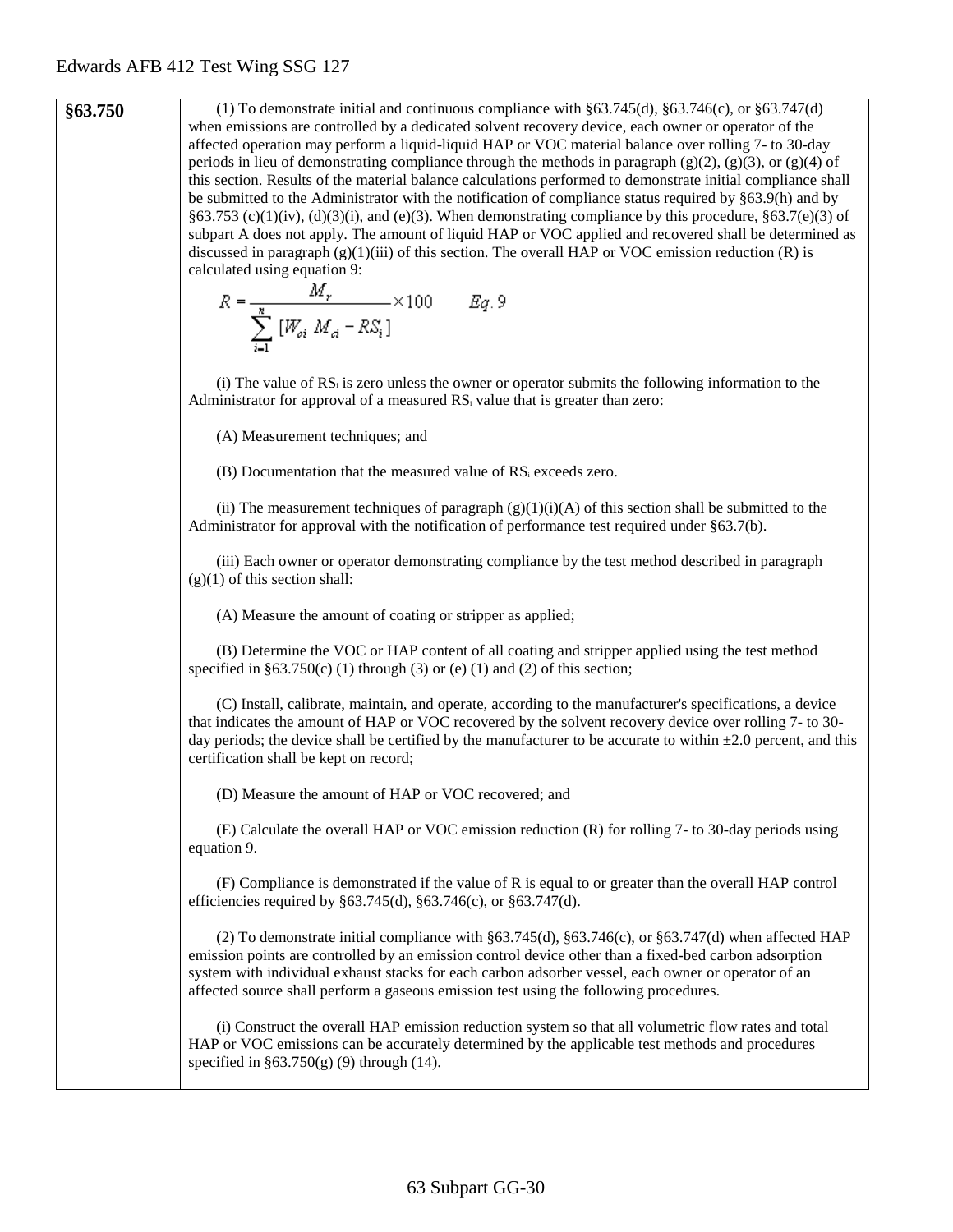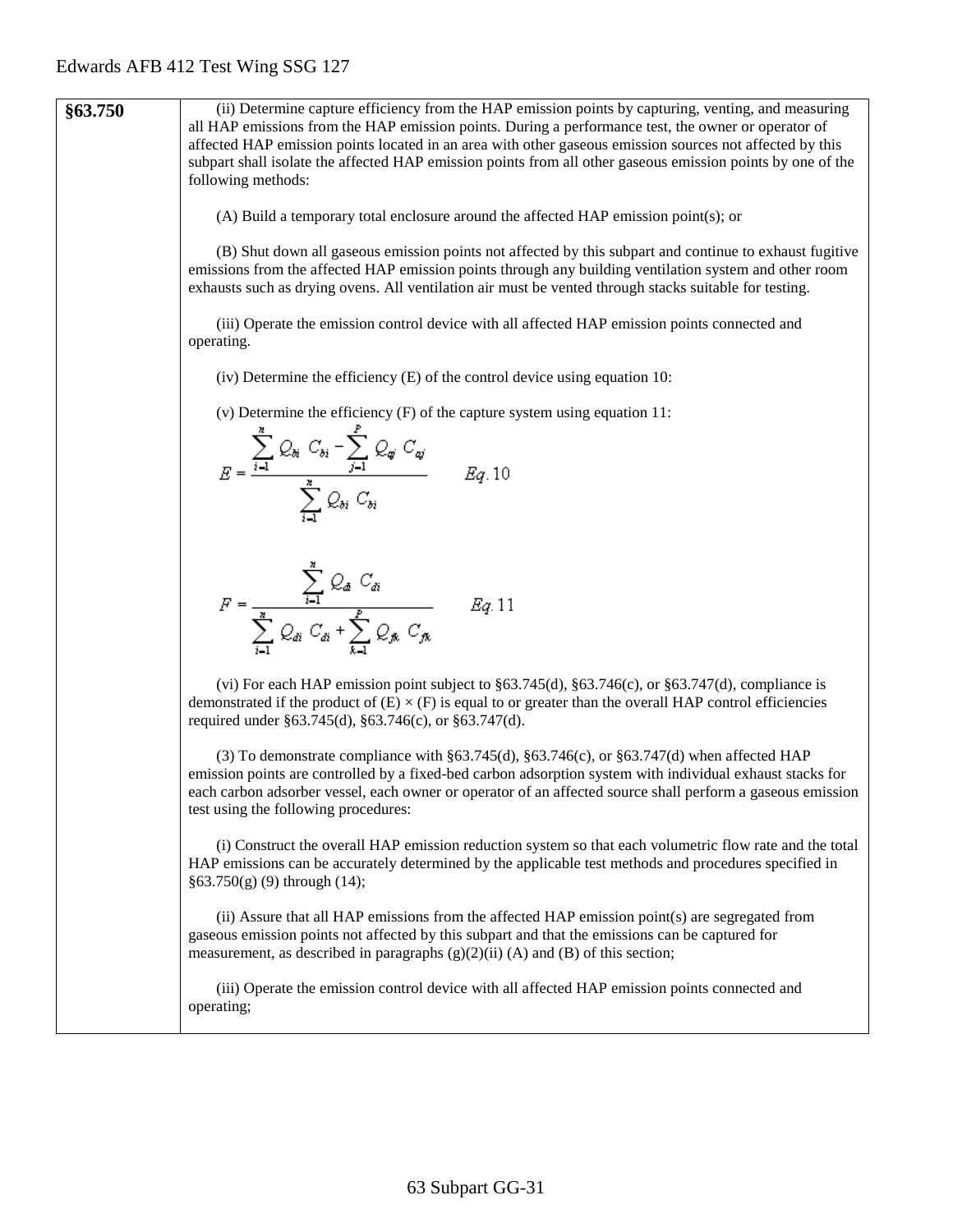**§63.750** (iv) Determine the efficiency (H<sub>v</sub>) of each individual carbon adsorber vessel (v) using equation 12:

$$
H_v = \frac{\sum_{\mathbf{g}v} \sum_{\mathbf{g}v} \sum_{kv} \sum_{kv}}{\mathcal{Q}_{\mathbf{g}v} \mathcal{C}_{\mathbf{g}v}} \qquad \qquad Eq. 12
$$

(v) Determine the efficiency of the carbon adsorption system  $(H_{ss})$  by computing the average efficiency of the individual carbon adsorber vessels as weighted by the volumetric flow rate  $(Q_w)$  of each individual carbon adsorber vessel (v) using equation 13: a

$$
H_{\rm sys} = \frac{\sum_{\mathbf{v} = 1} H_{\mathbf{v}} Q_{\rm sky}}{\sum_{\mathbf{v} = 1}^{q} Q_{\rm sky}} \qquad \qquad Eq. 13
$$

(vi) Determine the efficiency (F) of the capture system using equation 11.

(vii) For each HAP emission point subject to §63.745(d), §63.746(c), or §63.747(d), compliance is demonstrated if the product of  $(H_{sys}) \times (F)$  is equal to or greater than the overall HAP control efficiency required by §63.745(d), §63.746(c), or §63.747(d).

(4) An alternative method of demonstrating compliance with §63.745(d), §63.746(c), or §63.747(d) is the installation of a total enclosure around the affected HAP emission point(s) and the ventilation of all HAP emissions from the total enclosure to a control device with the efficiency specified in paragraph  $(g)(4)(iii)$  of this section. If this method is selected, the compliance test methods described in paragraphs  $(g)(1)$ ,  $(g)(2)$ , and  $(g)(3)$  of this section are not required. Instead, each owner or operator of an affected source shall:

(i) Demonstrate that a total enclosure is installed. An enclosure that meets the requirements in paragraphs  $(g)(4)(i)$  (A) through (D) of this section shall be considered a total enclosure. The owner or operator of an enclosure that does not meet these requirements may apply to the Administrator for approval of the enclosure as a total enclosure on a case-by-case basis. The enclosure shall be considered a total enclosure if it is demonstrated to the satisfaction of the Administrator that all HAP emissions from the affected HAP emission point(s) are contained and vented to the control device. The requirements for automatic approval are as follows:

(A) The total area of all natural draft openings shall not exceed 5% of the total surface area of the total enclosure's walls, floor, and ceiling;

(B) All sources of emissions within the enclosure shall be a minimum of four equivalent diameters away from each natural draft opening;

(C) The average inward face velocity (FV) across all natural draft openings shall be a minimum of 3,600 meters per hour as determined by the following procedures:

(*1*) All forced makeup air ducts and all exhaust ducts are constructed so that the volumetric flow rate in each can be accurately determined by the test methods and procedures specified in  $\S63.750(g)$  (10) and (11); volumetric flow rates shall be calculated without the adjustment normally made for moisture content; and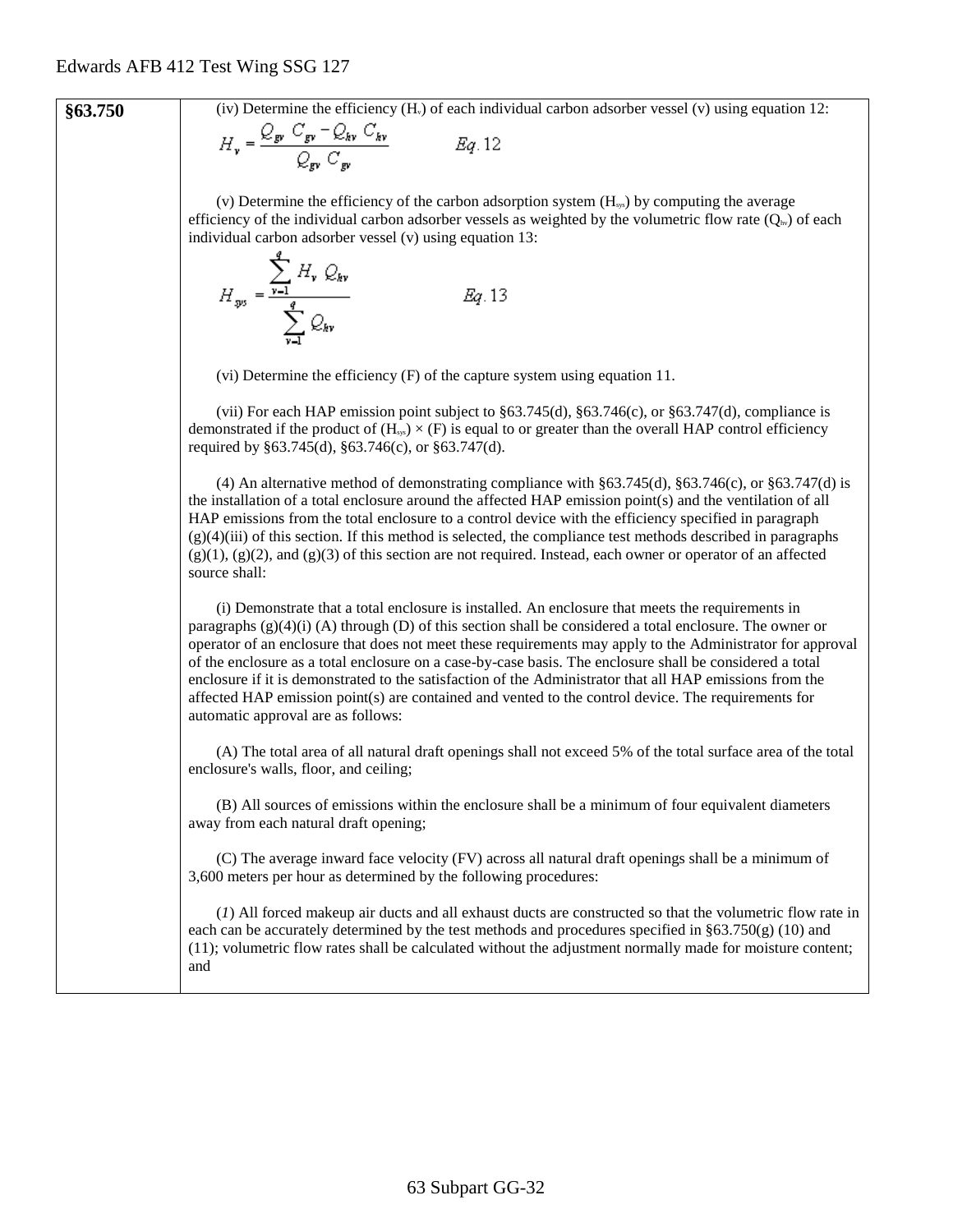

**§63.750** (2) Determine FV by equation 14:<br> $FV = \frac{\sum_{j=1}^{n} Q_{outj} - \sum_{i=1}^{p} Q_{ini}}{\sum_{i=1}^{q} A_{k}}$ 

Eq. 14

(D) The air passing through all natural draft openings shall flow into the enclosure continuously. If FV is less than or equal to 9,000 meters per hour, the continuous inward flow of air shall be verified by continuous observation using smoke tubes, streamers, tracer gases, or other means approved by the Administrator over the period that the volumetric flow rate tests required to determine FV are carried out. If FV is greater than 9,000 meters per hour, the direction of airflow through the natural draft openings shall be presumed to be inward at all times without verification.

(ii) Determine the control device efficiency using equation 10 or equations 12 and 13, as applicable, and the test methods and procedures specified in  $\S 63.750(g)$  (9) through (14).

(iii) Compliance shall be achieved if the installation of a total enclosure is demonstrated and the value of E determined from equation 10 (or the value of  $H_{\text{ss}}$  determined from equations 12 and 13, as applicable) is equal to or greater than the overall HAP control efficiencies required under §63.745(d), §63.746(c), or  $§63.747(d)$ .

(5) When nonregenerative carbon absorbers are used to comply with §63.745(d), §63.746(c), or §63.747(d), the owner or operator may conduct a design evaluation to demonstrate initial compliance in lieu of following the compliance test procedures of paragraphs (g)(1), (2), (3), and (4) of this section. The design evaluation shall consider the vent stream composition, component concentrations, flow rate, relative humidity, and temperature, and shall establish the design exhaust vent stream organic compound concentration level, capacity of the carbon bed, type and working capacity of activated carbon used for the carbon bed, and design carbon replacement interval based on the total carbon working capacity of the control device and the emission point operating schedule.

 $(6)(i)$  To demonstrate initial compliance with §63.745(d), §63.746(c), or §63.747(d) when hard piping or ductwork is used to direct VOC and HAP emissions from a VOC and HAP source to the control device, each owner or operator shall demonstrate upon inspection that the criteria of paragraph  $(g)(6)(i)$ (A) and paragraph  $(g)(6)(i)$  (B) or (C) of this section VR/FD are met.

(A) The equipment shall be vented to a control device.

(B) The control device efficiency (E or  $H<sub>sys</sub>$ , as applicable) determined using equation 10 or equations 12 and 13, respectively, and the test methods and procedures specified in §63.750(g) (9) through (14), shall be equal to or greater than the overall HAP control efficiency required by §63.745(d), §63.746(c), or §63.747(d).

(C) When a nonregenerative carbon adsorber is used, the ductwork from the affected emission point(s) shall be vented to the control device and the carbon adsorber shall be demonstrated, through the procedures of §63.750(g) (1), (2), (3), (4), or (5), to meet the requirements of §63.745(d), §63.746(c), or §63.747(d).

(7) Startups and shutdowns are normal operation for this source category. Emissions from these activities are to be included when determining if the standards specified in §63.745(d), §63.746(c), or §63.747(d) are being attained.

(8) An owner or operator who uses compliance techniques other than those specified in this subpart shall submit a description of those compliance procedures, subject to the Administrator's approval, in accordance with §63.7(f) of subpart A.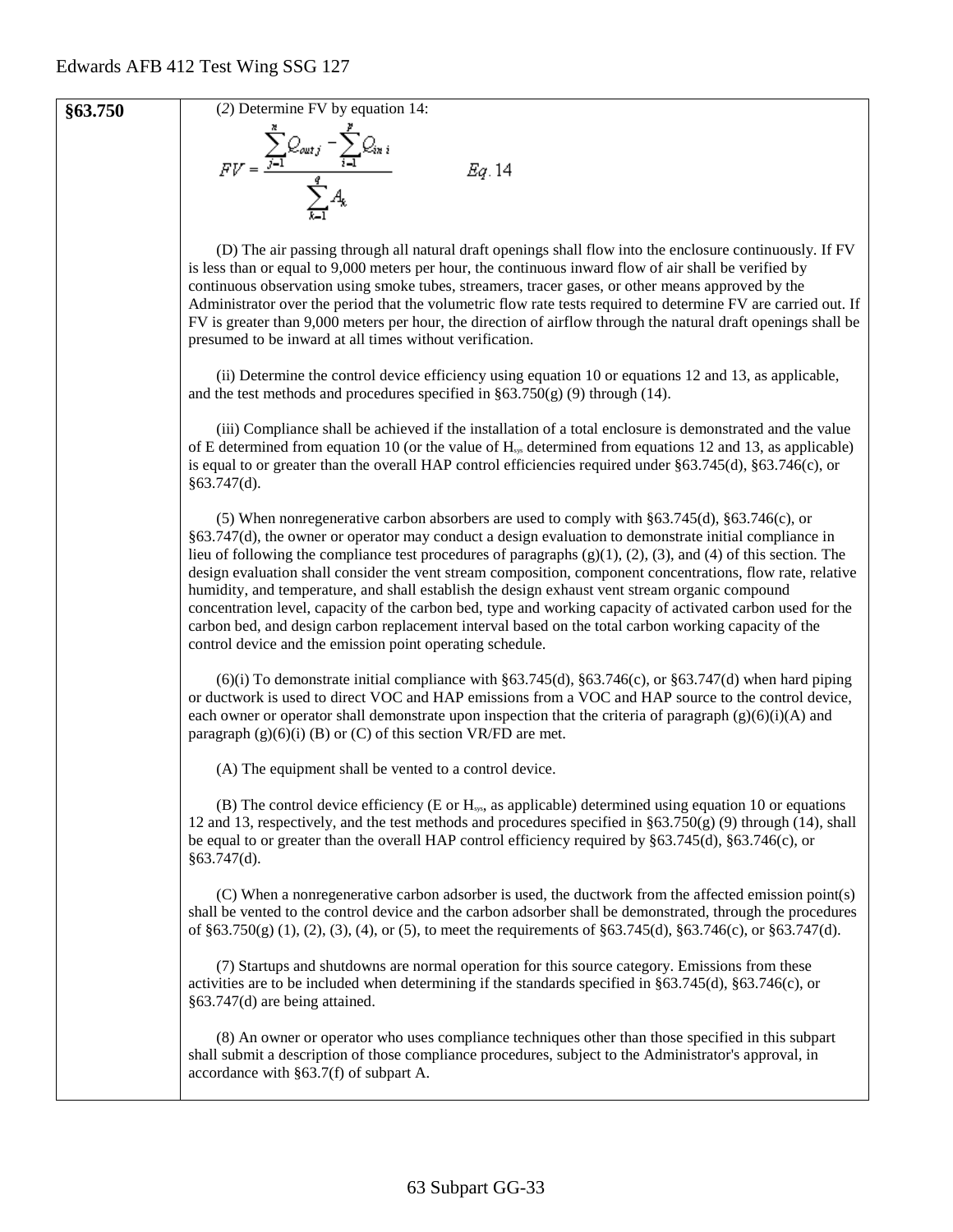| §63.750 | (9) Either EPA Method 18 or EPA Method 25A of appendix A of part 60, as appropriate to the<br>conditions at the site, shall be used to determine VOC and HAP concentration of air exhaust streams as                         |
|---------|------------------------------------------------------------------------------------------------------------------------------------------------------------------------------------------------------------------------------|
|         | required by $\S63.750(g)$ (1) through (6). The owner or operator shall submit notice of the intended test<br>method to the Administrator for approval along with the notification of the performance test required under     |
|         | §63.7(b). Method selection shall be based on consideration of the diversity of organic species present and                                                                                                                   |
|         | their total concentration and on consideration of the potential presence of interfering gases. Except as<br>indicated in paragraphs (g)(9) (i) and (ii) of this section, the test shall consist of three separate runs, each |
|         | lasting a minimum of 30 minutes.                                                                                                                                                                                             |
|         | (i) When either EPA Method 18 or EPA Method 25A is to be used in the determination of the                                                                                                                                    |
|         | efficiency of a fixed-bed carbon adsorption system with a common exhaust stack for all the individual                                                                                                                        |
|         | carbon adsorber vessels pursuant to paragraph $(g)$ (2) or (4) of this section, the test shall consist of three                                                                                                              |
|         | separate runs, each coinciding with one or more complete sequences through the adsorption cycles of all of<br>the individual carbon adsorber vessels.                                                                        |
|         |                                                                                                                                                                                                                              |
|         | (ii) When either EPA Method 18 or EPA Method 25A is to be used in the determination of the<br>efficiency of a fixed-bed carbon adsorption system with individual exhaust stacks for each carbon adsorber                     |
|         | vessel pursuant to $\S 63.750(g)$ (3) or (4), each carbon adsorber vessel shall be tested individually. The test                                                                                                             |
|         | for each carbon adsorber vessel shall consist of three separate runs. Each run shall coincide with one or<br>more complete adsorption cycles.                                                                                |
|         |                                                                                                                                                                                                                              |
|         | (10) EPA Method 1 or 1A of appendix A of part 60 is used for sample and velocity traverses.                                                                                                                                  |
|         | (11) EPA Method 2, 2A, 2C, or 2D of appendix A of part 60 is used for velocity and volumetric flow<br>rates.                                                                                                                 |
|         | (12) EPA Method 3 of appendix A of part 60 is used for gas analysis.                                                                                                                                                         |
|         |                                                                                                                                                                                                                              |
|         | (13) EPA Method 4 of appendix A of part 60 is used for stack gas moisture.                                                                                                                                                   |
|         | (14) EPA Methods 2, 2A, 2C, 2D, 3, and 4 shall be performed, as applicable, at least twice during each<br>test period.                                                                                                       |
|         | (h) Overall VOC and/or organic HAP control efficiency—control devices other than carbon absorbers.                                                                                                                           |
|         | Calculate the overall control efficiency of a control system with a control device other than a carbon<br>adsorber using the following procedure.                                                                            |
|         | (1) Calculate the overall control efficiency using equation 15:                                                                                                                                                              |
|         |                                                                                                                                                                                                                              |
|         | $E_k = R_k F_k$<br>Eg. 15                                                                                                                                                                                                    |
|         | where:                                                                                                                                                                                                                       |
|         | $Ek$ = overall VOC and/or organic HAP control efficiency (expressed as a decimal) of control system k.<br>$Rk$ = destruction or removal efficiency (expressed as a decimal) of total organic compounds or total organic HAP  |
|         | for control device k as determined under paragraph (h)(2) of this section.<br>$F_k$ = capture efficiency (expressed as a decimal) of capture system k as determined under paragraph (h)(3) of this                           |
|         | section.                                                                                                                                                                                                                     |
|         | (2) The organic HAP destruction or removal efficiency $R_k$ of a control device other than a carbon                                                                                                                          |
|         | adsorber shall be determined using the procedures described below. The destruction efficiency may be                                                                                                                         |
|         | measured as either total organic HAP or as TOC minus methane and ethane according to these procedures.                                                                                                                       |

(i) Use Method 1 or 1A of 40 CFR part 60, appendix A, as appropriate, to select the sampling sites.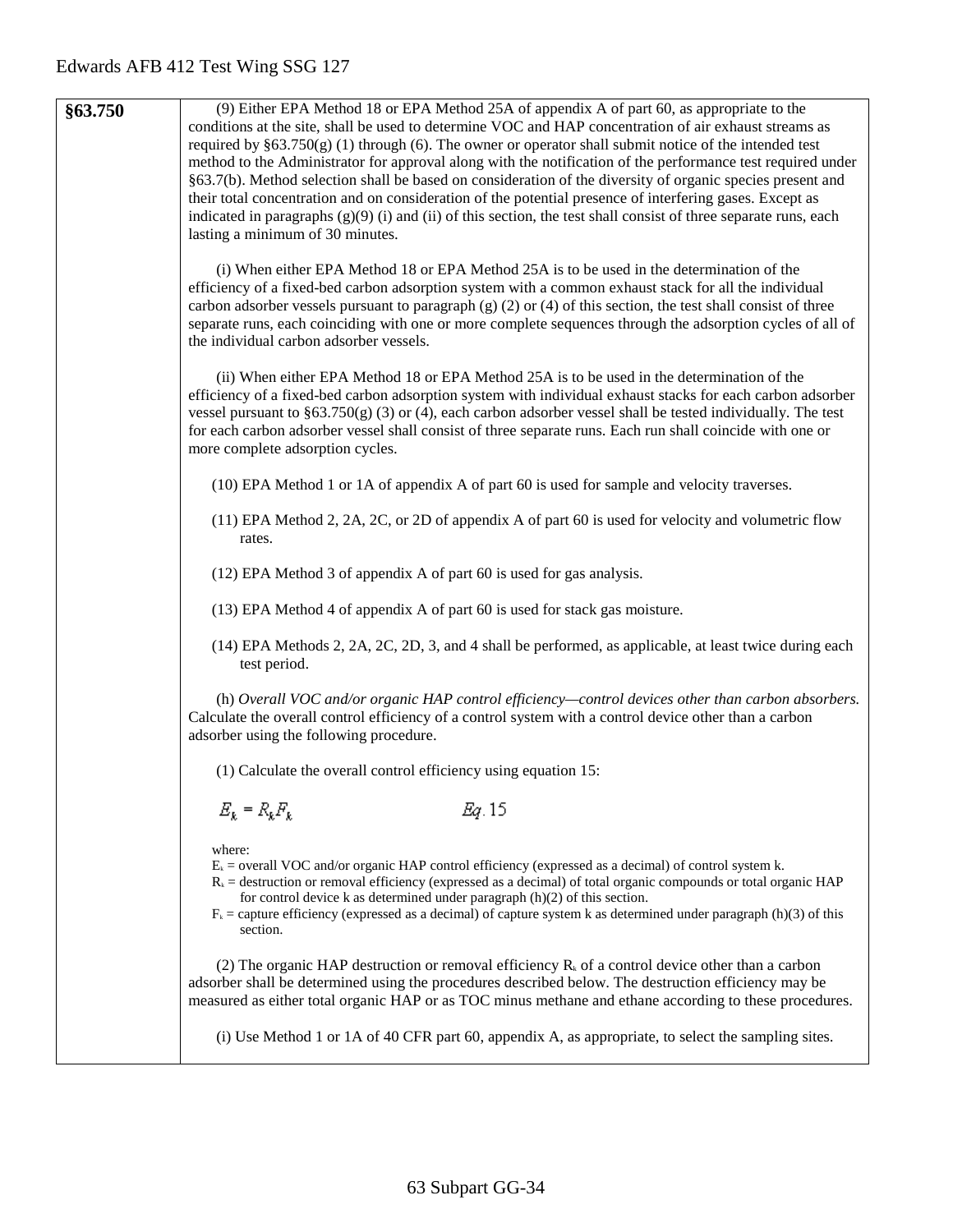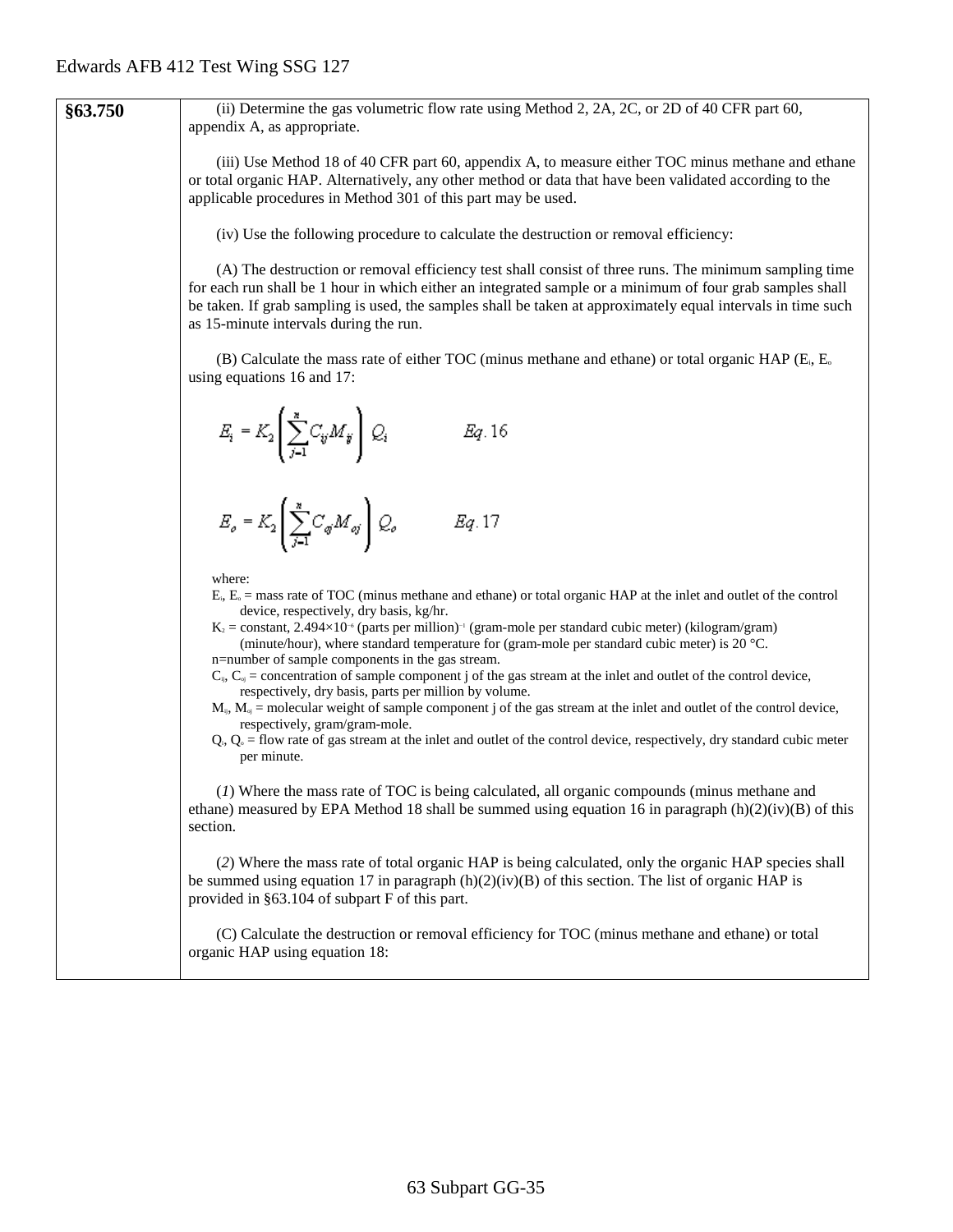#### **§63.750**

$$
Eq. 18
$$

where:

 $R = \frac{E_i - E_o}{E_i} \times 100$ 

R=destruction or removal efficiency of control device, percent.

- $E_i$  = mass rate of TOC (minus methane and ethane) or total organic HAP at the inlet to the control device as
- calculated under paragraph  $(h)(2)(iv)(B)$  of this section, kg TOC per hour or kg organic HAP per hour.
- $E<sub>o</sub>$  = mass rate of TOC (minus methane and ethane) or total organic HAP at the outlet of the control device, as calculated under paragraph  $(h)(2)(iv)(B)$  of this section, kg TOC per hour or kg organic HAP per hour.

(3) Determine the capture efficiency  $F_k$  of each capture system to which organic HAP and VOC emissions from coating operations are vented. The capture efficiency value shall be determined using Procedure T—Criteria for and Verification of a Permanent or Temporary Total Enclosure as found in appendix B to §52.741 of part 52 of this chapter for total enclosures, and the capture efficiency protocol specified in §52.741(a)(4)(iii) of part 52 of this chapter for all other enclosures.

(i)(1) *Alternative application method—primers and topcoats.* Each owner or operator seeking to use an alternative application method (as allowed in  $\S63.745(f)(1)(ix)$ ) in complying with the standards for primers and topcoats shall use the procedures specified in paragraphs  $(i)(2)(i)$  and  $(i)(2)(ii)$  or  $(i)(2)(iii)$  of this section to determine the organic HAP and VOC emission levels of the alternative application technique as compared to either HVLP or electrostatic spray application methods.

(2)(i) For the process or processes for which the alternative application method is to be used, the total organic HAP and VOC emissions shall be determined for an initial 30-day period, the period of time required to apply coating to five completely assembled aircraft, or a time period approved by the permitting agency. During this initial period, only HVLP or electrostatic spray application methods shall be used. The emissions shall be determined based on the volumes, organic HAP contents (less water), and VOC contents (less water and exempt solvents) of the coatings as applied.

(ii) Upon implementation of the alternative application method, use the alternative application method in production on actual production parts or assemblies for a period of time sufficient to coat an equivalent amount of parts and assemblies with coatings identical to those used in the initial 30-day period. The actual organic HAP and VOC emissions shall be calculated for this post-implementation period.

(iii) Test the proposed application method against either HVLP or electrostatic spray application methods in a laboratory or pilot production area, using parts and coatings representative of the process(es) where the alternative method is to be used. The laboratory test will use the same part configuration(s) and the same number of parts for both the proposed method and the HVLP or electrostatic spray application methods.

(iv) Whenever the approach in either paragraph  $(i)(2)(ii)$  or  $(i)(2)(iii)$  of this section is used, the owner or operator shall calculate both the organic HAP and VOC emission reduction using equation:

$$
P = \frac{E_b - E_a}{E_b} \times 100 \hspace{1cm} Eq. 19
$$

where:

P=organic HAP or VOC emission reduction, percent.

- $E<sub>b</sub>$  = organic HAP or VOC emissions, in pounds, before the alternative application technique was implemented, as determined under paragraph  $(i)(2)(i)$  of this section.
- $E_a$  = organic HAP of VOC emissions, in pounds, after the alternative application technique was implemented, as determined under paragraph (i)(2)(ii) of this section.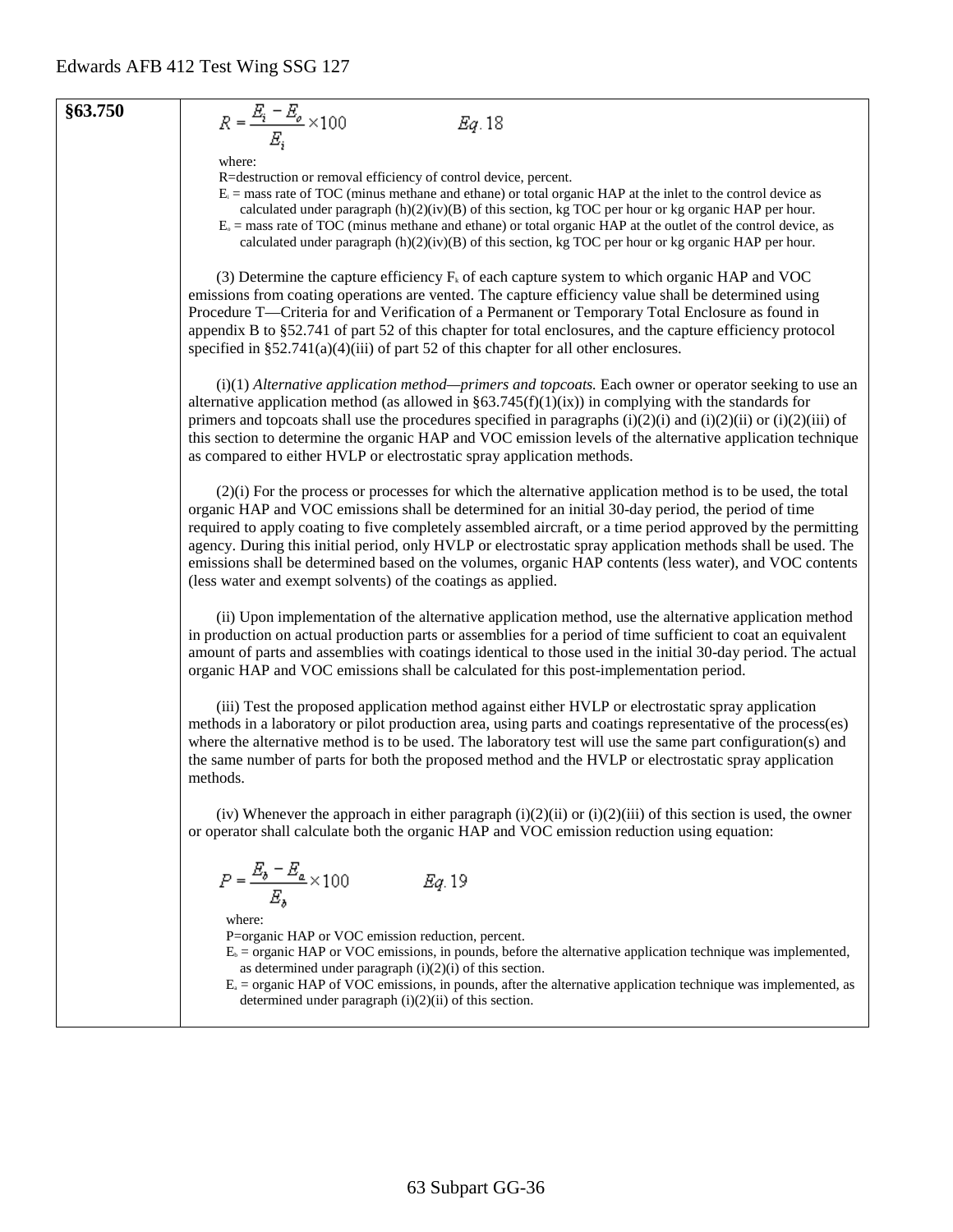|         | $W_{hi}$ = weight fraction (expressed as a decimal) of each organic HAP (i) contained in the chemical stripper, as<br>applied, for each aircraft depainted.<br>$D_{\rm ii}$ = density (lb/gal) of each organic HAP-containing chemical stripper (i), used in the annual period.<br>$V_a$ = volume (gal) of organic HAP-containing chemical stripper (i) used during the annual period.<br>$A =$ number of aircraft for which depainting operations began during the annual period. |
|---------|------------------------------------------------------------------------------------------------------------------------------------------------------------------------------------------------------------------------------------------------------------------------------------------------------------------------------------------------------------------------------------------------------------------------------------------------------------------------------------|
|         | where:<br>$C =$ annual average weight (lb per aircraft) of organic HAP (chemical stripper) used for spot stripping and decal<br>removal.<br>m = number of organic HAP contained in each chemical stripper, as applied.<br>$n =$ number of organic HAP-containing chemical strippers used in the annual period.                                                                                                                                                                     |
|         | $V_s D_{ki} \sum_{i=1}^{n} V_i$<br>Eg. 21                                                                                                                                                                                                                                                                                                                                                                                                                                          |
|         | C=annual average volume (gal per aircraft) of organic HAP-containing chemical stripper used for spot stripping<br>and decal removal.<br>n=number of organic HAP-containing chemical strippers used in the annual period.<br>$Vs$ = volume (gal) of organic HAP-containing chemical stripper (i) used during the annual period.<br>A=number of aircraft for which depainting operations began during the annual period.                                                             |
|         | $C = \frac{\sum_{i=1}^{n} V_{si}}{4}$ $Eq. 20$<br>where:                                                                                                                                                                                                                                                                                                                                                                                                                           |
|         | (3) Calculate the annual average volume of organic HAP-containing chemical stripper or weight of<br>organic HAP used for spot stripping and decal removal per aircraft using equation 20 (volume) or equation<br>$21$ (weight):                                                                                                                                                                                                                                                    |
|         | (2) Determine the total number of aircraft for which depainting operations began during the annual<br>period as determined from company records.                                                                                                                                                                                                                                                                                                                                   |
|         | (1) For each chemical stripper used for spot stripping and decal removal, determine for each annual<br>period the total volume as applied or the total weight of organic HAP using the procedure specified in<br>paragraph $(d)(2)$ of this section.                                                                                                                                                                                                                               |
|         | (j) Spot stripping and decal removal. Each owner or operator seeking to comply with $\S 63.746(b)(3)$<br>shall determine the volume of organic HAP-containing chemical strippers or alternatively the weight of<br>organic HAP used per aircraft using the procedure specified in paragraphs $(j)(1)$ through $(j)(3)$ of this<br>section.                                                                                                                                         |
|         | (iii) Failure to comply with these dried film thickness requirements shall invalidate the test results<br>obtained under paragraph $(i)(2)(i)$ of this section.                                                                                                                                                                                                                                                                                                                    |
|         | (ii) If no such dried film thickness specification(s) exists, the owner or operator shall ensure that the<br>dried film thickness applied during the initial 30-day period is equivalent to the dried film thickness applied<br>during the alternative application method test period for similar aerospace vehicles or components.                                                                                                                                                |
|         | (i) Each coating shall be applied such that the dried film thickness is within the range specified by the<br>applicable specification(s) for the aerospace vehicle or component being coated.                                                                                                                                                                                                                                                                                      |
| §63.750 | (3) Each owner or operator seeking to demonstrate that an alternative application method achieves<br>emission reductions equivalent to HVLP or electrostatic spray application methods shall comply with the<br>following:                                                                                                                                                                                                                                                         |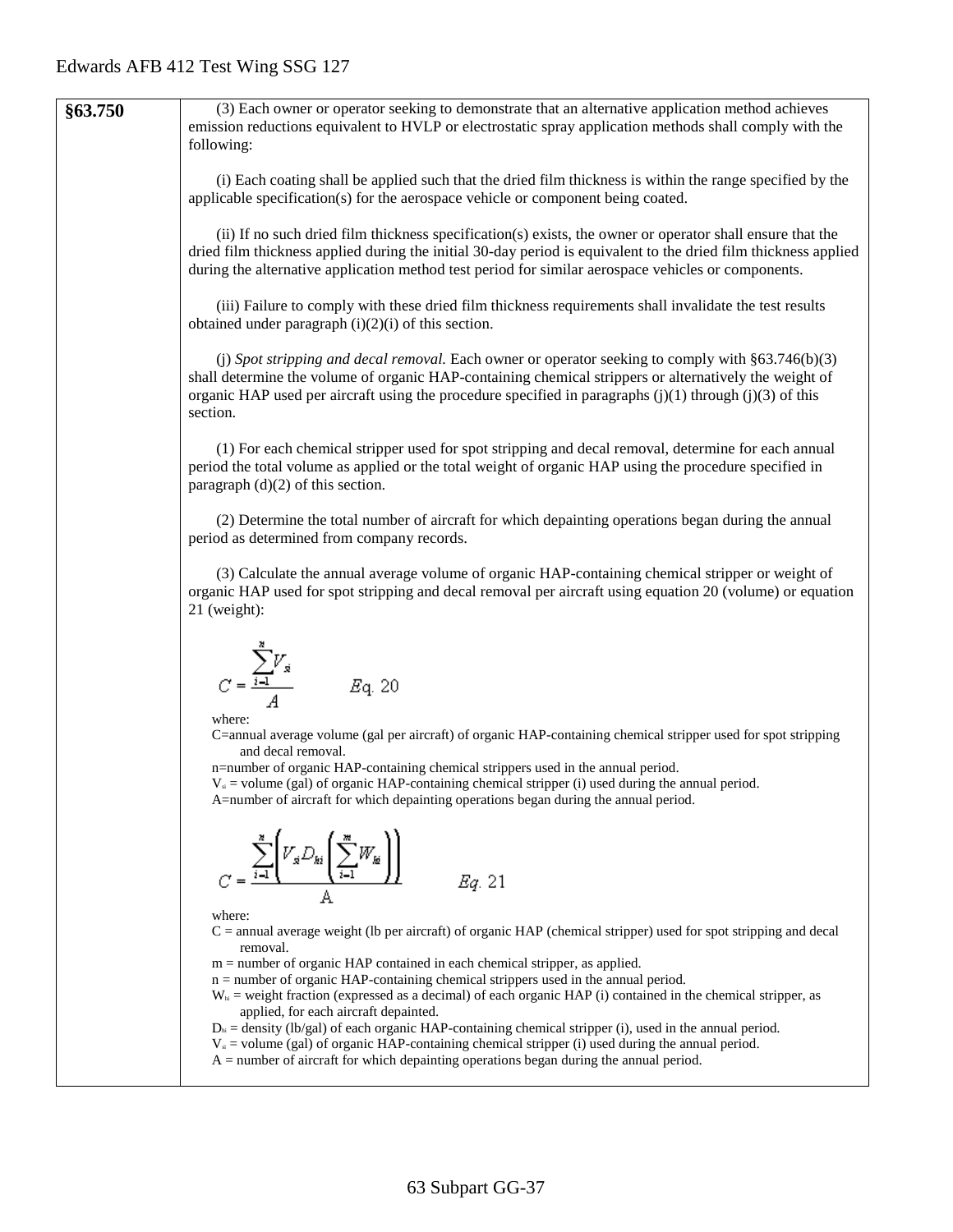| §63.750 | (k) Organic HAP content level determination - compliant chemical milling maskants. For those<br>uncontrolled chemical milling maskants complying with the chemical milling maskant organic HAP<br>content limit specified in § 63.747(c)(1) without being averaged, the procedure in paragraph (k)(1) of this<br>section shall be used to determine the mass of organic HAP emitted per unit volume of coating (chemical<br>milling maskant) i as applied (less water), Hi (lb/gal). As an alternative to the procedures in paragraph<br>$(k)(1)$ of this section, an owner or operator may use coating manufacturer's supplied data to demonstrate<br>that organic HAP emitted per volume of coating (less water), as applied, is less than or equal to the<br>applicable organic HAP limit specified in $\S$ 63.747(c). Owners and operators that use the coating<br>manufacturer's supplied data to demonstrate compliance based on the HAP content of the coating may add<br>non-HAP solvent to those coatings provided that the owner or operator also maintains records of the non-<br>HAP solvent added to the coating. |
|---------|--------------------------------------------------------------------------------------------------------------------------------------------------------------------------------------------------------------------------------------------------------------------------------------------------------------------------------------------------------------------------------------------------------------------------------------------------------------------------------------------------------------------------------------------------------------------------------------------------------------------------------------------------------------------------------------------------------------------------------------------------------------------------------------------------------------------------------------------------------------------------------------------------------------------------------------------------------------------------------------------------------------------------------------------------------------------------------------------------------------------------------|
|         | (1) For coatings that contain no exempt solvents, determine the total organic HAP content using<br>manufacturer's supplied data or Method 24 of 40 CFR part 60, appendix A to determine the VOC content.<br>The VOC content shall be used as a surrogate for total HAP content for coatings that contain no exempt<br>solvent. If there is a discrepancy between the manufacturer's formulation data and the results of the Method<br>24 analysis, compliance shall be based on the results from the Method 24 analysis.                                                                                                                                                                                                                                                                                                                                                                                                                                                                                                                                                                                                       |
|         | When Method 24 is used to determine the VOC content of water-reducible coatings, the precision<br>adjustment factors in Reference Method 24 shall be used. If the adjusted analytical VOC content is less<br>than the formulation solvent content, then the analytical VOC content should be set equal to the<br>formulation solvent content.                                                                                                                                                                                                                                                                                                                                                                                                                                                                                                                                                                                                                                                                                                                                                                                  |
|         | (1) Organic HAP content level determination—averaged chemical milling maskants. For those<br>uncontrolled chemical milling maskants that are averaged together in order to comply with the chemical<br>milling maskant organic HAP content level specified in $\S 63.747(c)(1)$ , the procedure specified in<br>paragraphs (1)(1) through (1)(4) of this section shall be used to determine the monthly volume-weighted<br>average mass of organic HAP emitted per volume of chemical milling maskant (less water) as applied,<br>unless the permitting agency specifies a shorter averaging period as part of an ambient ozone control<br>program.                                                                                                                                                                                                                                                                                                                                                                                                                                                                            |
|         | (1) Determine the total organic HAP weight fraction as applied of each chemical milling maskant used<br>during each 30-day period using the procedure specified in paragraph $(d)(1)$ of this section.                                                                                                                                                                                                                                                                                                                                                                                                                                                                                                                                                                                                                                                                                                                                                                                                                                                                                                                         |
|         | (2) Determine for each 30-day period:                                                                                                                                                                                                                                                                                                                                                                                                                                                                                                                                                                                                                                                                                                                                                                                                                                                                                                                                                                                                                                                                                          |
|         | (i) The individual volume of each chemical milling maskant applied in terms of total gallons (less<br>water) (using the procedure specified in paragraph $(d)(2)$ of this section), and                                                                                                                                                                                                                                                                                                                                                                                                                                                                                                                                                                                                                                                                                                                                                                                                                                                                                                                                        |
|         | (ii) The total volume in gallons of all chemical milling maskants (less water) as applied by summing<br>the individual volumes of each chemical milling maskant as applied (less water).                                                                                                                                                                                                                                                                                                                                                                                                                                                                                                                                                                                                                                                                                                                                                                                                                                                                                                                                       |
|         | (3) Determine the density of each chemical milling maskant as applied used during each 30-day period<br>using the procedure specified in paragraph $(d)(3)$ of this section.                                                                                                                                                                                                                                                                                                                                                                                                                                                                                                                                                                                                                                                                                                                                                                                                                                                                                                                                                   |
|         | $(4)$ Calculate the volume-weighted average mass of organic HAP emitted per unit volume (lb/gal) of<br>chemical milling maskant (less water) as applied for all chemical milling maskants during each 30-day<br>period using equation 22:                                                                                                                                                                                                                                                                                                                                                                                                                                                                                                                                                                                                                                                                                                                                                                                                                                                                                      |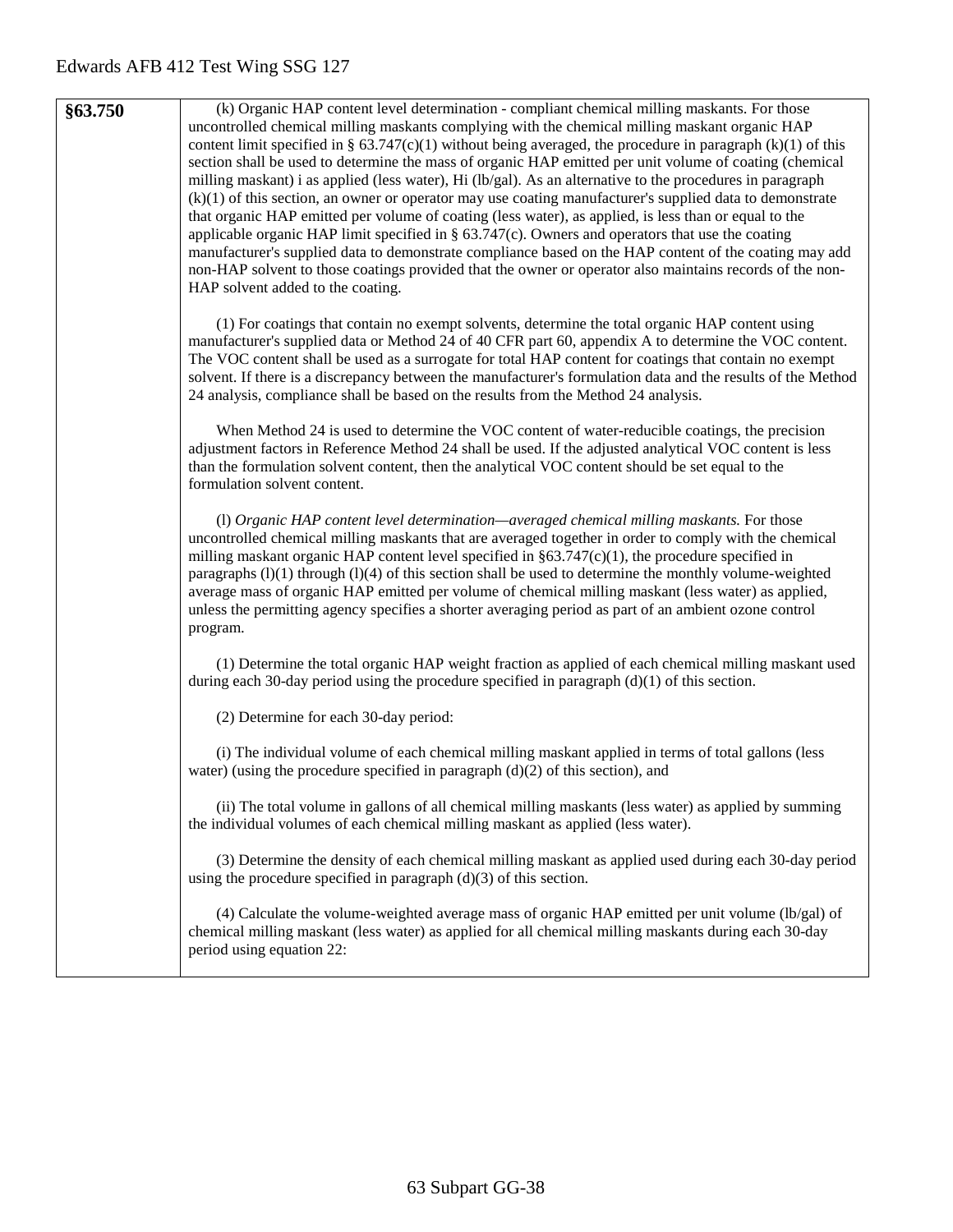

 $H<sub>a</sub>$  = volume-weighted mass of organic HAP emitted per unit volume of chemical milling maskants (lb/gal) (less water) as applied during each 30-day period for those chemical milling maskants being averaged. n=number of chemical milling maskants being averaged.

 $W_{\text{Hi}}$  = weight fraction (expressed as a decimal) of organic HAP in chemical milling maskant i (less water) as applied during each 30-day period that is averaged.

 $D<sub>mi</sub> =$  density (Ib chemical milling maskant per gal coating) of chemical milling maskant i as applied during each 30-day period that is averaged.

 $V_m$  = volume (gal) of chemical milling maskant i (less water) as applied during the 30-day period that is averaged.

 $M_{\text{lw}}$  = total volume (gal) of all chemical milling maskants (less water) as applied during each 30-day period that is averaged.

(m) VOC content level determination - compliant chemical milling maskants. For those uncontrolled chemical milling maskants complying with the chemical milling maskant VOC content limit specified in §  $63.747(c)(2)$  without being averaged, the procedure specified in paragraphs (m)(1) and (2) of this section shall be used to determine the mass of VOC emitted per volume of chemical milling maskant (less water and exempt solvents) as applied. As an alternative to the procedures in paragraphs  $(m)(1)$  and  $(2)$  of this section, an owner or operator may use coating manufacturer's supplied data to demonstrate that VOC emitted per volume of coating (less water and exempt solvents), as applied, is less than or equal to the applicable VOC limit specified in § 63.747(c).

(1) Determine the mass of VOC emitted per unit volume of chemical milling maskant (lb/gal) (less water and exempt solvents) as applied, G<sub>i</sub>, for each chemical milling maskant using the procedures specified in paragraphs  $(e)(1)$  and  $(e)(2)$  of this section.

(2)(i) If the VOC content is found to be different when EPA Method 24 is used during an enforcement inspection from that used by the owner or operator in calculating G<sub>i</sub>, compliance shall be based, except as provided in paragraph (m)(2)(ii) of this section, upon the VOC content obtained using EPA Method 24.

(ii) If the VOC content of a chemical milling maskant obtained using EPA Method 24 would indicate noncompliance as determined under  $\S 63.749(h)(3)(i)$ , an owner or operator may elect to average the chemical milling maskant with other uncontrolled chemical milling maskants and (re)calculate Ga (using the procedure specified in paragraph (n) of this section), provided appropriate and sufficient records were maintained for all chemical milling maskants included in the average recalculation. The (re)calculated value of G<sub>a</sub> for the averaged chemical milling maskants shall then be used to determine compliance.

(n) *VOC content level determination—averaged chemical milling maskants.* For those uncontrolled chemical milling maskants that are averaged together in order to comply with the chemical milling maskant VOC content limit specified in §63.747(c)(2), the procedure specified in paragraphs  $(n)(1)$  through  $(n)(4)$ of this section shall be used to determine the monthly volume-weighted average mass of VOC emitted per volume of chemical milling maskant (less water and exempt solvents) as applied, unless the permitting agency specifies a shorter averaging period as part of an ambient ozone control program.

(1) Determine the VOC content of each chemical milling maskant (less water and exempt solvents) as applied used during each 30-day period using the procedure specified in paragraph  $(f)(1)$  of this section.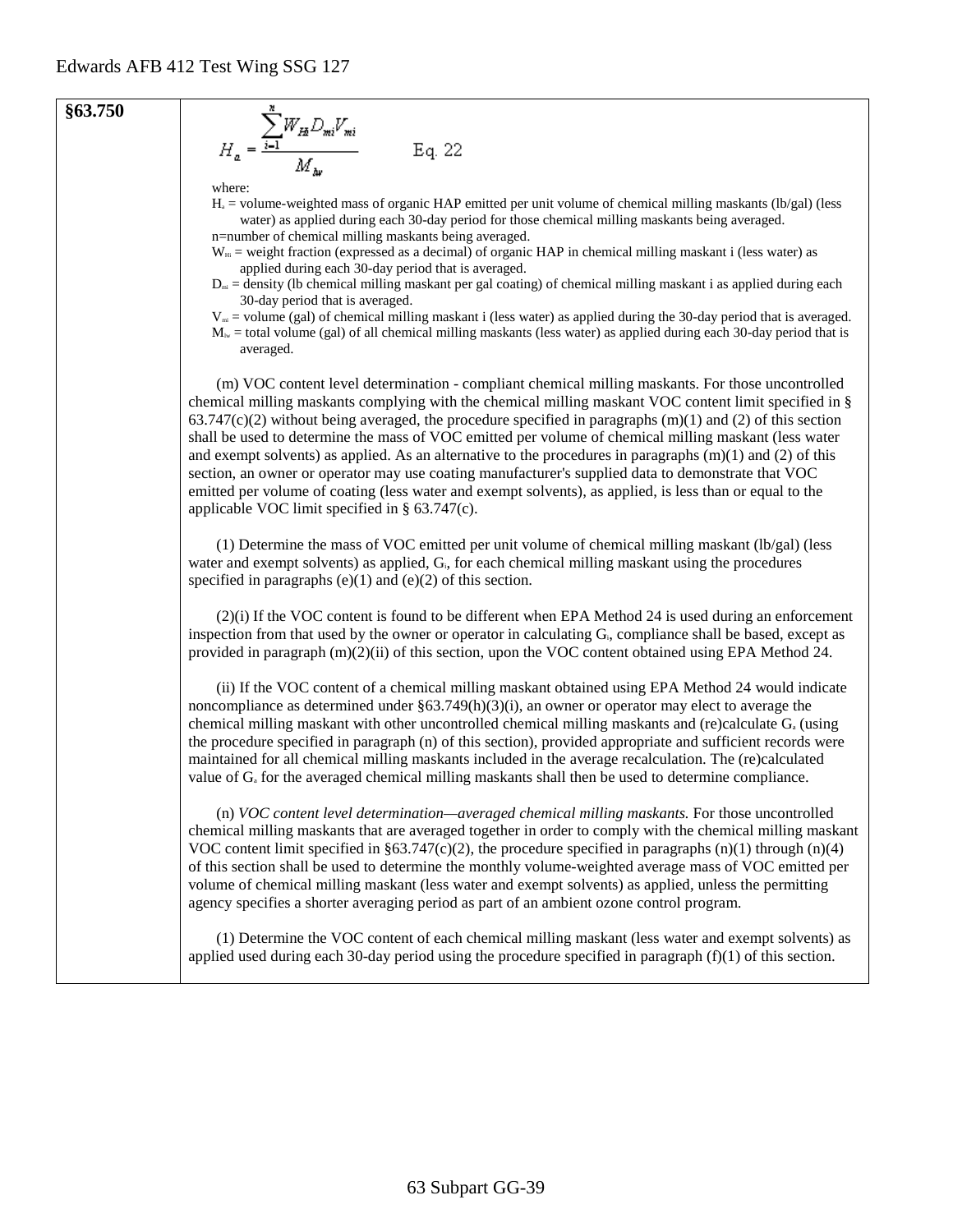| §63.750 | (2)(i) Determine the individual volume of each chemical milling maskant applied in terms of total<br>gallons (less water and exempt solvents) using the procedure specified in paragraph $(f)(2)$ of this section,<br>and                                                                                                                                                                                                                                                                                                                                                                 |
|---------|-------------------------------------------------------------------------------------------------------------------------------------------------------------------------------------------------------------------------------------------------------------------------------------------------------------------------------------------------------------------------------------------------------------------------------------------------------------------------------------------------------------------------------------------------------------------------------------------|
|         | (ii) Calculate the total volume in gallons of all chemical milling maskants (less water and exempt<br>solvents) as applied by summing the individual volumes of each chemical milling maskant (less water and<br>exempt solvents) as applied.                                                                                                                                                                                                                                                                                                                                             |
|         | (3) Calculate the volume-weighted average mass of VOC emitted per unit volume (lb/gal) of chemical<br>milling maskant (less water and exempt solvents) as applied during each 30-day period using equation 23:                                                                                                                                                                                                                                                                                                                                                                            |
|         | $G_{a} = \frac{\displaystyle\sum_{i=1}^{a}(VOC)_{mi}V_{mi}}{M_{\text{hues}}}$<br>Eq. 23                                                                                                                                                                                                                                                                                                                                                                                                                                                                                                   |
|         | where:<br>$G_a$ = volume-weighted average mass of VOC per unit volume of chemical milling maskant (lb/gal) (less water and<br>exempt solvents) as applied during each 30-day period for those chemical milling maskants that are averaged.<br>n=number of chemical milling maskants being averaged.<br>$(VOC)_{mi} = VOC$ content (lb/gal) of chemical milling maskant i (less water and exempt solvents) as applied during<br>the 30-day period that is averaged.<br>$V_{mi}$ = volume (gal) of chemical milling maskant i (less water and exempt solvents) as applied during the 30-day |
|         | period that is averaged.<br>$M_{\text{lws}}$ = total volume (gal) of all chemical milling maskants (less water and exempt solvents) as applied during each<br>30-day period that is averaged.                                                                                                                                                                                                                                                                                                                                                                                             |
|         | $(4)(i)$ If the VOC content is found to be different when EPA Method 24 is used during an enforcement<br>inspection from that used by the owner or operator in calculating $G_a$ , recalculation of $G_a$ is required using<br>the new value. If more than one chemical milling maskant is involved, the recalculation shall be made once<br>using all of the new values.                                                                                                                                                                                                                 |
|         | (ii) If recalculation is required, an owner or operator may elect to include in the recalculation of $G_a$<br>uncontrolled chemical milling maskants that were not previously included provided appropriate and<br>sufficient records were maintained for these other chemical milling maskants to allow daily recalculations.                                                                                                                                                                                                                                                            |
|         | (iii) The recalculated value of $G_a$ under either paragraph (n)(4)(i) or (n)(4)(ii) of this section shall be<br>used to determine compliance.                                                                                                                                                                                                                                                                                                                                                                                                                                            |
|         | (o) Inorganic HAP emissions—dry particulate filter certification requirements. Dry particulate filters<br>used to comply with $\S 63.745(g)(2)$ or $\S 63.746(b)(4)$ must be certified by the filter manufacturer or<br>distributor, paint/depainting booth supplier, and/or the facility owner or operator using method 319<br>in appendix A of this part, to meet or exceed the efficiency data points found in Tables 1 and 2, or<br>3 and 4 of §63.745 for existing or new sources respectively.                                                                                      |

# **Monitoring Requirements**

| §63.751 | (a) <i>Enclosed spray gun cleaners</i> . Each owner or operator using an enclosed spray gun cleaner under        |
|---------|------------------------------------------------------------------------------------------------------------------|
|         | $\S$ 63.744(c)(1) shall visually inspect the seals and all other potential sources of leaks associated with each |
|         | enclosed gun spray cleaner system at least once per month. Each inspection shall occur while the system is       |
|         | in operation.                                                                                                    |
|         |                                                                                                                  |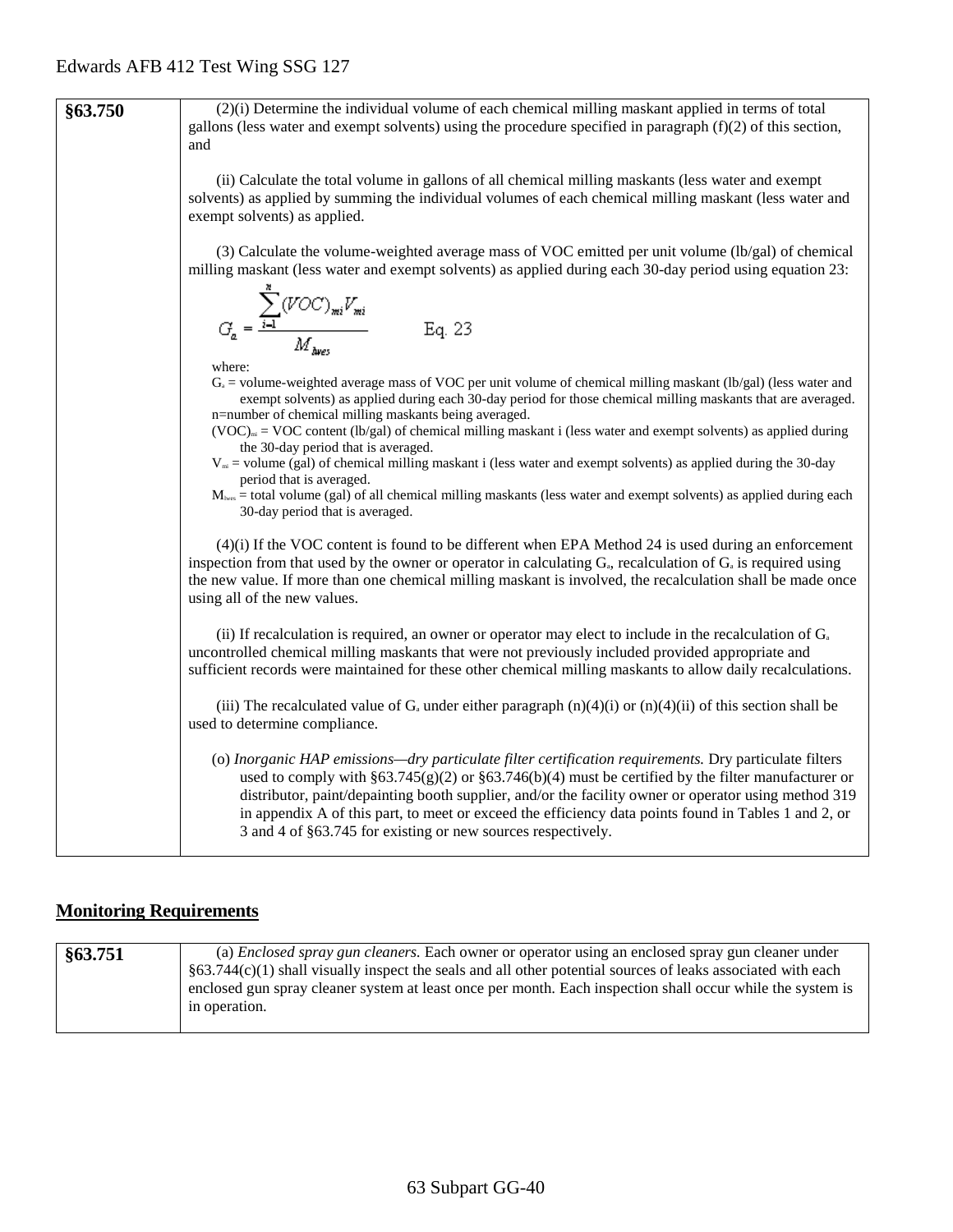| §63.751 | (b) Incinerators and carbon absorbers—initial compliance demonstrations. Each owner or operator<br>subject to the requirements in this subpart must demonstrate initial compliance with the requirements of<br>§§63.745(d), 63.746(c), and 63.747(d) of this subpart. Each owner or operator using a carbon adsorber to<br>comply with the requirements in this subpart shall comply with the requirements specified in paragraphs<br>$(b)(1)$ through $(7)$ of this section. Each owner or operator using an incinerator to comply with the<br>requirements in this subpart shall comply with the requirements specified in paragraphs (b)(8) through (12)<br>of this section. |
|---------|---------------------------------------------------------------------------------------------------------------------------------------------------------------------------------------------------------------------------------------------------------------------------------------------------------------------------------------------------------------------------------------------------------------------------------------------------------------------------------------------------------------------------------------------------------------------------------------------------------------------------------------------------------------------------------|
|         | (1) Except as allowed by paragraph $(b)(2)$ or $(b)(5)$ of this section, for each control device used to<br>control organic HAP or VOC emissions, the owner or operator shall fulfill the requirements of paragraph<br>$(b)(1)$ (i) or (ii) of this section.                                                                                                                                                                                                                                                                                                                                                                                                                    |
|         | (i) The owner or operator shall establish as a site-specific operating parameter the outlet total HAP or<br>VOC concentration that demonstrates compliance with $\S 63.745(d)$ , $\S 63.746(c)$ , or $\S 63.747(d)$ as<br>appropriate; or                                                                                                                                                                                                                                                                                                                                                                                                                                       |
|         | (ii) The owner or operator shall establish as the site-specific operating parameter the control device<br>efficiency that demonstrates compliance with $\S 63.745(d)$ , $\S 63.746(c)$ , or $\S 63.747(d)$ .                                                                                                                                                                                                                                                                                                                                                                                                                                                                    |
|         | (iii) When a nonregenerative carbon adsorber is used to comply with $\S 63.745(d)$ , $\S 63.746(c)$ , or<br>§63.747(d), the site-specific operating parameter value may be established as part of the design evaluation<br>used to demonstrate initial compliance. Otherwise, the site-specific operating parameter value shall be<br>established during the initial performance test conducted according to the procedures of $\S 63.750(g)$ .                                                                                                                                                                                                                                 |
|         | (2) For each nonregenerative carbon adsorber, in lieu of meeting the requirements of $\S 63.751(b)(1)$ ,<br>the owner or operator may establish as the site-specific operating parameter the carbon replacement time<br>interval, as determined by the maximum design flow rate and organic concentration in the gas stream<br>vented to the carbon adsorption system. The carbon replacement time interval shall be established either as<br>part of the design evaluation to demonstrate initial compliance or during the initial performance test<br>conducted according to the procedures in $\S 63.750(g)$ (1), (2), (3), or (4).                                          |
|         | (3) Each owner or operator venting solvent HAP emissions from a source through a room, enclosure,<br>or hood, to a control device to comply with $\S 63.745(d)$ , $\S 63.746(c)$ , or $\S 63.747(d)$ shall:                                                                                                                                                                                                                                                                                                                                                                                                                                                                     |
|         | (i) Submit to the Administrator with the compliance status report required by §63.9(h) of the General<br>Provisions a plan that:                                                                                                                                                                                                                                                                                                                                                                                                                                                                                                                                                |
|         | (A) Identifies the operating parameter to be monitored to ensure that the capture efficiency measured<br>during the initial compliance test is maintained;                                                                                                                                                                                                                                                                                                                                                                                                                                                                                                                      |
|         | (B) Discusses why this parameter is appropriate for demonstrating ongoing compliance; and                                                                                                                                                                                                                                                                                                                                                                                                                                                                                                                                                                                       |
|         | (C) Identifies the specific monitoring procedures;                                                                                                                                                                                                                                                                                                                                                                                                                                                                                                                                                                                                                              |
|         | (ii) Set the operating parameter value, or range of values, that demonstrate compliance with<br>§63.745(d), §63.746(c), or §63.747(d), as appropriate; and                                                                                                                                                                                                                                                                                                                                                                                                                                                                                                                      |
|         | (iii) Conduct monitoring in accordance with the plan submitted to the Administrator unless comments<br>received from the Administrator require an alternate monitoring scheme.                                                                                                                                                                                                                                                                                                                                                                                                                                                                                                  |
|         | (4) Owners or operators subject to $\S 63.751(b)$ (1), (2), or (3) shall calculate the site-specific operating<br>parameter value, or range of values, as the arithmetic average of the maximum and/or minimum operating<br>parameter values, as appropriate, that demonstrate compliance with §63.745(d), §63.746(c), or §63.747(d)<br>during the multiple test runs required by $\S 63.750$ (g)(2) and (g)(1).                                                                                                                                                                                                                                                                |
|         |                                                                                                                                                                                                                                                                                                                                                                                                                                                                                                                                                                                                                                                                                 |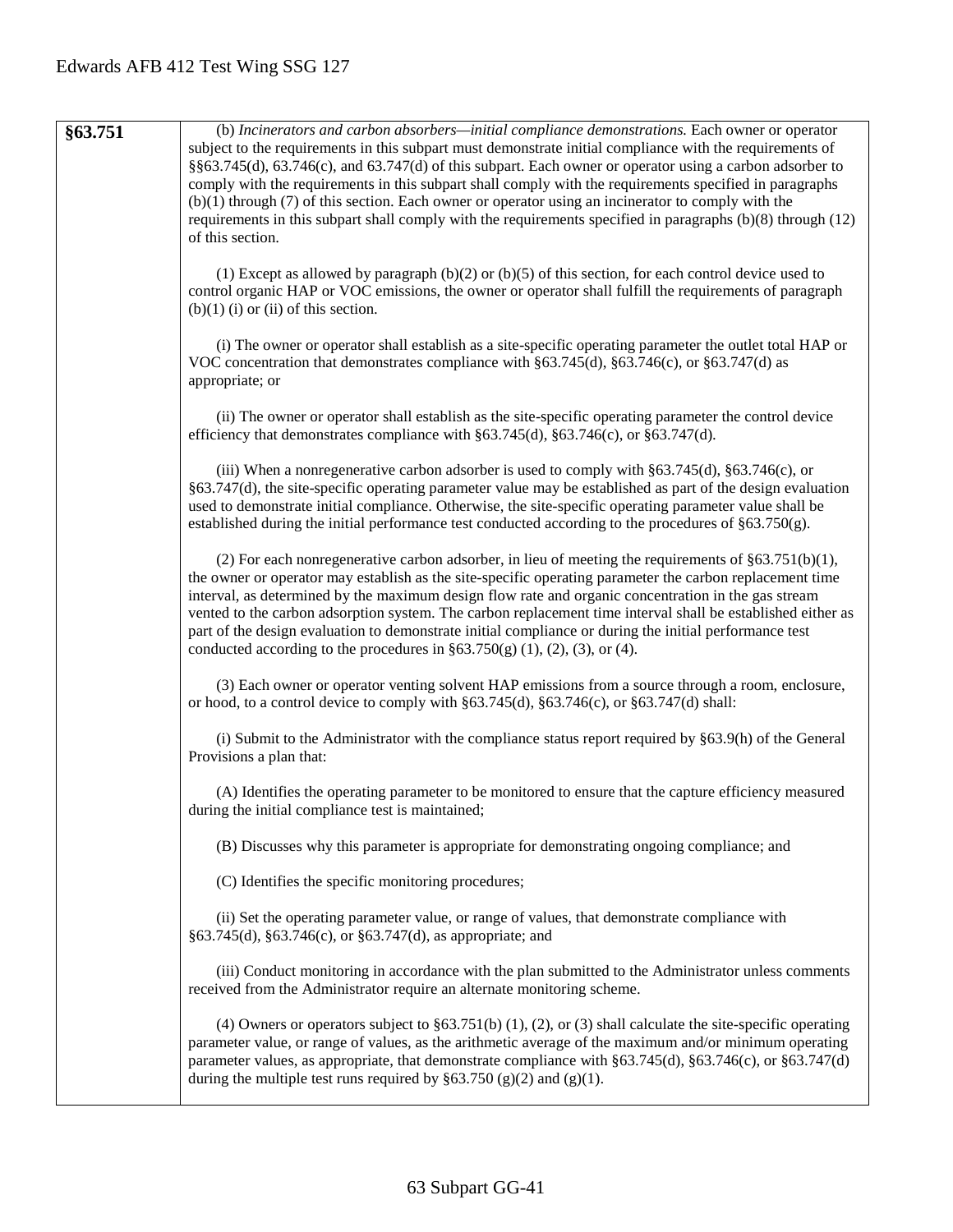| §63.751 | (5) For each solvent recovery device used to comply with $\S 63.745(d)$ , $\S 63.746(c)$ , or $\S 63.747(d)$ , in  |
|---------|--------------------------------------------------------------------------------------------------------------------|
|         | lieu of meeting the requirements of paragraph $(b)(1)$ of this section, the results of the material balance        |
|         | calculation conducted in accordance with $\S 63.750(g)(1)$ may serve as the site-specific operating parameter      |
|         | that demonstrates compliance with $\S 63.745(d)$ , $\S 63.746(c)$ , or $\S 63.747(d)$ .                            |
|         |                                                                                                                    |
|         | (6) Continuous compliance monitoring. Following the date on which the initial compliance                           |
|         | demonstration is completed, continuous compliance with §63.745(d), §63.746(c), or §63.747(d) of this               |
|         |                                                                                                                    |
|         | subpart shall be demonstrated as outlined in this paragraph.                                                       |
|         |                                                                                                                    |
|         | (i) Each owner or operator of an affected source subject to $\S 63.745(d)$ , $\S 63.746(c)$ , or $\S 63.747(d)$ of |
|         | this subpart shall monitor the applicable parameters specified in paragraph $(b)(6)(ii)$ , $(b)(6)(iii)$ , or      |
|         | $(b)(6)(iv)$ of this section depending on the type of control technique used.                                      |
|         |                                                                                                                    |
|         | (ii) Compliance monitoring shall be subject to the following provisions:                                           |
|         |                                                                                                                    |
|         | (A) Except as allowed by paragraph $(b)(6)(iii)(A)(2)$ of this section, all continuous emission monitors           |
|         | shall comply with performance specification (PS) 8 or 9 in 40 CFR part 60, appendix B, as appropriate              |
|         | depending on whether VOC or HAP concentration is being measured. The requirements in appendix F of                 |
|         | 40 CFR part 60 shall also be followed. In conducting the quarterly audits required by appendix F, owners           |
|         | or operators shall challenge the monitors with compounds representative of the gaseous emission stream             |
|         | being controlled.                                                                                                  |
|         |                                                                                                                    |
|         | (B) If the effluent from multiple emission points are combined prior to being channeled to a common                |
|         | control device, the owner or operator is required only to monitor the common control device, not each              |
|         | emission point.                                                                                                    |
|         |                                                                                                                    |
|         | (iii) Owners or operators complying with $\S 63.745(d)$ , $\S 63.746(c)$ , or $\S 63.747(d)$ through the use of a  |
|         | control device and establishing a site-specific operating parameter in accordance with paragraph $(b)(1)$ of       |
|         | this section shall fulfill the requirements of paragraph $(b)(6)(iii)(A)$ of this section and paragraph            |
|         | $(b)(6)(iii)(B)$ or $(C)$ of this section, as appropriate.                                                         |
|         |                                                                                                                    |
|         | (A) The owner or operator shall install, calibrate, operate, and maintain a continuous emission monitor.           |
|         |                                                                                                                    |
|         | (1) The continuous emission monitor shall be used to measure continuously the total HAP or VOC                     |
|         | concentration at both the inlet and the outlet whenever HAP from coating and paint stripping operations are        |
|         | vented to the control device, or when continuous compliance is demonstrated through a percent efficiency           |
|         | calculation; or                                                                                                    |
|         |                                                                                                                    |
|         | (2) For owners or operators using a nonregenerative carbon adsorber, in lieu of using continuous                   |
|         | emission monitors as specified in paragraph $(b)(6)(iii)(A)(I)$ of this section, the owner or operator may use     |
|         | a portable monitoring device to monitor total HAP or VOC concentration at the inlet and outlet or the outlet       |
|         | of the carbon adsorber as appropriate.                                                                             |
|         |                                                                                                                    |
|         | (a) The monitoring device shall be calibrated, operated, and maintained in accordance with the                     |
|         | manufacturer's specifications.                                                                                     |
|         |                                                                                                                    |
|         | (b) The monitoring device shall meet the requirements of part 60, appendix A, Method 21, sections 2,               |
|         | 3, 4.1, 4.2, and 4.4. The calibration gas shall either be representative of the compounds to be measured or        |
|         | shall be methane, and shall be at a concentration associated with 125% of the expected organic compound            |
|         | concentration level for the carbon adsorber outlet vent.                                                           |
|         |                                                                                                                    |
|         | (c) The probe inlet of the monitoring device shall be placed at approximately the center of the carbon             |
|         | adsorber outlet vent. The probe shall be held there for at least 5 minutes during which flow into the carbon       |
|         | adsorber is expected to occur. The maximum reading during that period shall be used as the measurement.            |
|         |                                                                                                                    |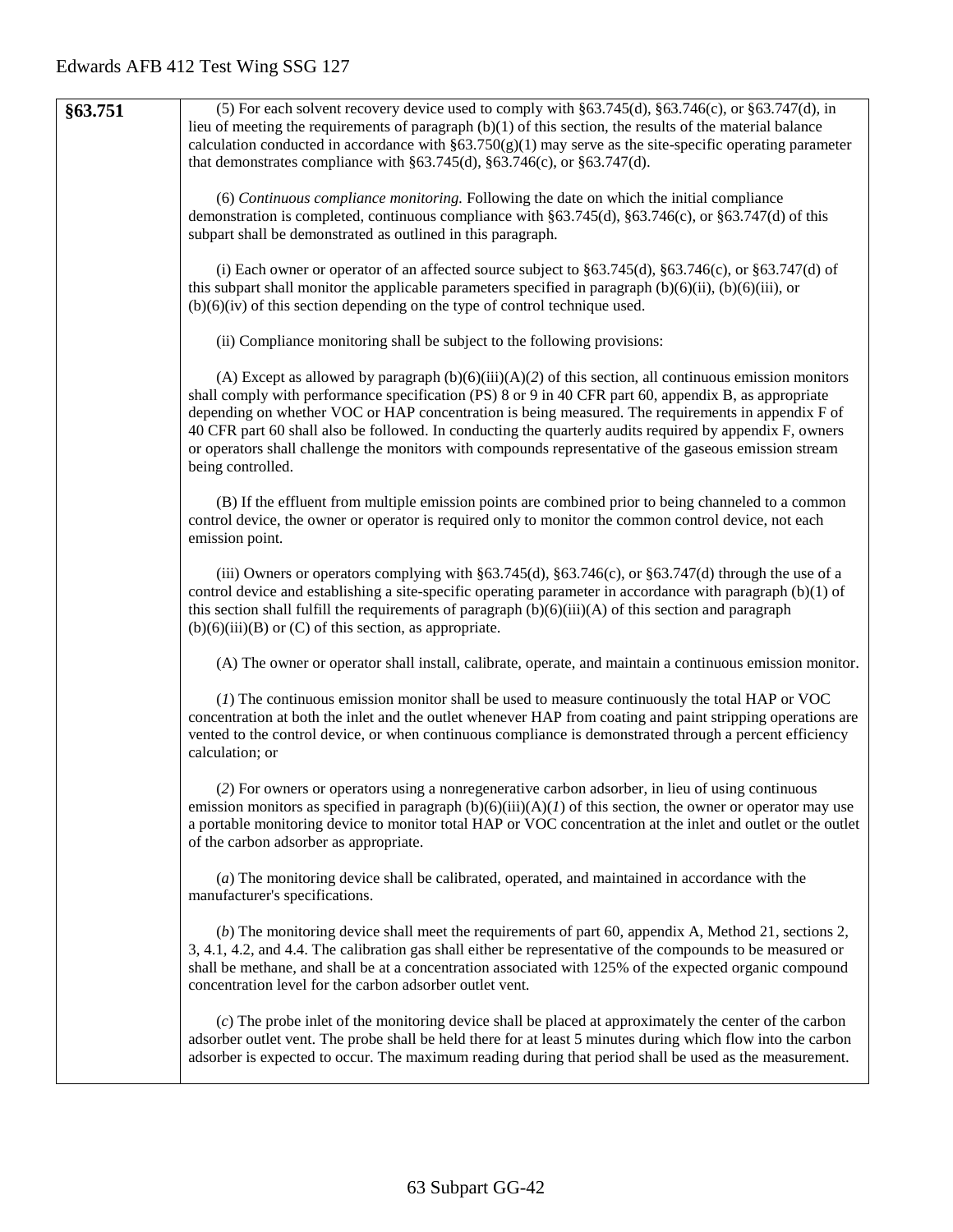| §63.751 | (B) If complying with $\S63.745(d)$ , $\S63.746(c)$ , or $\S63.747(d)$ through the use of a carbon adsorption<br>system with a common exhaust stack for all of the carbon vessels, the owner or operator shall not operate<br>the control device at an average control efficiency less than that required by $\S 63.745(d)$ , $\S 63.746(c)$ , or<br>§63.747(d) for three consecutive adsorption cycles.                                                                                                                                                                                                                                                                                                           |
|---------|--------------------------------------------------------------------------------------------------------------------------------------------------------------------------------------------------------------------------------------------------------------------------------------------------------------------------------------------------------------------------------------------------------------------------------------------------------------------------------------------------------------------------------------------------------------------------------------------------------------------------------------------------------------------------------------------------------------------|
|         | (C) If complying with $\S63.745(d)$ , $\S63.746(c)$ , or $\S63.747(d)$ through the use of a carbon adsorption<br>system with individual exhaust stacks for each of the multiple carbon adsorber vessels, the owner or<br>operator shall not operate any carbon adsorber vessel at an average control efficiency less than that required<br>by $§63.745(d)$ , $§63.746(c)$ , or $§63.747(d)$ as calculated daily using a 7 to 30-day rolling average.                                                                                                                                                                                                                                                               |
|         | (D) If complying with $\S 63.745(d)$ , $\S 63.746(c)$ , or $\S 63.747(d)$ through the use of a nonregenerative<br>carbon adsorber, in lieu of the requirements of paragraph $(b)(6)(iii)$ (B) or (C) of this section, the owner or<br>operator may monitor the VOC or HAP concentration of the adsorber exhaust daily, at intervals no greater<br>than 20 percent of the design carbon replacement interval, whichever is greater, or at a frequency as<br>determined by the owner or operator and approved by the Administrator.                                                                                                                                                                                  |
|         | (iv) Owners or operators complying with $\S 63.745(d)$ , $\S 63.746(c)$ , or $\S 63.747(d)$ through the use of a<br>nonregenerative carbon adsorber and establishing a site-specific operating parameter for the carbon<br>replacement time interval in accordance with paragraph $(b)(2)$ shall replace the carbon in the carbon<br>adsorber system with fresh carbon at the predetermined time interval as determined in the design<br>evaluation.                                                                                                                                                                                                                                                               |
|         | (v) Owners or operators complying with $\S 63.745(d)$ , $\S 63.746(c)$ , or $\S 63.747(d)$ by capturing emissions<br>through a room, enclosure, or hood shall install, calibrate, operate, and maintain the instrumentation<br>necessary to measure continuously the site-specific operating parameter established in accordance with<br>paragraph (b)(3) of this section whenever VOC and HAP from coating and stripper operations are vented<br>through the capture device. The capture device shall not be operated at an average value greater than or less<br>than (as appropriate) the operating parameter value established in accordance with paragraph $(b)(3)$ of this<br>section for any 3-hour period. |
|         | (7) Owners or operators complying with paragraph $(b)(4)$ or $(b)(5)$ of this section shall calculate the<br>site-specific operating parameter value as the arithmetic average of the minimum operating parameter<br>values that demonstrate compliance with $\S 63.745(d)$ and $\S 63.747(d)$ during the three test runs required by<br>§63.750(h)(2)(iv).                                                                                                                                                                                                                                                                                                                                                        |
|         | (8) All temperature monitoring equipment shall be installed, calibrated, maintained, and operated<br>according to manufacturer's specifications. Every 3 months, facilities shall replace the temperature sensors<br>or have the temperature sensors recalibrated. As an alternative, a facility may use a continuous emission<br>monitoring system (CEMS) to verify that there has been no change in the destruction efficiency and<br>effluent composition of the incinerator.                                                                                                                                                                                                                                   |
|         | (9) Where an incinerator other than a catalytic incinerator is used, a thermocouple equipped with a<br>continuous recorder shall be installed and continuously operated in the firebox or in the ductwork<br>immediately downstream of the firebox in a position before any substantial heat exchange occurs.                                                                                                                                                                                                                                                                                                                                                                                                      |
|         | (10) Where a catalytic incinerator is used, thermocouples, each equipped with a continuous recorder,<br>shall be installed and continuously operated in the gas stream immediately before and after the catalyst bed.                                                                                                                                                                                                                                                                                                                                                                                                                                                                                              |
|         | (11) For each incinerator other than a catalytic incinerator, each owner or operator shall establish<br>during each performance test during which compliance is demonstrated, including the initial performance<br>test, the minimum combustion temperature as a site-specific operating parameter. This minimum<br>combustion temperature shall be the operating parameter value that demonstrates compliance with<br>$§63.745(d)$ and $§63.747(d)$ .                                                                                                                                                                                                                                                             |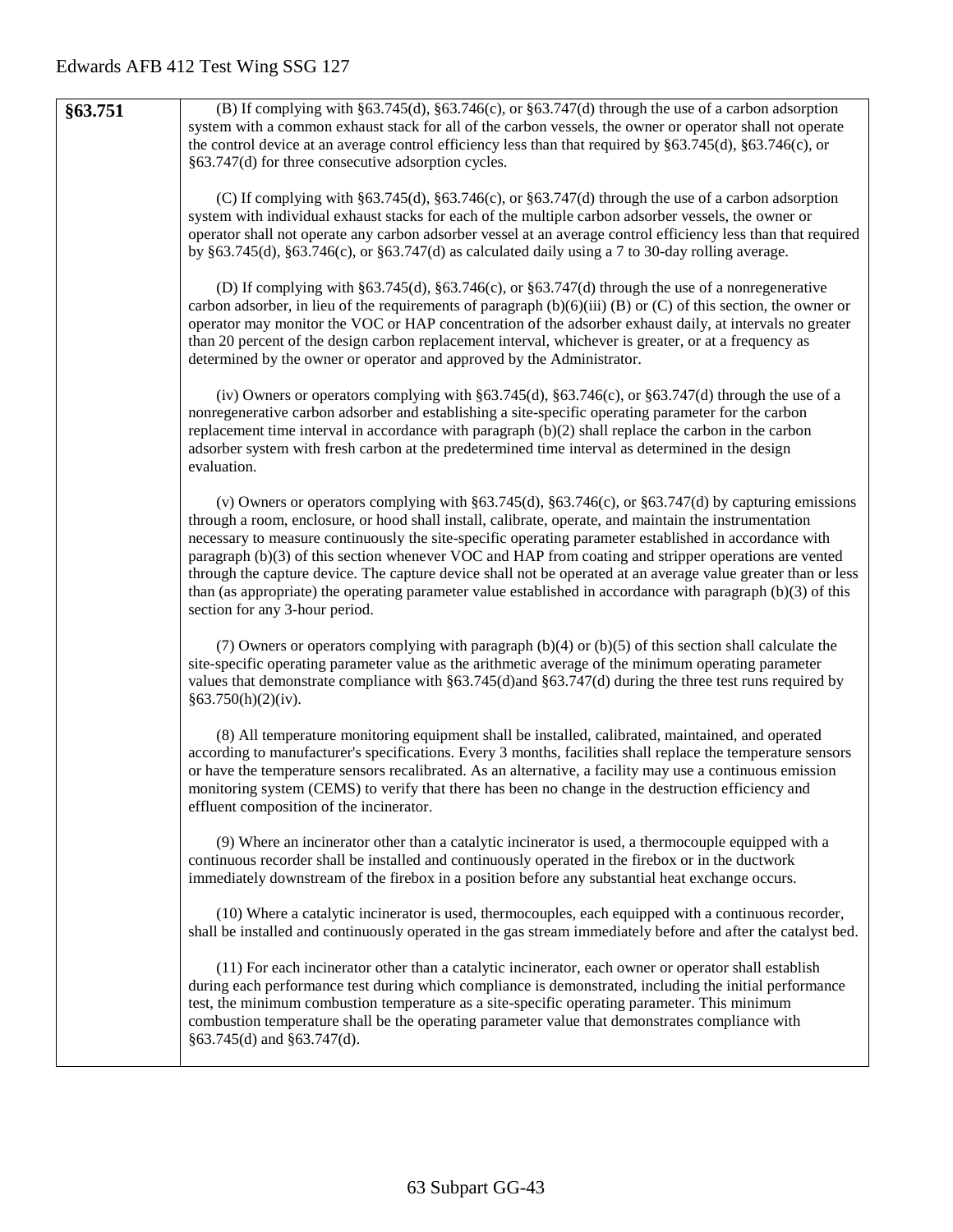| §63.751 | (12) For each catalytic incinerator, each owner or operator shall establish during each performance test<br>during which compliance is demonstrated, including the initial performance test, the minimum gas<br>temperature upstream of the catalyst bed and the minimum gas temperature difference across the catalyst<br>bed as site-specific operating parameters. These minimum temperatures shall be the operating parameter<br>values that demonstrate compliance with $\S 63.745(d)$ and $\S 63.747(d)$ .<br>(c) Dry particulate filter, HEPA filter, and waterwash systems—primer and topcoat application<br><i>operations.</i> (1) Each owner or operator using a dry particulate filter system to meet the requirements of<br>$§63.745(g)(2)$ shall, while primer or topcoat application operations are occurring, continuously monitor the<br>pressure drop across the system and read and record the pressure drop once per shift following the<br>recordkeeping requirements of §63.752(d). |
|---------|----------------------------------------------------------------------------------------------------------------------------------------------------------------------------------------------------------------------------------------------------------------------------------------------------------------------------------------------------------------------------------------------------------------------------------------------------------------------------------------------------------------------------------------------------------------------------------------------------------------------------------------------------------------------------------------------------------------------------------------------------------------------------------------------------------------------------------------------------------------------------------------------------------------------------------------------------------------------------------------------------------|
|         | (2) Each owner or operator using a conventional waterwash system to meet the requirements of<br>§63.745(g)(2) shall, while primer or topcoat application operations are occurring, continuously monitor the<br>water flow rate through the system and read and record the water flow rate once per shift following the<br>recordkeeping requirements of §63.752(d). Each owner or operator using a pumpless waterwash system to<br>meet the requirements of $\S 63.745(g)(2)$ shall, while primer and topcoat application operations are<br>occurring, measure and record the parameter(s) recommended by the booth manufacturer that indicate<br>booth performance once per shift, following the recordkeeping requirements of §63.752(d).                                                                                                                                                                                                                                                              |
|         | (d) Particulate filters and waterwash booths—depainting operations. Each owner or operator using a<br>dry particulate filter or a conventional waterwash system in accordance with the requirements of<br>§63.746(b)(4) shall, while depainting operations are occurring, continuously monitor the pressure drop<br>across the particulate filters or the water flow rate through the conventional waterwash system and read and<br>record the pressure drop or the water flow rate once per shift following the recordkeeping requirements of<br>§63.752(e). Each owner or operator using a pumpless waterwash system to meet the requirements of<br>$§63.746(b)(4)$ shall, while depainting operations are occurring, measure and record the parameter(s)<br>recommended by the booth manufacturer that indicate booth performance once per shift, following the<br>recordkeeping requirements of $§63.752(e)$ .                                                                                       |
|         | (e) $(1)$ <i>Use of an alternative monitoring method</i> — $(1)$ <i>General.</i> Until permission to use an alternative<br>monitoring method has been granted by the Administrator under this paragraph, the owner or operator of an<br>affected source shall remain subject to the requirements of this section.                                                                                                                                                                                                                                                                                                                                                                                                                                                                                                                                                                                                                                                                                        |
|         | (2) After receipt and consideration of written application, the Administrator may approve alternatives<br>to any monitoring methods or procedures of this section including, but not limited to, the following:                                                                                                                                                                                                                                                                                                                                                                                                                                                                                                                                                                                                                                                                                                                                                                                          |
|         | (i) Alternative monitoring requirements when the affected source is infrequently operated; or                                                                                                                                                                                                                                                                                                                                                                                                                                                                                                                                                                                                                                                                                                                                                                                                                                                                                                            |
|         | (ii) Alternative locations for installing continuous monitoring systems when the owner or operator can<br>demonstrate that installation at alternate locations will enable accurate and representative measurements; or                                                                                                                                                                                                                                                                                                                                                                                                                                                                                                                                                                                                                                                                                                                                                                                  |
|         | (iii) Alternatives to the American Society for Testing and Materials (ASTM) test methods or sampling<br>procedures specified in this section.                                                                                                                                                                                                                                                                                                                                                                                                                                                                                                                                                                                                                                                                                                                                                                                                                                                            |
|         | (3) If the Administrator finds reasonable grounds to dispute the results obtained by an alternative<br>monitoring method, requirement, or procedure, the Administrator may require the use of a method,<br>requirement, or procedure specified in this section. If the results of the specified and the alternative method,<br>requirement, or procedure do not agree, the results obtained by the specified method, requirement, or<br>procedure shall prevail.                                                                                                                                                                                                                                                                                                                                                                                                                                                                                                                                         |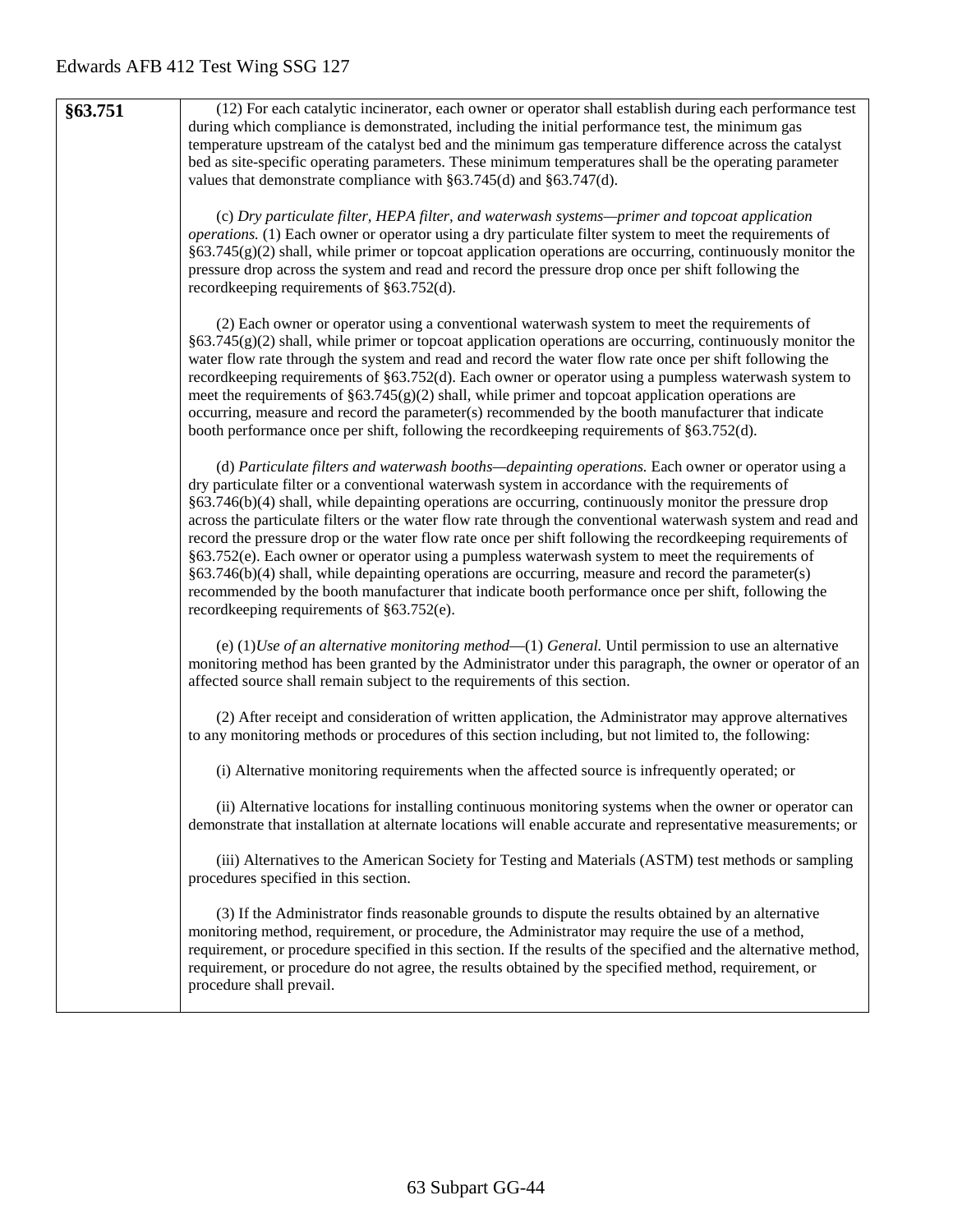| \$63.751 | $(4)(i)$ Request to use alternative monitoring method. An owner or operator who wishes to use an                 |
|----------|------------------------------------------------------------------------------------------------------------------|
|          | alternative monitoring method shall submit an application to the Administrator as described in paragraph         |
|          | $(e)(4)(ii)$ of this section. The application may be submitted at any time provided that the monitoring method   |
|          | is not used to demonstrate compliance with a relevant standard or other requirement. If the alternative          |
|          | monitoring method is to be used to demonstrate compliance with a relevant standard, the application shall        |
|          | be submitted not later than with the site-specific test plan required in $\S 63.7(c)$ (if requested) or with the |
|          | site-specific performance evaluation plan (if requested), or at least 60 days before the performance             |
|          | evaluation is scheduled to begin.                                                                                |
|          |                                                                                                                  |

(ii) The application shall contain a description of the proposed alternative monitoring system and information justifying the owner's or operator's request for an alternative monitoring method, such as the technical or economic infeasibility, or the impracticality, of the affected source using the required method.

(iii) The owner or operator may submit the information required in this paragraph well in advance of the submittal dates specified in paragraph  $(e)(4)(i)$  of this section to ensure a timely review by the Administrator in order to meet the compliance demonstration date specified in this subpart.

(5) *Approval of request to use alternative monitoring method.* (i) The Administrator will notify the owner or operator of his/her intention to deny approval of the request to use an alternative monitoring method within 60 calendar days after receipt of the original request and within 60 calendar days after receipt of any supplementary information that is submitted. If notification of intent to deny approval is not received within 60 calendar days, the alternative monitoring method is to be considered approved. Before disapproving any request to use an alternative monitoring method, the Administrator will notify the applicant of the Administrator's intent to disapprove the request together with:

(A) Notice of the information and findings on which the intended disapproval is based; and

(B) Notice of opportunity for the owner or operator to present additional information to the Administrator before final action on the request. At the time the Administrator notifies the applicant of his or her intention to disapprove the request, the Administrator will specify how much time the owner or operator will have after being notified of the intended disapproval to submit the additional information.

(ii) If the Administrator approves the use of an alternative monitoring method for an affected source under paragraph  $(e)(5)(i)$  of this section, the owner or operator of such source shall continue to use the alternative monitoring method until approval is received from the Administrator to use another monitoring method as allowed by paragraph (e) of this section.

(f) *Reduction of monitoring data.* (1) The data may be recorded in reduced or nonreduced form (e.g., parts per million (ppm) pollutant and  $%$  O<sub>2</sub> or nanograms per Joule (ng/J) of pollutant).

(2) All emission data shall be converted into units specified in this subpart for reporting purposes. After conversion into units specified in this subpart, the data may be rounded to the same number of significant digits as used in this subpart to specify the emission limit (e.g., rounded to the nearest 1%) overall reduction efficiency).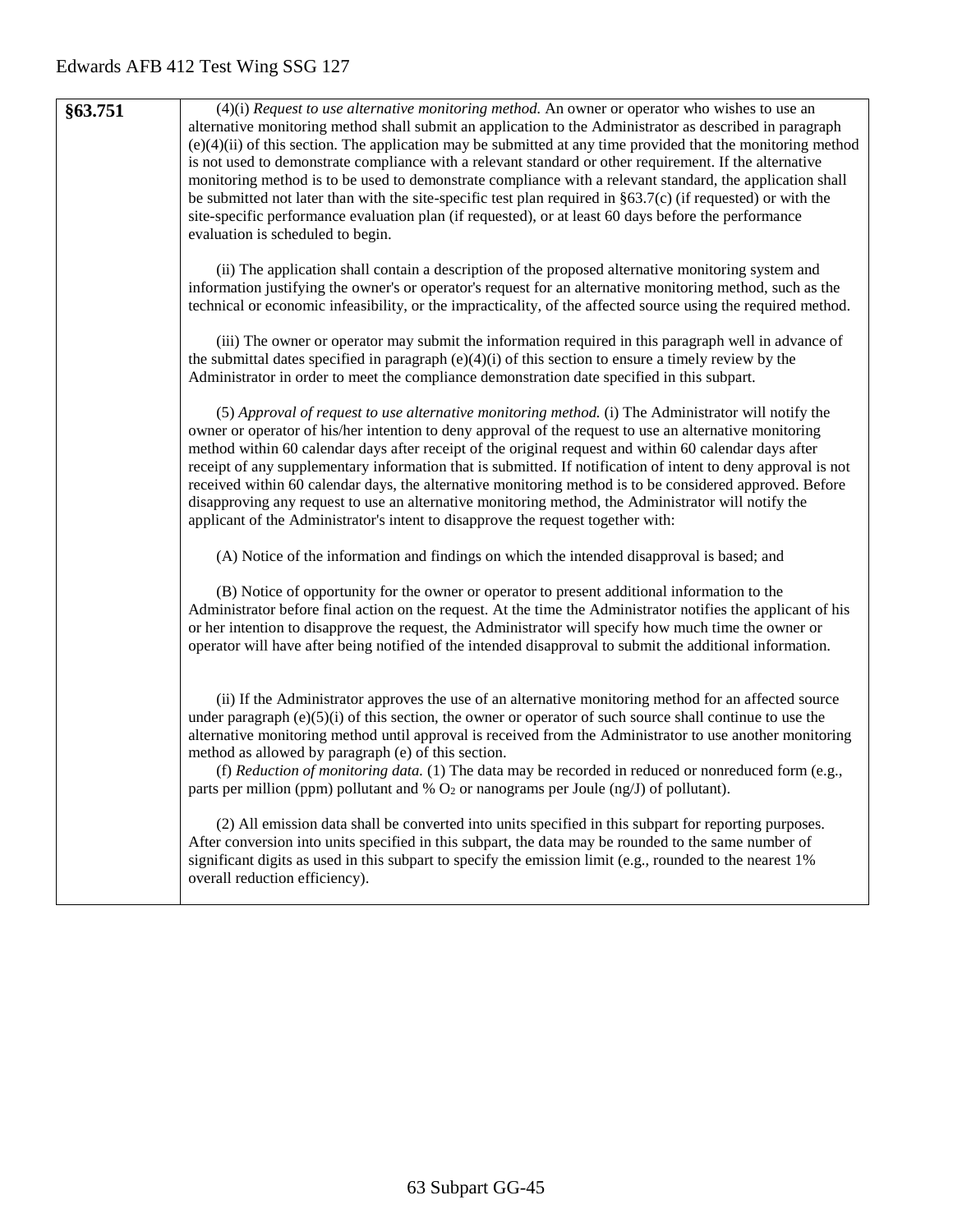# **Recordkeeping Requirements**

| §63.752 | (a) General. Il fulfill all record keeping requirements specified in § 63.10(a), (b), (d), and (f), except §<br>$63.10(b)(2)(i)$ , (iv) and (v). Each owner or operator must also record and maintain according to §                                                              |
|---------|-----------------------------------------------------------------------------------------------------------------------------------------------------------------------------------------------------------------------------------------------------------------------------------|
|         | $63.10(b)(1)$ the information specified in paragraph $(a)(1)$ through $(3)$ of this section.                                                                                                                                                                                      |
|         | (1) In the event that an affected unit fails to meet an applicable standard, record the number of failures.<br>For each failure record the date, time, and duration of each failure.                                                                                              |
|         | (2) For each failure to meet an applicable standard, record and retain a list of the affected sources or<br>equipment, an estimate of the quantity of each regulated pollutant emitted over any emission limit and a<br>description of the method used to estimate the emissions. |
|         | (3) Record actions taken to minimize emissions in accordance with $\S$ 63.743(e), and any corrective<br>actions taken to return the affected unit to its normal or usual manner of operation.                                                                                     |
|         | (b) Cleaning operation. Each owner or operator of a new or existing cleaning operation subject to this<br>subpart shall record the information specified in paragraphs $(b)(1)$ through $(b)(5)$ of this section, as<br>appropriate.                                              |
|         | (1) The name, vapor pressure, and documentation showing the organic HAP constituents of each<br>cleaning solvent used for affected cleaning operations at the facility.                                                                                                           |
|         | (2) For each cleaning solvent used in hand-wipe cleaning operations that complies with the<br>composition requirements specified in $\S 63.744(b)(1)$ or for semi-aqueous cleaning solvents used for flush<br>cleaning operations:                                                |
|         | (i) The name of each cleaning solvent used;                                                                                                                                                                                                                                       |
|         | (ii) All data and calculations that demonstrate that the cleaning solvent complies with one of the<br>composition requirements; and                                                                                                                                               |
|         | (iii) Annual records of the volume of each solvent used, as determined from facility purchase records<br>or usage records.                                                                                                                                                        |
|         | (3) For each cleaning solvent used in hand-wipe cleaning operations that does not comply with the<br>composition requirements in $\S63.744(b)(1)$ , but does comply with the vapor pressure requirement in<br>§63.744(b)(2):                                                      |
|         | (i) The name of each cleaning solvent used;                                                                                                                                                                                                                                       |
|         | (ii) The composite vapor pressure of each cleaning solvent used;                                                                                                                                                                                                                  |
|         | (iii) All vapor pressure test results, if appropriate, data, and calculations used to determine the<br>composite vapor pressure of each cleaning solvent; and                                                                                                                     |
|         | (iv) The amount (in gallons) of each cleaning solvent used each month at each operation.                                                                                                                                                                                          |
|         | (4) For each cleaning solvent used for the exempt hand-wipe cleaning operations specified in<br>$§63.744(e)$ that does not conform to the vapor pressure or composition requirements of $§63.744(b)$ :                                                                            |
|         | (i) The identity and amount (in gallons) of each cleaning solvent used each month at each operation;<br>and                                                                                                                                                                       |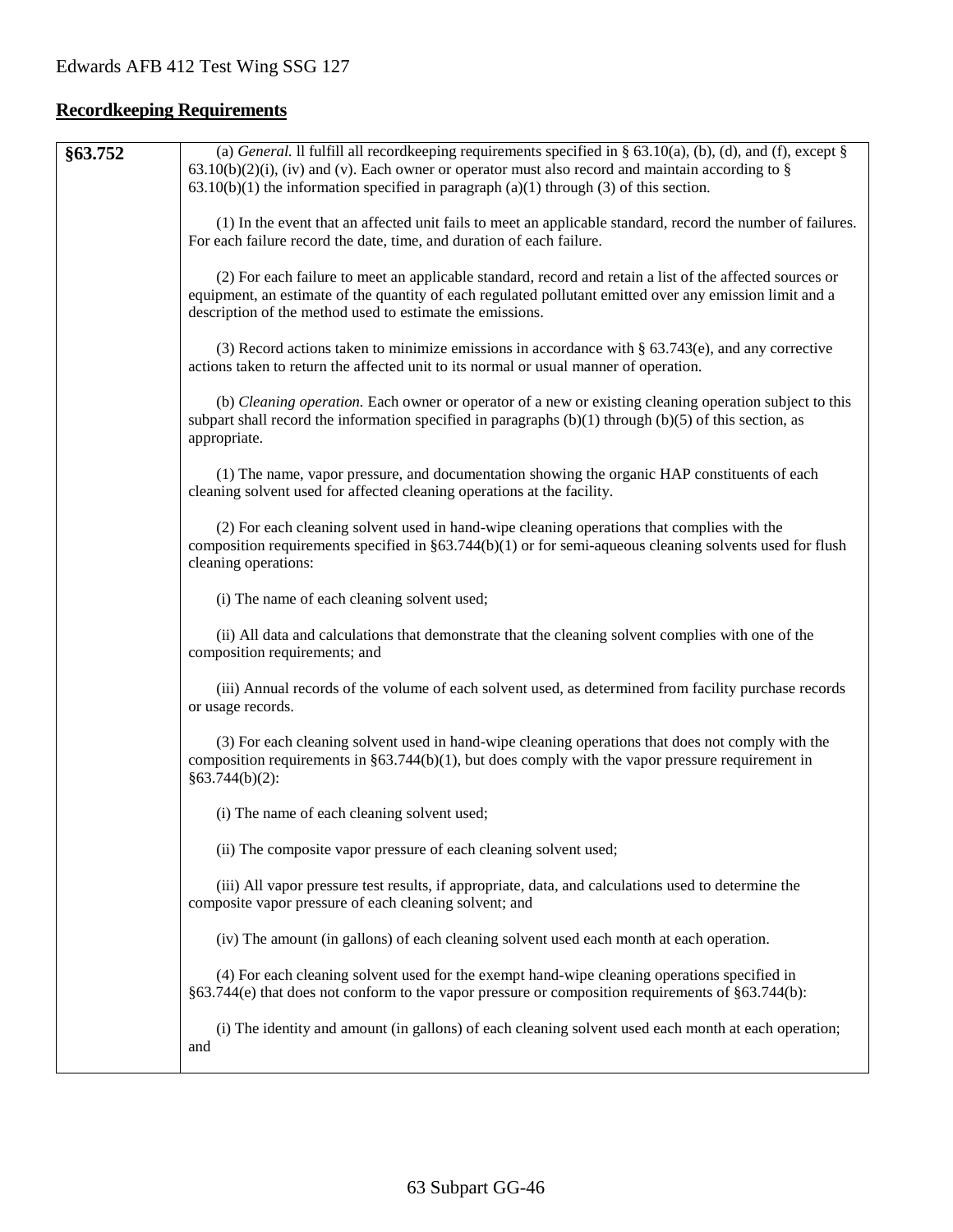| §63.752 | (ii) A list of the processes set forth in $\S 63.744(e)$ to which the cleaning operation applies.                                                                                                                                                                                                                                                                                                                                                                                                                                                                                                                                                                                                                                                                                                                                                                                                                                        |
|---------|------------------------------------------------------------------------------------------------------------------------------------------------------------------------------------------------------------------------------------------------------------------------------------------------------------------------------------------------------------------------------------------------------------------------------------------------------------------------------------------------------------------------------------------------------------------------------------------------------------------------------------------------------------------------------------------------------------------------------------------------------------------------------------------------------------------------------------------------------------------------------------------------------------------------------------------|
|         | (5) A record of all leaks from enclosed spray gun cleaners identified pursuant to §63.751(a) that<br>includes for each leak found:                                                                                                                                                                                                                                                                                                                                                                                                                                                                                                                                                                                                                                                                                                                                                                                                       |
|         | (i) Source identification;                                                                                                                                                                                                                                                                                                                                                                                                                                                                                                                                                                                                                                                                                                                                                                                                                                                                                                               |
|         | (ii) Date leak was discovered; and                                                                                                                                                                                                                                                                                                                                                                                                                                                                                                                                                                                                                                                                                                                                                                                                                                                                                                       |
|         | (iii) Date leak was repaired.                                                                                                                                                                                                                                                                                                                                                                                                                                                                                                                                                                                                                                                                                                                                                                                                                                                                                                            |
|         | (c) Primer, topcoat, and specialty coating application operations - organic HAP and VOC. Each owner<br>or operator required to comply with the organic HAP and VOC content limits specified in § 63.745(c) shall<br>record the information specified in paragraphs $(c)(1)$ through $(6)$ of this section, as appropriate. Each owner<br>and operator using coating manufacturer's supplied data to demonstrate compliance with the applicable<br>organic HAP or VOC limit specified in § 63.745(c) may retain the manufacturer's documentation and<br>annual purchase records in place of the records specified in paragraphs $(c)(2)$ and $(3)$ of this section.<br>Owners and operators using the coating manufacturer's supplied data to demonstrate compliance based on<br>the HAP content of the coating, and adding non-HAP solvent to those coatings, must also maintain records<br>of the non-HAP solvent added to the coating. |
|         | (1) The name and VOC content as received and as applied of each primer and topcoat used at the<br>facility.                                                                                                                                                                                                                                                                                                                                                                                                                                                                                                                                                                                                                                                                                                                                                                                                                              |
|         | (2) For uncontrolled primers and topcoats that meet the organic HAP and VOC content limits in<br>$§63.745(c)(1)$ through (c)(4) without averaging:                                                                                                                                                                                                                                                                                                                                                                                                                                                                                                                                                                                                                                                                                                                                                                                       |
|         | (i) The mass of organic HAP emitted per unit volume of coating as applied (less water) $(Hi)$ and the<br>mass of VOC emitted per unit volume of coating as applied (less water and exempt solvents) (G <sub>i</sub> ) for each<br>coating formulation within each coating category used each month (as calculated using the procedures<br>specified in $§63.750(c)$ and (e));                                                                                                                                                                                                                                                                                                                                                                                                                                                                                                                                                            |
|         | (ii) All data, calculations, and test results (including EPA Method 24 results) used in determining the<br>values of $H_i$ and $G_i$ ; and                                                                                                                                                                                                                                                                                                                                                                                                                                                                                                                                                                                                                                                                                                                                                                                               |
|         | (iii) The volume (gal) of each coating formulation within each coating category used each month.                                                                                                                                                                                                                                                                                                                                                                                                                                                                                                                                                                                                                                                                                                                                                                                                                                         |
|         | (3) For "low HAP content" uncontrolled primers with organic HAP content less than or equal to 250<br>g/l (2.1 lb/gal) less water as applied and VOC content less than or equal to 250 g/l (2.1 lb/gal) less water<br>and exempt solvents as applied:                                                                                                                                                                                                                                                                                                                                                                                                                                                                                                                                                                                                                                                                                     |
|         | (i) Annual purchase records of the total volume of each primer purchased; and                                                                                                                                                                                                                                                                                                                                                                                                                                                                                                                                                                                                                                                                                                                                                                                                                                                            |
|         | (ii) All data, calculations, and test results (including EPA Method 24 results) used in determining the<br>organic HAP and VOC content as applied. These records shall consist of the manufacturer's certification<br>when the primer is applied as received, or the data and calculations used to determine $H_i$ if not applied as<br>received.                                                                                                                                                                                                                                                                                                                                                                                                                                                                                                                                                                                        |
|         | (4) For primers and topcoats complying with the organic HAP or VOC content level by averaging:                                                                                                                                                                                                                                                                                                                                                                                                                                                                                                                                                                                                                                                                                                                                                                                                                                           |
|         | (i) The monthly volume-weighted average masses of organic HAP emitted per unit volume of coating<br>as applied (less water) $(H_a)$ and of VOC emitted per unit volume of coating as applied (less water and<br>exempt solvents) ( $G_a$ ) for all coatings (as determined by the procedures specified in §63.750(d) and (f));<br>and                                                                                                                                                                                                                                                                                                                                                                                                                                                                                                                                                                                                    |
|         |                                                                                                                                                                                                                                                                                                                                                                                                                                                                                                                                                                                                                                                                                                                                                                                                                                                                                                                                          |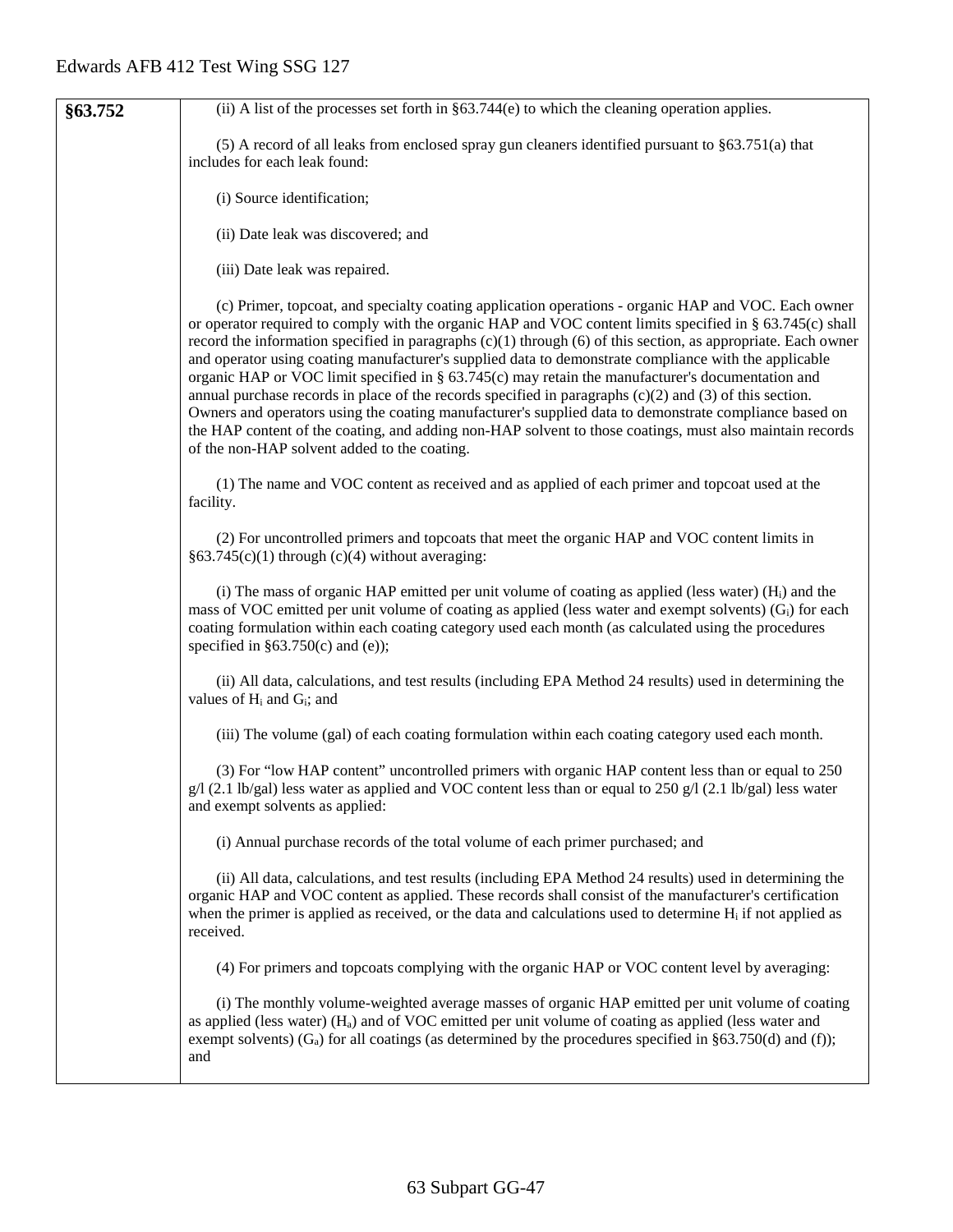**§63.752** (ii) All data, calculations, and test results (including EPA Method 24 results) used to determine the values of  $H_a$  and  $G_a$ . (5) For primers and topcoats that are controlled by a control device other than a carbon adsorber: (i) The overall control efficiency of the control system (as determined using the procedures specified in §63.750(h)) and all test results, data, and calculations used in determining the overall control efficiency; (ii) If an incinerator other than a catalytic incinerator is used, continuous records of the firebox temperature recorded under §63.751(b)(9) and all calculated 3-hour averages of the firebox temperature; and (iii) If a catalytic incinerator is used, continuous records of the temperature recorded under §63.751(b)(10) and all calculated 3-hour averages of the recorded temperatures. (6) For primer and topcoats that are controlled by a carbon adsorber: (i) The overall control efficiency of the control system (as determined using the procedures specified in §63.750(g)) and all test results, data, and calculations used in determining the overall control efficiency. The length of the rolling material balance period and all data and calculations used for determining this rolling period. The record of the certification of the accuracy of the device that measures the amount of HAP or VOC recovered; or (ii) For nonregenerative carbon absorbers, the overall control efficiency of the control system (as determined using the procedures specified in §63.750(g)) and all test results, data, and calculations used in determining the overall control efficiency. The record of the carbon replacement time established as the site-specific operating parameter to demonstrate compliance. (d) *Primer and topcoat application operations—inorganic HAP emissions.* (1) Each owner or operator complying with §63.745(g) for the control of inorganic HAP emissions from primer and topcoat application operations through the use of a dry particulate filter system or a HEPA filter system shall record the pressure drop across the operating system once each shift during which coating operations occur. (2) Each owner or operator complying with  $\S 63.745(g)$  through the use of a conventional waterwash system shall record the water flow rate through the operating system once each shift during which coating operations occur. Each owner or operator complying with  $\S 63.745(g)$  through the use of a pumpless waterwash system shall record the parameter(s) recommended by the booth manufacturer that indicate the performance of the booth once each shift during which coating operations occur. (3) This log shall include the acceptable limit(s) of pressure drop, water flow rate, or for the pumpless waterwash booth, the booth manufacturer recommended parameter(s) that indicate the booth performance, as applicable, as specified by the filter or booth manufacturer or in locally prepared operating procedures. (e) *Depainting operations.* Each owner or operator subject to the depainting standards specified in §63.746 shall record the information specified in paragraphs (e)(1) through (e)(7) of this section, as appropriate. (1) *General.* For all chemical strippers used in the depainting operation: (i) The name of each chemical stripper; and (ii) Monthly volumes of each organic HAP containing chemical stripper used or monthly weight of organic HAP-material used for spot stripping and decal removal.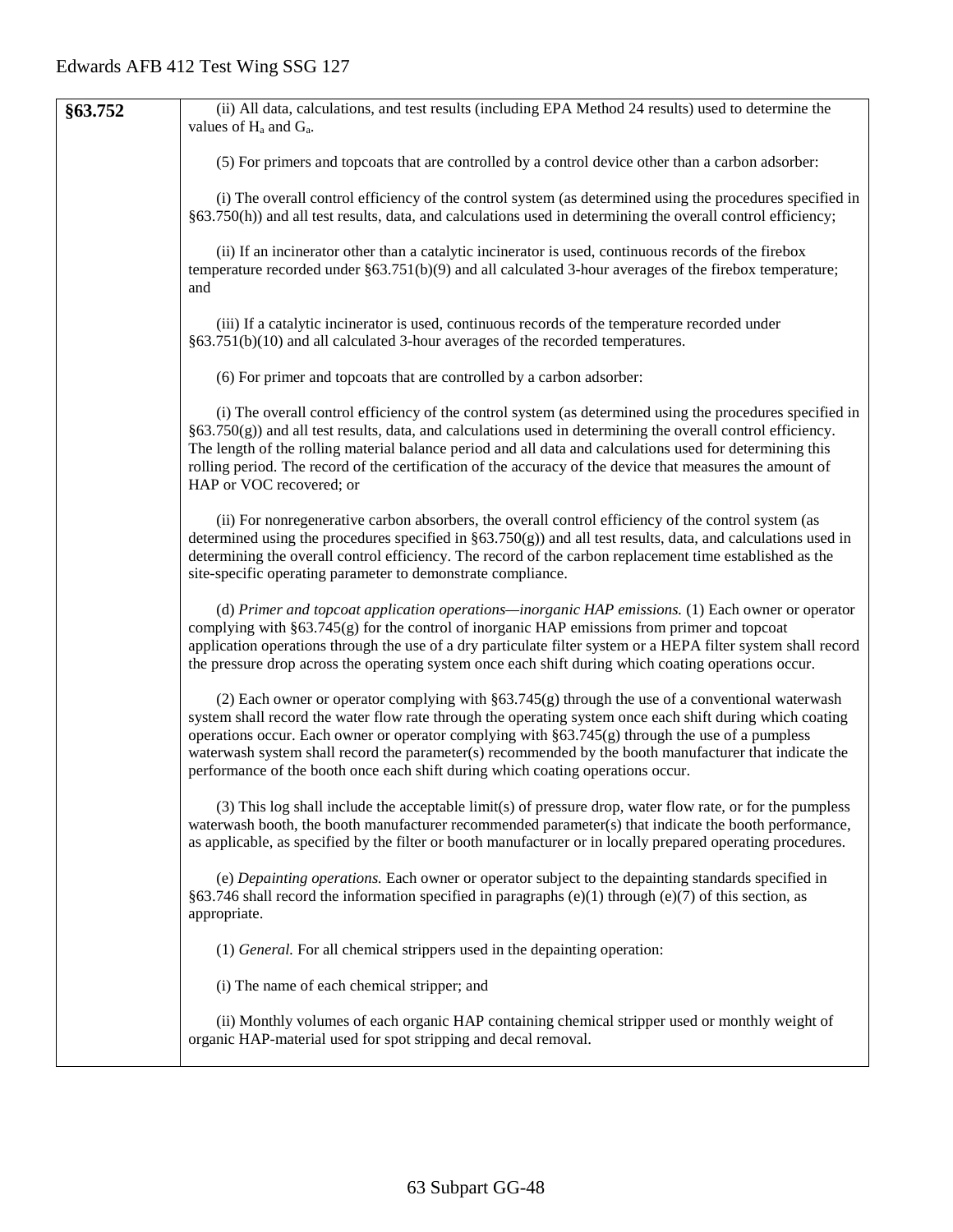| §63.752 | (2) For HAP-containing chemical strippers that are controlled by a carbon adsorber:                                                                                                                                                                                                                                                                                                                                                                                              |  |  |  |  |  |  |
|---------|----------------------------------------------------------------------------------------------------------------------------------------------------------------------------------------------------------------------------------------------------------------------------------------------------------------------------------------------------------------------------------------------------------------------------------------------------------------------------------|--|--|--|--|--|--|
|         | (i) The overall control efficiency of the control system (as determined using the procedures specified in<br>$§63.750(g)$ and all test results, data, and calculations used in determining the overall control efficiency.<br>The length of the rolling material balance period and all data and calculations used for determining this<br>rolling period. The record of the certification of the accuracy of the device that measures the amount of<br>HAP or VOC recovered; or |  |  |  |  |  |  |
|         | (ii) For nonregenerative carbon absorbers, the overall control efficiency of the control system (as<br>determined using the procedures specified in $\S 63.750(g)$ and all test results, data, and calculations used in<br>determining the overall control efficiency. The record of the carbon replacement time established as the<br>site-specific operating parameter to demonstrate compliance.                                                                              |  |  |  |  |  |  |
|         | (3) For HAP-containing chemical strippers that are controlled by a control device other than a carbon<br>adsorber:                                                                                                                                                                                                                                                                                                                                                               |  |  |  |  |  |  |
|         | (i) The overall control efficiency of the control system (as determined using the procedures specified in<br>$§63.750(h)$ ) and all test results, data, and calculations used in determining the overall control efficiency;                                                                                                                                                                                                                                                     |  |  |  |  |  |  |
|         | (4) For each type of aircraft depainted at the facility, a listing of the parts, subassemblies, and<br>assemblies normally removed from the aircraft before depainting. Prototype, test model or aircraft that exist<br>in low numbers (i.e., less than 25 aircraft of any one type) are exempt from this requirement.                                                                                                                                                           |  |  |  |  |  |  |
|         | (5) Non-chemical based equipment. If dry media blasting equipment is used to comply with the organic<br>HAP emission limit specified in $\S 63.746(b)(1)$ :                                                                                                                                                                                                                                                                                                                      |  |  |  |  |  |  |
|         | (i) The names and types of non-chemical based equipment; and                                                                                                                                                                                                                                                                                                                                                                                                                     |  |  |  |  |  |  |
|         | (ii) For periods of malfunction,                                                                                                                                                                                                                                                                                                                                                                                                                                                 |  |  |  |  |  |  |
|         | (A) The non-chemical method or technique that malfunctioned;                                                                                                                                                                                                                                                                                                                                                                                                                     |  |  |  |  |  |  |
|         | (B) The date that the malfunction occurred;                                                                                                                                                                                                                                                                                                                                                                                                                                      |  |  |  |  |  |  |
|         | (C) A description of the malfunction;                                                                                                                                                                                                                                                                                                                                                                                                                                            |  |  |  |  |  |  |
|         | (D) The methods used to depaint aerospace vehicles during the malfunction period;                                                                                                                                                                                                                                                                                                                                                                                                |  |  |  |  |  |  |
|         | (E) The dates that these methods were begun and discontinued; and                                                                                                                                                                                                                                                                                                                                                                                                                |  |  |  |  |  |  |
|         | (F) The date that the malfunction was corrected.                                                                                                                                                                                                                                                                                                                                                                                                                                 |  |  |  |  |  |  |
|         | (6) Spot stripping and decal removal. For spot stripping and decal removal, the volume of organic<br>HAP-containing chemical stripper or weight of organic HAP used, the annual average volume of organic<br>HAP-containing chemical stripper or weight of organic HAP used per aircraft, the annual number of<br>aircraft stripped, and all data and calculations used.                                                                                                         |  |  |  |  |  |  |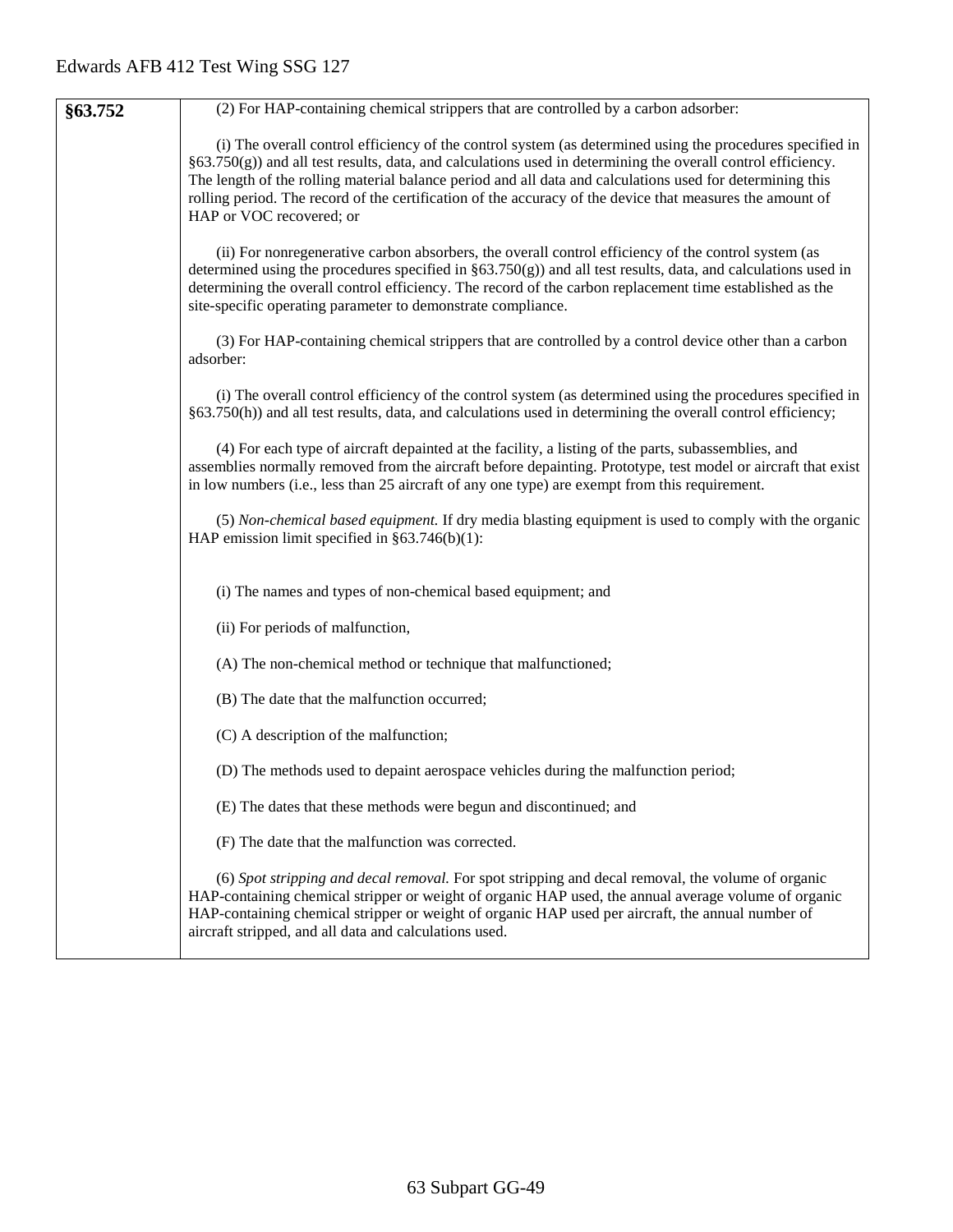**§63.752** (7) *Inorganic HAP emissions.* Each owner or operator shall record the actual pressure drop across the particulate filters or the visual continuity of the water curtain and water flow rate for conventional waterwash systems once each shift in which the depainting process is in operation. For pumpless waterwash systems, the owner or operator shall record the parameter(s) recommended by the booth manufacturer that indicate the performance of the booth once per shift in which the depainting process is in operation. This log shall include the acceptable limit(s) of the pressure drop as specified by the filter manufacturer, the visual continuity of the water curtain and the water flow rate for conventional waterwash systems, or the recommended parameter(s) that indicate the booth performance for pumpless systems as specified by the booth manufacturer or in locally prepared operating procedures.

> (f) Chemical milling maskant application operations. Each owner or operator seeking to comply with the organic HAP and VOC content limits for the chemical milling maskant application operation, as specified in § 63.747(c), or the control system requirements specified in § 63.747(d), shall record the information specified in paragraphs  $(f)(1)$  through  $(4)$  of this section, as appropriate. Each owner and operator using coating manufacturer's supplied data to demonstrate compliance with the applicable organic HAP or VOC limit specified in § 63.747(c) may retain the manufacturer's documentation and annual purchase records in place of the records specified in paragraph  $(f)(1)$  of this section. Owners and operators using the coating manufacturer's supplied data to demonstrate compliance based on the HAP content of the coating, and adding non-HAP solvent to those coatings, must also maintain records of the non-HAP solvent added to the coating.

(1) For uncontrolled chemical milling maskants that meet the organic HAP or VOC content limit without averaging:

(i) The mass of organic HAP emitted per unit volume of chemical milling maskant as applied (less water) (Hi) and the mass of VOC emitted per unit volume of chemical milling maskant as applied (less water and exempt solvents)  $(G_i)$  for each chemical milling maskant formulation used each month (as determined by the procedures specified in §63.750 (k) and (m));

(ii) All data, calculations, and test results (including EPA Method 24 results) used in determining the values of  $H_i$  and  $G_i$ ; and

(iii) The volume (gal) of each chemical milling maskant formulation used each month.

(2) For chemical milling maskants complying with the organic HAP or VOC content level by averaging:

(i) The monthly volume-weighted average masses of organic HAP emitted per unit volume of chemical milling maskant as applied (less water)  $(H_a)$  and of VOC emitted per unit volume of chemical milling maskant as applied (less water and exempt solvents)  $(G_a)$  for all chemical milling maskants (as determined by the procedures specified in §63.750 (l) and (n)); and

(ii) All data, calculations, and test results (including EPA Method 24 results) used to determine the values of  $H_a$  and  $G_a$ .

(3) For chemical milling maskants that are controlled by a carbon adsorber:

(i) The overall control efficiency of the control system (as determined using the procedures specified in §63.750(g)) and all test results, data, and calculations used in determining the overall control efficiency. The length of the rolling material balance period and all data and calculations used for determining this rolling period. The record of the certification of the accuracy of the device that measures the amount of HAP or VOC recovered; or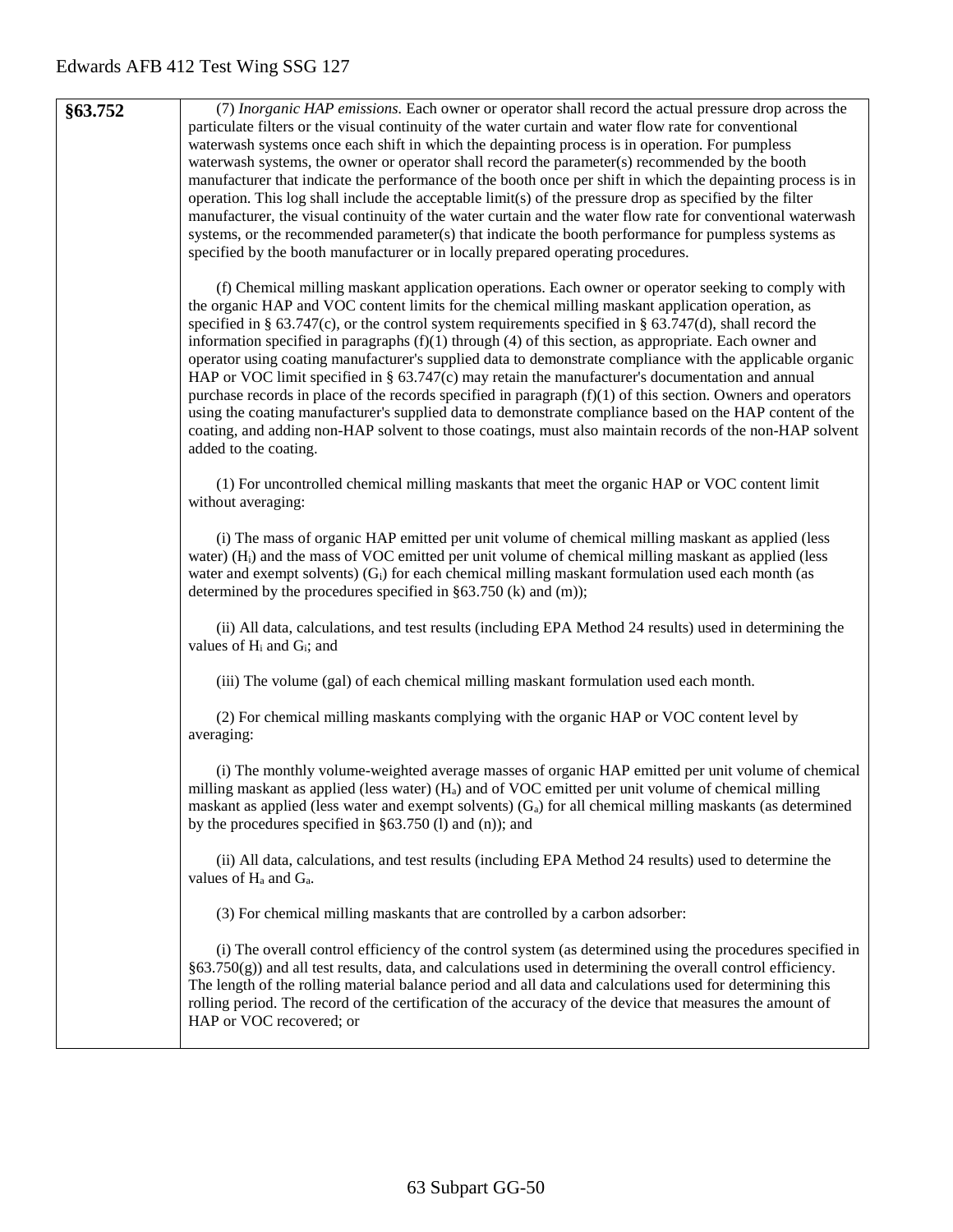| §63.752 | (ii) For nonregenerative carbon absorbers, the overall control efficiency of the control system (as<br>determined using the procedures specified in $\S 63.750(g)$ and all test results, data, and calculations used in<br>determining the overall control efficiency. The record of the carbon replacement time established as the<br>site-specific operating parameter to demonstrate compliance. |
|---------|-----------------------------------------------------------------------------------------------------------------------------------------------------------------------------------------------------------------------------------------------------------------------------------------------------------------------------------------------------------------------------------------------------|
|         | (4) For chemical milling maskants that are controlled by a control device other than a carbon adsorber:                                                                                                                                                                                                                                                                                             |
|         | (i) The overall control efficiency of the control system (as determined using the procedures specified in<br>$§63.750(h)$ and all test results, data, and calculations used in determining the overall control efficiency;                                                                                                                                                                          |
|         | (ii) If an incinerator other than a catalytic incinerator is used, continuous records of the firebox<br>temperature recorded under $\S 63.751(b)(9)$ and all calculated 3-hour averages of the firebox temperature;<br>and                                                                                                                                                                          |
|         | (iii) If a catalytic incinerator is used, continuous records of the temperature recorded under<br>$§63.751(b)(10)$ and all calculated 3-hour averages of the recorded temperatures.                                                                                                                                                                                                                 |

# **Reporting Requirements**

| §63.753 | $(a)(1)$ Except as provided in paragraphs $(a)(2)$ and $(a)(3)$ of this section, each owner or operator subject<br>to this subpart shall fulfill the requirements contained in $\S 63.9(a)$ through (e) and (h) through (j),<br>Notification requirements, and $\S 63.10(a)$ , (b), (d), and (f), Recordkeeping and reporting requirements, of<br>the General Provisions, 40 CFR part 63, subpart A, and that the initial notification for existing sources<br>required in $\S 63.9(b)(2)$ shall be submitted not later than September 1, 1997. In addition to the requirements<br>of §63.9(h), the notification of compliance status shall include:                                                                                |
|---------|-------------------------------------------------------------------------------------------------------------------------------------------------------------------------------------------------------------------------------------------------------------------------------------------------------------------------------------------------------------------------------------------------------------------------------------------------------------------------------------------------------------------------------------------------------------------------------------------------------------------------------------------------------------------------------------------------------------------------------------|
|         | (i) Information detailing whether the source has operated within the specified ranges of its designated<br>operating parameters.                                                                                                                                                                                                                                                                                                                                                                                                                                                                                                                                                                                                    |
|         | (ii) For each coating line, where averaging will be used along with the types of quantities of coatings<br>the facility expects to use in the first year of operation. Averaging scheme shall be approved by the<br>Administrator or delegated State authority and shall be included as part of the facility's title V or part 70<br>permit.                                                                                                                                                                                                                                                                                                                                                                                        |
|         | (2) The initial notification for existing sources, required in $\S 63.9(b)(2)$ shall be submitted no later than<br>September 1, 1997. For the purposes of this subpart, a title V or part 70 permit application may be used in<br>lieu of the initial notification required under $\S 63.9(b)(2)$ , provided the same information is contained in the<br>permit application as required by $\S 63.9(b)(2)$ , and the State to which the permit application has been<br>submitted has an approved operating permit program under part 70 of this chapter and has received<br>delegation of authority from the EPA. Permit applications shall be submitted by the same due dates as those<br>specified for the initial notifications. |
|         | (3) For the purposes of this subpart, the Administrator will notify the owner or operator in writing of<br>approval or disapproval of the request for an adjustment to a particular time period or postmark deadline<br>submitted under §63.9(i) within 30 calendar days of receiving sufficient information to evaluate the<br>request, rather than 15 calendar days as provided for in $\S 63.9(i)(3)$ .                                                                                                                                                                                                                                                                                                                          |
|         | (4) Each owner or operator subject to this subpart is not required to comply with § $63.10(b)(2)(i)$ ,<br>$(b)(2)(iv)$ , $(b)(2)(v)$ , and $(d)(5)$ .                                                                                                                                                                                                                                                                                                                                                                                                                                                                                                                                                                               |
|         | (5) If a source fails to meet an applicable standard specified in §§ 63.744 through 63.748, report such<br>events in the semiannual report:                                                                                                                                                                                                                                                                                                                                                                                                                                                                                                                                                                                         |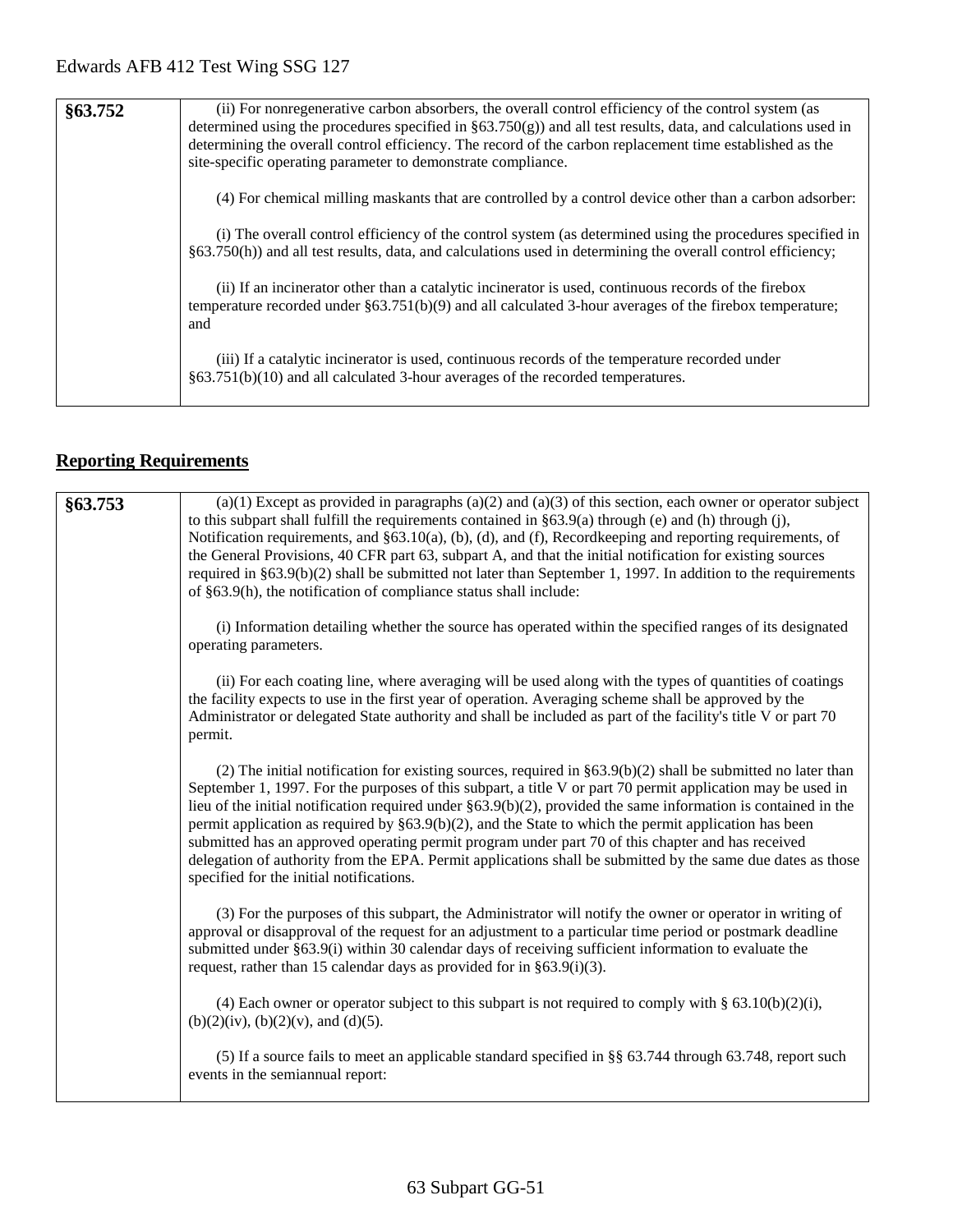| §63.753 | (i) The number of failures to meet an applicable standard.                                                                                                                                                                                                                                                                                                     |
|---------|----------------------------------------------------------------------------------------------------------------------------------------------------------------------------------------------------------------------------------------------------------------------------------------------------------------------------------------------------------------|
|         | (ii) For each instance, report the date, time, and duration of each failure.                                                                                                                                                                                                                                                                                   |
|         | (iii) For each failure the report must include a list of the affected sources or equipment, an estimate of<br>the quantity of each regulated pollutant emitted over any emission limit, and a description of the method<br>used to estimate the emissions.                                                                                                     |
|         | (b) Cleaning operation. Each owner or operator of a cleaning operation subject to this subpart shall<br>submit the following information:                                                                                                                                                                                                                      |
|         | (1) Semiannual reports occurring every 6 months from the date of the notification of compliance status<br>that identify:                                                                                                                                                                                                                                       |
|         | (i) Any instance where a noncompliant cleaning solvent is used for a non-exempt hand-wipe cleaning<br>operation;                                                                                                                                                                                                                                               |
|         | (ii) A list of any new cleaning solvents used for hand-wipe cleaning in the previous 6 months and, as<br>appropriate, their composite vapor pressure or notification that they comply with the composition<br>requirements specified in $\S 63.744(b)(1)$ ;                                                                                                    |
|         | (iii) Any instance where a noncompliant spray gun cleaning method is used;                                                                                                                                                                                                                                                                                     |
|         | (iv) Any instance where a leaking enclosed spray gun cleaner remains unrepaired and in use for more<br>than 15 days; and                                                                                                                                                                                                                                       |
|         | (v) If the operations have been in compliance for the semiannual period, a statement that the cleaning<br>operations have been in compliance with the applicable standards. Sources shall also submit a statement of<br>compliance signed by a responsible company official certifying that the facility is in compliance with all<br>applicable requirements. |
|         | (c) Primer and topcoat application operations. Each owner or operator of a primer or topcoat<br>application operation subject to this subpart shall submit the following information:                                                                                                                                                                          |
|         | (1) Semiannual reports occurring every 6 months from the date of the notification of compliance status<br>that identify:                                                                                                                                                                                                                                       |
|         | (i) For primers and topcoats where compliance is not being achieved through the use of averaging or a<br>control device, each value of $H_i$ and $G_i$ , as recorded under §63.752(c)(2)(i), that exceeds the applicable<br>organic HAP or VOC content limit specified in §63.745(c);                                                                          |
|         | (ii) For primers and topcoats where compliance is being achieved through the use of averaging, each<br>value of $H_a$ and $G_a$ , as recorded under §63.752(c)(4)(i), that exceeds the applicable organic HAP or VOC<br>content limit specified in $§63.745(c)$ ;                                                                                              |
|         | (iii) If incinerators are used to comply with the standards, all periods when the 3-hour average<br>combustion temperature(s) is (are) less than the average combustion temperature(s) established under<br>$§63.751(b)$ (11) or (12) during the most recent performance test during which compliance was<br>demonstrated;                                     |
|         | (iv) If a carbon adsorber is used;                                                                                                                                                                                                                                                                                                                             |
|         | (A) each rolling period when the overall control efficiency of the control system is calculated to be less<br>than 81%, the initial material balance calculation, and any exceedances as demonstrated through the<br>calculation; or,                                                                                                                          |
|         |                                                                                                                                                                                                                                                                                                                                                                |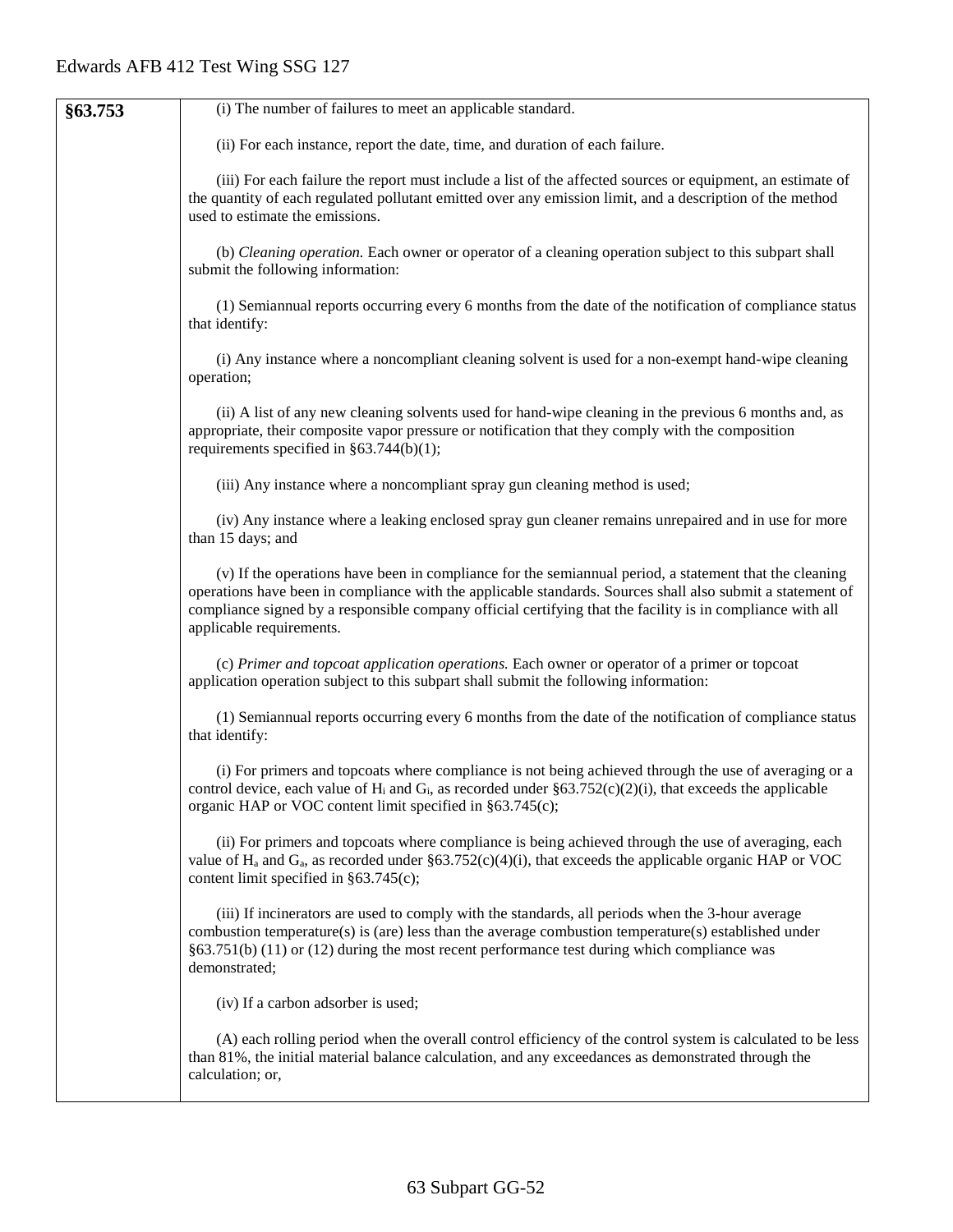| §63.753 | (B) for nonregenerative carbon absorbers, submit the design evaluation, the continuous monitoring<br>system performance report, and any excess emissions as demonstrated through deviations of monitored<br>values.                                                                                                                                                                                                                                                              |
|---------|----------------------------------------------------------------------------------------------------------------------------------------------------------------------------------------------------------------------------------------------------------------------------------------------------------------------------------------------------------------------------------------------------------------------------------------------------------------------------------|
|         | (v) For control devices other than an incinerator or carbon adsorber, each exceedance of the operating<br>parameter(s) established for the control device under the initial performance test during which compliance<br>was demonstrated;                                                                                                                                                                                                                                        |
|         | (vi) All times when a primer or topcoat application operation was not immediately shut down when the<br>pressure drop across a dry particulate filter or HEPA filter system, the water flow rate through a<br>conventional waterwash system, or the recommended parameter(s) that indicate the booth performance for<br>pumpless systems, as appropriate, was outside the limit(s) specified by the filter or booth manufacturer or<br>in locally prepared operating procedures; |
|         | (vii) If the operations have been in compliance for the semiannual period, a statement that the<br>operations have been in compliance with the applicable standards; and,                                                                                                                                                                                                                                                                                                        |
|         | (2) Annual reports beginning 12 months after the date of the notification of compliance status listing<br>the number of times the pressure drop or water flow rate for each dry filter or waterwash system, as<br>applicable, was outside the limit(s) specified by the filter or booth manufacturer or in locally prepared<br>operating procedures.                                                                                                                             |
|         | (d) Depainting operation. Each owner or operator of a depainting operation subject to this subpart shall<br>submit the following information:                                                                                                                                                                                                                                                                                                                                    |
|         | (1) Semiannual reports occurring every 6 months from the date of the notification of compliance status<br>that identify:                                                                                                                                                                                                                                                                                                                                                         |
|         | (i) Any 24-hour period where organic HAP were emitted from the depainting of aerospace vehicles,<br>other than from the exempt operations listed in $\S 63.746$ (a), (b)(3), and (b)(5).                                                                                                                                                                                                                                                                                         |
|         | (ii) Any new chemical strippers used at the facility during the reporting period;                                                                                                                                                                                                                                                                                                                                                                                                |
|         | (iii) The organic HAP content of these new chemical strippers;                                                                                                                                                                                                                                                                                                                                                                                                                   |
|         | (iv) For each chemical stripper that undergoes reformulation, its organic HAP content;                                                                                                                                                                                                                                                                                                                                                                                           |
|         | (v) Any new non-chemical depainting technique in use at the facility since the notification of<br>compliance status or any subsequent semiannual report was filed;                                                                                                                                                                                                                                                                                                               |
|         | (vi) For periods of malfunctions:                                                                                                                                                                                                                                                                                                                                                                                                                                                |
|         | (A) The non-chemical method or technique that malfunctioned;                                                                                                                                                                                                                                                                                                                                                                                                                     |
|         | (B) The date that the malfunction occurred;                                                                                                                                                                                                                                                                                                                                                                                                                                      |
|         | (C) A description of the malfunction;                                                                                                                                                                                                                                                                                                                                                                                                                                            |
|         | (D) The methods used to depaint aerospace vehicles during the malfunction period;                                                                                                                                                                                                                                                                                                                                                                                                |
|         | (E) The dates that these methods were begun and discontinued; and                                                                                                                                                                                                                                                                                                                                                                                                                |
|         | (F) The date that the malfunction was corrected;                                                                                                                                                                                                                                                                                                                                                                                                                                 |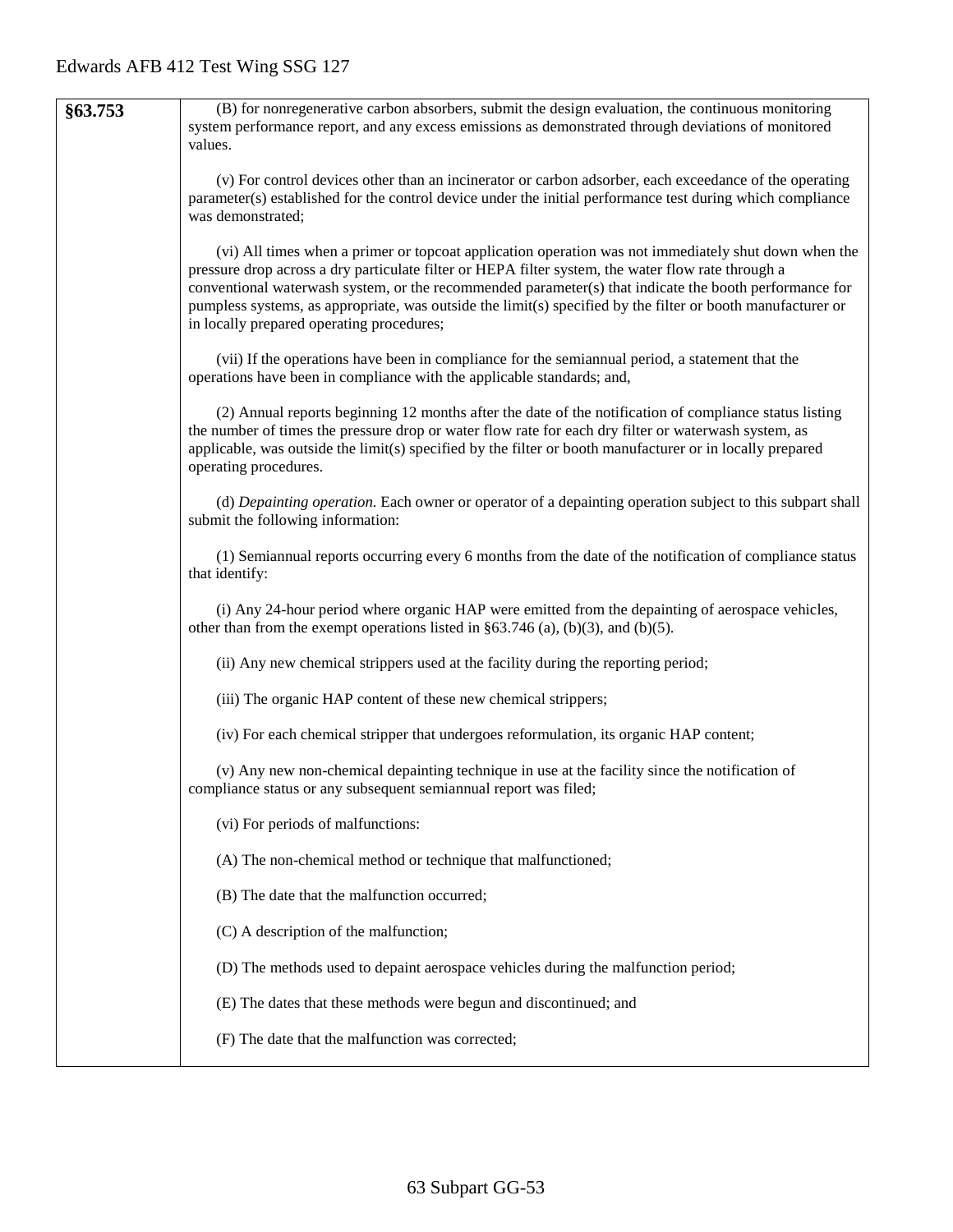| §63.753 | (vii) All periods where a nonchemical depainting operation subject to $\S 63.746(b)(2)$ and (b)(4) for the<br>control of inorganic HAP emissions was not immediately shut down when the pressure drop, water flow<br>rate, or recommended booth parameter(s) was outside the limit(s) specified by the filter or booth<br>manufacturer or in locally prepared operational procedures; |
|---------|---------------------------------------------------------------------------------------------------------------------------------------------------------------------------------------------------------------------------------------------------------------------------------------------------------------------------------------------------------------------------------------|
|         | (viii) A list of new and discontinued aircraft models depainted at the facility over the last 6 months and<br>a list of the parts normally removed for depainting for each new aircraft model being depainted; and                                                                                                                                                                    |
|         | (ix) If the depainting operation has been in compliance for the semiannual period, a statement signed<br>by a responsible company official that the operation was in compliance with the applicable standards.                                                                                                                                                                        |
|         | (2) Annual reports occurring every 12 months from the date of the notification of compliance status<br>that identify:                                                                                                                                                                                                                                                                 |
|         | (i) The average volume per aircraft of organic HAP-containing chemical strippers or weight of organic<br>HAP used for spot stripping and decal removal operations if it exceeds the limits specified in<br>$§63.746(b)(3);$ and                                                                                                                                                       |
|         | (ii) The number of times the pressure drop limit(s) for each filter system or the number of times the<br>water flow rate limit(s) for each waterwash system were outside the limit(s) specified by the filter or booth<br>manufacturer or in locally prepared operating procedures.                                                                                                   |
|         | (3) Where a control device is used to control organic HAP emissions, semiannual reports that identify:                                                                                                                                                                                                                                                                                |
|         | (i) If a carbon adsorber is used,                                                                                                                                                                                                                                                                                                                                                     |
|         | (A) each rolling period when the overall control efficiency of the control system is calculated to be less<br>than 81% for existing systems or less than 95% for new systems, the initial material balance calculation,<br>and any exceedances as demonstrated through the calculation; or,                                                                                           |
|         | (B) for nonregenerative carbon absorbers, submit the design evaluation, the continuous monitoring<br>system performance report, and any excess emissions as demonstrated through deviations of monitored<br>values.                                                                                                                                                                   |
|         | (ii) For control devices other than a carbon adsorber, each exceedance of the operating parameter(s)<br>established for the control device under the initial performance test during which compliance was<br>demonstrated;                                                                                                                                                            |
|         | (iii) Descriptions of any control devices currently in use that were not listed in the notification of<br>compliance status or any subsequent report.                                                                                                                                                                                                                                 |
|         | (e) Chemical milling maskant application operation. Each owner or operator of a chemical milling<br>maskant application operation subject to this subpart shall submit semiannual reports occurring every 6<br>months from the date of the notification of compliance status that identify:                                                                                           |
|         | (1) For chemical milling maskants where compliance is not being achieved through the use of<br>averaging or a control device, each value of $H_i$ and $G_i$ , as recorded under §63.752(f)(1)(i), that exceeds the<br>applicable organic HAP or VOC content limit specified in §63.747(c);                                                                                            |
|         | (2) For chemical milling maskants where compliance is being achieved through the use of averaging,<br>each value of $H_a$ and $G_a$ , as recorded under §63.752(f)(2)(i), that exceeds the applicable organic HAP or<br>VOC content limit specified in $§63.747(c)$ ;                                                                                                                 |
|         | (3) Where a control device is used,                                                                                                                                                                                                                                                                                                                                                   |
|         |                                                                                                                                                                                                                                                                                                                                                                                       |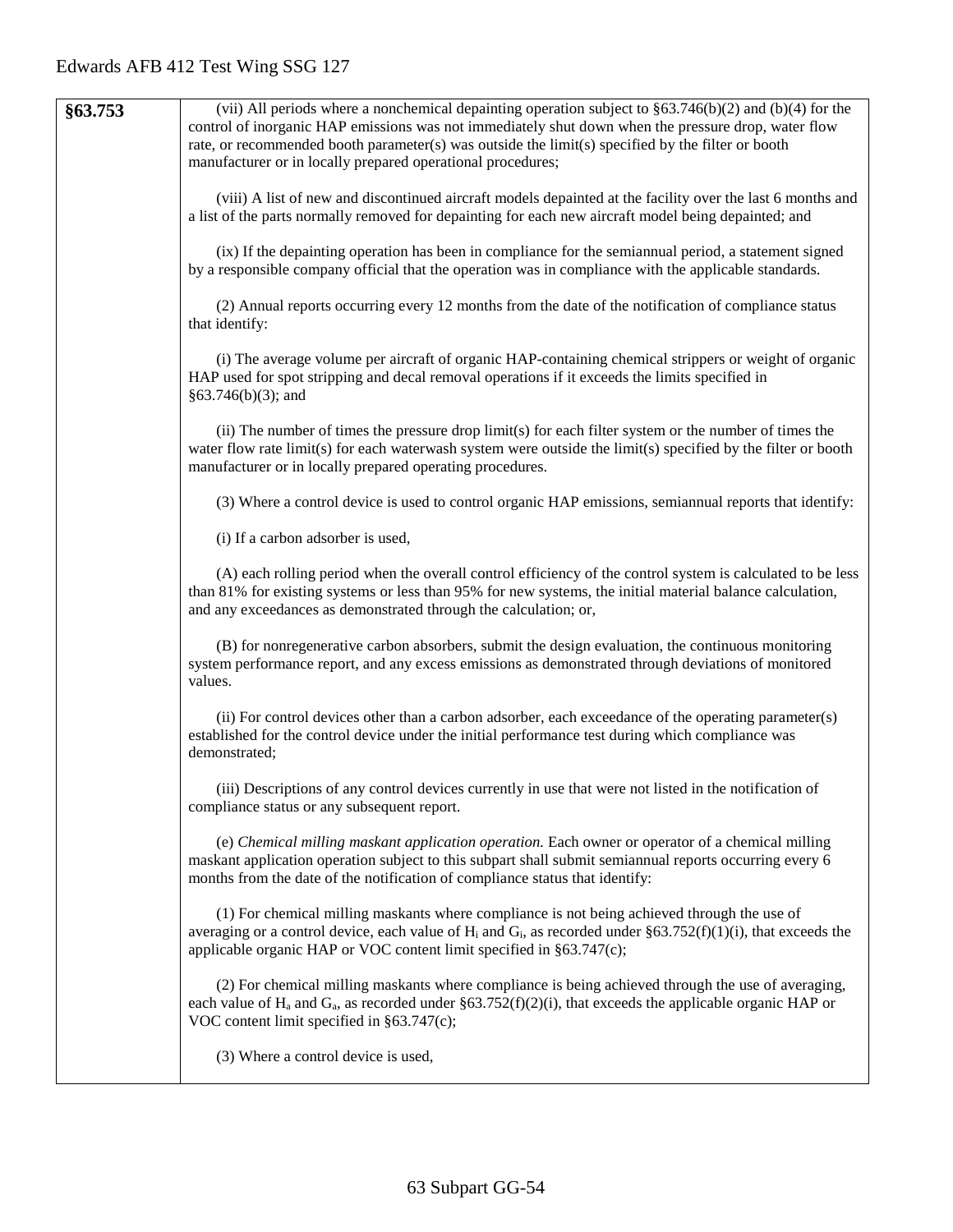| §63.753 | (i) If incinerators are used to comply with the standards, all periods when the 3-hour average                                                                                                                         |
|---------|------------------------------------------------------------------------------------------------------------------------------------------------------------------------------------------------------------------------|
|         | combustion temperature(s) is (are) less than the average combustion temperature(s) established under                                                                                                                   |
|         | $§63.751(b)$ (11) or (12) during the most recent performance test during which compliance was                                                                                                                          |
|         | demonstrated;                                                                                                                                                                                                          |
|         |                                                                                                                                                                                                                        |
|         | (ii) If a carbon adsorber is used,                                                                                                                                                                                     |
|         |                                                                                                                                                                                                                        |
|         | (A) Each rolling period when the overall control efficiency of the control system is calculated to be                                                                                                                  |
|         | less than 81%, the initial material balance calculation, and any exceedances as demonstrated through the                                                                                                               |
|         | calculation; or,                                                                                                                                                                                                       |
|         |                                                                                                                                                                                                                        |
|         | (B) For nonregenerative carbon absorbers, submit the design evaluation, the continuous monitoring                                                                                                                      |
|         | system performance report, and any excess emissions as demonstrated through deviations of monitored                                                                                                                    |
|         | values.                                                                                                                                                                                                                |
|         | (iii) For control devices other than an incinerator or carbon adsorber, each exceedance of the operating                                                                                                               |
|         | parameter(s) established for the control device under the initial performance test during which compliance                                                                                                             |
|         | was demonstrated;                                                                                                                                                                                                      |
|         |                                                                                                                                                                                                                        |
|         | (4) All chemical milling maskants currently in use that were not listed in the notification of compliance                                                                                                              |
|         | status or any other subsequent semiannual report;                                                                                                                                                                      |
|         |                                                                                                                                                                                                                        |
|         | (5) Descriptions of any control devices currently in use that were not listed in the notification of                                                                                                                   |
|         | compliance status or any subsequent report; and                                                                                                                                                                        |
|         |                                                                                                                                                                                                                        |
|         | (6) If the operations have been in compliance for the semiannual period, a statement that the chemical                                                                                                                 |
|         | milling maskant application operation has been in compliance with the applicable standards.                                                                                                                            |
|         | (f) Within 60 days after the date of completing each performance test (as defined in $\S$ 63.2) required by                                                                                                            |
|         | this subpart, you must submit the results of the performance tests following the procedure specified in                                                                                                                |
|         | either paragraph $(f)(1)$ or $(2)$ of this section.                                                                                                                                                                    |
|         |                                                                                                                                                                                                                        |
|         | (1) For data collected using test methods supported by the EPA's Electronic Reporting Tool (ERT) as                                                                                                                    |
|         | listed on the EPA's ERT Web site (http://www.epa.gov/ttn/chief/ert/index.html) at the time of the test, you                                                                                                            |
|         | must submit the results of the performance test to the EPA via the Compliance and Emissions Data                                                                                                                       |
|         | Reporting Interface (CEDRI). (CEDRI can be accessed through the EPA's Central Data Exchange (CDX)                                                                                                                      |
|         | (http://cdx.epa.gov/)). Performance test data must be submitted in a file format generated through the use of                                                                                                          |
|         | the EPA's ERT or an alternate electronic file format consistent with the extensible markup language (XML)                                                                                                              |
|         | schema listed on the EPA's ERT Web site. If you claim that some of the performance test information                                                                                                                    |
|         | being submitted is confidential business information (CBI), you must submit a complete file generated                                                                                                                  |
|         | through the use of the EPA's ERT or an alternate electronic file consistent with the XML schema listed on<br>the EPA's ERT Web site, including information claimed to be CBI, on a compact disc, flash drive, or other |
|         | commonly used electronic storage media to the EPA. The electronic media must be clearly marked as CBI                                                                                                                  |
|         | and mailed to U.S. EPA/OAPQS/CORE CBI Office, Attention: Group Leader, Measurement Policy Group,                                                                                                                       |
|         | MD C404-02, 4930 Old Page Rd., Durham, NC 27703. The same ERT or alternate file with the CBI                                                                                                                           |
|         | omitted must be submitted to the EPA via the EPA's CDX as described earlier in this paragraph (f).                                                                                                                     |
|         |                                                                                                                                                                                                                        |
|         | (2) For data collected using test methods that are not supported by the EPA's ERT as listed on the                                                                                                                     |
|         | EPA's ERT Web site at the time of the test, you must submit the results of the performance test to the                                                                                                                 |
|         | Administrator at the appropriate address listed in § 63.13.                                                                                                                                                            |
|         |                                                                                                                                                                                                                        |